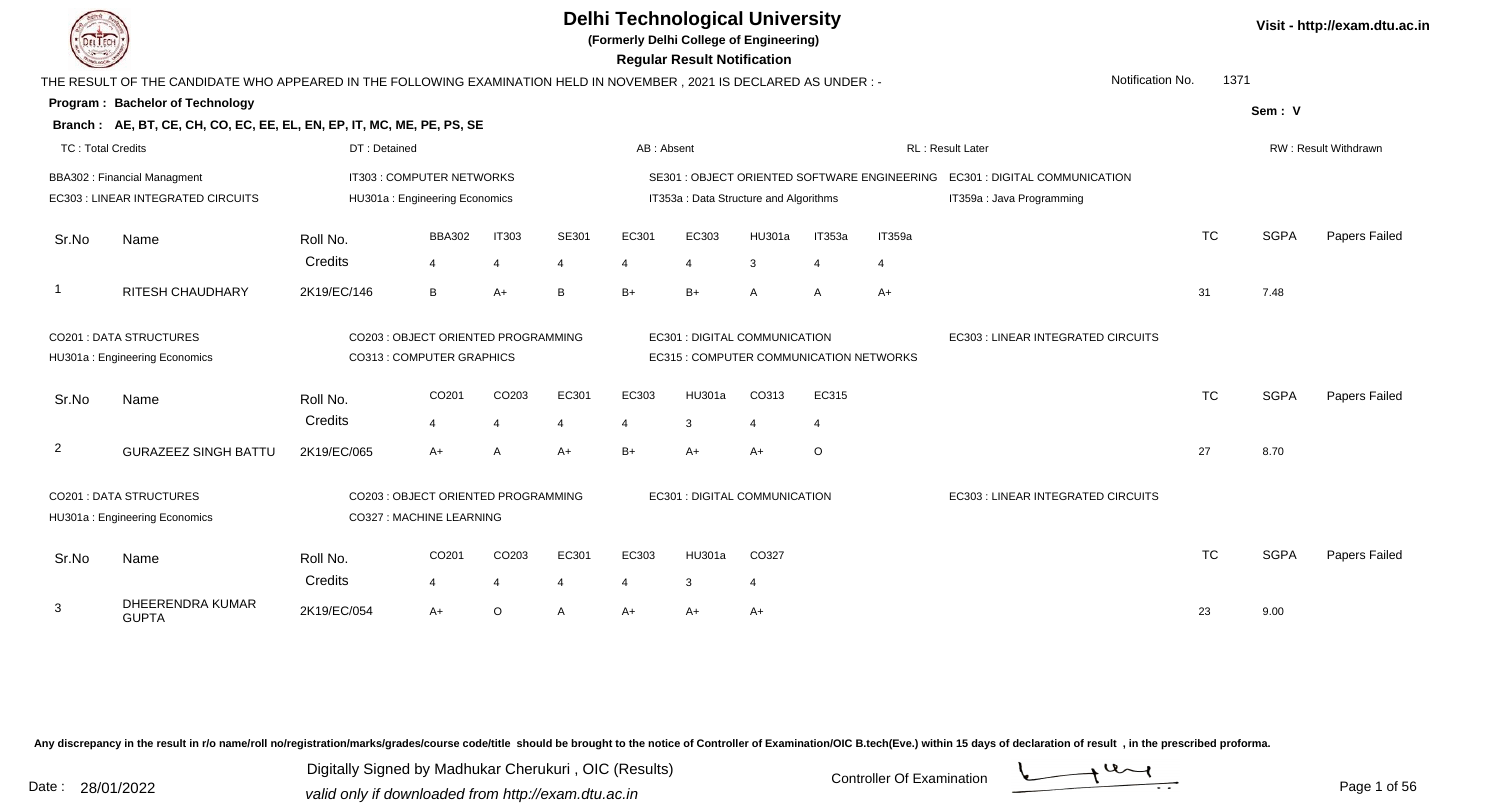**(Formerly Delhi College of Engineering)**

 **Regular Result Notification**

|  | Visit - http://exam.dtu.ac.in |  |
|--|-------------------------------|--|
|--|-------------------------------|--|

|       | Notification No.<br>THE RESULT OF THE CANDIDATE WHO APPEARED IN THE FOLLOWING EXAMINATION HELD IN NOVEMBER, 2021 IS DECLARED AS UNDER :- |                                                                              |                |                   |                  |                |                                       |                |                |                                    |           |        | 1371                 |  |  |  |
|-------|------------------------------------------------------------------------------------------------------------------------------------------|------------------------------------------------------------------------------|----------------|-------------------|------------------|----------------|---------------------------------------|----------------|----------------|------------------------------------|-----------|--------|----------------------|--|--|--|
|       | Program: Bachelor of Technology                                                                                                          |                                                                              |                |                   |                  |                |                                       |                |                |                                    |           | Sem: V |                      |  |  |  |
|       | Branch: AE, BT, CE, CH, CO, EC, EE, EL, EN, EP, IT, MC, ME, PE, PS, SE                                                                   |                                                                              |                |                   |                  |                |                                       |                |                |                                    |           |        |                      |  |  |  |
|       | <b>TC: Total Credits</b><br>DT: Detained                                                                                                 |                                                                              |                |                   |                  |                | AB: Absent                            |                |                | RL: Result Later                   |           |        | RW: Result Withdrawn |  |  |  |
|       | <b>CO201 : DATA STRUCTURES</b><br>CO203 : OBJECT ORIENTED PROGRAMMING                                                                    |                                                                              |                |                   |                  |                | EC301 : DIGITAL COMMUNICATION         |                |                | EC303 : LINEAR INTEGRATED CIRCUITS |           |        |                      |  |  |  |
|       | HU301a: Engineering Economics                                                                                                            | CO327: MACHINE LEARNING                                                      |                |                   |                  |                | EC311 : ALGORITHM ANALYSIS AND DESIGN |                |                |                                    |           |        |                      |  |  |  |
| Sr.No | Name                                                                                                                                     | Roll No.                                                                     | CO201          | CO203             | EC301            | EC303          | HU301a                                | CO327          | EC311          |                                    | <b>TC</b> | SGPA   | Papers Failed        |  |  |  |
|       |                                                                                                                                          | Credits                                                                      | $\overline{4}$ | $\overline{4}$    | $\boldsymbol{4}$ | 4              | 3                                     | $\overline{4}$ | $\overline{4}$ |                                    |           |        |                      |  |  |  |
| 4     | <b>KARTIK</b>                                                                                                                            | 2K19/EC/088                                                                  | $A+$           | A                 | $A+$             | $\mathsf{A}$   | A                                     | $A+$           | $B+$           |                                    | 27        | 8.30   |                      |  |  |  |
| 5     | <b>LOVISH ARYA</b>                                                                                                                       | 2K19/EC/102                                                                  | $\circ$        | $A+$              | $\circ$          | $A+$           | $A+$                                  | $\circ$        | A              |                                    | 27        | 9.30   |                      |  |  |  |
|       | <b>CO201: DATA STRUCTURES</b><br>HU301a: Engineering Economics                                                                           | CO203 : OBJECT ORIENTED PROGRAMMING<br>EC311 : ALGORITHM ANALYSIS AND DESIGN |                |                   |                  |                | EC301 : DIGITAL COMMUNICATION         |                |                | EC303 : LINEAR INTEGRATED CIRCUITS |           |        |                      |  |  |  |
| Sr.No | Name                                                                                                                                     | Roll No.<br>Credits                                                          | CO201          | CO <sub>203</sub> | EC301            | EC303          | HU301a                                | EC311          |                |                                    | <b>TC</b> | SGPA   | Papers Failed        |  |  |  |
|       |                                                                                                                                          |                                                                              | 4              | 4                 | 4                | $\overline{4}$ | 3                                     | $\overline{4}$ |                |                                    |           |        |                      |  |  |  |
| 6     | ANUJ YADAV                                                                                                                               | 2K19/EC/027                                                                  | $\circ$        | A+                | $A+$             | A+             | A+                                    | $A+$           |                |                                    | 23        | 9.17   |                      |  |  |  |

Any discrepancy in the result in r/o name/roll no/registration/marks/grades/course code/title should be brought to the notice of Controller of Examination/OIC B.tech(Eve.) within 15 days of declaration of result, in the pr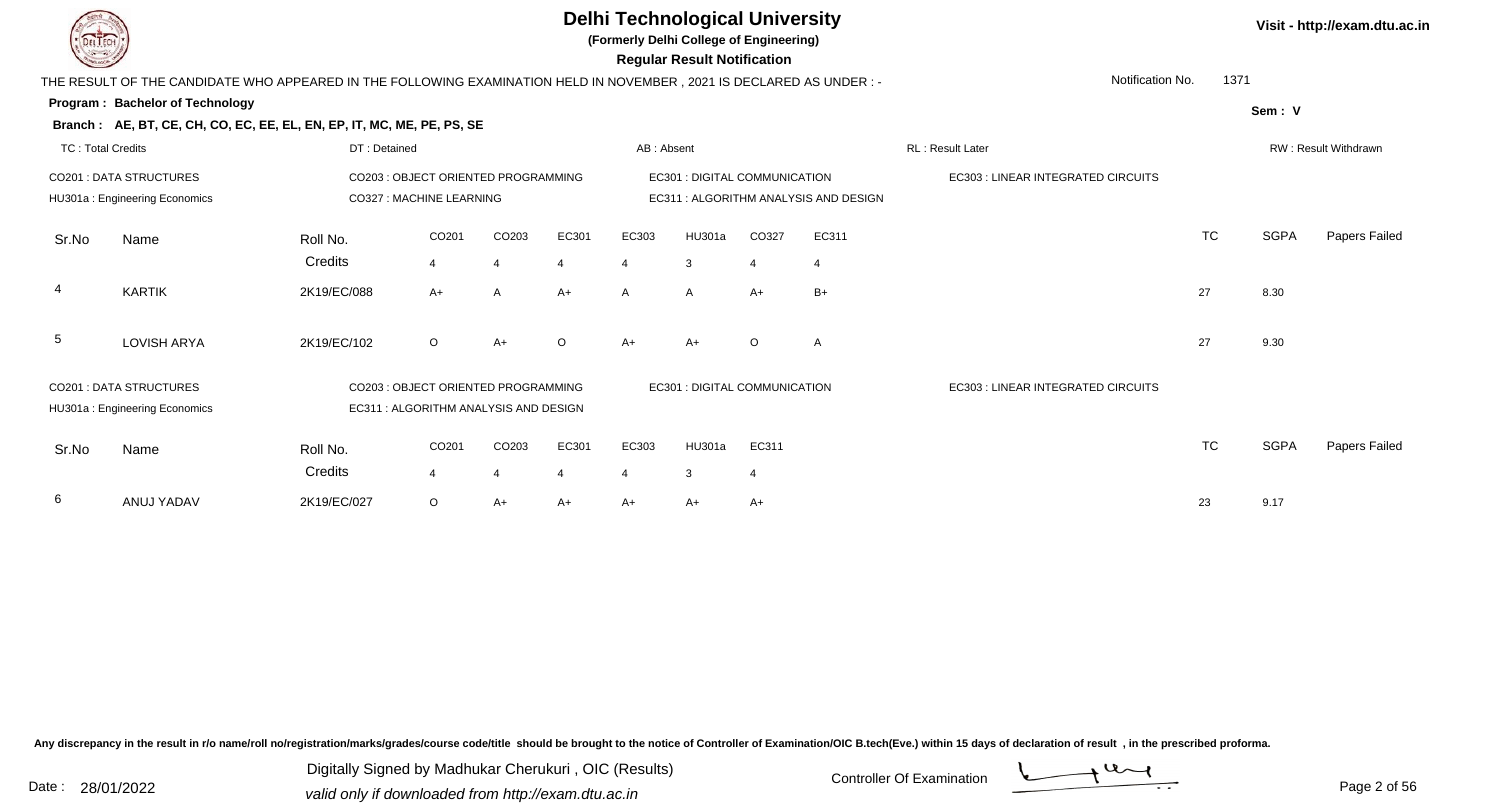

**(Formerly Delhi College of Engineering)**

 **Regular Result Notification**

|  | Visit - http://exam.dtu.ac.in |  |
|--|-------------------------------|--|
|--|-------------------------------|--|

| $\sim$                   |                                                                                                                     |              |                                       |                       |                |                       | n <del>c</del> yular n <del>c</del> sult notification |                |                                         |                                    |           |             |                             |
|--------------------------|---------------------------------------------------------------------------------------------------------------------|--------------|---------------------------------------|-----------------------|----------------|-----------------------|-------------------------------------------------------|----------------|-----------------------------------------|------------------------------------|-----------|-------------|-----------------------------|
|                          | THE RESULT OF THE CANDIDATE WHO APPEARED IN THE FOLLOWING EXAMINATION HELD IN NOVEMBER, 2021 IS DECLARED AS UNDER:- |              |                                       |                       |                |                       |                                                       |                |                                         | Notification No.                   | 1371      |             |                             |
|                          | <b>Program: Bachelor of Technology</b>                                                                              |              |                                       |                       |                |                       |                                                       |                |                                         |                                    |           | Sem: V      |                             |
|                          | Branch: AE, BT, CE, CH, CO, EC, EE, EL, EN, EP, IT, MC, ME, PE, PS, SE                                              |              |                                       |                       |                |                       |                                                       |                |                                         |                                    |           |             |                             |
| <b>TC: Total Credits</b> |                                                                                                                     | DT: Detained |                                       |                       |                | AB: Absent            |                                                       |                |                                         | <b>RL: Result Later</b>            |           |             | <b>RW: Result Withdrawn</b> |
|                          | CO201 : DATA STRUCTURES                                                                                             |              | CO203 : OBJECT ORIENTED PROGRAMMING   |                       |                |                       | EC301 : DIGITAL COMMUNICATION                         |                |                                         | EC303 : LINEAR INTEGRATED CIRCUITS |           |             |                             |
|                          | HU301a: Engineering Economics                                                                                       |              | EC311 : ALGORITHM ANALYSIS AND DESIGN |                       |                |                       |                                                       |                | EC315 : COMPUTER COMMUNICATION NETWORKS |                                    |           |             |                             |
| Sr.No                    | Name                                                                                                                | Roll No.     | CO201                                 | CO203                 | EC301          | EC303                 | HU301a                                                | EC311          | EC315                                   |                                    | <b>TC</b> | <b>SGPA</b> | Papers Failed               |
|                          |                                                                                                                     | Credits      | $\overline{4}$                        | $\boldsymbol{\Delta}$ | $\overline{4}$ | $\overline{4}$        | 3                                                     | $\overline{4}$ | $\overline{4}$                          |                                    |           |             |                             |
| 7                        | <b>TASHVIK DHAMIJA</b>                                                                                              | 2K19/EC/194  | O                                     | A+                    | A              | A+                    | $\overline{A}$                                        | $A+$           | $A+$                                    |                                    | 27        | 8.89        |                             |
| 8                        | <b>VARANG RAI</b>                                                                                                   | 2K19/EC/205  | $\circ$                               | $\circ$               | $A+$           | $A+$                  | $\overline{A}$                                        | $\circ$        | $A+$                                    |                                    | 27        | 9.33        |                             |
|                          | <b>CO201: DATA STRUCTURES</b>                                                                                       |              | CO203 : OBJECT ORIENTED PROGRAMMING   |                       |                |                       | EC301 : DIGITAL COMMUNICATION                         |                |                                         | EC303 : LINEAR INTEGRATED CIRCUITS |           |             |                             |
|                          | HU301a: Engineering Economics                                                                                       |              | EC311 : ALGORITHM ANALYSIS AND DESIGN |                       |                |                       | EC323 : CONTROL SYSTEMS                               |                |                                         |                                    |           |             |                             |
| Sr.No                    | Name                                                                                                                | Roll No.     | CO <sub>201</sub>                     | CO203                 | EC301          | EC303                 | HU301a                                                | EC311          | EC323                                   |                                    | <b>TC</b> | <b>SGPA</b> | Papers Failed               |
|                          |                                                                                                                     | Credits      | $\overline{4}$                        | $\overline{4}$        | $\overline{4}$ | $\overline{4}$        | 3                                                     | $\overline{4}$ | $\overline{4}$                          |                                    |           |             |                             |
| 9                        | <b>KUNAL GOYAL</b>                                                                                                  | 2K19/EC/097  | $A+$                                  | A                     | O              | $B+$                  | $A+$                                                  | $B+$           | A                                       |                                    | 27        | 8.26        |                             |
|                          | CO201 : DATA STRUCTURES                                                                                             |              | CO203 : OBJECT ORIENTED PROGRAMMING   |                       |                |                       | EC301 : DIGITAL COMMUNICATION                         |                |                                         | EC303 : LINEAR INTEGRATED CIRCUITS |           |             |                             |
|                          | HU301a: Engineering Economics                                                                                       |              | EC323 : CONTROL SYSTEMS               |                       |                |                       |                                                       |                |                                         |                                    |           |             |                             |
| Sr.No                    | Name                                                                                                                | Roll No.     | CO201                                 | CO203                 | EC301          | EC303                 | HU301a                                                | EC323          |                                         |                                    | <b>TC</b> | <b>SGPA</b> | Papers Failed               |
|                          |                                                                                                                     | Credits      | $\overline{\mathbf{4}}$               | 4                     | $\overline{4}$ | $\boldsymbol{\Delta}$ | 3                                                     | $\overline{4}$ |                                         |                                    |           |             |                             |
| 10                       | <b>ANUSH SHARMA</b>                                                                                                 | 2K19/EC/029  | $A+$                                  | $B+$                  | $A+$           | $\mathsf{A}$          | $A+$                                                  | A+             |                                         |                                    | 23        | 8.48        |                             |
|                          |                                                                                                                     |              |                                       |                       |                |                       |                                                       |                |                                         |                                    |           |             |                             |

Any discrepancy in the result in r/o name/roll no/registration/marks/grades/course code/title should be brought to the notice of Controller of Examination/OIC B.tech(Eve.) within 15 days of declaration of result, in the pr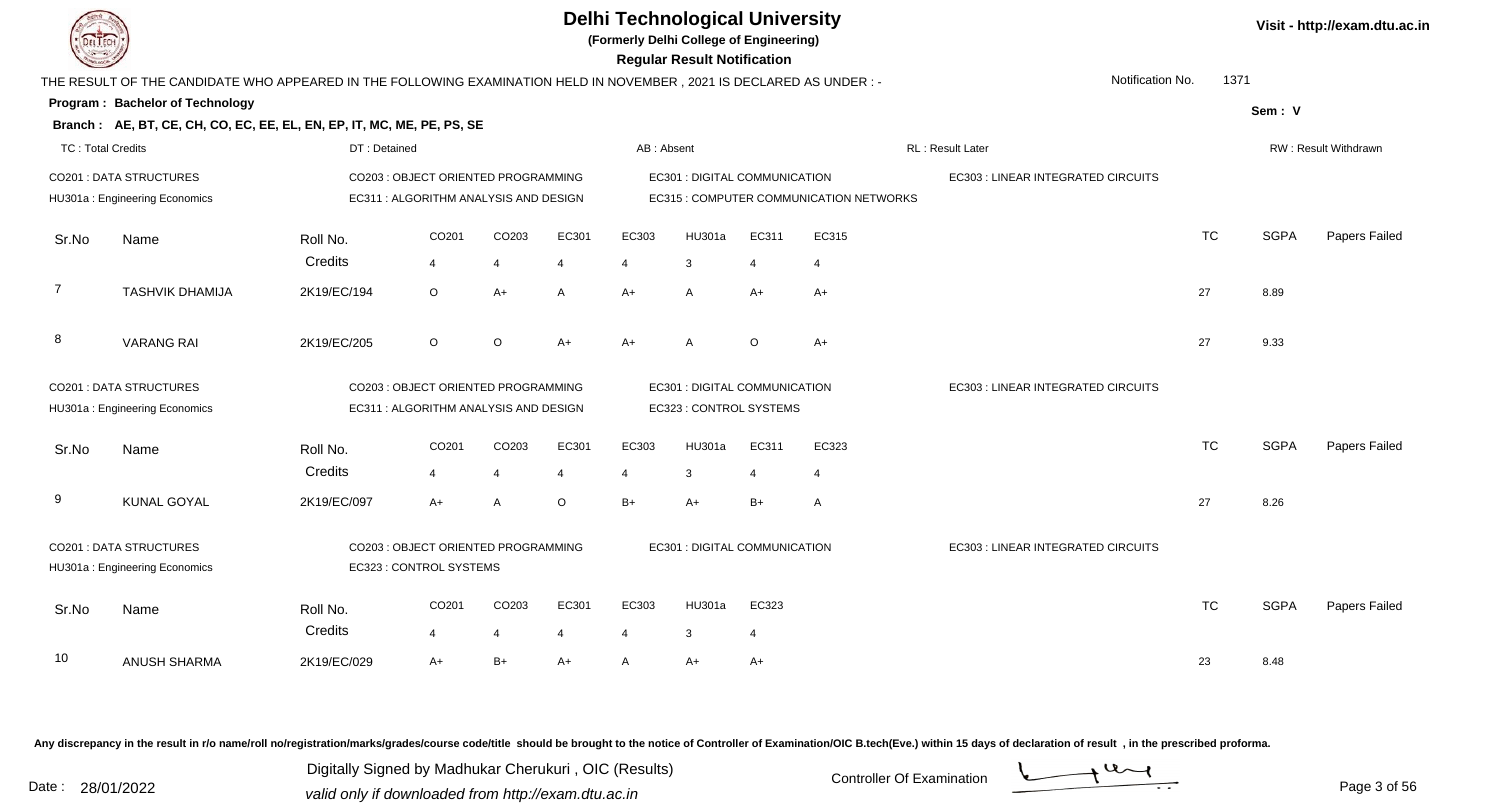|                          |                                                                                                                     |                                                          |                                                                        |                |                |                | <b>Regular Result Notification</b> | <b>Delhi Technological University</b><br>(Formerly Delhi College of Engineering) |                                    |           |             | Visit - http://exam.dtu.ac.in |
|--------------------------|---------------------------------------------------------------------------------------------------------------------|----------------------------------------------------------|------------------------------------------------------------------------|----------------|----------------|----------------|------------------------------------|----------------------------------------------------------------------------------|------------------------------------|-----------|-------------|-------------------------------|
|                          | THE RESULT OF THE CANDIDATE WHO APPEARED IN THE FOLLOWING EXAMINATION HELD IN NOVEMBER, 2021 IS DECLARED AS UNDER:- |                                                          |                                                                        |                |                |                |                                    |                                                                                  | Notification No.                   | 1371      |             |                               |
|                          | Program: Bachelor of Technology                                                                                     |                                                          |                                                                        |                |                |                |                                    |                                                                                  |                                    |           | Sem: V      |                               |
|                          | Branch: AE, BT, CE, CH, CO, EC, EE, EL, EN, EP, IT, MC, ME, PE, PS, SE                                              |                                                          |                                                                        |                |                |                |                                    |                                                                                  |                                    |           |             |                               |
| <b>TC: Total Credits</b> |                                                                                                                     | DT: Detained                                             |                                                                        |                |                | AB: Absent     |                                    |                                                                                  | RL: Result Later                   |           |             | RW: Result Withdrawn          |
|                          | <b>CO201: DATA STRUCTURES</b><br>HU301a: Engineering Economics                                                      | CO301 : SOFTWARE ENGINEERING<br>CO327 : MACHINE LEARNING |                                                                        |                |                |                |                                    | EC301 : DIGITAL COMMUNICATION                                                    | EC303 : LINEAR INTEGRATED CIRCUITS |           |             |                               |
| Sr.No                    | Name                                                                                                                | Roll No.                                                 | CO201                                                                  | CO301          | EC301          | EC303          | <b>HU301a</b>                      | CO327                                                                            |                                    | <b>TC</b> | <b>SGPA</b> | Papers Failed                 |
|                          |                                                                                                                     | Credits                                                  | 4                                                                      | $\overline{4}$ | $\overline{4}$ | $\overline{4}$ | 3                                  | $\overline{4}$                                                                   |                                    |           |             |                               |
| 11                       | HIMANSHU UPADHYAY                                                                                                   | 2K19/EC/074                                              | $A+$                                                                   | $A+$           | $A+$           | $B+$           | $A+$                               | $A+$                                                                             |                                    | 23        | 8.65        |                               |
|                          | <b>CO201: DATA STRUCTURES</b><br>CO313 : COMPUTER GRAPHICS                                                          |                                                          | EC301 : DIGITAL COMMUNICATION<br>EC353a: COMPUTER VISION               |                |                |                |                                    | EC303 : LINEAR INTEGRATED CIRCUITS                                               | HU301a: Engineering Economics      |           |             |                               |
| Sr.No                    | Name                                                                                                                | Roll No.                                                 | CO201                                                                  | EC301          | EC303          | <b>HU301a</b>  | CO313                              | EC353a                                                                           |                                    | <b>TC</b> | <b>SGPA</b> | Papers Failed                 |
|                          |                                                                                                                     | Credits                                                  | 4                                                                      | $\overline{4}$ | $\overline{4}$ | $\mathbf{3}$   | $\overline{4}$                     | $\overline{4}$                                                                   |                                    |           |             |                               |
| 12                       | PRATHMESH SHARMA                                                                                                    | 2K19/EC/130                                              | O                                                                      | $A+$           | A              | $\mathsf{A}$   | $A+$                               | $A+$                                                                             |                                    | 23        | 8.87        |                               |
|                          | CO201 : DATA STRUCTURES<br>CO327 : MACHINE LEARNING                                                                 |                                                          | EC301 : DIGITAL COMMUNICATION<br>EC311 : ALGORITHM ANALYSIS AND DESIGN |                |                |                |                                    | EC303 : LINEAR INTEGRATED CIRCUITS                                               | HU301a: Engineering Economics      |           |             |                               |
| Sr.No                    | Name                                                                                                                | Roll No.                                                 | CO <sub>201</sub>                                                      | EC301          | EC303          | HU301a         | CO327                              | EC311                                                                            |                                    | <b>TC</b> | <b>SGPA</b> | Papers Failed                 |
|                          |                                                                                                                     | Credits                                                  | 4                                                                      | $\overline{4}$ | $\overline{4}$ | $\mathbf{3}$   | $\overline{4}$                     | $\overline{4}$                                                                   |                                    |           |             |                               |
| 13                       | <b>ANURAG RAO</b>                                                                                                   | 2K19/EC/028                                              | A+                                                                     | A+             | A              | $A+$           | $\circ$                            | $A+$                                                                             |                                    | 23        | 9.00        |                               |
| 14                       | ARYAN                                                                                                               | 2K19/EC/032                                              | O                                                                      | $A+$           | A+             | $A+$           | $\circ$                            | $\mathsf O$                                                                      |                                    | 23        | 9.52        |                               |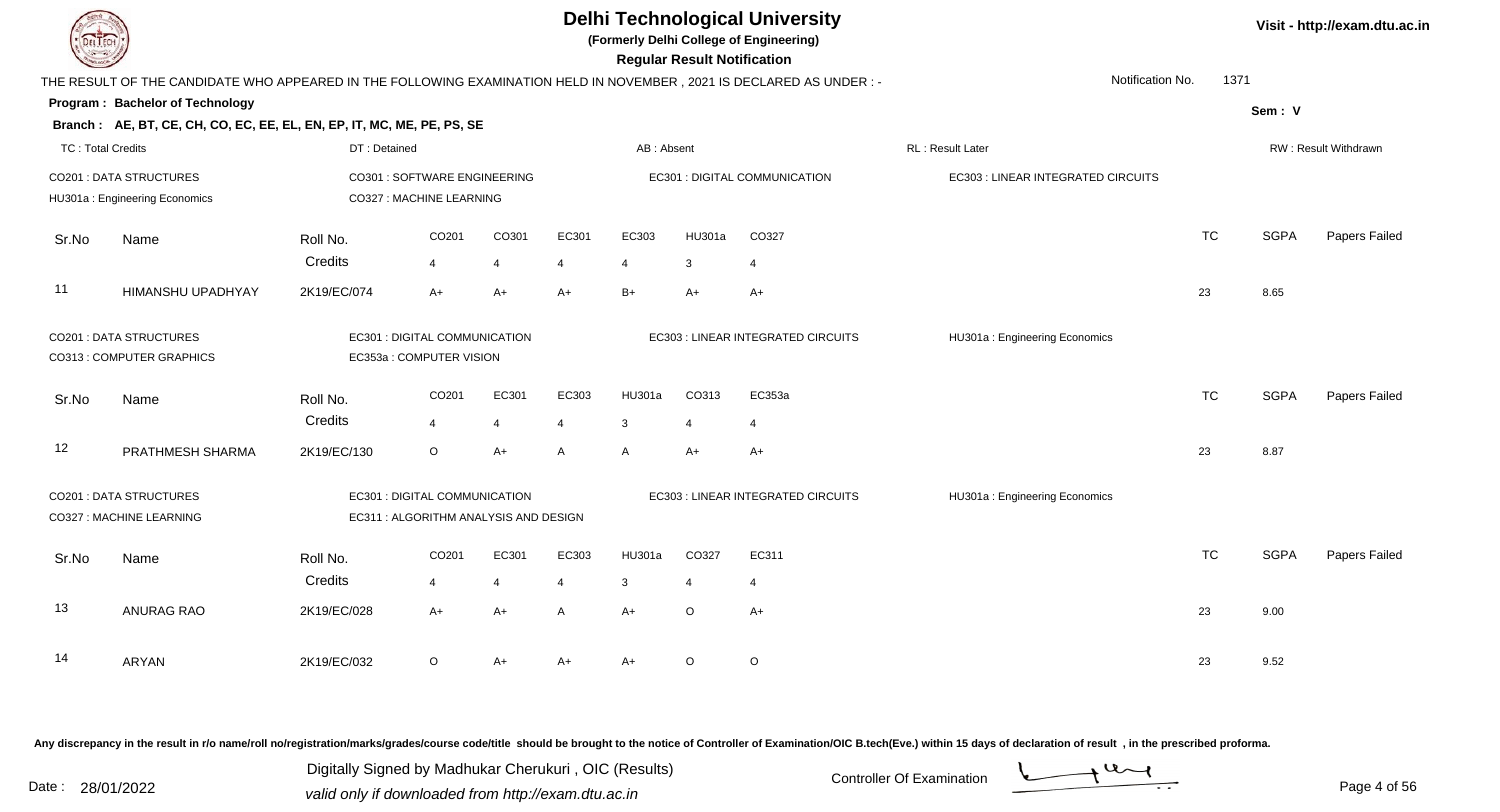**(Formerly Delhi College of Engineering)**

 **Regular Result Notification**

|                          | THE RESULT OF THE CANDIDATE WHO APPEARED IN THE FOLLOWING EXAMINATION HELD IN NOVEMBER , 2021 IS DECLARED AS UNDER : - |                     |                                                                              |         |                         |                    |                                |                         |                                                                                      | Notification No.              | 1371      |             |                      |
|--------------------------|------------------------------------------------------------------------------------------------------------------------|---------------------|------------------------------------------------------------------------------|---------|-------------------------|--------------------|--------------------------------|-------------------------|--------------------------------------------------------------------------------------|-------------------------------|-----------|-------------|----------------------|
|                          | <b>Program: Bachelor of Technology</b><br>Branch: AE, BT, CE, CH, CO, EC, EE, EL, EN, EP, IT, MC, ME, PE, PS, SE       |                     |                                                                              |         |                         |                    |                                |                         |                                                                                      |                               |           | Sem: V      |                      |
| <b>TC: Total Credits</b> |                                                                                                                        | DT: Detained        |                                                                              |         |                         | AB: Absent         |                                |                         |                                                                                      | RL: Result Later              |           |             | RW: Result Withdrawn |
|                          | <b>CO201: DATA STRUCTURES</b><br>CO327 : MACHINE LEARNING                                                              |                     | <b>EC301: DIGITAL COMMUNICATION</b><br>EC311 : ALGORITHM ANALYSIS AND DESIGN |         |                         |                    |                                |                         | <b>EC303 : LINEAR INTEGRATED CIRCUITS</b><br>EC313 : MICROPROCESSORS AND INTERFACING | HU301a: Engineering Economics |           |             |                      |
| Sr.No                    | Name                                                                                                                   | Roll No.<br>Credits | CO201<br>$\overline{4}$                                                      | EC301   | EC303<br>$\overline{4}$ | <b>HU301a</b><br>3 | CO327<br>4                     | EC311<br>4              | EC313<br>$\overline{4}$                                                              |                               | <b>TC</b> | <b>SGPA</b> | Papers Failed        |
| 15                       | <b>KHUSHI JAIN</b>                                                                                                     | 2K19/EC/094         | $\circ$                                                                      | $\circ$ | $\circ$                 | $A+$               | $A+$                           | $\circ$                 | $\circ$                                                                              |                               | 27        | 9.74        |                      |
|                          | <b>CO201: DATA STRUCTURES</b><br>EC311 : ALGORITHM ANALYSIS AND DESIGN                                                 |                     | EC301 : DIGITAL COMMUNICATION<br>EC315 : COMPUTER COMMUNICATION NETWORKS     |         |                         |                    |                                | EC323 : CONTROL SYSTEMS | EC303 : LINEAR INTEGRATED CIRCUITS                                                   | HU301a: Engineering Economics |           |             |                      |
| Sr.No                    | Name                                                                                                                   | Roll No.<br>Credits | CO <sub>201</sub><br>$\overline{4}$                                          | EC301   | EC303<br>4              | HU301a<br>3        | EC311<br>$\boldsymbol{\Delta}$ | EC315<br>4              | EC323<br>$\overline{4}$                                                              |                               | <b>TC</b> | <b>SGPA</b> | Papers Failed        |
| 16                       | <b>RAHUL SHARMA</b>                                                                                                    | 2K19/EC/140         | $A+$                                                                         | $A+$    | $A+$                    | A                  | $A+$                           | $\circ$                 | A                                                                                    |                               | 27        | 8.89        |                      |
| 17                       | <b>RANJAN KUMAR</b>                                                                                                    | 2K19/EC/143         | $A+$                                                                         | A       | $A+$                    | A                  | $\mathsf{A}$                   | $A+$                    | $B+$                                                                                 |                               | 27        | 8.30        |                      |
| 18                       | <b>VAIBHAV SHARMA</b>                                                                                                  | 2K19/EC/203         | $A+$                                                                         |         | A+                      |                    | A                              | $A+$                    | A                                                                                    |                               | 27        | 8.44        |                      |

Any discrepancy in the result in r/o name/roll no/registration/marks/grades/course code/title should be brought to the notice of Controller of Examination/OIC B.tech(Eve.) within 15 days of declaration of result, in the pr

Date : 28/01/2022 Valid only if downloaded from http://exam.dtu.ac.in<br>valid only if downloaded from http://exam.dtu.ac.in Digitally Signed by Madhukar Cherukuri , OIC (Results)



Page 5 of 56

**Visit - http://exam.dtu.ac.in**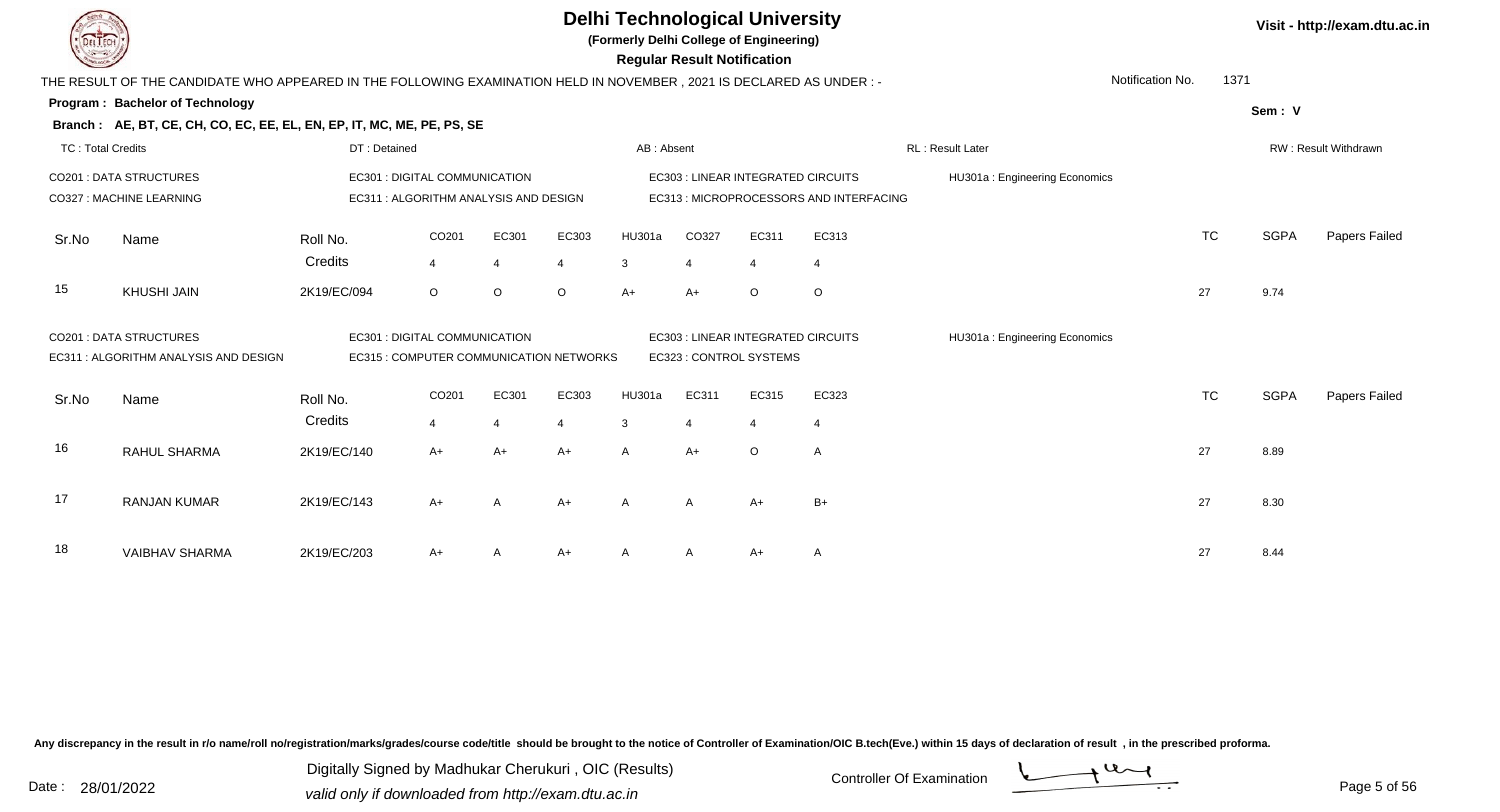**(Formerly Delhi College of Engineering)**

 **Regular Result Notification**

|                          | THE RESULT OF THE CANDIDATE WHO APPEARED IN THE FOLLOWING EXAMINATION HELD IN NOVEMBER , 2021 IS DECLARED AS UNDER :- |                     |                                                                          |       |                |             |                               |         |                                    | Notification No.                   | 1371      |             |                      |
|--------------------------|-----------------------------------------------------------------------------------------------------------------------|---------------------|--------------------------------------------------------------------------|-------|----------------|-------------|-------------------------------|---------|------------------------------------|------------------------------------|-----------|-------------|----------------------|
|                          | Program: Bachelor of Technology                                                                                       |                     |                                                                          |       |                |             |                               |         |                                    |                                    |           | Sem: V      |                      |
|                          | Branch: AE, BT, CE, CH, CO, EC, EE, EL, EN, EP, IT, MC, ME, PE, PS, SE                                                |                     |                                                                          |       |                |             |                               |         |                                    |                                    |           |             |                      |
| <b>TC: Total Credits</b> |                                                                                                                       | DT: Detained        |                                                                          |       |                | AB: Absent  |                               |         |                                    | RL: Result Later                   |           |             | RW: Result Withdrawn |
|                          | <b>CO201 : DATA STRUCTURES</b><br>EC311 : ALGORITHM ANALYSIS AND DESIGN                                               |                     | EC301 : DIGITAL COMMUNICATION<br>EC315 : COMPUTER COMMUNICATION NETWORKS |       |                |             | IT359a : Java Programming     |         | EC303 : LINEAR INTEGRATED CIRCUITS | HU301a: Engineering Economics      |           |             |                      |
| Sr.No                    | Name                                                                                                                  | Roll No.<br>Credits | CO201<br>4                                                               | EC301 | EC303<br>4     | HU301a<br>3 | EC311<br>4                    | EC315   | IT359a<br>$\overline{4}$           |                                    | <b>TC</b> | <b>SGPA</b> | Papers Failed        |
| 19                       | <b>RIDHAM SHEEL</b>                                                                                                   | 2K19/EC/145         | $A+$                                                                     | $A+$  | $\overline{A}$ | $A+$        | $\mathsf{A}$                  | $\circ$ | $A+$                               |                                    | 27        | 8.85        |                      |
|                          | <b>CO201 : DATA STRUCTURES</b><br>HU301a: Engineering Economics                                                       |                     | SE203 : OBJECT ORIENTED PROGRAMMING<br>CO313 : COMPUTER GRAPHICS         |       |                |             | EC301 : DIGITAL COMMUNICATION |         |                                    | EC303 : LINEAR INTEGRATED CIRCUITS |           |             |                      |
| Sr.No                    | Name                                                                                                                  | Roll No.<br>Credits | CO201<br>4                                                               | SE203 | EC301<br>-4    | EC303<br>4  | HU301a<br>3                   | CO313   |                                    |                                    | <b>TC</b> | <b>SGPA</b> | Papers Failed        |
| 20                       | PARTH V SHARMA                                                                                                        | 2K19/EC/123         | $\circ$                                                                  | A+    | $A+$           | A           | $A+$                          | $A+$    |                                    |                                    | 23        | 9.00        |                      |

Any discrepancy in the result in r/o name/roll no/registration/marks/grades/course code/title should be brought to the notice of Controller of Examination/OIC B.tech(Eve.) within 15 days of declaration of result, in the pr

Date : 28/01/2022 Valid only if downloaded from http://exam.dtu.ac.in<br>Valid only if downloaded from http://exam.dtu.ac.in Digitally Signed by Madhukar Cherukuri , OIC (Results)

**Visit - http://exam.dtu.ac.in**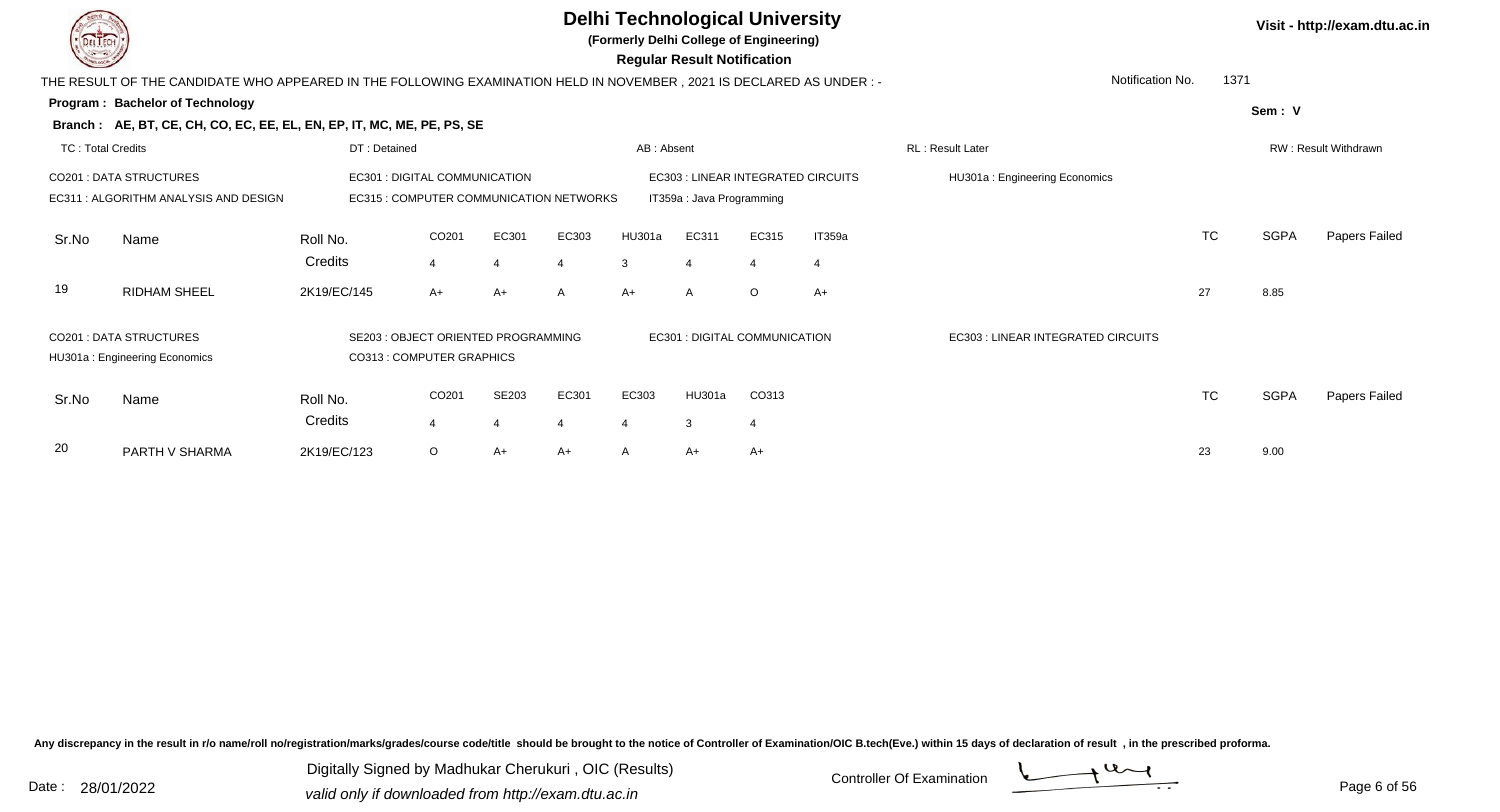| EL ECH                   |                                                                                                                      |                                                                        |            |                         |          | <b>Delhi Technological University</b><br>(Formerly Delhi College of Engineering) |                | <b>Regular Result Notification</b> |                                    |                               |                  |           |             | Visit - http://exam.dtu.ac.in |
|--------------------------|----------------------------------------------------------------------------------------------------------------------|------------------------------------------------------------------------|------------|-------------------------|----------|----------------------------------------------------------------------------------|----------------|------------------------------------|------------------------------------|-------------------------------|------------------|-----------|-------------|-------------------------------|
|                          | THE RESULT OF THE CANDIDATE WHO APPEARED IN THE FOLLOWING EXAMINATION HELD IN NOVEMBER, 2021 IS DECLARED AS UNDER :- |                                                                        |            |                         |          |                                                                                  |                |                                    |                                    |                               | Notification No. | 1371      |             |                               |
|                          | <b>Program: Bachelor of Technology</b>                                                                               |                                                                        |            |                         |          |                                                                                  |                |                                    |                                    |                               |                  |           | Sem: V      |                               |
|                          | Branch: AE, BT, CE, CH, CO, EC, EE, EL, EN, EP, IT, MC, ME, PE, PS, SE                                               |                                                                        |            |                         |          |                                                                                  |                |                                    |                                    |                               |                  |           |             |                               |
| <b>TC: Total Credits</b> |                                                                                                                      | DT: Detained                                                           |            |                         |          | AB: Absent                                                                       |                |                                    |                                    | RL : Result Later             |                  |           |             | RW: Result Withdrawn          |
|                          | CO203 : OBJECT ORIENTED PROGRAMMING<br>CO327 : MACHINE LEARNING                                                      | EC301 : DIGITAL COMMUNICATION<br>EC311 : ALGORITHM ANALYSIS AND DESIGN |            |                         |          |                                                                                  |                |                                    | EC303 : LINEAR INTEGRATED CIRCUITS | HU301a: Engineering Economics |                  |           |             |                               |
| Sr.No                    | Name                                                                                                                 | Roll No.                                                               | CO203      | EC301                   | EC303    | <b>HU301a</b>                                                                    | CO327          | EC311                              |                                    |                               |                  | <b>TC</b> | <b>SGPA</b> | Papers Failed                 |
|                          |                                                                                                                      | Credits                                                                | 4          | $\overline{4}$          | 4        | 3                                                                                | $\overline{4}$ | $\overline{4}$                     |                                    |                               |                  |           |             |                               |
| 21                       | <b>ABHAY LAKHOTRA</b>                                                                                                | 2K19/EC/006                                                            | $A+$       | $A+$                    | A        | $A+$                                                                             | $\circ$        | Α                                  |                                    |                               |                  | 23        | 8.83        |                               |
| 22                       | <b>ARYAN KAINTH</b>                                                                                                  | 2K19/EC/034                                                            | A          | $A+$                    | A        | $A+$                                                                             | $\circ$        | $A+$                               |                                    |                               |                  | 23        | 8.83        |                               |
| 23                       | <b>AYUSH SINHA</b>                                                                                                   | 2K19/EC/037                                                            | A          | $A+$                    | $\Omega$ | $A+$                                                                             | $\circ$        | $A+$                               |                                    |                               |                  | 23        | 9.17        |                               |
|                          | CO203 : OBJECT ORIENTED PROGRAMMING<br>CO327 : MACHINE LEARNING                                                      | EC301 : DIGITAL COMMUNICATION<br>EC311 : ALGORITHM ANALYSIS AND DESIGN |            |                         |          |                                                                                  |                | EC357a : DIGITAL IMAGE PROCESSING  | EC303 : LINEAR INTEGRATED CIRCUITS | HU301a: Engineering Economics |                  |           |             |                               |
| Sr.No                    | Name                                                                                                                 | Roll No.<br>Credits                                                    | CO203<br>4 | EC301<br>$\overline{4}$ | EC303    | HU301a<br>3                                                                      | CO327<br>4     | EC311<br>$\overline{4}$            | EC357a<br>$\overline{4}$           |                               |                  | <b>TC</b> | <b>SGPA</b> | Papers Failed                 |
|                          |                                                                                                                      |                                                                        |            |                         |          |                                                                                  |                |                                    |                                    |                               |                  |           |             |                               |
| 24                       | YASH HOODA                                                                                                           | 2K19/EC/216                                                            | $B+$       | A                       | A        | A                                                                                | A+             | A                                  | A                                  |                               |                  | 27        | 8.00        |                               |

Digitally Signed by Madhukar Cherukuri, OIC (Results)<br>Date : 28/01/2022 valid only if downloaded from http://exam.dtu.ac.in Digitally Signed by Madhukar Cherukuri , OIC (Results)valid only if downloaded from http://exam.dtu.ac.in

Page 7 of 56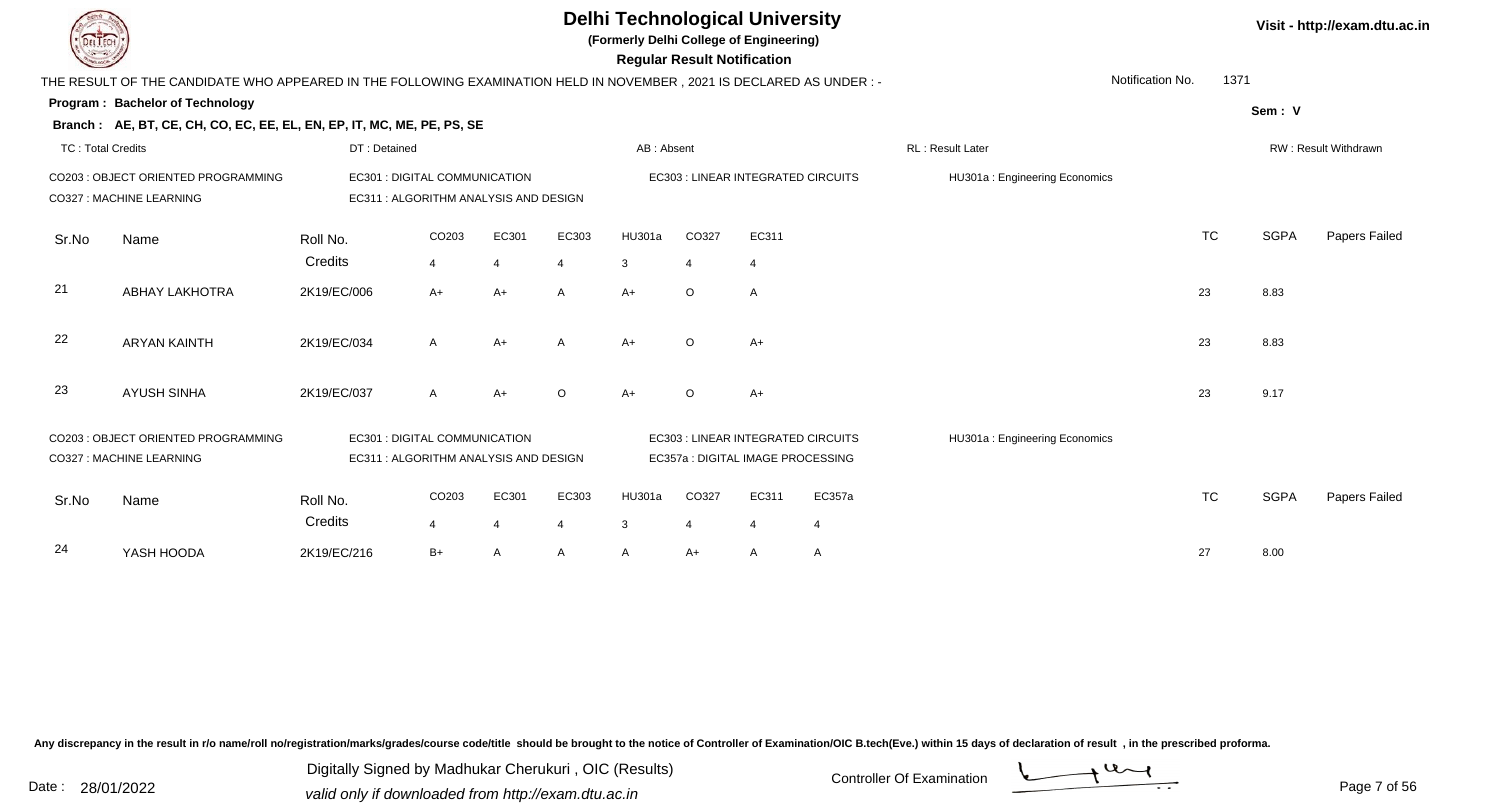|                   |                                                                                                                     |              |                               |                |                                         |              |                | <b>Delhi Technological University</b><br>(Formerly Delhi College of Engineering)<br><b>Regular Result Notification</b> |                                         |                               |           |             | Visit - http://exam.dtu.ac.in |
|-------------------|---------------------------------------------------------------------------------------------------------------------|--------------|-------------------------------|----------------|-----------------------------------------|--------------|----------------|------------------------------------------------------------------------------------------------------------------------|-----------------------------------------|-------------------------------|-----------|-------------|-------------------------------|
|                   | THE RESULT OF THE CANDIDATE WHO APPEARED IN THE FOLLOWING EXAMINATION HELD IN NOVEMBER, 2021 IS DECLARED AS UNDER:- |              |                               |                |                                         |              |                |                                                                                                                        |                                         | Notification No.              | 1371      |             |                               |
|                   | Program: Bachelor of Technology                                                                                     |              |                               |                |                                         |              |                |                                                                                                                        |                                         |                               |           | Sem: V      |                               |
|                   | Branch: AE, BT, CE, CH, CO, EC, EE, EL, EN, EP, IT, MC, ME, PE, PS, SE                                              |              |                               |                |                                         |              |                |                                                                                                                        |                                         |                               |           |             |                               |
| TC: Total Credits |                                                                                                                     | DT: Detained |                               |                |                                         | AB: Absent   |                |                                                                                                                        |                                         | <b>RL: Result Later</b>       |           |             | RW: Result Withdrawn          |
|                   | CO203 : OBJECT ORIENTED PROGRAMMING                                                                                 |              | EC301 : DIGITAL COMMUNICATION |                |                                         |              |                | <b>EC303 : LINEAR INTEGRATED CIRCUITS</b>                                                                              |                                         | HU301a: Engineering Economics |           |             |                               |
|                   | EC311: ALGORITHM ANALYSIS AND DESIGN                                                                                |              |                               |                | EC313 : MICROPROCESSORS AND INTERFACING |              |                |                                                                                                                        | EC315 : COMPUTER COMMUNICATION NETWORKS |                               |           |             |                               |
| Sr.No             | Name                                                                                                                | Roll No.     | CO <sub>203</sub>             | EC301          | EC303                                   | HU301a       | EC311          | EC313                                                                                                                  | EC315                                   |                               | <b>TC</b> | <b>SGPA</b> | Papers Failed                 |
|                   |                                                                                                                     | Credits      | $\overline{4}$                | $\overline{4}$ | $\overline{4}$                          | 3            | $\overline{4}$ | $\overline{4}$                                                                                                         | $\overline{4}$                          |                               |           |             |                               |
| 25                | <b>SAI KESHARI</b>                                                                                                  | 2K19/EC/160  | A                             | $A+$           | $B+$                                    | $\mathsf{A}$ | $\mathsf{A}$   | $\overline{A}$                                                                                                         | $B+$                                    |                               | 27        | 7.85        |                               |
|                   | CO203 : OBJECT ORIENTED PROGRAMMING                                                                                 |              | EC301 : DIGITAL COMMUNICATION |                |                                         |              |                | EC303 : LINEAR INTEGRATED CIRCUITS                                                                                     |                                         | HU301a: Engineering Economics |           |             |                               |
|                   | EC311 : ALGORITHM ANALYSIS AND DESIGN                                                                               |              |                               |                | EC315 : COMPUTER COMMUNICATION NETWORKS |              |                |                                                                                                                        |                                         |                               |           |             |                               |
| Sr.No             | Name                                                                                                                | Roll No.     | CO203                         | EC301          | EC303                                   | HU301a       | EC311          | EC315                                                                                                                  |                                         |                               | <b>TC</b> | <b>SGPA</b> | Papers Failed                 |
|                   |                                                                                                                     | Credits      | 4                             | $\overline{4}$ | 4                                       | 3            | $\overline{4}$ | $\overline{4}$                                                                                                         |                                         |                               |           |             |                               |
| 26                | <b>ANKIT KEMWAL</b>                                                                                                 | 2K19/EC/019  | $A+$                          | $A+$           |                                         | $\circ$      | A              | $\circ$                                                                                                                |                                         |                               | 23        | 7.57        |                               |
|                   | CO203 : OBJECT ORIENTED PROGRAMMING<br>EC311: ALGORITHM ANALYSIS AND DESIGN                                         |              | EC301 : DIGITAL COMMUNICATION |                | EC315 : COMPUTER COMMUNICATION NETWORKS |              |                | EC303 : LINEAR INTEGRATED CIRCUITS<br>EC323 : CONTROL SYSTEMS                                                          |                                         | HU301a: Engineering Economics |           |             |                               |
|                   |                                                                                                                     |              |                               |                |                                         |              |                |                                                                                                                        |                                         |                               |           |             |                               |
| Sr.No             | Name                                                                                                                | Roll No.     | CO203                         | EC301          | EC303                                   | HU301a       | EC311          | EC315                                                                                                                  | EC323                                   |                               | <b>TC</b> | <b>SGPA</b> | Papers Failed                 |
|                   |                                                                                                                     | Credits      | $\overline{4}$                | $\overline{4}$ | 4                                       | 3            | 4              | 4                                                                                                                      | $\overline{4}$                          |                               |           |             |                               |
| 27                | <b>TUSHAR VERMA</b>                                                                                                 | 2K19/EC/198  | A                             | $\overline{A}$ | $A+$                                    | A            | A              | $A+$                                                                                                                   | $B+$                                    |                               | 27        | 8.15        |                               |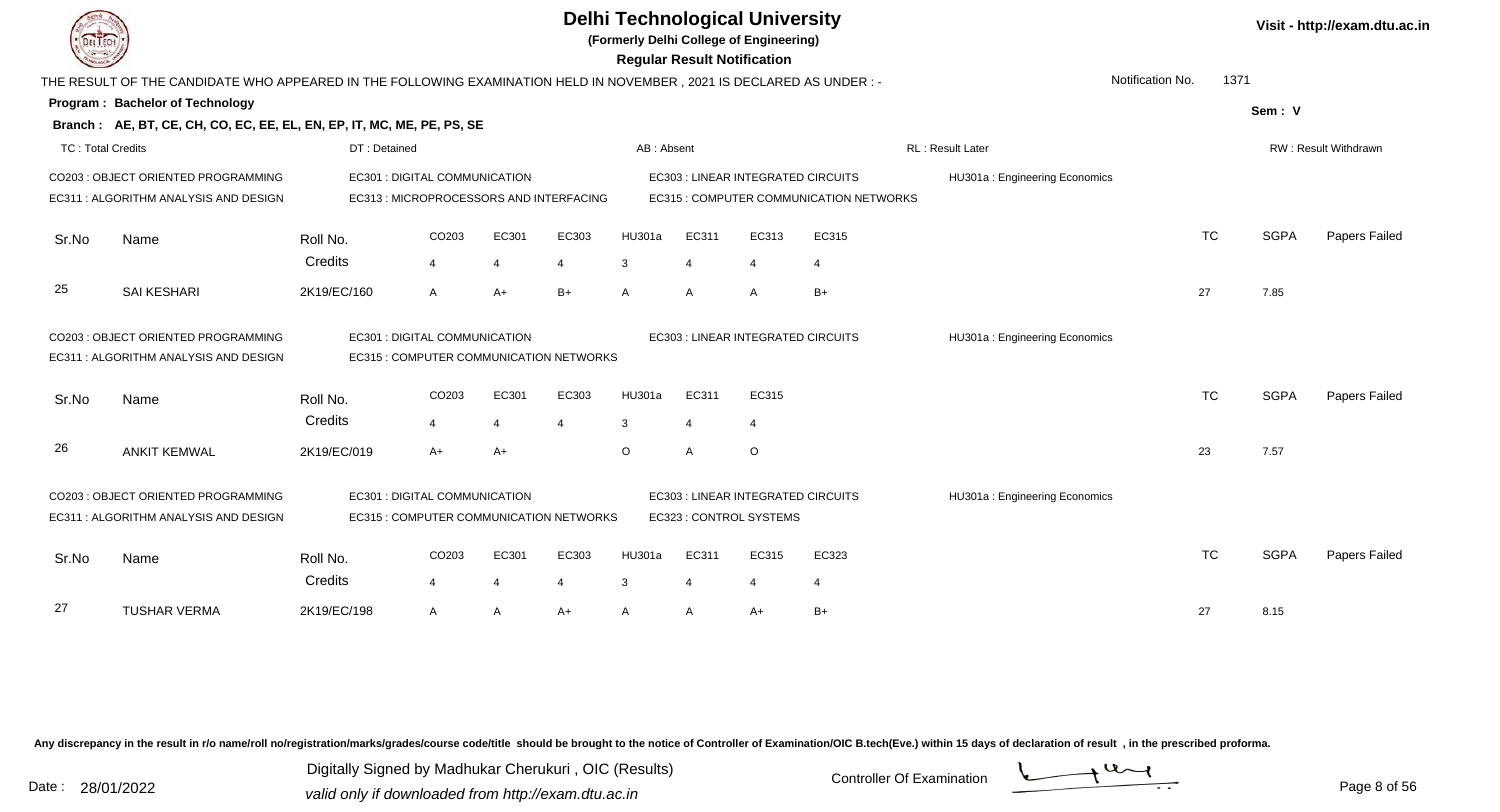| <b>DEL LECH</b>   |                                                                                                                     |              |                                                                                      |                |       |                | <b>Delhi Technological University</b><br>(Formerly Delhi College of Engineering)<br><b>Regular Result Notification</b> |                |                                       |                                    |           |             | Visit - http://exam.dtu.ac.in |
|-------------------|---------------------------------------------------------------------------------------------------------------------|--------------|--------------------------------------------------------------------------------------|----------------|-------|----------------|------------------------------------------------------------------------------------------------------------------------|----------------|---------------------------------------|------------------------------------|-----------|-------------|-------------------------------|
|                   | THE RESULT OF THE CANDIDATE WHO APPEARED IN THE FOLLOWING EXAMINATION HELD IN NOVEMBER, 2021 IS DECLARED AS UNDER:- |              |                                                                                      |                |       |                |                                                                                                                        |                |                                       | Notification No.                   | 1371      |             |                               |
|                   | Program: Bachelor of Technology                                                                                     |              |                                                                                      |                |       |                |                                                                                                                        |                |                                       |                                    |           | Sem: V      |                               |
|                   | Branch: AE, BT, CE, CH, CO, EC, EE, EL, EN, EP, IT, MC, ME, PE, PS, SE                                              |              |                                                                                      |                |       |                |                                                                                                                        |                |                                       |                                    |           |             |                               |
| TC: Total Credits |                                                                                                                     | DT: Detained |                                                                                      |                |       | AB: Absent     |                                                                                                                        |                |                                       | RL: Result Later                   |           |             | RW: Result Withdrawn          |
|                   | CO203 : OBJECT ORIENTED PROGRAMMING<br>EC311 : ALGORITHM ANALYSIS AND DESIGN                                        |              | EC301 : DIGITAL COMMUNICATION<br>EC323 : CONTROL SYSTEMS                             |                |       |                | EC303 : LINEAR INTEGRATED CIRCUITS                                                                                     |                |                                       | HU301a: Engineering Economics      |           |             |                               |
| Sr.No             | Name                                                                                                                | Roll No.     | CO <sub>203</sub>                                                                    | EC301          | EC303 | HU301a         | EC311                                                                                                                  | EC323          |                                       |                                    | <b>TC</b> | <b>SGPA</b> | Papers Failed                 |
|                   |                                                                                                                     | Credits      | $\overline{4}$                                                                       | $\overline{4}$ | 4     | 3              | $\boldsymbol{\Delta}$                                                                                                  | $\overline{4}$ |                                       |                                    |           |             |                               |
| 28                | <b>ANMOL SIWAL</b>                                                                                                  | 2K19/EC/020  | $A+$                                                                                 | $A+$           | $A+$  | $A+$           | A                                                                                                                      | $B+$           |                                       |                                    | 23        | 8.48        |                               |
|                   | <b>CO205 : DISCRETE STRUCTURES</b><br>HU301a: Engineering Economics                                                 |              | CO303 : THEORY OF COMPUTATION<br>EC309 : Bio - Medical Electronics & Instrumentation |                |       |                | EC301 : DIGITAL COMMUNICATION                                                                                          |                | EC311 : ALGORITHM ANALYSIS AND DESIGN | EC303 : LINEAR INTEGRATED CIRCUITS |           |             |                               |
| Sr.No             | Name                                                                                                                | Roll No.     | CO205                                                                                | CO303          | EC301 | EC303          | <b>HU301a</b>                                                                                                          | EC309          | EC311                                 |                                    | <b>TC</b> | <b>SGPA</b> | Papers Failed                 |
|                   |                                                                                                                     | Credits      | $\overline{4}$                                                                       | 4              | 4     | $\overline{4}$ | 3                                                                                                                      | $\overline{4}$ | -4                                    |                                    |           |             |                               |
| 29                | SHABANA TABASSUM                                                                                                    | 2K19/EC/177  | $A+$                                                                                 | A              | A     | A              | A                                                                                                                      | A              | $A+$                                  |                                    | 27        | 8.30        |                               |
| 30                | SPALZES ANGMO                                                                                                       | 2K19/EC/188  | $\overline{A}$                                                                       | $\overline{A}$ | $B+$  | A              | A                                                                                                                      | A              | $B+$                                  |                                    | 27        | 7.70        |                               |
|                   | <b>CO205 : DISCRETE STRUCTURES</b>                                                                                  |              | EC301 : DIGITAL COMMUNICATION                                                        |                |       |                | EC303 : LINEAR INTEGRATED CIRCUITS                                                                                     |                |                                       | HU301a: Engineering Economics      |           |             |                               |
|                   | CO327 : MACHINE LEARNING                                                                                            |              | EC311 : ALGORITHM ANALYSIS AND DESIGN                                                |                |       |                | EC357a : DIGITAL IMAGE PROCESSING                                                                                      |                |                                       |                                    |           |             |                               |
| Sr.No             | Name                                                                                                                | Roll No.     | CO205                                                                                | EC301          | EC303 | <b>HU301a</b>  | CO327                                                                                                                  | EC311          | EC357a                                |                                    | <b>TC</b> | <b>SGPA</b> | Papers Failed                 |
|                   |                                                                                                                     | Credits      | $\overline{4}$                                                                       | $\overline{4}$ | 4     | 3              | 4                                                                                                                      | $\overline{4}$ | 4                                     |                                    |           |             |                               |
| 31                | <b>SKALZANG DISKIT</b>                                                                                              | 2K19/EC/186  | $A+$                                                                                 | $B+$           | A     | A              | A                                                                                                                      | A              | A                                     |                                    | 27        | 8.00        |                               |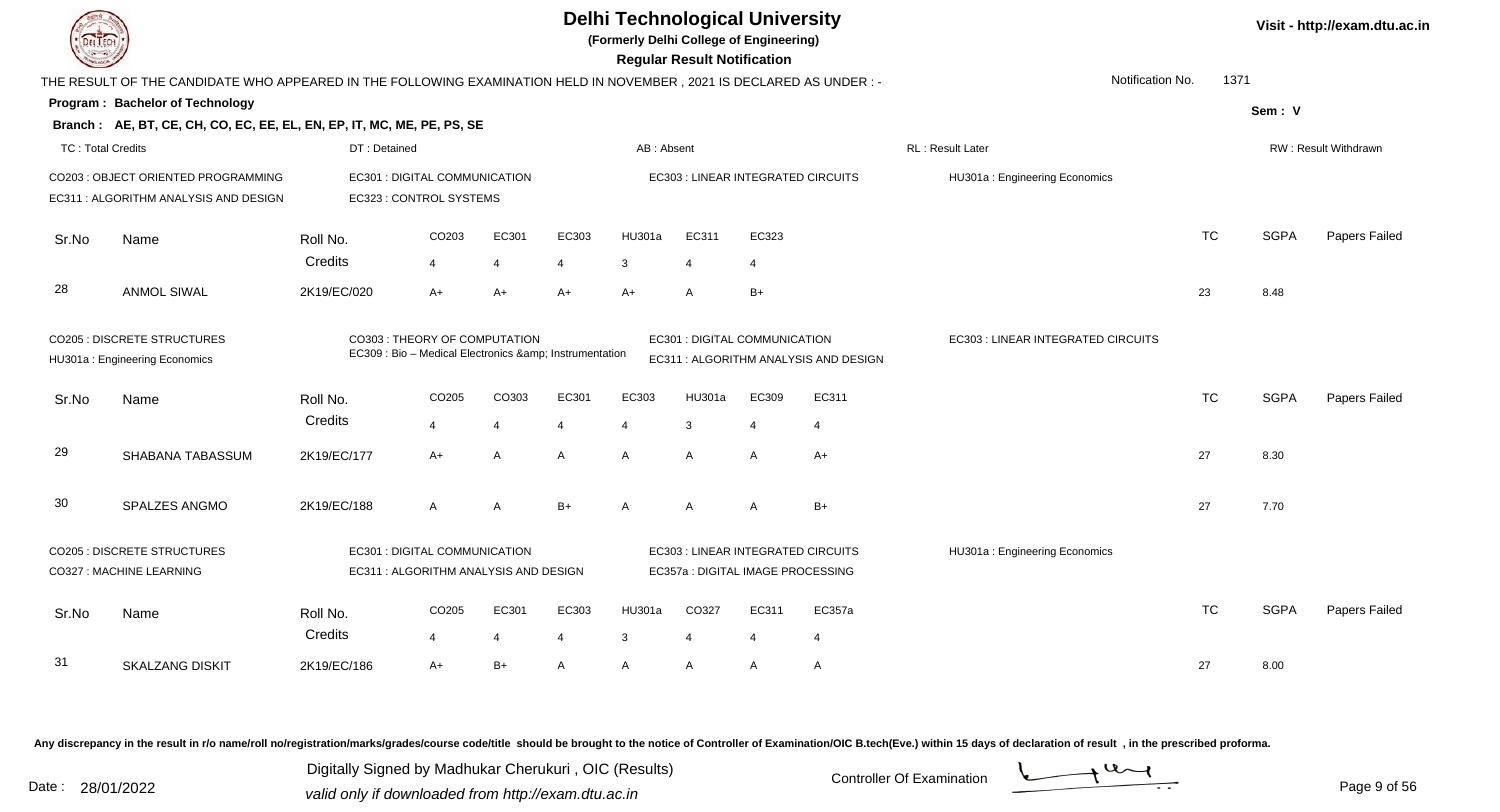|                          |                                                                                                                      |                     |                                                                 |                                         |            |                |                         | <b>Delhi Technological University</b><br>(Formerly Delhi College of Engineering)<br><b>Regular Result Notification</b> |                                |             |                                                            |           |             | Visit - http://exam.dtu.ac.in |
|--------------------------|----------------------------------------------------------------------------------------------------------------------|---------------------|-----------------------------------------------------------------|-----------------------------------------|------------|----------------|-------------------------|------------------------------------------------------------------------------------------------------------------------|--------------------------------|-------------|------------------------------------------------------------|-----------|-------------|-------------------------------|
|                          | THE RESULT OF THE CANDIDATE WHO APPEARED IN THE FOLLOWING EXAMINATION HELD IN NOVEMBER, 2021 IS DECLARED AS UNDER :- |                     |                                                                 |                                         |            |                |                         |                                                                                                                        |                                |             | Notification No.                                           | 1371      |             |                               |
|                          | Program: Bachelor of Technology                                                                                      |                     |                                                                 |                                         |            |                |                         |                                                                                                                        |                                |             |                                                            |           | Sem: V      |                               |
|                          | Branch: AE, BT, CE, CH, CO, EC, EE, EL, EN, EP, IT, MC, ME, PE, PS, SE                                               |                     |                                                                 |                                         |            |                |                         |                                                                                                                        |                                |             |                                                            |           |             |                               |
| <b>TC: Total Credits</b> |                                                                                                                      | DT: Detained        |                                                                 |                                         |            | AB: Absent     |                         |                                                                                                                        |                                |             | <b>RL: Result Later</b>                                    |           |             | RW: Result Withdrawn          |
|                          | <b>CO205 : DISCRETE STRUCTURES</b><br>EC311 : ALGORITHM ANALYSIS AND DESIGN                                          |                     | EC301 : DIGITAL COMMUNICATION                                   | EC315 : COMPUTER COMMUNICATION NETWORKS |            |                |                         | EC303 : LINEAR INTEGRATED CIRCUITS                                                                                     |                                |             | HU301a: Engineering Economics                              |           |             |                               |
| Sr.No                    | Name                                                                                                                 | Roll No.            | CO205                                                           | EC301                                   | EC303      | HU301a         | EC311                   | EC315                                                                                                                  |                                |             |                                                            | <b>TC</b> | <b>SGPA</b> | <b>Papers Failed</b>          |
|                          |                                                                                                                      | Credits             | $\overline{\mathbf{4}}$                                         | $\overline{4}$                          | 4          | 3              | $\overline{4}$          | $\overline{4}$                                                                                                         |                                |             |                                                            |           |             |                               |
| 32                       | ANIMESH ANAND                                                                                                        | 2K19/EC/015         | $\circ$                                                         | $A+$                                    | A          | $A+$           | A                       | $A+$                                                                                                                   |                                |             |                                                            | 23        | 8.83        |                               |
|                          | <b>CO205 : DISCRETE STRUCTURES</b><br>EC303 : LINEAR INTEGRATED CIRCUITS                                             |                     | <b>IT201 : DATA STRUCTURES</b><br>HU301a: Engineering Economics |                                         |            |                |                         | SE203 : OBJECT ORIENTED PROGRAMMING<br>EC311 : ALGORITHM ANALYSIS AND DESIGN                                           |                                |             | EC301 : DIGITAL COMMUNICATION                              |           |             |                               |
| Sr.No                    | Name                                                                                                                 | Roll No.            | CO205                                                           | <b>IT201</b>                            | SE203      | EC301          | EC303                   | HU301a                                                                                                                 | EC311                          |             |                                                            | <b>TC</b> | <b>SGPA</b> | Papers Failed                 |
|                          |                                                                                                                      | Credits             | $\overline{4}$                                                  | $\overline{4}$                          | 4          | $\overline{4}$ | 4                       | 3                                                                                                                      | $\overline{4}$                 |             |                                                            |           |             |                               |
| 33                       | <b>CHIRAG KAUSHIK</b>                                                                                                | 2K19/EC/046         | $\circ$                                                         | $\circ$                                 | $A+$       | $A+$           | A+                      | $A+$                                                                                                                   | A                              |             |                                                            | 27        | 9.15        |                               |
|                          | CO301 : SOFTWARE ENGINEERING<br>EC311 : ALGORITHM ANALYSIS AND DESIGN                                                |                     | EC301 : DIGITAL COMMUNICATION                                   | EC315 : COMPUTER COMMUNICATION NETWORKS |            |                |                         | EC303 : LINEAR INTEGRATED CIRCUITS<br>HU315 : Non-Verbal Communication                                                 |                                |             | HU301a: Engineering Economics<br>IT359a : Java Programming |           |             |                               |
| Sr.No                    | Name                                                                                                                 | Roll No.<br>Credits | CO301<br>4                                                      | EC301<br>$\overline{4}$                 | EC303<br>4 | HU301a<br>3    | EC311<br>$\overline{4}$ | EC315<br>$\overline{4}$                                                                                                | <b>HU315</b><br>$\overline{4}$ | IT359a<br>4 |                                                            | <b>TC</b> | <b>SGPA</b> | Papers Failed                 |
| 34                       | <b>NAMAN GOEL</b>                                                                                                    | 2K19/EC/113         | $\circ$                                                         | $A+$                                    | $\circ$    | $\circ$        | O                       | $A+$                                                                                                                   | $\circ$                        | $\circ$     |                                                            | 31        | 9.74        |                               |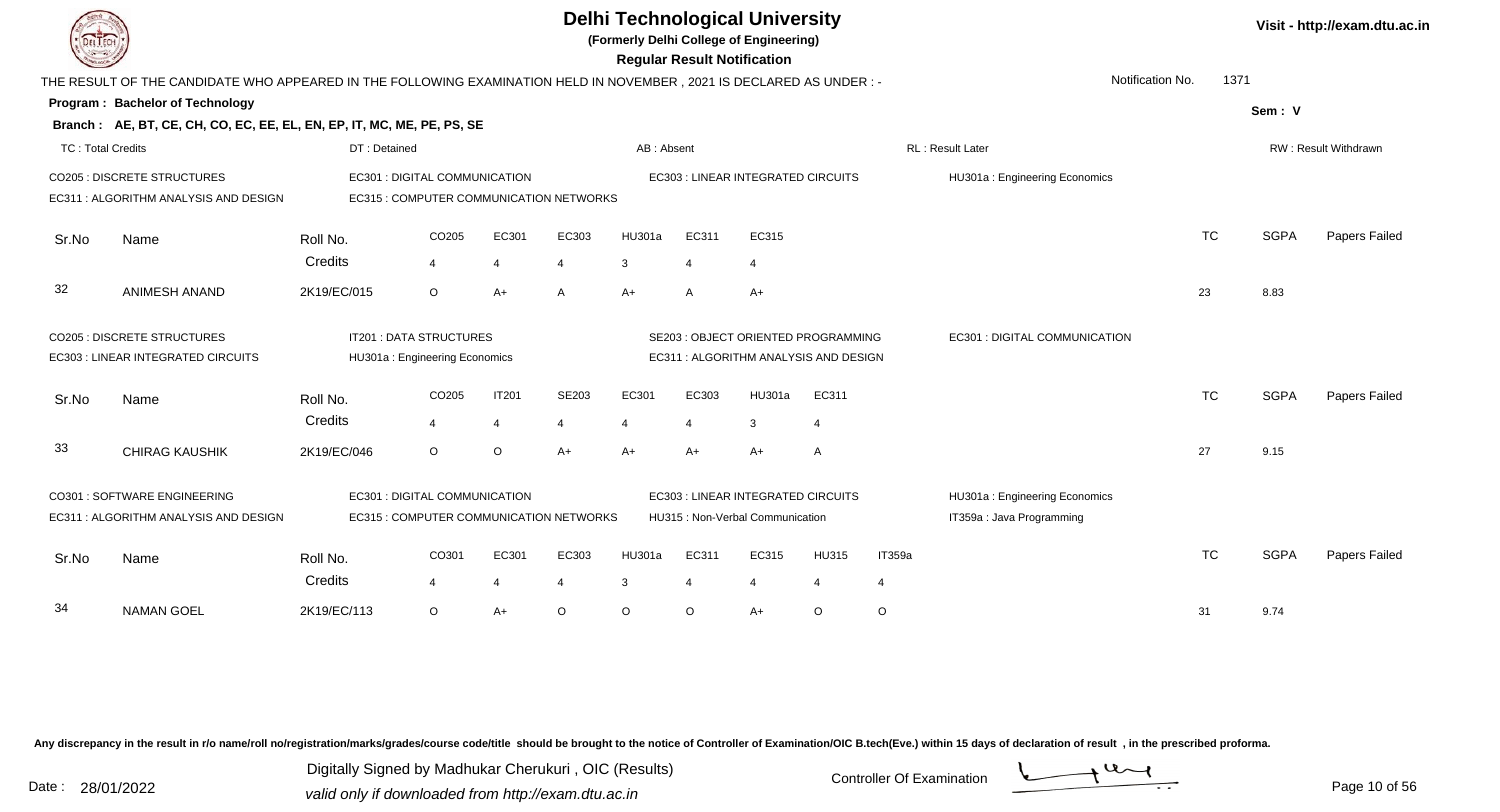|                          |                                                                                                                      |              |                                         |                |                |            | <b>Regular Result Notification</b> | <b>Delhi Technological University</b><br>(Formerly Delhi College of Engineering) |                                    |           |             | Visit - http://exam.dtu.ac.in |
|--------------------------|----------------------------------------------------------------------------------------------------------------------|--------------|-----------------------------------------|----------------|----------------|------------|------------------------------------|----------------------------------------------------------------------------------|------------------------------------|-----------|-------------|-------------------------------|
|                          | THE RESULT OF THE CANDIDATE WHO APPEARED IN THE FOLLOWING EXAMINATION HELD IN NOVEMBER, 2021 IS DECLARED AS UNDER :- |              |                                         |                |                |            |                                    |                                                                                  | Notification No.                   | 1371      |             |                               |
|                          | Program: Bachelor of Technology                                                                                      |              |                                         |                |                |            |                                    |                                                                                  |                                    |           | Sem: V      |                               |
|                          | Branch: AE, BT, CE, CH, CO, EC, EE, EL, EN, EP, IT, MC, ME, PE, PS, SE                                               |              |                                         |                |                |            |                                    |                                                                                  |                                    |           |             |                               |
| <b>TC: Total Credits</b> |                                                                                                                      | DT: Detained |                                         |                |                | AB: Absent |                                    |                                                                                  | RL: Result Later                   |           |             | RW: Result Withdrawn          |
|                          | CO301 : SOFTWARE ENGINEERING                                                                                         |              | <b>IT201 : DATA STRUCTURES</b>          |                |                |            |                                    | EC301 : DIGITAL COMMUNICATION                                                    | EC303 : LINEAR INTEGRATED CIRCUITS |           |             |                               |
|                          | HU301a: Engineering Economics                                                                                        |              | EC315 : COMPUTER COMMUNICATION NETWORKS |                |                |            |                                    |                                                                                  |                                    |           |             |                               |
| Sr.No                    | Name                                                                                                                 | Roll No.     | CO301                                   | <b>IT201</b>   | EC301          | EC303      | HU301a                             | EC315                                                                            |                                    | <b>TC</b> | <b>SGPA</b> | Papers Failed                 |
|                          |                                                                                                                      | Credits      | 4                                       | $\overline{4}$ | 4              | 4          | 3                                  | $\overline{4}$                                                                   |                                    |           |             |                               |
| 35                       | <b>AKSHAY KUMAR</b>                                                                                                  | 2K19/EC/011  | $A+$                                    | $A+$           | A              | $B+$       | $A+$                               | $A+$                                                                             |                                    | 23        | 8.48        |                               |
|                          | CO303 : THEORY OF COMPUTATION                                                                                        |              | EC301 : DIGITAL COMMUNICATION           |                |                |            |                                    | EC303 : LINEAR INTEGRATED CIRCUITS                                               | HU301a: Engineering Economics      |           |             |                               |
|                          | CO327 : MACHINE LEARNING                                                                                             |              | EC311 : ALGORITHM ANALYSIS AND DESIGN   |                |                |            |                                    |                                                                                  |                                    |           |             |                               |
| Sr.No                    | Name                                                                                                                 | Roll No.     | CO303                                   | EC301          | EC303          | HU301a     | CO327                              | EC311                                                                            |                                    | <b>TC</b> | <b>SGPA</b> | Papers Failed                 |
|                          |                                                                                                                      | Credits      | 4                                       | $\overline{4}$ | $\overline{4}$ | 3          | $\boldsymbol{\Delta}$              | $\overline{4}$                                                                   |                                    |           |             |                               |
| 36                       | <b>AMAAN KHAN</b>                                                                                                    | 2K19/EC/012  | $\circ$                                 | $A+$           | $A+$           | $A+$       | $\circ$                            | $\overline{A}$                                                                   |                                    | 23        | 9.17        |                               |
|                          | CO303 : THEORY OF COMPUTATION                                                                                        |              | EC301 : DIGITAL COMMUNICATION           |                |                |            |                                    | EC303 : LINEAR INTEGRATED CIRCUITS                                               | HU301a: Engineering Economics      |           |             |                               |
|                          | CO327 : MACHINE LEARNING                                                                                             |              | EC313 : MICROPROCESSORS AND INTERFACING |                |                |            |                                    |                                                                                  |                                    |           |             |                               |
| Sr.No                    | Name                                                                                                                 | Roll No.     | CO303                                   | EC301          | EC303          | HU301a     | CO327                              | EC313                                                                            |                                    | <b>TC</b> | <b>SGPA</b> | Papers Failed                 |
|                          |                                                                                                                      | Credits      | $\overline{4}$                          | $\overline{4}$ | 4              | 3          | $\overline{4}$                     | $\overline{4}$                                                                   |                                    |           |             |                               |
| 37                       | NIKHIL PRABHAT YADAV                                                                                                 | 2K19/EC/115  | $A+$                                    | $\mathsf{A}$   | A              | $A+$       | A+                                 | $B+$                                                                             |                                    | 23        | 8.30        |                               |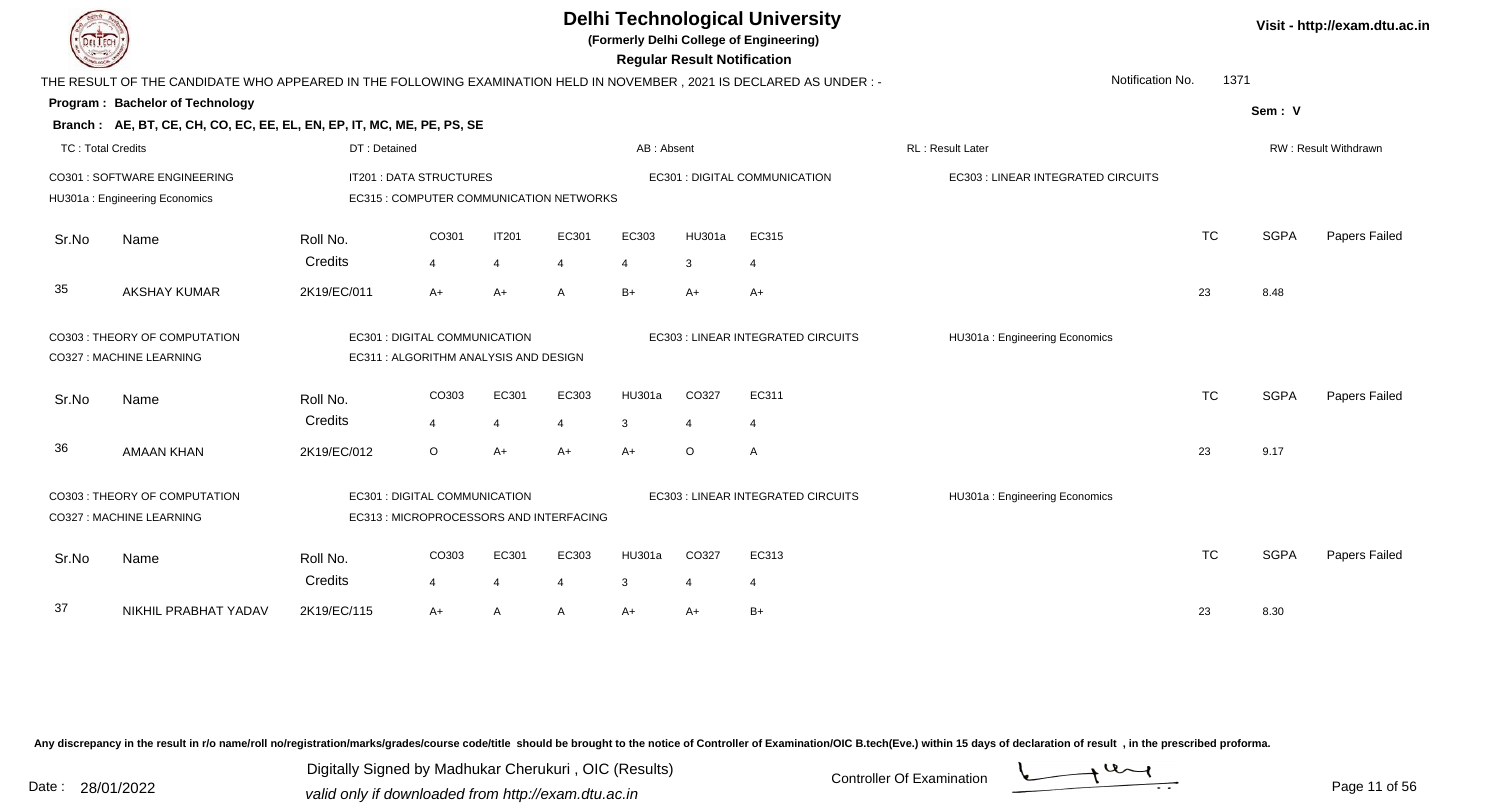**(Formerly Delhi College of Engineering)**

 **Regular Result Notification**

|                          | THE RESULT OF THE CANDIDATE WHO APPEARED IN THE FOLLOWING EXAMINATION HELD IN NOVEMBER , 2021 IS DECLARED AS UNDER :- |              |                                                                          |       |                |            |                          |                                          |                                         |                               | Notification No. | 1371      |             |                      |
|--------------------------|-----------------------------------------------------------------------------------------------------------------------|--------------|--------------------------------------------------------------------------|-------|----------------|------------|--------------------------|------------------------------------------|-----------------------------------------|-------------------------------|------------------|-----------|-------------|----------------------|
|                          | <b>Program: Bachelor of Technology</b>                                                                                |              |                                                                          |       |                |            |                          |                                          |                                         |                               |                  |           | Sem: V      |                      |
|                          | Branch: AE, BT, CE, CH, CO, EC, EE, EL, EN, EP, IT, MC, ME, PE, PS, SE                                                |              |                                                                          |       |                |            |                          |                                          |                                         |                               |                  |           |             |                      |
| <b>TC: Total Credits</b> |                                                                                                                       | DT: Detained |                                                                          |       |                | AB: Absent |                          |                                          |                                         | RL: Result Later              |                  |           |             | RW: Result Withdrawn |
|                          | CO303: THEORY OF COMPUTATION                                                                                          |              | EC301 : DIGITAL COMMUNICATION                                            |       |                |            |                          | <b>EC303: LINEAR INTEGRATED CIRCUITS</b> |                                         | HU301a: Engineering Economics |                  |           |             |                      |
|                          | EC311 : ALGORITHM ANALYSIS AND DESIGN                                                                                 |              | EC313 : MICROPROCESSORS AND INTERFACING                                  |       |                |            |                          |                                          | EC315 : COMPUTER COMMUNICATION NETWORKS |                               |                  |           |             |                      |
| Sr.No                    | Name                                                                                                                  | Roll No.     | CO303                                                                    | EC301 | EC303          | HU301a     | EC311                    | EC313                                    | EC315                                   |                               |                  | <b>TC</b> | <b>SGPA</b> | Papers Failed        |
|                          |                                                                                                                       | Credits      | $\overline{4}$                                                           | 4     | $\overline{4}$ | 3          | $\overline{\mathcal{A}}$ | $\overline{4}$                           | $\overline{4}$                          |                               |                  |           |             |                      |
| 38                       | SAMEER KATARIA                                                                                                        | 2K19/EC/168  | $A+$                                                                     | A     | A              | A+         | $\mathsf{A}$             | $A+$                                     | $A+$                                    |                               | 27               |           | 8.56        |                      |
|                          | CO303: THEORY OF COMPUTATION<br>EC311: ALGORITHM ANALYSIS AND DESIGN                                                  |              | EC301 : DIGITAL COMMUNICATION<br>EC315 : COMPUTER COMMUNICATION NETWORKS |       |                |            |                          | EC303 : LINEAR INTEGRATED CIRCUITS       |                                         | HU301a: Engineering Economics |                  |           |             |                      |
|                          |                                                                                                                       |              |                                                                          |       |                |            |                          |                                          |                                         |                               |                  |           |             |                      |
| Sr.No                    | Name                                                                                                                  | Roll No.     | CO303                                                                    | EC301 | EC303          | HU301a     | EC311                    | EC315                                    |                                         |                               |                  | <b>TC</b> | <b>SGPA</b> | Papers Failed        |
|                          |                                                                                                                       | Credits      | $\overline{4}$                                                           |       | $\overline{4}$ | 3          | $\overline{4}$           |                                          |                                         |                               |                  |           |             |                      |
| 39                       | PRITAM MITTAL                                                                                                         | 2K19/EC/133  | $A+$                                                                     | $A+$  | $\mathsf{A}$   | $A+$       | A                        | $A+$                                     |                                         |                               | 23               |           | 8.65        |                      |
| 40                       | SAMARTH NIGAM                                                                                                         | 2K19/EC/165  | $A+$                                                                     | $A+$  | $\mathsf{A}$   | $A+$       | $\mathsf{A}$             | $\circ$                                  |                                         |                               | 23               |           | 8.83        |                      |
|                          |                                                                                                                       |              |                                                                          |       |                |            |                          |                                          |                                         |                               |                  |           |             |                      |
| 41                       | <b>SAMARTH SINGH</b>                                                                                                  | 2K19/EC/166  | A+                                                                       | A+    | A              | A+         | A+                       | O                                        |                                         |                               | 23               |           | 9.00        |                      |

Any discrepancy in the result in r/o name/roll no/registration/marks/grades/course code/title should be brought to the notice of Controller of Examination/OIC B.tech(Eve.) within 15 days of declaration of result, in the pr

Date : 28/01/2022 Valid only if downloaded from http://exam.dtu.ac.in<br>valid only if downloaded from http://exam.dtu.ac.in Digitally Signed by Madhukar Cherukuri , OIC (Results)



**Visit - http://exam.dtu.ac.in**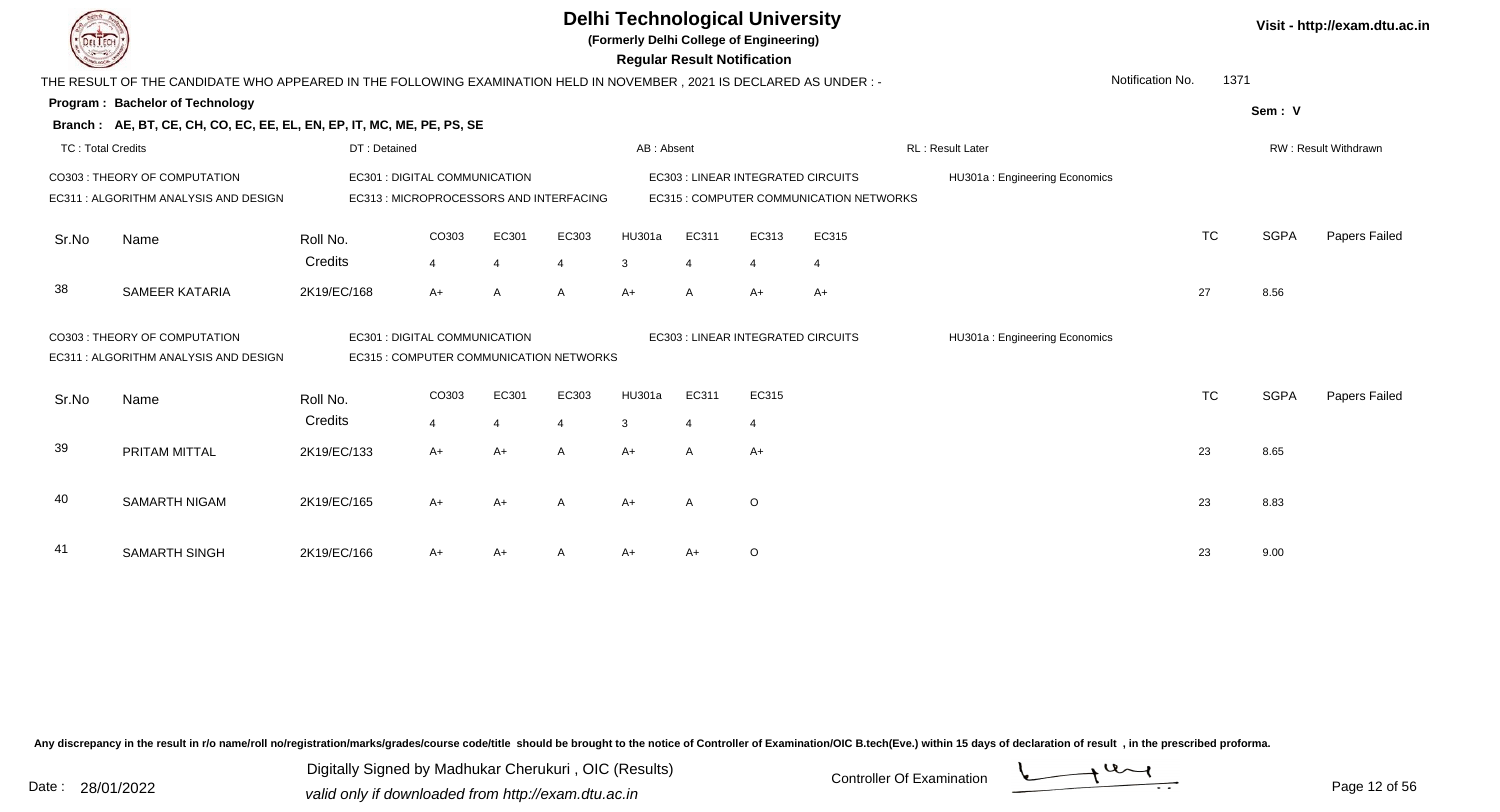**(Formerly Delhi College of Engineering)**

 **Regular Result Notification**

|  | Visit - http://exam.dtu.ac.in |  |
|--|-------------------------------|--|
|--|-------------------------------|--|

| $\sim$                   |                                                                                                                      |                                         |                |       |                |              | n <del>c</del> yular n <del>c</del> sult notification |       |                                       |                                    |           |             |                      |
|--------------------------|----------------------------------------------------------------------------------------------------------------------|-----------------------------------------|----------------|-------|----------------|--------------|-------------------------------------------------------|-------|---------------------------------------|------------------------------------|-----------|-------------|----------------------|
|                          | THE RESULT OF THE CANDIDATE WHO APPEARED IN THE FOLLOWING EXAMINATION HELD IN NOVEMBER, 2021 IS DECLARED AS UNDER :- |                                         |                |       |                |              |                                                       |       |                                       | Notification No.                   | 1371      |             |                      |
|                          | Program: Bachelor of Technology                                                                                      |                                         |                |       |                |              |                                                       |       |                                       |                                    |           | Sem: V      |                      |
|                          | Branch: AE, BT, CE, CH, CO, EC, EE, EL, EN, EP, IT, MC, ME, PE, PS, SE                                               |                                         |                |       |                |              |                                                       |       |                                       |                                    |           |             |                      |
| <b>TC: Total Credits</b> |                                                                                                                      | DT: Detained                            |                |       |                | AB: Absent   |                                                       |       |                                       | RL : Result Later                  |           |             | RW: Result Withdrawn |
|                          | CO303 : THEORY OF COMPUTATION                                                                                        | IT201 : DATA STRUCTURES                 |                |       |                |              | EC301 : DIGITAL COMMUNICATION                         |       |                                       | EC303 : LINEAR INTEGRATED CIRCUITS |           |             |                      |
|                          | HU301a: Engineering Economics                                                                                        | CO327 : MACHINE LEARNING                |                |       |                |              |                                                       |       | EC311 : ALGORITHM ANALYSIS AND DESIGN |                                    |           |             |                      |
|                          |                                                                                                                      |                                         |                |       |                |              |                                                       |       |                                       |                                    |           |             |                      |
| Sr.No                    | Name                                                                                                                 | Roll No.                                | CO303          | IT201 | EC301          | EC303        | HU301a                                                | CO327 | EC311                                 |                                    | <b>TC</b> | <b>SGPA</b> | Papers Failed        |
|                          |                                                                                                                      | Credits                                 | 4              | 4     | $\overline{4}$ | 4            | 3                                                     | 4     | 4                                     |                                    |           |             |                      |
| 42                       | AMIT KUMAR SAMANTA                                                                                                   | 2K19/EC/013                             | $A+$           | A+    | $A+$           | $A+$         | $A+$                                                  | $A+$  | $\mathsf{A}$                          |                                    | 27        | 8.85        |                      |
|                          |                                                                                                                      |                                         |                |       |                |              |                                                       |       |                                       |                                    |           |             |                      |
|                          | EC301 : DIGITAL COMMUNICATION                                                                                        | EC303 : LINEAR INTEGRATED CIRCUITS      |                |       |                |              | HU301a: Engineering Economics                         |       |                                       |                                    |           |             |                      |
|                          |                                                                                                                      |                                         |                |       |                |              |                                                       |       |                                       |                                    |           |             |                      |
|                          |                                                                                                                      |                                         |                |       |                |              |                                                       |       |                                       |                                    |           |             |                      |
| Sr.No                    | Name                                                                                                                 | Roll No.                                | EC301          | EC303 | HU301a         |              |                                                       |       |                                       |                                    | <b>TC</b> | <b>SGPA</b> | Papers Failed        |
|                          |                                                                                                                      | Credits                                 | $\overline{4}$ | 4     | $\mathbf{3}$   |              |                                                       |       |                                       |                                    |           |             |                      |
| 43                       | <b>ARYAN GOSWAMI</b>                                                                                                 | 2K19/EC/033                             | B              | C     | $B+$           |              |                                                       |       |                                       |                                    | 11        | 5.91        |                      |
| 44                       | <b>SARTHAK TAYAL</b>                                                                                                 | 2K19/EC/174                             | B              | B     | ${\rm C}$      |              |                                                       |       |                                       |                                    | 11        | 5.73        |                      |
|                          |                                                                                                                      |                                         |                |       |                |              |                                                       |       |                                       |                                    |           |             |                      |
|                          | EC301 : DIGITAL COMMUNICATION                                                                                        | EC303 : LINEAR INTEGRATED CIRCUITS      |                |       |                |              | HU301a: Engineering Economics                         |       |                                       | AE309 : OPERATIONS RESEARCH        |           |             |                      |
|                          | EC311 : ALGORITHM ANALYSIS AND DESIGN                                                                                | EC315 : COMPUTER COMMUNICATION NETWORKS |                |       |                |              | IT359a : Java Programming                             |       |                                       |                                    |           |             |                      |
| Sr.No                    | Name                                                                                                                 | Roll No.                                | EC301          | EC303 | HU301a         | AE309        | EC311                                                 | EC315 | IT359a                                |                                    | <b>TC</b> | <b>SGPA</b> | Papers Failed        |
|                          |                                                                                                                      |                                         |                |       |                |              |                                                       |       |                                       |                                    |           |             |                      |
|                          |                                                                                                                      | Credits                                 | 4              | 4     | 3              |              | $\overline{4}$                                        |       | $\overline{4}$                        |                                    |           |             |                      |
| 45                       | ANUJ YADAV                                                                                                           | 2K19/EC/026                             | $\circ$        | A     | $\circ$        | $\mathsf{A}$ | $A+$                                                  | $A+$  | $A+$                                  |                                    | 27        | 8.96        |                      |

Any discrepancy in the result in r/o name/roll no/registration/marks/grades/course code/title should be brought to the notice of Controller of Examination/OIC B.tech(Eve.) within 15 days of declaration of result, in the pr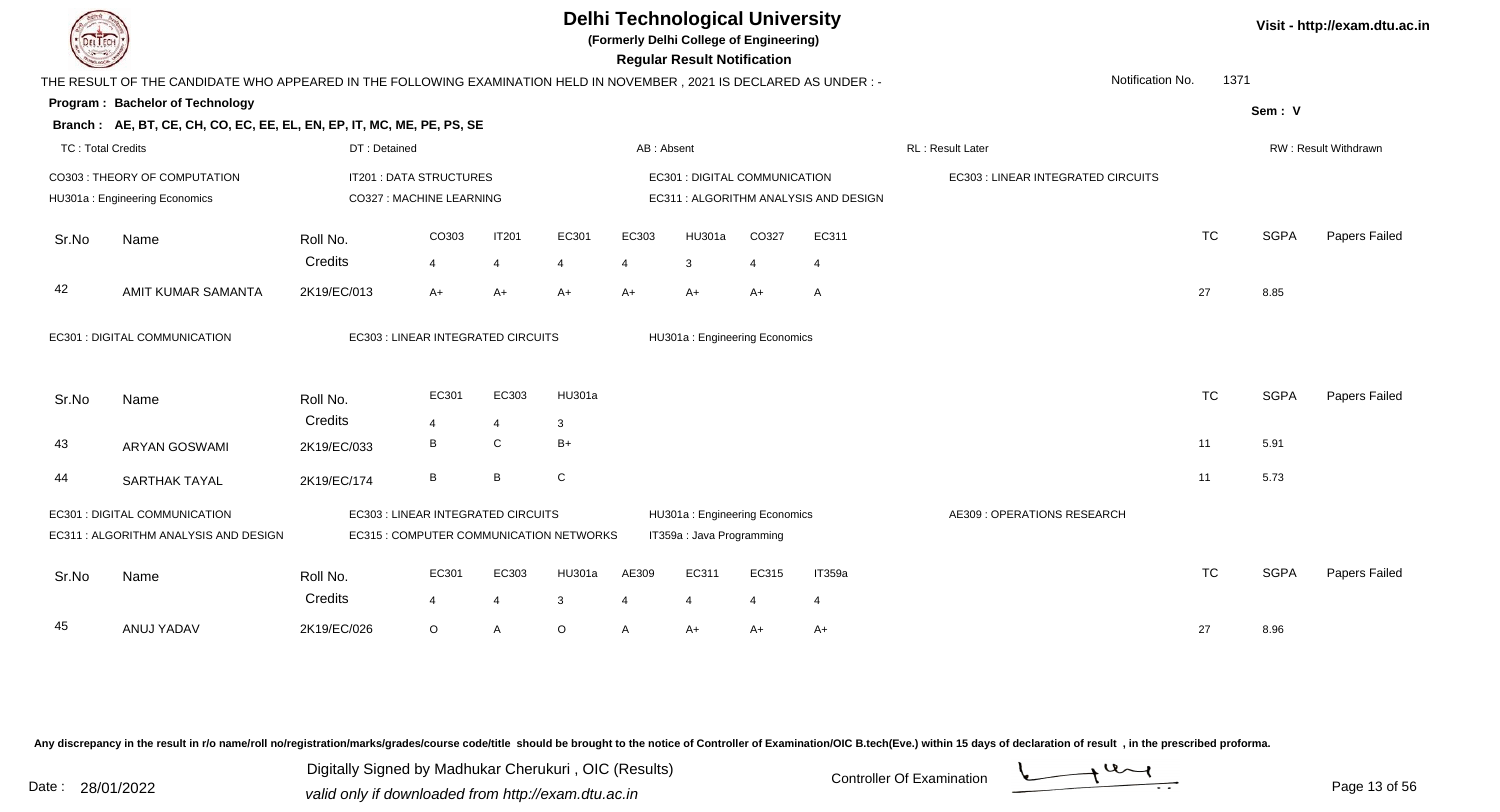| DEL ECH                  |                                                                                                                      |             |                                                                             |                |        |                | <b>Delhi Technological University</b><br>(Formerly Delhi College of Engineering)<br><b>Regular Result Notification</b> |                |              |                                                       |           |             | Visit - http://exam.dtu.ac.in |
|--------------------------|----------------------------------------------------------------------------------------------------------------------|-------------|-----------------------------------------------------------------------------|----------------|--------|----------------|------------------------------------------------------------------------------------------------------------------------|----------------|--------------|-------------------------------------------------------|-----------|-------------|-------------------------------|
|                          | THE RESULT OF THE CANDIDATE WHO APPEARED IN THE FOLLOWING EXAMINATION HELD IN NOVEMBER, 2021 IS DECLARED AS UNDER :- |             |                                                                             |                |        |                |                                                                                                                        |                |              | Notification No.                                      | 1371      |             |                               |
|                          | <b>Program: Bachelor of Technology</b>                                                                               |             |                                                                             |                |        |                |                                                                                                                        |                |              |                                                       |           | Sem: V      |                               |
|                          | Branch: AE, BT, CE, CH, CO, EC, EE, EL, EN, EP, IT, MC, ME, PE, PS, SE                                               |             |                                                                             |                |        |                |                                                                                                                        |                |              |                                                       |           |             |                               |
| <b>TC: Total Credits</b> |                                                                                                                      |             | DT: Detained                                                                |                |        | AB: Absent     |                                                                                                                        |                |              | RL: Result Later                                      |           |             | RW: Result Withdrawn          |
|                          | EC301 : DIGITAL COMMUNICATION<br>EC309 : Bio - Medical Electronics & Instrumentation                                 |             | EC303 : LINEAR INTEGRATED CIRCUITS<br>EC311 : ALGORITHM ANALYSIS AND DESIGN |                |        |                | HU301a: Engineering Economics<br>EC353a: COMPUTER VISION                                                               |                |              | CE327 : CLIMATE CHANGE AND SUSTAINABLE<br>DEVELOPMENT |           |             |                               |
| Sr.No                    | Name                                                                                                                 | Roll No.    | EC301                                                                       | EC303          | HU301a | CE327          | EC309                                                                                                                  | EC311          | EC353a       |                                                       | <b>TC</b> | <b>SGPA</b> | Papers Failed                 |
|                          |                                                                                                                      | Credits     | $\overline{4}$                                                              | 4              | 3      | $\overline{4}$ | $\overline{\mathbf{A}}$                                                                                                | $\overline{4}$ | 4            |                                                       |           |             |                               |
|                          |                                                                                                                      |             |                                                                             |                |        |                |                                                                                                                        |                |              |                                                       |           |             |                               |
| 46                       | <b>HARSH BANSAL</b>                                                                                                  | 2K19/EC/070 | $\mathsf{A}$                                                                | $B+$           | $A+$   | A              | $B+$                                                                                                                   | $\overline{A}$ | $B+$         |                                                       | 27        | 7.67        |                               |
|                          | EC301 : DIGITAL COMMUNICATION<br>EC309 : Bio - Medical Electronics & Instrumentation                                 |             | EC303 : LINEAR INTEGRATED CIRCUITS<br>EC353a : COMPUTER VISION              |                |        |                | HU301a: Engineering Economics<br>HU307: Basic Econometrics                                                             |                |              | CE327 : CLIMATE CHANGE AND SUSTAINABLE<br>DEVELOPMENT |           |             |                               |
| Sr.No                    | Name                                                                                                                 | Roll No.    | EC301                                                                       | EC303          | HU301a | CE327          | EC309                                                                                                                  | EC353a         | <b>HU307</b> |                                                       | <b>TC</b> | <b>SGPA</b> | Papers Failed                 |
|                          |                                                                                                                      | Credits     | $\overline{4}$                                                              | $\overline{4}$ | 3      | $\overline{4}$ | $\overline{\mathbf{A}}$                                                                                                | $\overline{4}$ | 4            |                                                       |           |             |                               |
|                          |                                                                                                                      |             |                                                                             |                |        |                |                                                                                                                        |                |              |                                                       |           |             |                               |
| 47                       | <b>ARJUN VERMA</b>                                                                                                   | 2K19/EC/030 | $\mathsf{A}$                                                                | $B+$           | A      | $A+$           | $B+$                                                                                                                   | $\overline{A}$ | $\circ$      |                                                       | 27        | 8.15        |                               |
| 48                       | <b>UMIT VERMA</b>                                                                                                    | 2K19/EC/200 | B                                                                           | A              | $B+$   | A+             | $B+$                                                                                                                   | $B+$           | $A+$         |                                                       | 27        | 7.59        |                               |
|                          | EC301 : DIGITAL COMMUNICATION                                                                                        |             | EC303 : LINEAR INTEGRATED CIRCUITS                                          |                |        |                | HU301a: Engineering Economics                                                                                          |                |              | CO305 : INFORMATION THEORY AND CODING                 |           |             |                               |
|                          | EC315 : COMPUTER COMMUNICATION NETWORKS                                                                              |             | MGM-04 : International Marketing                                            |                |        |                |                                                                                                                        |                |              |                                                       |           |             |                               |
|                          |                                                                                                                      |             |                                                                             |                |        |                |                                                                                                                        |                |              |                                                       |           |             |                               |
| Sr.No                    | Name                                                                                                                 | Roll No.    | EC301                                                                       | EC303          | HU301a | CO305          | EC315                                                                                                                  | MGM-04         |              |                                                       | TC.       | <b>SGPA</b> | Papers Failed                 |
|                          |                                                                                                                      | Credits     | $\overline{4}$                                                              | $\overline{4}$ | 3      | $\overline{4}$ |                                                                                                                        | $\overline{4}$ |              |                                                       |           |             |                               |
| 49                       | <b>HARISH SAHA</b>                                                                                                   | 2K19/EC/068 | $B+$                                                                        | $B+$           | A      | A              | A+                                                                                                                     | $B+$           |              |                                                       | 23        | 7.65        |                               |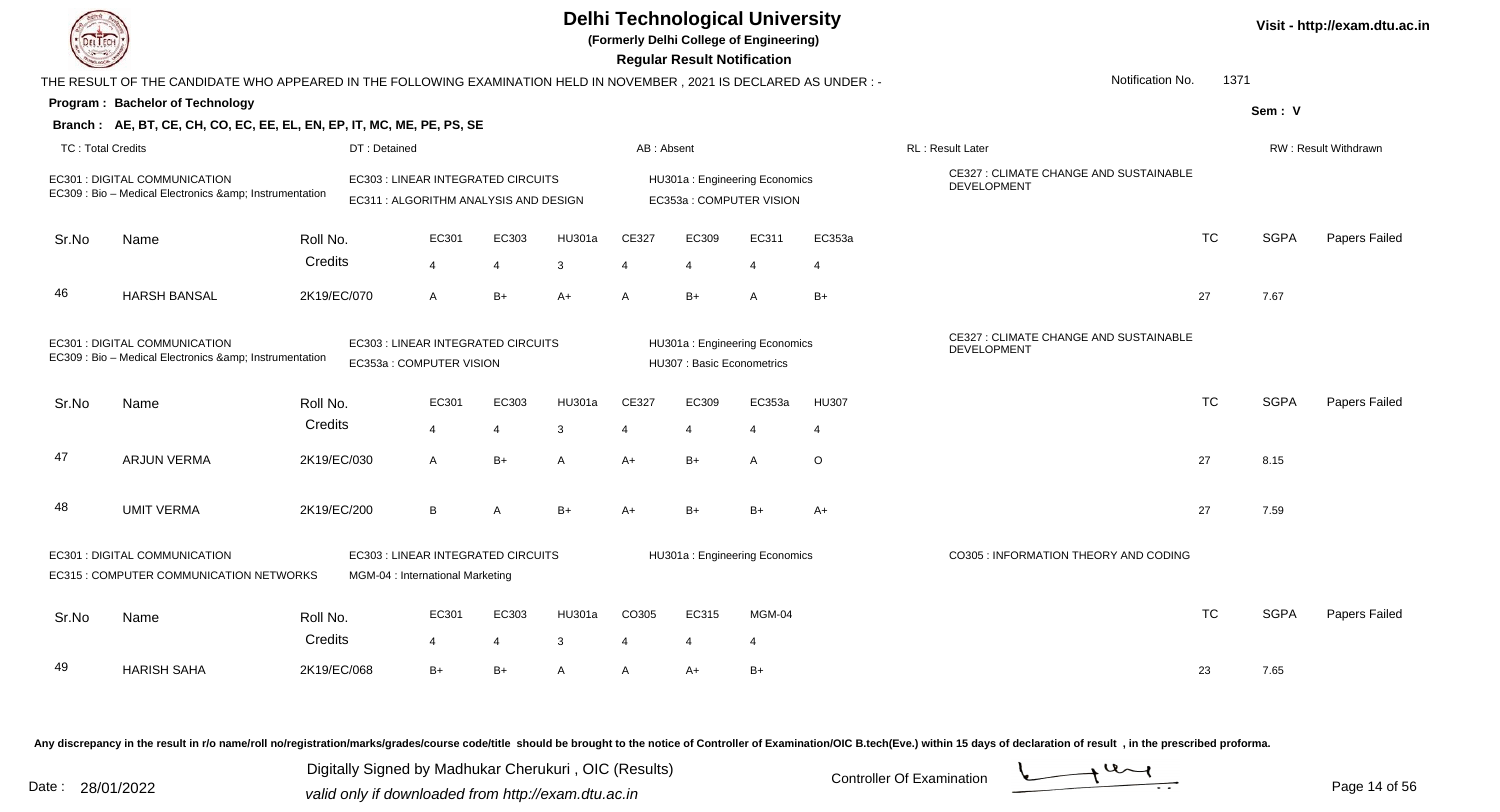**(Formerly Delhi College of Engineering)**

 **Regular Result Notification**

| <b>Course Line</b>       |                                                                                                                     |                                    |                                         |                       |               |              | Regular Result Notification |                               |                                |           |             |                      |
|--------------------------|---------------------------------------------------------------------------------------------------------------------|------------------------------------|-----------------------------------------|-----------------------|---------------|--------------|-----------------------------|-------------------------------|--------------------------------|-----------|-------------|----------------------|
|                          | THE RESULT OF THE CANDIDATE WHO APPEARED IN THE FOLLOWING EXAMINATION HELD IN NOVEMBER, 2021 IS DECLARED AS UNDER:- |                                    |                                         |                       |               |              |                             |                               | Notification No.               | 1371      |             |                      |
|                          | Program: Bachelor of Technology                                                                                     |                                    |                                         |                       |               |              |                             |                               |                                |           | Sem: V      |                      |
|                          | Branch: AE, BT, CE, CH, CO, EC, EE, EL, EN, EP, IT, MC, ME, PE, PS, SE                                              |                                    |                                         |                       |               |              |                             |                               |                                |           |             |                      |
| <b>TC: Total Credits</b> |                                                                                                                     | DT: Detained                       |                                         |                       |               | AB: Absent   |                             |                               | RL: Result Later               |           |             | RW: Result Withdrawn |
|                          | EC301 : DIGITAL COMMUNICATION                                                                                       |                                    | EC303 : LINEAR INTEGRATED CIRCUITS      |                       |               |              |                             | HU301a: Engineering Economics | CO313 : COMPUTER GRAPHICS      |           |             |                      |
|                          | CO325 : Probability Statistics                                                                                      |                                    | IT359a : Java Programming               |                       |               |              |                             |                               |                                |           |             |                      |
| Sr.No                    | Name                                                                                                                | Roll No.                           | EC301                                   | EC303                 | HU301a        | CO313        | CO325                       | IT359a                        |                                | <b>TC</b> | <b>SGPA</b> | Papers Failed        |
|                          |                                                                                                                     | Credits                            | $\overline{4}$                          | $\boldsymbol{\Delta}$ | 3             |              |                             | 4                             |                                |           |             |                      |
| 50                       | <b>MAYANK KUMAR</b>                                                                                                 | 2K19/EC/107                        | $\overline{A}$                          | $B+$                  | A             | $A+$         | $A+$                        | $A+$                          |                                | 23        | 8.35        |                      |
|                          | EC301 : DIGITAL COMMUNICATION<br>EC315 : COMPUTER COMMUNICATION NETWORKS                                            | EC303 : LINEAR INTEGRATED CIRCUITS |                                         |                       |               |              |                             | HU301a: Engineering Economics | CO313 : COMPUTER GRAPHICS      |           |             |                      |
| Sr.No                    | Name                                                                                                                | Roll No.                           | EC301                                   | EC303                 | <b>HU301a</b> | CO313        | EC315                       |                               |                                | <b>TC</b> | <b>SGPA</b> | Papers Failed        |
|                          |                                                                                                                     | Credits                            | $\overline{4}$                          |                       | 3             |              | $\overline{4}$              |                               |                                |           |             |                      |
| 51                       | IYIOLA OLUWAFERANMI<br><b>JOSEPH</b>                                                                                | 2K19/EC/079                        | A                                       | A+                    | $A+$          | $\mathsf{A}$ | $\circ$                     |                               |                                | 19        | 8.79        |                      |
|                          | EC301 : DIGITAL COMMUNICATION                                                                                       |                                    | EC303 : LINEAR INTEGRATED CIRCUITS      |                       |               |              |                             | HU301a: Engineering Economics | CO325 : Probability Statistics |           |             |                      |
|                          | CO327 : MACHINE LEARNING                                                                                            |                                    | EC313 : MICROPROCESSORS AND INTERFACING |                       |               |              |                             |                               |                                |           |             |                      |
| Sr.No                    | Name                                                                                                                | Roll No.                           | EC301                                   | EC303                 | HU301a        | CO325        | CO327                       | EC313                         |                                | <b>TC</b> | <b>SGPA</b> | Papers Failed        |
|                          |                                                                                                                     | Credits                            | $\overline{4}$                          |                       | 3             |              | $\overline{4}$              | 4                             |                                |           |             |                      |
| 52                       | <b>RITVIK BHARTI</b>                                                                                                | 2K19/EC/151                        | $\mathsf{A}$                            | A                     | $A+$          | $A+$         | $A+$                        | A                             |                                | 23        | 8.48        |                      |
| 53                       | YASH RAJ                                                                                                            | 2K19/EC/218                        | A+                                      | A+                    | A+            | $\circ$      | A+                          | A                             |                                | 23        | 9.00        |                      |
|                          |                                                                                                                     |                                    |                                         |                       |               |              |                             |                               |                                |           |             |                      |

Any discrepancy in the result in r/o name/roll no/registration/marks/grades/course code/title should be brought to the notice of Controller of Examination/OIC B.tech(Eve.) within 15 days of declaration of result, in the pr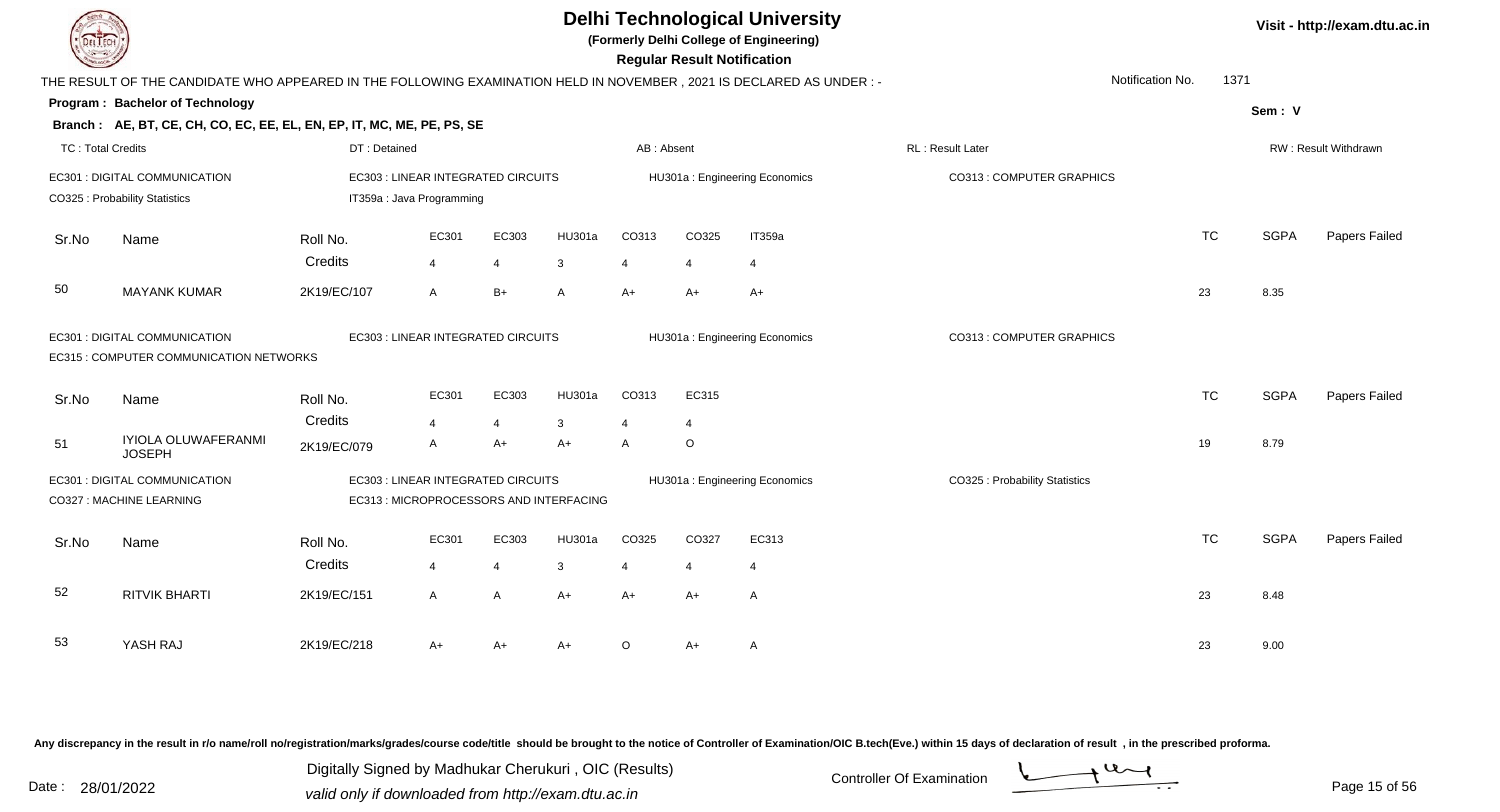|                          |                                                                                                                     |              |                                                                               |                |                                                        |            | <b>Delhi Technological University</b><br>(Formerly Delhi College of Engineering)<br><b>Regular Result Notification</b> |                                |                    |                          |                  |           |             | Visit - http://exam.dtu.ac.in |
|--------------------------|---------------------------------------------------------------------------------------------------------------------|--------------|-------------------------------------------------------------------------------|----------------|--------------------------------------------------------|------------|------------------------------------------------------------------------------------------------------------------------|--------------------------------|--------------------|--------------------------|------------------|-----------|-------------|-------------------------------|
|                          | THE RESULT OF THE CANDIDATE WHO APPEARED IN THE FOLLOWING EXAMINATION HELD IN NOVEMBER, 2021 IS DECLARED AS UNDER:- |              |                                                                               |                |                                                        |            |                                                                                                                        |                                |                    |                          | Notification No. | 1371      |             |                               |
|                          | Program: Bachelor of Technology                                                                                     |              |                                                                               |                |                                                        |            |                                                                                                                        |                                |                    |                          |                  |           | Sem: V      |                               |
|                          | Branch: AE, BT, CE, CH, CO, EC, EE, EL, EN, EP, IT, MC, ME, PE, PS, SE                                              |              |                                                                               |                |                                                        |            |                                                                                                                        |                                |                    |                          |                  |           |             |                               |
| <b>TC: Total Credits</b> |                                                                                                                     | DT: Detained |                                                                               |                |                                                        | AB: Absent |                                                                                                                        |                                |                    | RL: Result Later         |                  |           |             | RW: Result Withdrawn          |
|                          | EC301 : DIGITAL COMMUNICATION<br>EC313 : MICROPROCESSORS AND INTERFACING                                            |              | EC303 : LINEAR INTEGRATED CIRCUITS<br>EP305 : ATOMIC AND MOLECULAR PHYSICS    |                | HU301a: Engineering Economics<br>MC315: MODERN ALGEBRA |            |                                                                                                                        | CO325 : Probability Statistics |                    |                          |                  |           |             |                               |
| Sr.No                    | Name                                                                                                                | Roll No.     | EC301                                                                         | EC303          | HU301a                                                 | CO325      | EC313                                                                                                                  | EP305                          | MC315              |                          |                  | <b>TC</b> | <b>SGPA</b> | Papers Failed                 |
|                          |                                                                                                                     | Credits      | 4                                                                             | $\overline{4}$ | 3                                                      | 4          | $\overline{4}$                                                                                                         | $\overline{4}$                 | $\overline{\bf 4}$ |                          |                  |           |             |                               |
| 54                       | <b>NIPUN MALIK</b>                                                                                                  | 2K19/EC/117  | $A+$                                                                          | $\overline{A}$ | $\mathsf{A}$                                           | $\circ$    | A                                                                                                                      | $A+$                           | $A+$               |                          |                  | 27        | 8.74        |                               |
|                          | EC301 : DIGITAL COMMUNICATION<br>EC311: ALGORITHM ANALYSIS AND DESIGN                                               |              | EC303 : LINEAR INTEGRATED CIRCUITS<br>EC313 : MICROPROCESSORS AND INTERFACING |                |                                                        |            | HU301a: Engineering Economics                                                                                          |                                |                    | CO327 : MACHINE LEARNING |                  |           |             |                               |
| Sr.No                    | Name                                                                                                                | Roll No.     | EC301                                                                         | EC303          | HU301a                                                 | CO327      | EC311                                                                                                                  | EC313                          |                    |                          |                  | <b>TC</b> | <b>SGPA</b> | Papers Failed                 |
|                          |                                                                                                                     | Credits      | $\overline{4}$                                                                | $\overline{4}$ | 3                                                      | 4          | $\overline{4}$                                                                                                         | $\overline{4}$                 |                    |                          |                  |           |             |                               |
| 55                       | <b>SHREYAS JAIN</b>                                                                                                 | 2K19/EC/183  | $\mathsf{A}$                                                                  | $\circ$        | $\mathsf{A}$                                           | $A+$       | A+                                                                                                                     | $A+$                           |                    |                          |                  | 23        | 8.87        |                               |
| 56                       | VISHNU KUMAR SHUKLA                                                                                                 | 2K19/EC/213  | A+                                                                            | $A+$           | $\circ$                                                | $A+$       | $A+$                                                                                                                   | $\circ$                        |                    |                          |                  | 23        | 9.30        |                               |
| 57                       | YASH BAHUGUNA                                                                                                       | 2K19/EC/215  | $\circ$                                                                       | A+             |                                                        | $\circ$    | $\circ$                                                                                                                | $\circ$                        |                    |                          |                  | 23        | 9.57        |                               |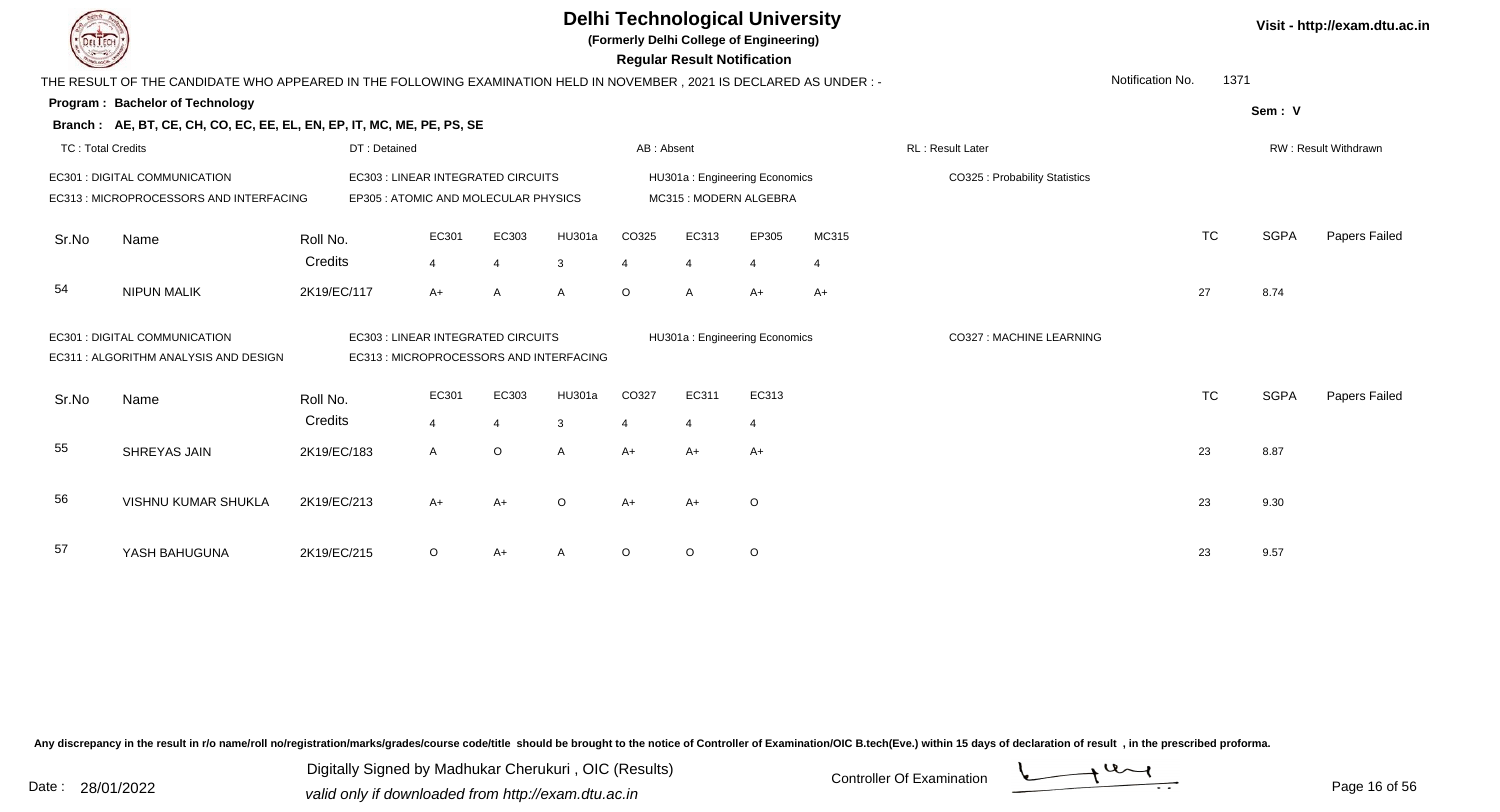

**(Formerly Delhi College of Engineering)**

 **Regular Result Notification**

**Visit - http://exam.dtu.ac.in**

| $\sim$                   |                                                                                                                                                  |              |                |       |                               |            | nggular ngsult notihodilom |         |                          |    |           |        |                      |
|--------------------------|--------------------------------------------------------------------------------------------------------------------------------------------------|--------------|----------------|-------|-------------------------------|------------|----------------------------|---------|--------------------------|----|-----------|--------|----------------------|
|                          | THE RESULT OF THE CANDIDATE WHO APPEARED IN THE FOLLOWING EXAMINATION HELD IN NOVEMBER , 2021 IS DECLARED AS UNDER : -                           |              |                |       |                               |            |                            |         |                          |    |           |        |                      |
|                          | <b>Program: Bachelor of Technology</b>                                                                                                           |              |                |       |                               |            |                            |         |                          |    |           | Sem: V |                      |
|                          | Branch: AE, BT, CE, CH, CO, EC, EE, EL, EN, EP, IT, MC, ME, PE, PS, SE                                                                           |              |                |       |                               |            |                            |         |                          |    |           |        |                      |
| <b>TC: Total Credits</b> |                                                                                                                                                  | DT: Detained |                |       |                               | AB: Absent |                            |         | RL: Result Later         |    |           |        | RW: Result Withdrawn |
|                          | EC301 : DIGITAL COMMUNICATION<br>EC303 : LINEAR INTEGRATED CIRCUITS<br>EC323 : CONTROL SYSTEMS<br>EC311 : ALGORITHM ANALYSIS AND DESIGN<br>EC301 |              |                |       | HU301a: Engineering Economics |            |                            |         | CO327 : MACHINE LEARNING |    |           |        |                      |
| Sr.No                    | Name                                                                                                                                             | Roll No.     |                | EC303 | HU301a                        | CO327      | EC311                      | EC323   |                          |    | <b>TC</b> | SGPA   | Papers Failed        |
|                          |                                                                                                                                                  | Credits      | $\overline{4}$ | 4     | 3                             | 4          | $\overline{4}$             |         |                          |    |           |        |                      |
| 58                       | ANIRUDDH                                                                                                                                         | 2K19/EC/016  | $A+$           | A     | $A+$                          | $A+$       | $\mathsf{A}$               | $B+$    |                          | 23 |           | 8.30   |                      |
| 59                       | ANJALI                                                                                                                                           | 2K19/EC/018  | $\mathsf{A}$   | B     | $\mathsf{A}$                  | $A+$       | $\mathsf{A}$               | B       |                          | 23 |           | 7.48   |                      |
| 60                       | <b>KARAN</b>                                                                                                                                     | 2K19/EC/087  | $A+$           | $B+$  | A                             | $A+$       | B                          | B       |                          | 23 |           | 7.48   |                      |
| -61                      | YASH JINDAL                                                                                                                                      | 2K19/EC/217  | $\circ$        | A+    | $\mathsf{A}$                  | $A+$       | A+                         | $\circ$ |                          | 23 |           | 9.22   |                      |

Any discrepancy in the result in r/o name/roll no/registration/marks/grades/course code/title should be brought to the notice of Controller of Examination/OIC B.tech(Eve.) within 15 days of declaration of result, in the pr

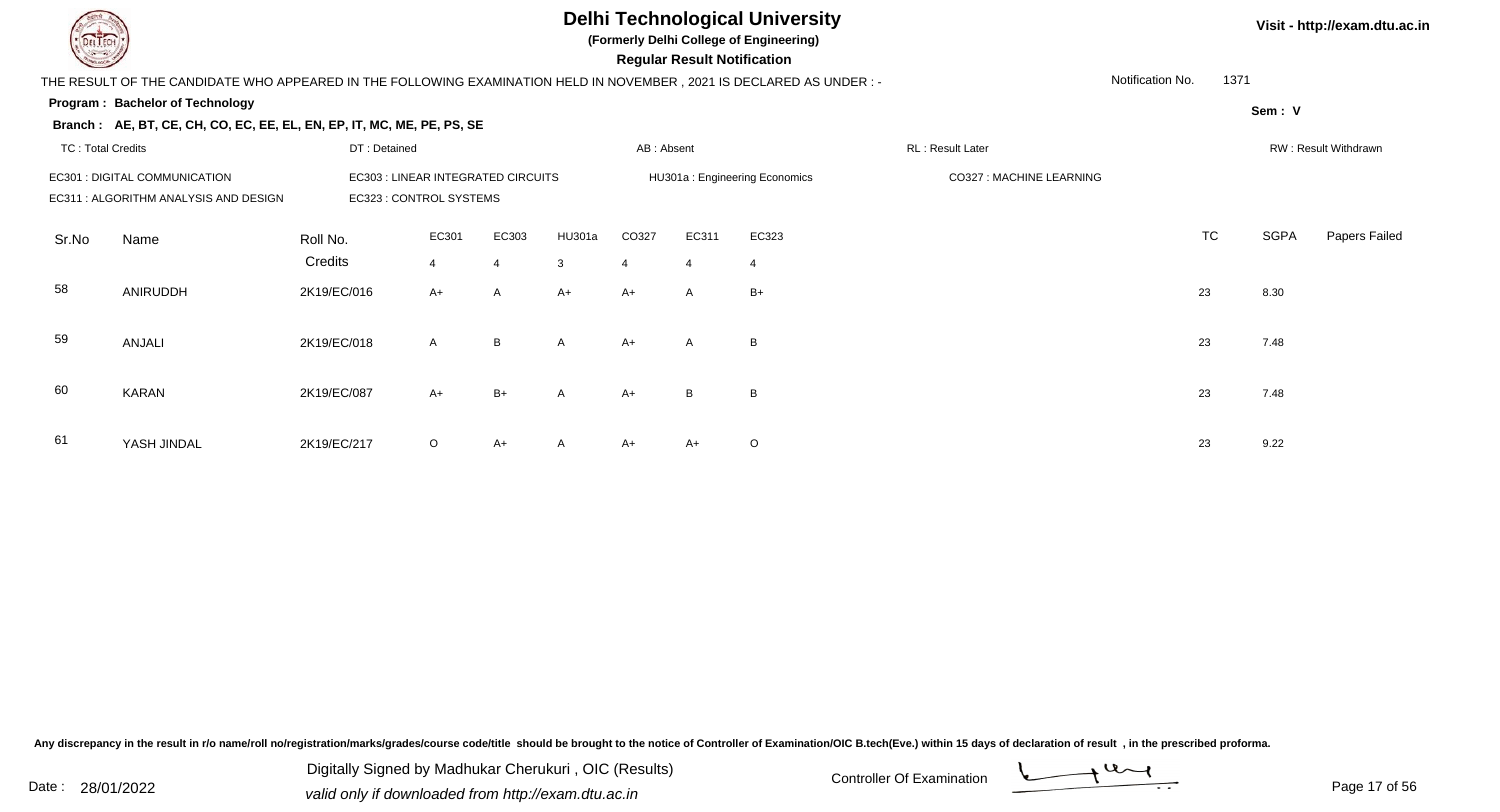**(Formerly Delhi College of Engineering)**

 **Regular Result Notification**

| $\sim$                   |                                                                                                                        |                                         |                |                |                |              | nogaia nobait notinoation |                               |                                         |                                                     |                  |        |                      |
|--------------------------|------------------------------------------------------------------------------------------------------------------------|-----------------------------------------|----------------|----------------|----------------|--------------|---------------------------|-------------------------------|-----------------------------------------|-----------------------------------------------------|------------------|--------|----------------------|
|                          | THE RESULT OF THE CANDIDATE WHO APPEARED IN THE FOLLOWING EXAMINATION HELD IN NOVEMBER , 2021 IS DECLARED AS UNDER : - |                                         |                |                |                |              |                           |                               |                                         |                                                     | Notification No. | 1371   |                      |
|                          | Program: Bachelor of Technology                                                                                        |                                         |                |                |                |              |                           |                               |                                         |                                                     |                  | Sem: V |                      |
|                          | Branch: AE, BT, CE, CH, CO, EC, EE, EL, EN, EP, IT, MC, ME, PE, PS, SE                                                 |                                         |                |                |                |              |                           |                               |                                         |                                                     |                  |        |                      |
| <b>TC: Total Credits</b> |                                                                                                                        | DT: Detained                            |                |                |                | AB: Absent   |                           |                               |                                         | RL: Result Later                                    |                  |        | RW: Result Withdrawn |
|                          | EC301 : DIGITAL COMMUNICATION                                                                                          | EC303 : LINEAR INTEGRATED CIRCUITS      |                |                |                |              |                           | HU301a: Engineering Economics |                                         | EC309 : Bio - Medical Electronics & Instrumentation |                  |        |                      |
|                          | EC311 : ALGORITHM ANALYSIS AND DESIGN                                                                                  | EC313 : MICROPROCESSORS AND INTERFACING |                |                |                |              |                           |                               | EC315 : COMPUTER COMMUNICATION NETWORKS |                                                     |                  |        |                      |
| Sr.No                    | Name                                                                                                                   | Roll No.                                | EC301          | EC303          | HU301a         | EC309        | EC311                     | EC313                         | EC315                                   |                                                     | <b>TC</b>        | SGPA   | Papers Failed        |
|                          |                                                                                                                        | Credits                                 | $\overline{4}$ |                | $\mathbf{3}$   | 4            | $\overline{\mathbf{A}}$   | 4                             | $\overline{4}$                          |                                                     |                  |        |                      |
| 62                       | DHAIRYA VARDHAN                                                                                                        | 2K19/EC/053                             | $A+$           | A+             | $A+$           | $A+$         | $\mathsf{A}$              | A                             | $A+$                                    |                                                     | 27               | 8.70   |                      |
| 63                       | <b>GAURAV YADAV</b>                                                                                                    | 2K19/EC/060                             | A              | $A+$           | $A+$           | $A+$         | A                         | $A+$                          | $\circ$                                 |                                                     | 27               | 8.85   |                      |
| 64                       | <b>HARSHIT RAJPUT</b>                                                                                                  | 2K19/EC/072                             | $\circ$        | $A+$           | $A+$           | $\circ$      | $A+$                      | $A+$                          | $A+$                                    |                                                     | 27               | 9.30   |                      |
| 65                       | KEYUR KUMAR KANWAT                                                                                                     | 2K19/EC/092                             | $\mathsf{A}$   | $\overline{A}$ | $A+$           | $\mathsf{A}$ | $\mathsf{A}$              | $A+$                          | $A+$                                    |                                                     | 27               | 8.41   |                      |
| 66                       | SANNIDHYA RAWAT                                                                                                        | 2K19/EC/172                             | $B+$           | A              | $\overline{A}$ | $A+$         | A                         | $\circ$                       | $\circ$                                 |                                                     | 27               | 8.59   |                      |
| 67                       | <b>TUSHAR PRAKASH</b>                                                                                                  | 2K19/EC/197                             | $B+$           | A+             |                | A+           | A+                        |                               | $A+$                                    |                                                     | 27               | 8.59   |                      |

Any discrepancy in the result in r/o name/roll no/registration/marks/grades/course code/title should be brought to the notice of Controller of Examination/OIC B.tech(Eve.) within 15 days of declaration of result, in the pr

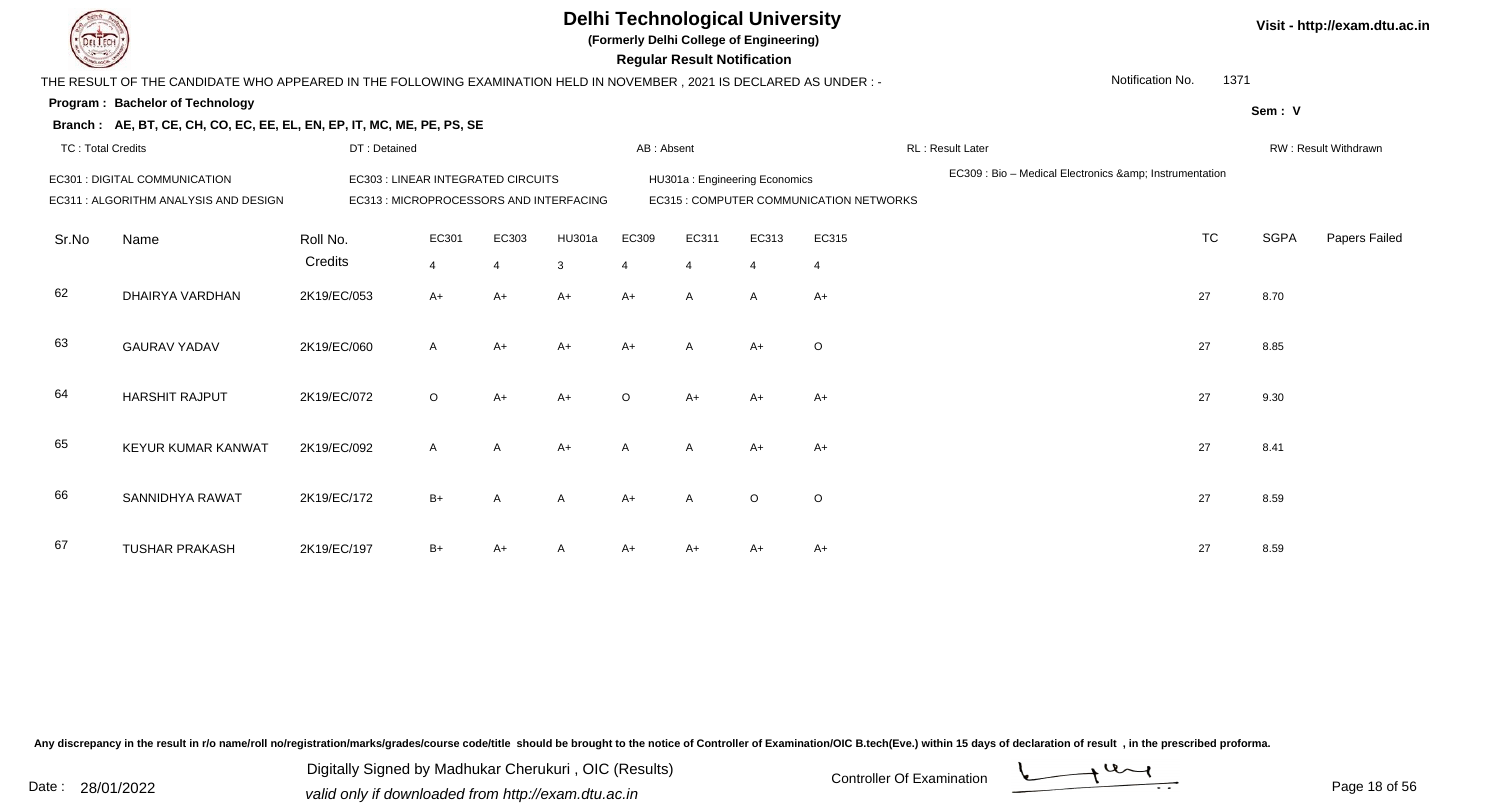|                          |                                                                                                                                                         |                     |                                                                               |                         |             | <b>Delhi Technological University</b><br>(Formerly Delhi College of Engineering)<br><b>Regular Result Notification</b> |                                                                         |                         |                          | Visit - http://exam.dtu.ac.in                       |      |             |                      |
|--------------------------|---------------------------------------------------------------------------------------------------------------------------------------------------------|---------------------|-------------------------------------------------------------------------------|-------------------------|-------------|------------------------------------------------------------------------------------------------------------------------|-------------------------------------------------------------------------|-------------------------|--------------------------|-----------------------------------------------------|------|-------------|----------------------|
|                          | THE RESULT OF THE CANDIDATE WHO APPEARED IN THE FOLLOWING EXAMINATION HELD IN NOVEMBER, 2021 IS DECLARED AS UNDER:-                                     |                     |                                                                               |                         |             |                                                                                                                        |                                                                         |                         |                          | Notification No.                                    | 1371 |             |                      |
|                          | Program: Bachelor of Technology                                                                                                                         |                     |                                                                               |                         |             |                                                                                                                        |                                                                         |                         |                          |                                                     |      | Sem: V      |                      |
|                          | Branch: AE, BT, CE, CH, CO, EC, EE, EL, EN, EP, IT, MC, ME, PE, PS, SE                                                                                  |                     |                                                                               |                         |             |                                                                                                                        |                                                                         |                         |                          |                                                     |      |             |                      |
| <b>TC: Total Credits</b> |                                                                                                                                                         | DT: Detained        |                                                                               |                         |             | AB: Absent                                                                                                             |                                                                         |                         |                          | RL: Result Later                                    |      |             | RW: Result Withdrawn |
|                          | EC301 : DIGITAL COMMUNICATION<br>EC311 : ALGORITHM ANALYSIS AND DESIGN                                                                                  |                     | EC303 : LINEAR INTEGRATED CIRCUITS<br>EC313 : MICROPROCESSORS AND INTERFACING |                         |             |                                                                                                                        | HU301a: Engineering Economics<br>IT353a : Data Structure and Algorithms |                         |                          | EC309 : Bio - Medical Electronics & Instrumentation |      |             |                      |
| Sr.No                    | Name                                                                                                                                                    | Roll No.<br>Credits | EC301<br>4                                                                    | EC303<br>$\overline{4}$ | HU301a<br>3 | EC309<br>4                                                                                                             | EC311<br>4                                                              | EC313<br>$\overline{4}$ | IT353a<br>$\overline{4}$ | <b>TC</b>                                           |      | <b>SGPA</b> | Papers Failed        |
| 68                       | MOHAMMAD ABDULLAH<br><b>WASI</b>                                                                                                                        | 2K19/EC/109         | $A+$                                                                          | A                       | $A+$        | $\mathsf{A}$                                                                                                           | $B+$                                                                    | A                       | $\circ$                  | 27                                                  |      | 8.41        |                      |
|                          | EC301 : DIGITAL COMMUNICATION<br>EC303 : LINEAR INTEGRATED CIRCUITS<br>EC311 : ALGORITHM ANALYSIS AND DESIGN<br>EC315 : COMPUTER COMMUNICATION NETWORKS |                     |                                                                               |                         |             |                                                                                                                        | HU301a: Engineering Economics                                           |                         |                          | EC309 : Bio - Medical Electronics & Instrumentation |      |             |                      |
| Sr.No                    | Name                                                                                                                                                    | Roll No.<br>Credits | EC301<br>4                                                                    | EC303<br>$\overline{4}$ | HU301a<br>3 | EC309<br>$\boldsymbol{\Delta}$                                                                                         | EC311<br>$\overline{4}$                                                 | EC315<br>$\overline{4}$ |                          | <b>TC</b>                                           |      | <b>SGPA</b> | Papers Failed        |
| 69                       | <b>HRISHABH PALSRA</b>                                                                                                                                  | 2K19/EC/076         | O                                                                             | $A+$                    | $A+$        | $A+$                                                                                                                   | A                                                                       | $A+$                    |                          | 23                                                  |      | 9.00        |                      |
| 70                       | <b>JATIN</b>                                                                                                                                            | 2K19/EC/081         | $\circ$                                                                       | $A+$                    | $A+$        | $\mathsf{A}$                                                                                                           | A                                                                       | $\circ$                 |                          | 23                                                  |      | 9.00        |                      |
| 71                       | <b>KESHAV</b>                                                                                                                                           | 2K19/EC/091         | $\circ$                                                                       | $A+$                    | $A+$        | $A+$                                                                                                                   | A                                                                       | $A+$                    |                          | 23                                                  |      | 9.00        |                      |
| 72                       | PALASH                                                                                                                                                  | 2K19/EC/122         | $\circ$                                                                       | A+                      | А           | $A+$                                                                                                                   | A                                                                       | $\mathsf O$             |                          | 23                                                  |      | 9.04        |                      |
| 73                       | RESHAV KALYANI                                                                                                                                          | 2K19/EC/144         | O                                                                             | A                       | A           | $A+$                                                                                                                   | A                                                                       | $\mathsf O$             |                          | 23                                                  |      | 8.87        |                      |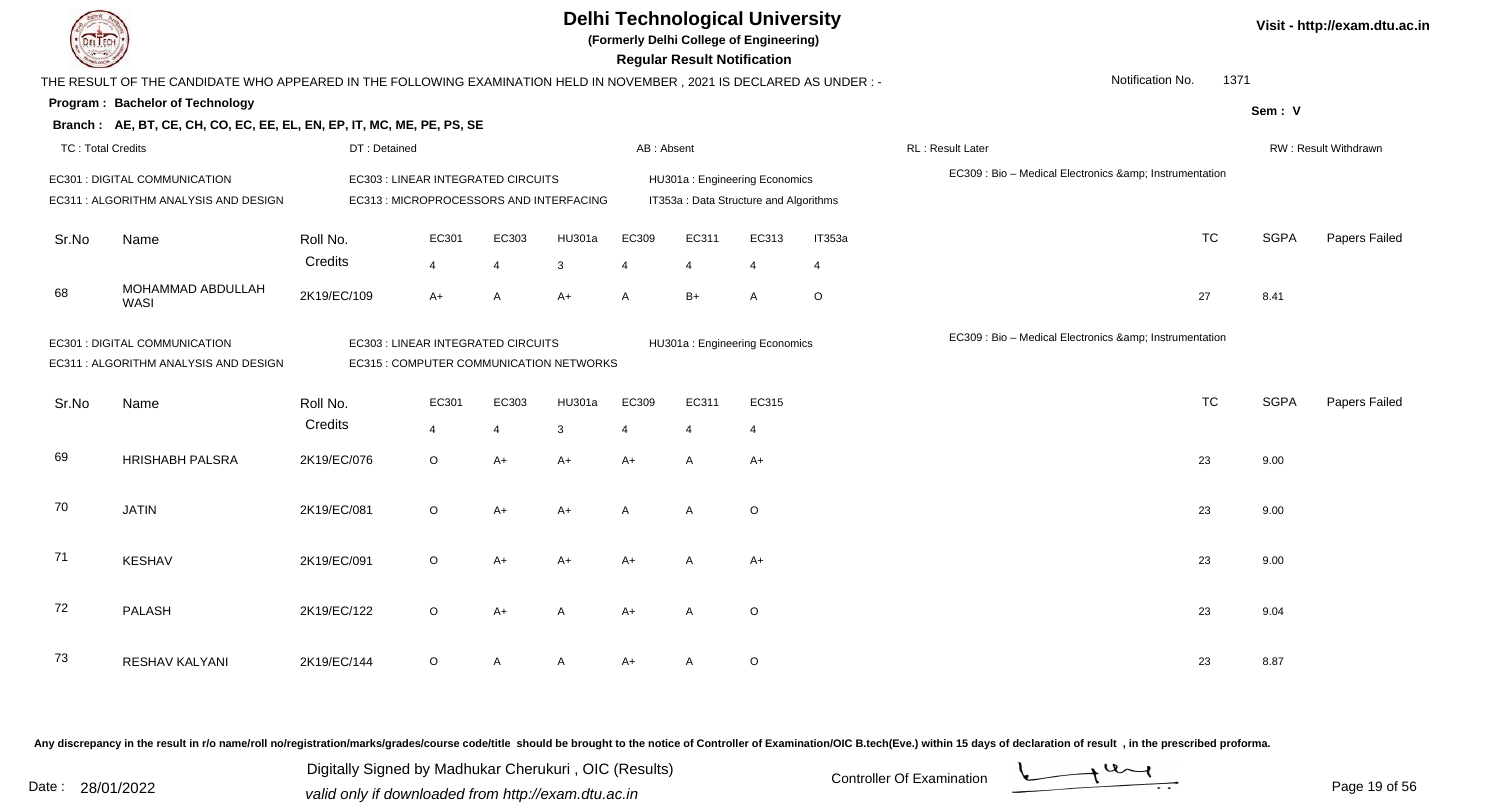

**(Formerly Delhi College of Engineering)**

 **Regular Result Notification**

| $\sim$                   |                                                                                                                      |              |                                         |                |              |              | n <del>c</del> yular n <del>c</del> sult notification |                               |              |                  |                                                     |             |                      |
|--------------------------|----------------------------------------------------------------------------------------------------------------------|--------------|-----------------------------------------|----------------|--------------|--------------|-------------------------------------------------------|-------------------------------|--------------|------------------|-----------------------------------------------------|-------------|----------------------|
|                          | THE RESULT OF THE CANDIDATE WHO APPEARED IN THE FOLLOWING EXAMINATION HELD IN NOVEMBER, 2021 IS DECLARED AS UNDER :- |              |                                         |                |              |              |                                                       |                               |              |                  | Notification No.                                    | 1371        |                      |
|                          | Program: Bachelor of Technology                                                                                      |              |                                         |                |              |              |                                                       |                               |              |                  |                                                     | Sem: V      |                      |
|                          | Branch: AE, BT, CE, CH, CO, EC, EE, EL, EN, EP, IT, MC, ME, PE, PS, SE                                               |              |                                         |                |              |              |                                                       |                               |              |                  |                                                     |             |                      |
| <b>TC: Total Credits</b> |                                                                                                                      | DT: Detained |                                         |                |              | AB: Absent   |                                                       |                               |              | RL: Result Later |                                                     |             | RW: Result Withdrawn |
|                          | EC301 : DIGITAL COMMUNICATION                                                                                        |              | EC303 : LINEAR INTEGRATED CIRCUITS      |                |              |              |                                                       | HU301a: Engineering Economics |              |                  | EC309 : Bio - Medical Electronics & Instrumentation |             |                      |
|                          | EC311 : ALGORITHM ANALYSIS AND DESIGN                                                                                |              | EC315 : COMPUTER COMMUNICATION NETWORKS |                |              |              |                                                       | EC323 : CONTROL SYSTEMS       |              |                  |                                                     |             |                      |
| Sr.No                    | Name                                                                                                                 | Roll No.     | EC301                                   | EC303          | HU301a       | EC309        | EC311                                                 | EC315                         | EC323        |                  | <b>TC</b>                                           | <b>SGPA</b> | <b>Papers Failed</b> |
|                          |                                                                                                                      | Credits      | $\overline{4}$                          | $\overline{4}$ | $\mathbf{3}$ | 4            | $\overline{4}$                                        | $\overline{4}$                | 4            |                  |                                                     |             |                      |
| 74                       | <b>RITIK GUPTA</b>                                                                                                   | 2K19/EC/148  | $A+$                                    | $\mathsf{A}$   | A            | $A+$         | $A+$                                                  | $\circ$                       | $\mathsf{A}$ |                  | 27                                                  | 8.74        |                      |
| 75                       | ROHAAN QURESHI                                                                                                       | 2K19/EC/153  | $A+$                                    | A+             | $B+$         | $B+$         | $\mathsf{A}$                                          | A                             | $\mathsf{A}$ |                  | 27                                                  | 8.04        |                      |
| 76                       | SAHIL GARG                                                                                                           | 2K19/EC/159  | $A+$                                    | A              | A            | A            | A                                                     | A                             | $\mathsf{A}$ |                  | 27                                                  | 8.15        |                      |
| 77                       | SAI PRATEEK MAHAPATRA 2K19/EC/161                                                                                    |              | $A+$                                    | $A+$           | A            | A            | A                                                     | $\circ$                       | $\mathsf{A}$ |                  | 27                                                  | 8.59        |                      |
| 78                       | <b>TUSHAR YADAV</b>                                                                                                  | 2K19/EC/199  | $B+$                                    | $A+$           | $A+$         | A            | A                                                     | $A+$                          | $B+$         |                  | 27                                                  | 8.11        |                      |
| 79                       | <b>VIKAS GUPTA</b>                                                                                                   | 2K19/EC/209  | $\mathsf{A}$                            | $A+$           | $\circ$      | B            | A                                                     | $\circ$                       | B            |                  | 27                                                  | 8.07        |                      |
| 80                       | <b>VIPUL KAPOOR</b>                                                                                                  | 2K19/EC/210  | $A+$                                    | A+             | $A+$         | $\mathsf{A}$ | $\mathsf{A}$                                          | $\circ$                       | $B+$         |                  | 27                                                  | 8.56        |                      |
| 81                       | <b>VISHAL RAWAT</b>                                                                                                  | 2K19/EC/211  | $B+$                                    | $A+$           | $\mathsf O$  | $B+$         | A                                                     | A                             | $B+$         |                  | 27                                                  | 7.93        |                      |
| 82                       | <b>VISHAL SHARMA</b>                                                                                                 | 2K19/EC/212  | $\mathsf{A}$                            | A+             | A            | B            | $B+$                                                  | A                             | B            |                  | 27                                                  | 7.41        |                      |
|                          |                                                                                                                      |              |                                         |                |              |              |                                                       |                               |              |                  |                                                     |             |                      |

Any discrepancy in the result in r/o name/roll no/registration/marks/grades/course code/title should be brought to the notice of Controller of Examination/OIC B.tech(Eve.) within 15 days of declaration of result, in the pr

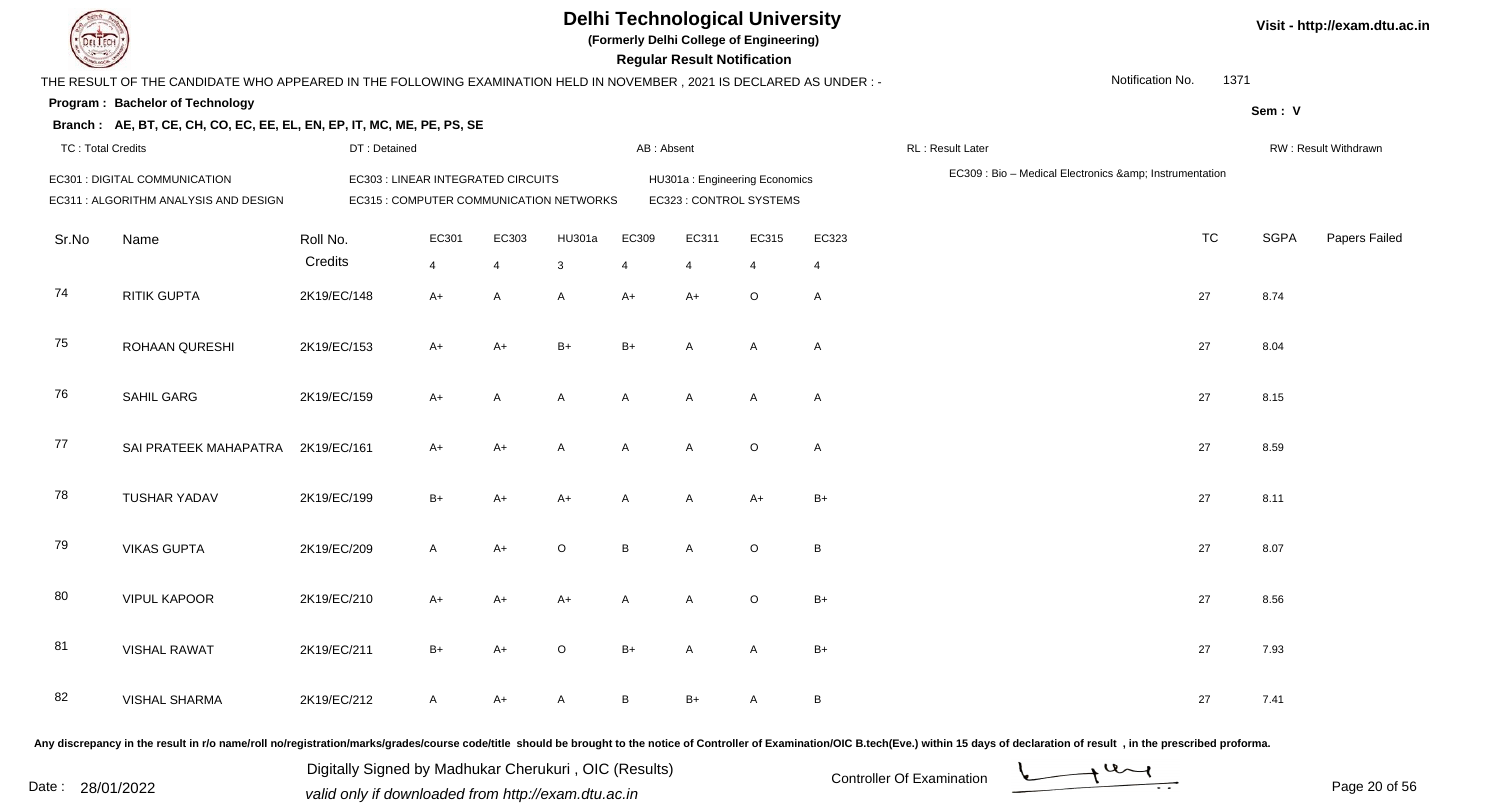

**(Formerly Delhi College of Engineering)**

 **Regular Result Notification**

| $\tilde{}$               |                                                                                                                      |              |                                                                               |       |              |            |                                                          |         |                |                                                          |           |             |                      |
|--------------------------|----------------------------------------------------------------------------------------------------------------------|--------------|-------------------------------------------------------------------------------|-------|--------------|------------|----------------------------------------------------------|---------|----------------|----------------------------------------------------------|-----------|-------------|----------------------|
|                          | THE RESULT OF THE CANDIDATE WHO APPEARED IN THE FOLLOWING EXAMINATION HELD IN NOVEMBER, 2021 IS DECLARED AS UNDER :- |              |                                                                               |       |              |            |                                                          |         |                | Notification No.                                         | 1371      |             |                      |
|                          | Program: Bachelor of Technology                                                                                      |              |                                                                               |       |              |            |                                                          |         |                |                                                          |           | Sem: V      |                      |
|                          | Branch: AE, BT, CE, CH, CO, EC, EE, EL, EN, EP, IT, MC, ME, PE, PS, SE                                               |              |                                                                               |       |              |            |                                                          |         |                |                                                          |           |             |                      |
| <b>TC: Total Credits</b> |                                                                                                                      | DT: Detained |                                                                               |       |              | AB: Absent |                                                          |         |                | RL: Result Later                                         |           |             | RW: Result Withdrawn |
|                          | EC301 : DIGITAL COMMUNICATION<br>EC311 : ALGORITHM ANALYSIS AND DESIGN                                               |              | EC303 : LINEAR INTEGRATED CIRCUITS<br>EC315 : COMPUTER COMMUNICATION NETWORKS |       |              |            | HU301a: Engineering Economics<br>EC323 : CONTROL SYSTEMS |         |                | EC309 : Bio - Medical Electronics & amp; Instrumentation |           |             |                      |
| Sr.No                    | Name                                                                                                                 | Roll No.     | EC301                                                                         | EC303 | HU301a       | EC309      | EC311                                                    | EC315   | EC323          |                                                          | <b>TC</b> | <b>SGPA</b> | Papers Failed        |
|                          |                                                                                                                      | Credits      | $\overline{4}$                                                                |       | 3            |            | $\overline{4}$                                           |         | $\overline{4}$ |                                                          |           |             |                      |
|                          |                                                                                                                      |              | $\mathsf{A}$                                                                  | A+    | $\mathsf{A}$ | B          | $B+$                                                     | A       | B              |                                                          | 27        | 7.41        |                      |
| 83                       | YASH UMESH CHANDEKAR 2K19/EC/219                                                                                     |              | $B+$                                                                          | A     | $\mathsf{A}$ | B+         | B+                                                       | $B+$    | C              |                                                          | 27        | 6.96        |                      |
| 84                       | YASH VARDHAN                                                                                                         | 2K19/EC/220  | $B+$                                                                          | A     | $\mathsf{A}$ | B          | $\mathsf{A}$                                             | $\circ$ | B              |                                                          | 27        | 7.56        |                      |

Any discrepancy in the result in r/o name/roll no/registration/marks/grades/course code/title should be brought to the notice of Controller of Examination/OIC B.tech(Eve.) within 15 days of declaration of result, in the pr

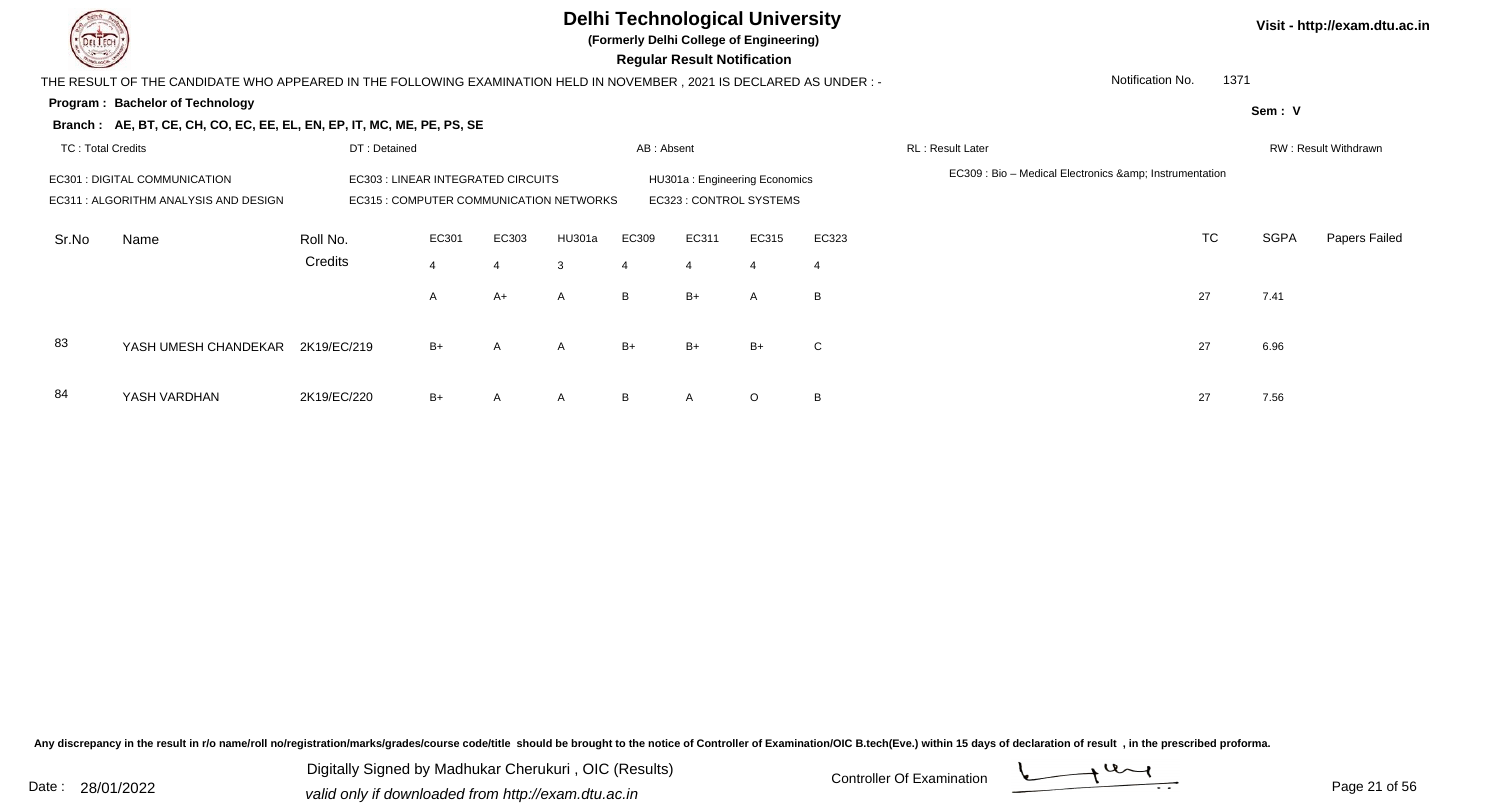| EL ECH                   |                                                                                                                      |              |                                                                               |                |                |                         | <b>Delhi Technological University</b><br>(Formerly Delhi College of Engineering)<br><b>Regular Result Notification</b> |                |                                        |                                                     |                  |             | Visit - http://exam.dtu.ac.in |
|--------------------------|----------------------------------------------------------------------------------------------------------------------|--------------|-------------------------------------------------------------------------------|----------------|----------------|-------------------------|------------------------------------------------------------------------------------------------------------------------|----------------|----------------------------------------|-----------------------------------------------------|------------------|-------------|-------------------------------|
|                          | THE RESULT OF THE CANDIDATE WHO APPEARED IN THE FOLLOWING EXAMINATION HELD IN NOVEMBER, 2021 IS DECLARED AS UNDER :- |              |                                                                               |                |                |                         |                                                                                                                        |                |                                        |                                                     | Notification No. | 1371        |                               |
|                          | Program: Bachelor of Technology                                                                                      |              |                                                                               |                |                |                         |                                                                                                                        |                |                                        |                                                     |                  | Sem: V      |                               |
|                          | Branch: AE, BT, CE, CH, CO, EC, EE, EL, EN, EP, IT, MC, ME, PE, PS, SE                                               |              |                                                                               |                |                |                         |                                                                                                                        |                |                                        |                                                     |                  |             |                               |
| <b>TC: Total Credits</b> |                                                                                                                      | DT: Detained |                                                                               |                |                | AB: Absent              |                                                                                                                        |                |                                        | <b>RL: Result Later</b>                             |                  |             | RW: Result Withdrawn          |
|                          | EC301 : DIGITAL COMMUNICATION<br>EC313 : MICROPROCESSORS AND INTERFACING                                             |              | EC303 : LINEAR INTEGRATED CIRCUITS<br>EC315 : COMPUTER COMMUNICATION NETWORKS |                |                |                         | HU301a: Engineering Economics                                                                                          |                |                                        | EC309 : Bio - Medical Electronics & Instrumentation |                  |             |                               |
| Sr.No                    | Name                                                                                                                 | Roll No.     | EC301                                                                         | EC303          | HU301a         | EC309                   | EC313                                                                                                                  | EC315          |                                        |                                                     | <b>TC</b>        | <b>SGPA</b> | Papers Failed                 |
|                          |                                                                                                                      | Credits      | $\overline{4}$                                                                | $\overline{4}$ | 3              | $\overline{\mathbf{A}}$ | $\overline{4}$                                                                                                         | $\overline{4}$ |                                        |                                                     |                  |             |                               |
| 85                       | <b>DIVESH</b>                                                                                                        | 2K19/EC/056  | $A+$                                                                          | A              | $\overline{A}$ | $\mathsf{A}$            | Α                                                                                                                      | $A+$           |                                        |                                                     | 23               | 8.35        |                               |
| 86                       | <b>LAKSHIT JAIN</b>                                                                                                  | 2K19/EC/099  | $\mathsf{A}$                                                                  | $B+$           | $A+$           | $B+$                    | $B+$                                                                                                                   | $A+$           |                                        |                                                     | 23               | 7.78        |                               |
| 87                       | <b>LOKESH</b>                                                                                                        | 2K19/EC/101  | $\circ$                                                                       | $A+$           | $A+$           | $\circ$                 | $\overline{A}$                                                                                                         | $\circ$        |                                        |                                                     | 23               | 9.35        |                               |
| 88                       | MOHAMMAD SAMEER                                                                                                      | 2K19/EC/110  | $A+$                                                                          | $A+$           | $A+$           | $B+$                    | $A+$                                                                                                                   | O              |                                        |                                                     | 23               | 8.83        |                               |
|                          | EC301 : DIGITAL COMMUNICATION<br>EC313 : MICROPROCESSORS AND INTERFACING                                             |              | EC303 : LINEAR INTEGRATED CIRCUITS<br>EC315 : COMPUTER COMMUNICATION NETWORKS |                |                |                         | HU301a: Engineering Economics                                                                                          |                | EN305 : SOIL POLLUTION AND REMEDIATION | EC309 : Bio - Medical Electronics & Instrumentation |                  |             |                               |
| Sr.No                    | Name                                                                                                                 | Roll No.     | EC301                                                                         | EC303          | HU301a         | EC309                   | EC313                                                                                                                  | EC315          | EN305                                  |                                                     | <b>TC</b>        | <b>SGPA</b> | Papers Failed                 |
|                          |                                                                                                                      | Credits      | 4                                                                             | $\overline{4}$ | 3              |                         | $\boldsymbol{\Delta}$                                                                                                  | $\overline{4}$ | $\boldsymbol{\Delta}$                  |                                                     |                  |             |                               |
| 89                       | <b>GOPAL</b>                                                                                                         | 2K19/EC/064  | $B+$                                                                          | $B+$           | A              | $\mathsf{A}$            | A                                                                                                                      | $A+$           | $B+$                                   |                                                     | 27               | 7.70        |                               |
| 90                       | KHUSHANG DHINGRA                                                                                                     | 2K19/EC/093  | $B+$                                                                          | $B+$           |                | $B+$                    | B                                                                                                                      | $A+$           | $B+$                                   |                                                     | 27               | 7.26        |                               |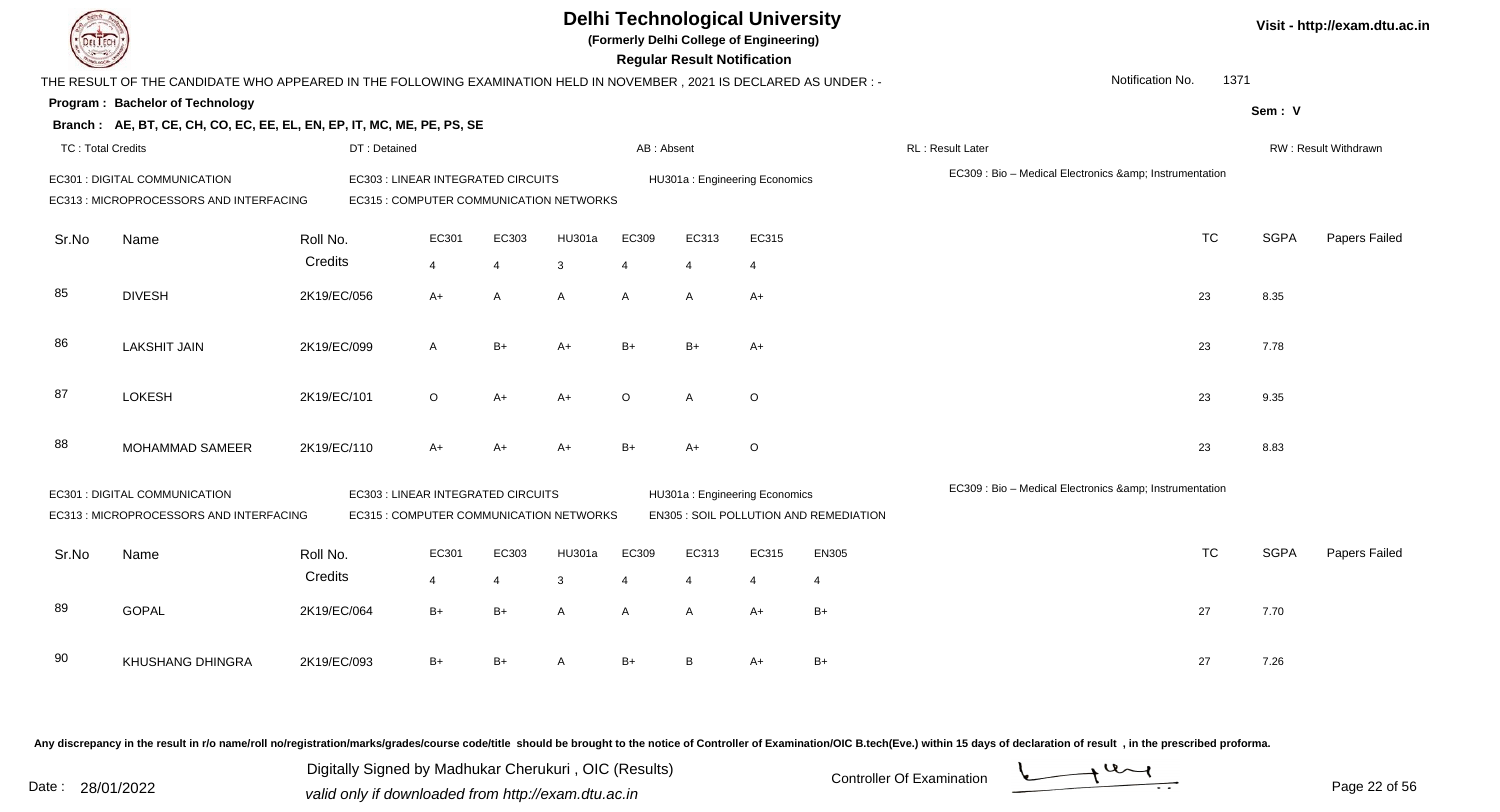**(Formerly Delhi College of Engineering)**

 **Regular Result Notification**

| $\sim$                   |                                                                                                                                                  |              |                                                               |                |               |                | ncyular ncədil nolllivation |                               |                                                     |           |             |                      |
|--------------------------|--------------------------------------------------------------------------------------------------------------------------------------------------|--------------|---------------------------------------------------------------|----------------|---------------|----------------|-----------------------------|-------------------------------|-----------------------------------------------------|-----------|-------------|----------------------|
|                          | THE RESULT OF THE CANDIDATE WHO APPEARED IN THE FOLLOWING EXAMINATION HELD IN NOVEMBER, 2021 IS DECLARED AS UNDER:-                              |              |                                                               |                |               |                |                             |                               | Notification No.                                    | 1371      |             |                      |
|                          | Program: Bachelor of Technology                                                                                                                  |              |                                                               |                |               |                |                             |                               |                                                     |           | Sem: V      |                      |
|                          | Branch: AE, BT, CE, CH, CO, EC, EE, EL, EN, EP, IT, MC, ME, PE, PS, SE                                                                           |              |                                                               |                |               |                |                             |                               |                                                     |           |             |                      |
| <b>TC: Total Credits</b> |                                                                                                                                                  | DT: Detained |                                                               |                |               | AB: Absent     |                             |                               | <b>RL: Result Later</b>                             |           |             | RW: Result Withdrawn |
|                          | EC301 : DIGITAL COMMUNICATION<br>EC313 : MICROPROCESSORS AND INTERFACING                                                                         |              | EC303 : LINEAR INTEGRATED CIRCUITS<br>EC353a: COMPUTER VISION |                |               |                |                             | HU301a: Engineering Economics | EC309 : Bio - Medical Electronics & Instrumentation |           |             |                      |
| Sr.No                    | Name                                                                                                                                             | Roll No.     | EC301                                                         | EC303          | <b>HU301a</b> | EC309          | EC313                       | EC353a                        |                                                     | <b>TC</b> | <b>SGPA</b> | Papers Failed        |
|                          |                                                                                                                                                  | Credits      | $\overline{4}$                                                | $\overline{4}$ | 3             | $\overline{4}$ | 4                           | 4                             |                                                     |           |             |                      |
| 91                       | <b>DIVYANSHU PARLE</b>                                                                                                                           | 2K19/EC/057  | $A+$                                                          | A              | A             | A              | $\overline{A}$              | $B+$                          |                                                     | 23        | 8.00        |                      |
| 92                       | <b>GURJEET SINGH</b>                                                                                                                             | 2K19/EC/066  | $A+$                                                          | A              | A             | $\mathsf{A}$   | $\mathsf{A}$                | $B+$                          |                                                     | 23        | 8.00        |                      |
| 93                       | <b>JUAN GEORGE THOMAS</b>                                                                                                                        | 2K19/EC/085  | $A+$                                                          | $\mathsf{A}$   | A             | $\mathsf{A}$   | $\overline{A}$              | A                             |                                                     | 23        | 8.17        |                      |
| 94                       | PRATEEK GUHA                                                                                                                                     | 2K19/EC/129  | B                                                             | A              | $A+$          | $B+$           | A                           | B                             |                                                     | 23        | 7.26        |                      |
|                          | <b>EC301: DIGITAL COMMUNICATION</b><br>EC303 : LINEAR INTEGRATED CIRCUITS<br>EC313 : MICROPROCESSORS AND INTERFACING<br>IT321 : MALWARE ANALYSIS |              |                                                               |                |               |                |                             | HU301a: Engineering Economics | EC309 : Bio - Medical Electronics & Instrumentation |           |             |                      |
| Sr.No                    | Name                                                                                                                                             | Roll No.     | EC301                                                         | EC303          | <b>HU301a</b> | EC309          | EC313                       | <b>IT321</b>                  |                                                     | <b>TC</b> | <b>SGPA</b> | Papers Failed        |
|                          |                                                                                                                                                  | Credits      | 4                                                             | 4              | 3             | 4              | 4                           | 4                             |                                                     |           |             |                      |
| 95                       | <b>TEJAS JANGRA</b>                                                                                                                              | 2K19/EC/195  | $B+$                                                          | A              | A             | C              | A                           | A                             |                                                     | 23        | 7.30        |                      |

Any discrepancy in the result in r/o name/roll no/registration/marks/grades/course code/title should be brought to the notice of Controller of Examination/OIC B.tech(Eve.) within 15 days of declaration of result, in the pr

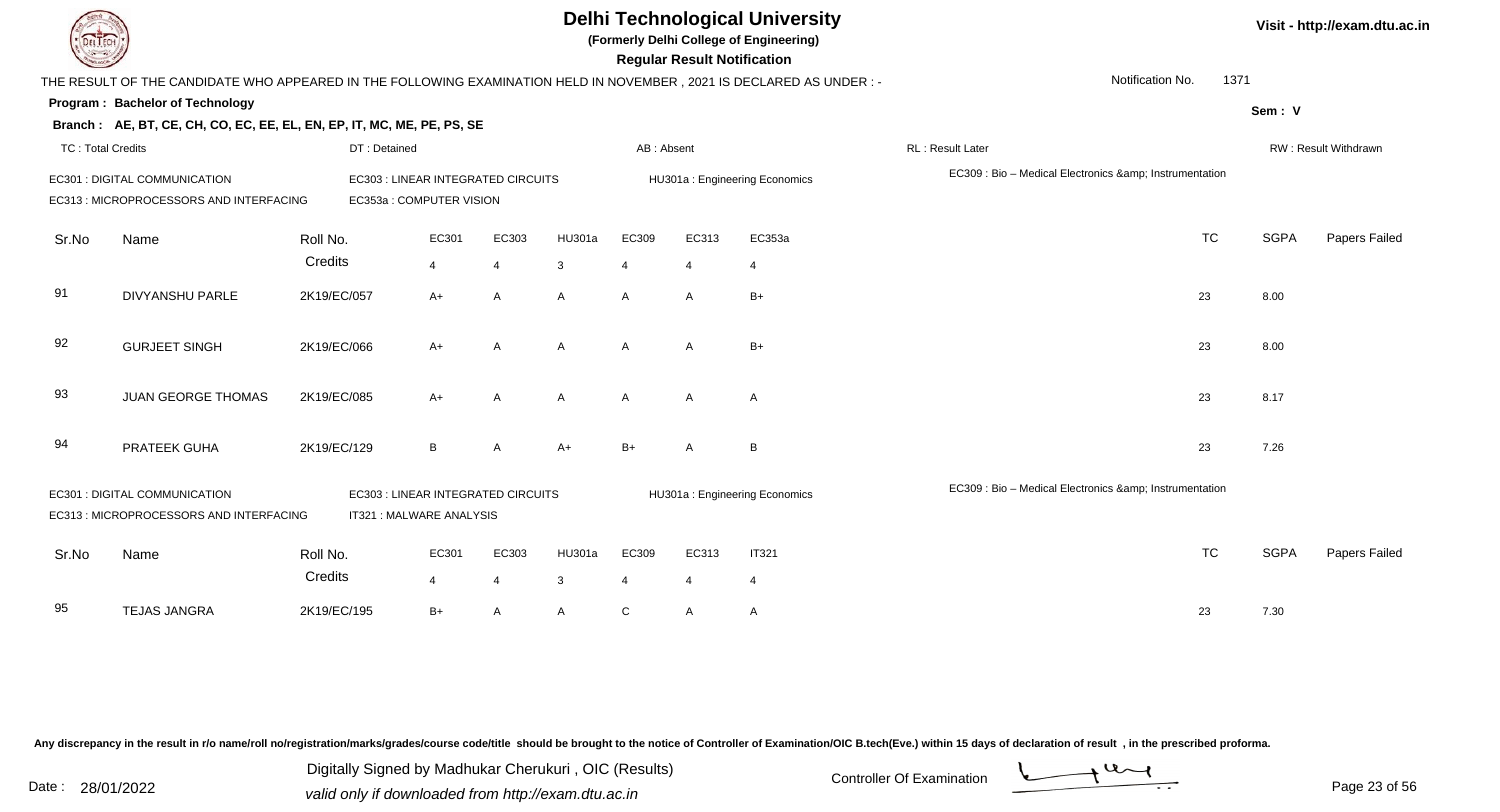|                          |                                                                                                                                                   |              |                |                                                                               |              |                       | <b>Regular Result Notification</b> | <b>Delhi Technological University</b><br>(Formerly Delhi College of Engineering) |                                                     |             | Visit - http://exam.dtu.ac.in |
|--------------------------|---------------------------------------------------------------------------------------------------------------------------------------------------|--------------|----------------|-------------------------------------------------------------------------------|--------------|-----------------------|------------------------------------|----------------------------------------------------------------------------------|-----------------------------------------------------|-------------|-------------------------------|
|                          | THE RESULT OF THE CANDIDATE WHO APPEARED IN THE FOLLOWING EXAMINATION HELD IN NOVEMBER, 2021 IS DECLARED AS UNDER :-                              |              |                |                                                                               |              |                       |                                    |                                                                                  | Notification No.                                    | 1371        |                               |
|                          | Program: Bachelor of Technology                                                                                                                   |              |                |                                                                               |              |                       |                                    |                                                                                  |                                                     | Sem: V      |                               |
|                          | Branch: AE, BT, CE, CH, CO, EC, EE, EL, EN, EP, IT, MC, ME, PE, PS, SE                                                                            |              |                |                                                                               |              |                       |                                    |                                                                                  |                                                     |             |                               |
| <b>TC: Total Credits</b> |                                                                                                                                                   | DT: Detained |                |                                                                               |              | AB: Absent            |                                    |                                                                                  | <b>RL: Result Later</b>                             |             | RW: Result Withdrawn          |
|                          | <b>EC301 : DIGITAL COMMUNICATION</b><br>EC313 : MICROPROCESSORS AND INTERFACING                                                                   |              |                | EC303 : LINEAR INTEGRATED CIRCUITS<br>MGS-03 : Logistic Planning and Strategy |              |                       |                                    | HU301a: Engineering Economics                                                    | EC309 : Bio - Medical Electronics & Instrumentation |             |                               |
| Sr.No                    | Name                                                                                                                                              | Roll No.     | EC301          | EC303                                                                         | HU301a       | EC309                 | EC313                              | $MGS-03$                                                                         | <b>TC</b>                                           | <b>SGPA</b> | <b>Papers Failed</b>          |
|                          |                                                                                                                                                   | Credits      | $\overline{4}$ | $\overline{\mathbf{A}}$                                                       | 3            | $\boldsymbol{\Delta}$ | $\overline{4}$                     | $\overline{4}$                                                                   |                                                     |             |                               |
| 96                       | <b>UTKARSH PANDEY</b>                                                                                                                             | 2K19/EC/202  | B              | $\mathsf{A}$                                                                  | $\mathsf{A}$ | $\mathsf{A}$          | $B+$                               | $B+$                                                                             | 23                                                  | 7.30        |                               |
|                          | EC301 : DIGITAL COMMUNICATION<br>EC303 : LINEAR INTEGRATED CIRCUITS<br>EC313 : MICROPROCESSORS AND INTERFACING<br>PE353a: SUPPLY CHAIN MANAGEMENT |              |                |                                                                               |              |                       |                                    | HU301a: Engineering Economics                                                    | EC309 : Bio - Medical Electronics & Instrumentation |             |                               |
| Sr.No                    | Name                                                                                                                                              | Roll No.     | EC301          | EC303                                                                         | HU301a       | EC309                 | EC313                              | PE353a                                                                           | <b>TC</b>                                           | <b>SGPA</b> | Papers Failed                 |
|                          |                                                                                                                                                   | Credits      | 4              | 4                                                                             | 3            | 4                     | $\overline{4}$                     | $\overline{4}$                                                                   |                                                     |             |                               |
| 97                       | <b>GAUTAM SATHEESH NAIR</b>                                                                                                                       | 2K19/EC/062  | C              | B                                                                             | A+           | A                     | B                                  | B                                                                                | 23                                                  | 6.57        |                               |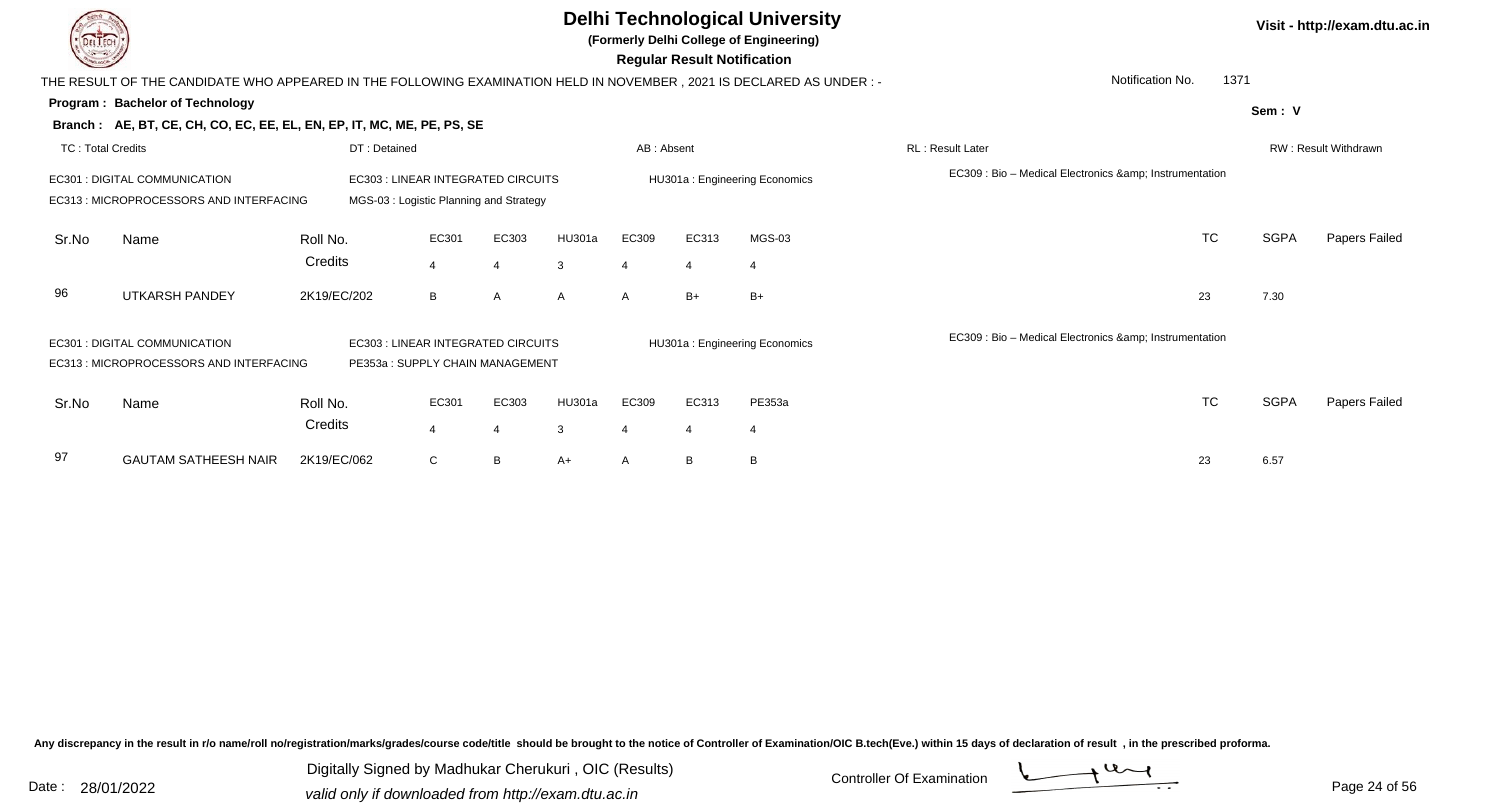**(Formerly Delhi College of Engineering)**

 **Regular Result Notification**

| $\sim$                   |                                                                                                                      |              |                                    |                |              |              | n <del>c</del> yular n <del>c</del> sult notification |                               |                   |                                                     |             |                      |
|--------------------------|----------------------------------------------------------------------------------------------------------------------|--------------|------------------------------------|----------------|--------------|--------------|-------------------------------------------------------|-------------------------------|-------------------|-----------------------------------------------------|-------------|----------------------|
|                          | THE RESULT OF THE CANDIDATE WHO APPEARED IN THE FOLLOWING EXAMINATION HELD IN NOVEMBER, 2021 IS DECLARED AS UNDER :- |              |                                    |                |              |              |                                                       |                               |                   | Notification No.                                    | 1371        |                      |
|                          | Program: Bachelor of Technology                                                                                      |              |                                    |                |              |              |                                                       |                               |                   |                                                     | Sem: V      |                      |
|                          | Branch: AE, BT, CE, CH, CO, EC, EE, EL, EN, EP, IT, MC, ME, PE, PS, SE                                               |              |                                    |                |              |              |                                                       |                               |                   |                                                     |             |                      |
| <b>TC: Total Credits</b> |                                                                                                                      | DT: Detained |                                    |                |              | AB: Absent   |                                                       |                               | RL : Result Later |                                                     |             | RW: Result Withdrawn |
|                          | EC301 : DIGITAL COMMUNICATION                                                                                        |              | EC303 : LINEAR INTEGRATED CIRCUITS |                |              |              |                                                       | HU301a: Engineering Economics |                   | EC309 : Bio - Medical Electronics & Instrumentation |             |                      |
|                          | EC315 : COMPUTER COMMUNICATION NETWORKS                                                                              |              | EC323 : CONTROL SYSTEMS            |                |              |              |                                                       |                               |                   |                                                     |             |                      |
| Sr.No                    | Name                                                                                                                 | Roll No.     | EC301                              | EC303          | HU301a       | EC309        | EC315                                                 | EC323                         |                   | <b>TC</b>                                           | <b>SGPA</b> | Papers Failed        |
|                          |                                                                                                                      | Credits      | $\overline{4}$                     | $\overline{4}$ | $\mathbf{3}$ | 4            | $\overline{4}$                                        | $\overline{4}$                |                   |                                                     |             |                      |
| 98                       | <b>ISHMEET SINGH</b>                                                                                                 | 2K19/EC/078  | $\overline{A}$                     | $B+$           | $A+$         | $A+$         | $\circ$                                               | $B+$                          |                   | 23                                                  | 8.30        |                      |
| 99                       | <b>JATIN KANWAT</b>                                                                                                  | 2K19/EC/083  | $A+$                               | $\mathsf{A}$   | $\mathsf{A}$ | $\mathsf{A}$ | $A+$                                                  | $B+$                          |                   | 23                                                  | 8.17        |                      |
| 100                      | KUMUD RAJESHWAR                                                                                                      | 2K19/EC/096  | $A+$                               | $B+$           | $A+$         | $A+$         | $A+$                                                  | $B+$                          |                   | 23                                                  | 8.30        |                      |
| 101                      | <b>LALIT</b>                                                                                                         | 2K19/EC/100  | $A+$                               | $\circ$        | $A+$         | $A+$         | $\circ$                                               | O                             |                   | 23                                                  | 9.52        |                      |
| 102                      | NEERAJ KUMAR                                                                                                         | 2K19/EC/114  | $A+$                               | A              | $A+$         | Α            | A+                                                    | $B+$                          |                   | 23                                                  | 8.30        |                      |
| 103                      | POOJA SAHU                                                                                                           | 2K19/EC/124  | $\circ$                            | $A+$           | $\mathsf{A}$ | $A+$         | $\circ$                                               | O                             |                   | 23                                                  | 9.39        |                      |
| 104                      | PRASHANT MEENA                                                                                                       | 2K19/EC/128  | $\, {\sf B}$                       | B              | $A+$         | P            | $B+$                                                  | P                             |                   | 23                                                  | 5.87        |                      |

Any discrepancy in the result in r/o name/roll no/registration/marks/grades/course code/title should be brought to the notice of Controller of Examination/OIC B.tech(Eve.) within 15 days of declaration of result, in the pr

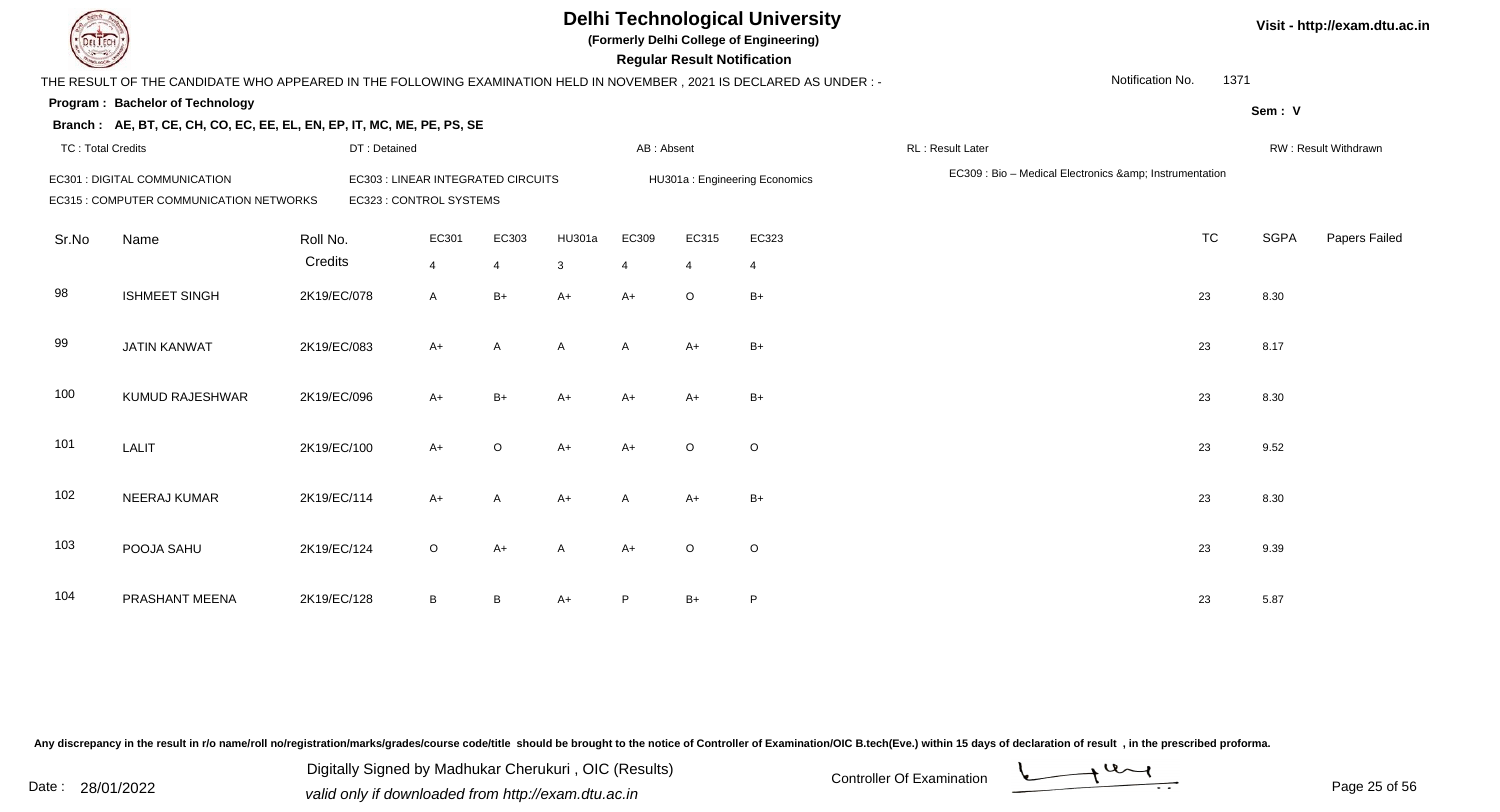|                          |                                                                                                                       |              |                                                                    |       |        |                             | <b>Delhi Technological University</b><br>(Formerly Delhi College of Engineering)<br><b>Regular Result Notification</b> |                |                                                 |                                                          |                          |             | Visit - http://exam.dtu.ac.in |
|--------------------------|-----------------------------------------------------------------------------------------------------------------------|--------------|--------------------------------------------------------------------|-------|--------|-----------------------------|------------------------------------------------------------------------------------------------------------------------|----------------|-------------------------------------------------|----------------------------------------------------------|--------------------------|-------------|-------------------------------|
|                          | THE RESULT OF THE CANDIDATE WHO APPEARED IN THE FOLLOWING EXAMINATION HELD IN NOVEMBER, 2021 IS DECLARED AS UNDER : - |              |                                                                    |       |        |                             |                                                                                                                        |                |                                                 |                                                          | Notification No.<br>1371 |             |                               |
|                          | Program: Bachelor of Technology                                                                                       |              |                                                                    |       |        |                             |                                                                                                                        |                |                                                 |                                                          |                          | Sem: V      |                               |
|                          | Branch: AE, BT, CE, CH, CO, EC, EE, EL, EN, EP, IT, MC, ME, PE, PS, SE                                                |              |                                                                    |       |        |                             |                                                                                                                        |                |                                                 |                                                          |                          |             |                               |
| <b>TC: Total Credits</b> |                                                                                                                       | DT: Detained |                                                                    |       |        | AB: Absent                  |                                                                                                                        |                |                                                 | RL: Result Later                                         |                          |             | <b>RW: Result Withdrawn</b>   |
|                          | <b>EC301 : DIGITAL COMMUNICATION</b><br>EC315 : COMPUTER COMMUNICATION NETWORKS                                       |              | EC303 : LINEAR INTEGRATED CIRCUITS<br>HU353a : International Trade |       |        |                             | HU301a: Engineering Economics                                                                                          |                |                                                 | EC309 : Bio - Medical Electronics & Instrumentation      |                          |             |                               |
| Sr.No                    | Name                                                                                                                  | Roll No.     | EC301                                                              | EC303 | HU301a | EC309                       | EC315                                                                                                                  | HU353a         |                                                 |                                                          | TC                       | <b>SGPA</b> | Papers Failed                 |
|                          |                                                                                                                       | Credits      | $\overline{\mathbf{4}}$                                            |       | 3      | 4                           |                                                                                                                        | $\overline{4}$ |                                                 |                                                          |                          |             |                               |
| 105                      | <b>BEN PAUL THANKACHAN</b>                                                                                            | 2K19/EC/041  | A                                                                  | $A+$  | A+     | $B+$                        | $A+$                                                                                                                   | $\circ$        |                                                 |                                                          | 23                       | 8.65        |                               |
|                          | <b>EC301 : DIGITAL COMMUNICATION</b><br>EC357a : DIGITAL IMAGE PROCESSING                                             |              | EC303 : LINEAR INTEGRATED CIRCUITS<br>HU307 : Basic Econometrics   |       |        |                             | HU301a: Engineering Economics                                                                                          |                | HU351a: Mathematical Economics and Econometrics | EC309 : Bio - Medical Electronics & amp; Instrumentation |                          |             |                               |
|                          |                                                                                                                       |              |                                                                    |       |        |                             |                                                                                                                        |                |                                                 |                                                          |                          |             |                               |
| Sr.No                    | Name                                                                                                                  | Roll No.     | EC301                                                              | EC303 | HU301a | EC309                       | EC357a                                                                                                                 | <b>HU307</b>   | HU351a                                          |                                                          | <b>TC</b>                | <b>SGPA</b> | <b>Papers Failed</b>          |
|                          |                                                                                                                       | Credits      | $\overline{4}$                                                     |       | 3      | $\boldsymbol{\vartriangle}$ | 4                                                                                                                      | $\overline{4}$ | $\overline{4}$                                  |                                                          |                          |             |                               |
| 106                      | <b>MANAV MEHROTRA</b>                                                                                                 | 2K19/EC/105  | A+                                                                 | B+    |        | $A+$                        | B                                                                                                                      | A+             | A+                                              |                                                          | 27                       | 8.15        |                               |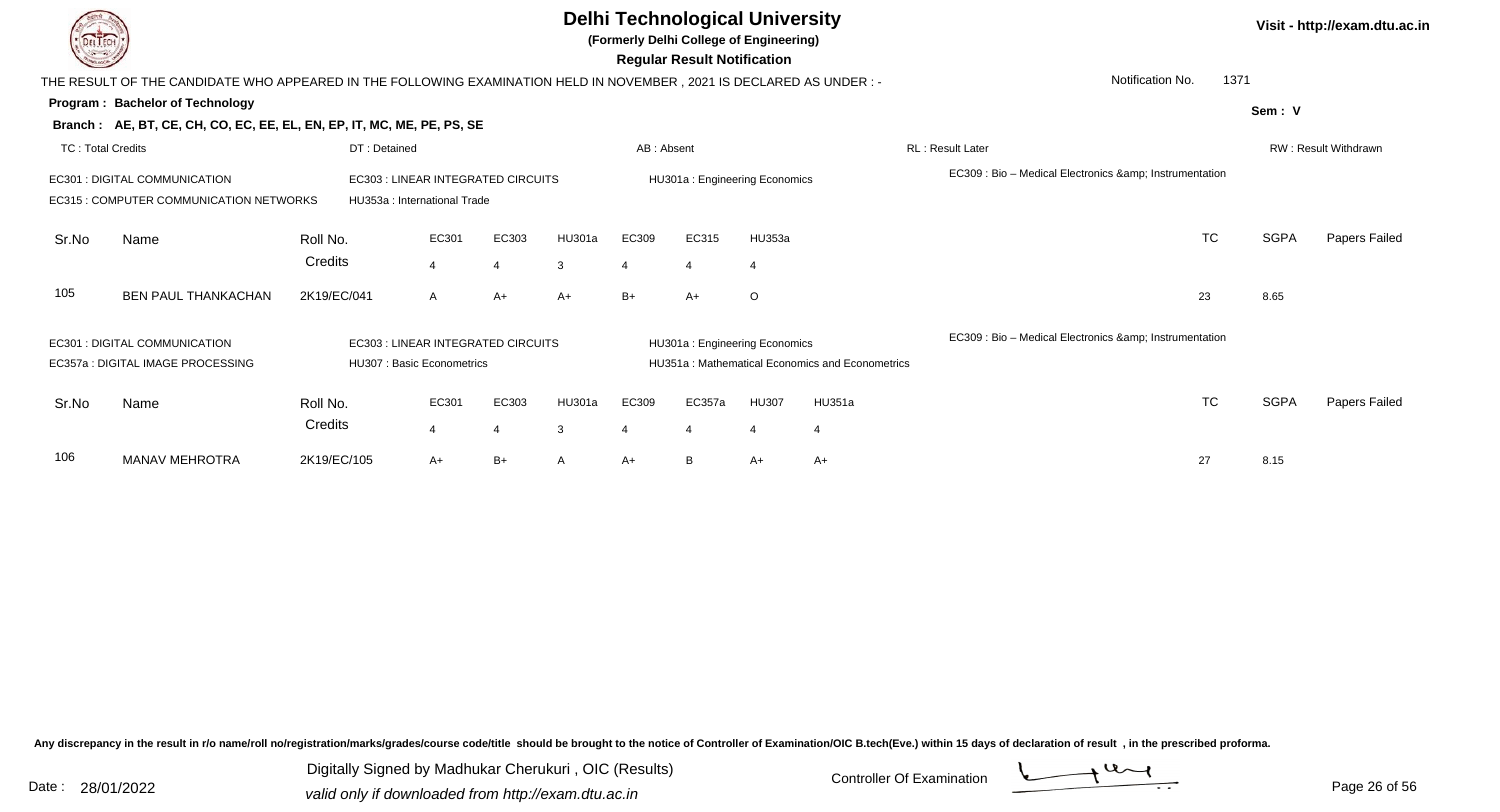| EL I ECH                 |                                                                                                                      |              |                                    |                |                                         |                         | <b>Regular Result Notification</b> | <b>Delhi Technological University</b><br>(Formerly Delhi College of Engineering) |                |                                       |           |             | Visit - http://exam.dtu.ac.in |
|--------------------------|----------------------------------------------------------------------------------------------------------------------|--------------|------------------------------------|----------------|-----------------------------------------|-------------------------|------------------------------------|----------------------------------------------------------------------------------|----------------|---------------------------------------|-----------|-------------|-------------------------------|
|                          | THE RESULT OF THE CANDIDATE WHO APPEARED IN THE FOLLOWING EXAMINATION HELD IN NOVEMBER, 2021 IS DECLARED AS UNDER :- |              |                                    |                |                                         |                         |                                    |                                                                                  |                | Notification No.                      | 1371      |             |                               |
|                          | Program: Bachelor of Technology                                                                                      |              |                                    |                |                                         |                         |                                    |                                                                                  |                |                                       |           | Sem: V      |                               |
|                          | Branch: AE, BT, CE, CH, CO, EC, EE, EL, EN, EP, IT, MC, ME, PE, PS, SE                                               |              |                                    |                |                                         |                         |                                    |                                                                                  |                |                                       |           |             |                               |
| <b>TC: Total Credits</b> |                                                                                                                      | DT: Detained |                                    |                |                                         | AB: Absent              |                                    |                                                                                  |                | RL: Result Later                      |           |             | RW: Result Withdrawn          |
|                          | EC301 : DIGITAL COMMUNICATION<br>EC313 : MICROPROCESSORS AND INTERFACING                                             |              | EC303 : LINEAR INTEGRATED CIRCUITS |                | EC315 : COMPUTER COMMUNICATION NETWORKS |                         |                                    | HU301a: Engineering Economics                                                    |                | EC311 : ALGORITHM ANALYSIS AND DESIGN |           |             |                               |
| Sr.No                    | Name                                                                                                                 | Roll No.     | EC301                              | EC303          | <b>HU301a</b>                           | EC311                   | EC313                              | EC315                                                                            |                |                                       | <b>TC</b> | <b>SGPA</b> | Papers Failed                 |
|                          |                                                                                                                      | Credits      | 4                                  | $\overline{4}$ | 3                                       | $\overline{4}$          | $\overline{4}$                     | $\overline{4}$                                                                   |                |                                       |           |             |                               |
| 107                      | <b>KARTIK LOHMORE</b>                                                                                                | 2K19/EC/089  | $A+$                               | $A+$           | A                                       | $\mathsf{A}$            | $\mathsf{A}$                       | $A+$                                                                             |                |                                       | 23        | 8.52        |                               |
| 108                      | <b>LUCKY SINGH</b>                                                                                                   | 2K19/EC/103  | $A+$                               | $A+$           | A                                       | $\mathsf{A}$            | $\circ$                            | $\circ$                                                                          |                |                                       | 23        | 9.04        |                               |
| 109                      | <b>SAKSHI SHAILESH</b><br><b>PANCHAL</b>                                                                             | 2K19/EC/163  | $A+$                               | $A+$           | $A+$                                    | $A+$                    | A                                  | $\circ$                                                                          |                |                                       | 23        | 9.00        |                               |
|                          | EC301 : DIGITAL COMMUNICATION<br>EC313 : MICROPROCESSORS AND INTERFACING                                             |              | EC303 : LINEAR INTEGRATED CIRCUITS |                | EC315 : COMPUTER COMMUNICATION NETWORKS |                         | IT359a : Java Programming          | HU301a: Engineering Economics                                                    |                | EC311: ALGORITHM ANALYSIS AND DESIGN  |           |             |                               |
|                          |                                                                                                                      | Roll No.     | EC301                              | EC303          | <b>HU301a</b>                           | EC311                   | EC313                              | EC315                                                                            | IT359a         |                                       | <b>TC</b> | <b>SGPA</b> | Papers Failed                 |
| Sr.No                    | Name                                                                                                                 | Credits      | $\overline{4}$                     | $\overline{4}$ | 3                                       | $\overline{\mathbf{A}}$ | $\boldsymbol{\Delta}$              | $\overline{4}$                                                                   | $\overline{4}$ |                                       |           |             |                               |
| 110                      | RITVICK A. LOHANI                                                                                                    | 2K19/EC/150  | $\mathsf{A}$                       | $\overline{A}$ | $\mathsf{A}$                            | B                       | $B+$                               | $\circ$                                                                          | $A+$           |                                       | 27        | 8.00        |                               |
| 111                      | <b>SUDEEP SAURABH</b>                                                                                                | 2K19/EC/190  | B+                                 | $\overline{A}$ | $\Omega$                                | $B+$                    | A+                                 | $A+$                                                                             | A+             |                                       | 27        | 8.37        |                               |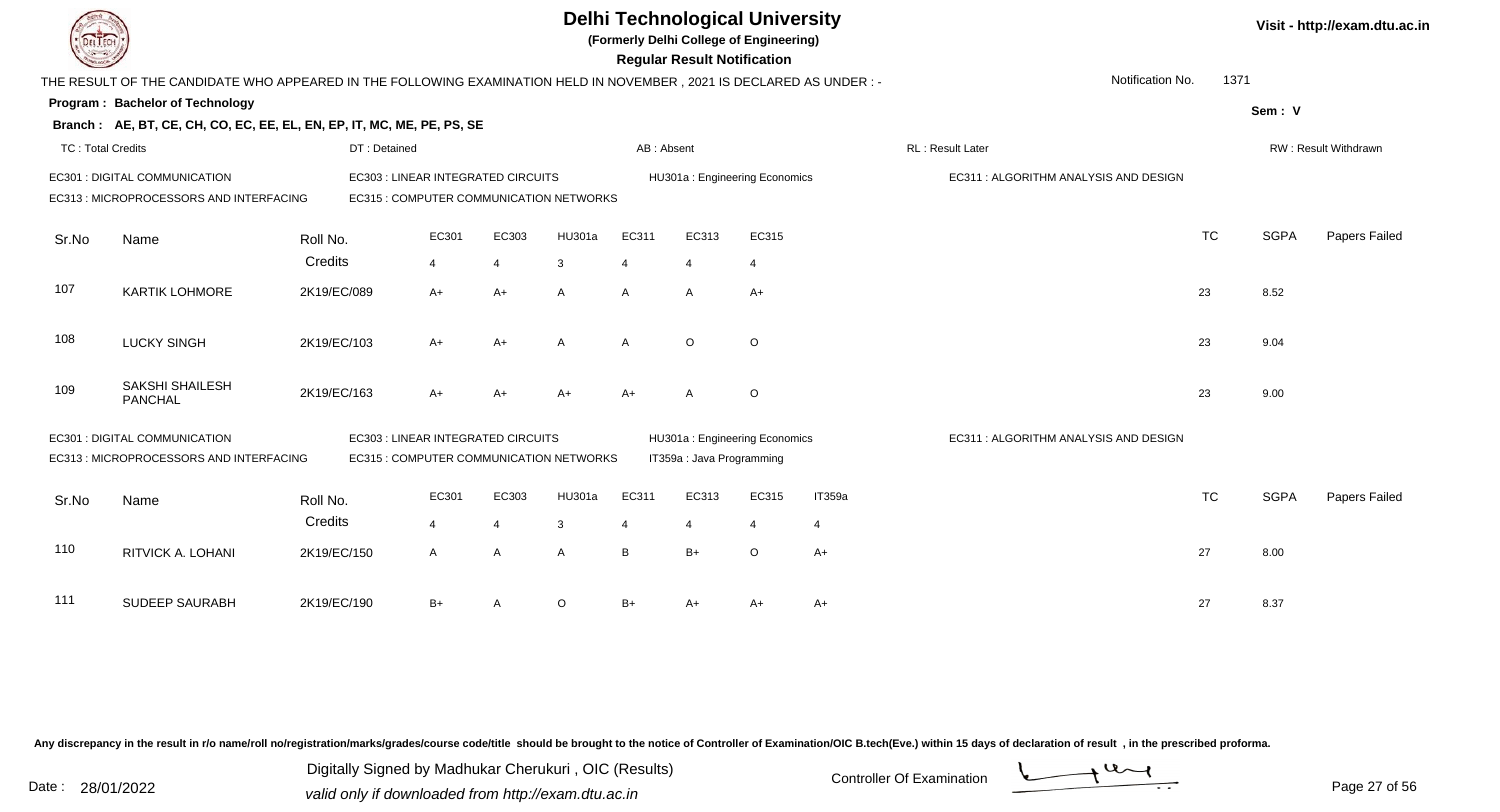| DEL ECH                  |                                                                                                                     |                        |                                                                                |                         |             |                            | <b>Delhi Technological University</b><br>(Formerly Delhi College of Engineering)<br><b>Regular Result Notification</b> |                         |                                                       |                   |                                                                                                                  |           |             | Visit - http://exam.dtu.ac.in |
|--------------------------|---------------------------------------------------------------------------------------------------------------------|------------------------|--------------------------------------------------------------------------------|-------------------------|-------------|----------------------------|------------------------------------------------------------------------------------------------------------------------|-------------------------|-------------------------------------------------------|-------------------|------------------------------------------------------------------------------------------------------------------|-----------|-------------|-------------------------------|
|                          | THE RESULT OF THE CANDIDATE WHO APPEARED IN THE FOLLOWING EXAMINATION HELD IN NOVEMBER, 2021 IS DECLARED AS UNDER:- |                        |                                                                                |                         |             |                            |                                                                                                                        |                         |                                                       |                   | Notification No.                                                                                                 | 1371      |             |                               |
|                          | Program: Bachelor of Technology                                                                                     |                        |                                                                                |                         |             |                            |                                                                                                                        |                         |                                                       |                   |                                                                                                                  |           | Sem: V      |                               |
|                          | Branch: AE, BT, CE, CH, CO, EC, EE, EL, EN, EP, IT, MC, ME, PE, PS, SE                                              |                        |                                                                                |                         |             |                            |                                                                                                                        |                         |                                                       |                   |                                                                                                                  |           |             |                               |
| <b>TC: Total Credits</b> |                                                                                                                     |                        | DT: Detained                                                                   |                         |             | AB: Absent                 |                                                                                                                        |                         |                                                       |                   | RL: Result Later                                                                                                 |           |             | RW: Result Withdrawn          |
|                          | EC301 : DIGITAL COMMUNICATION<br>EC313 : MICROPROCESSORS AND INTERFACING                                            |                        | EC303 : LINEAR INTEGRATED CIRCUITS<br>SE313: Advanced Data Structures          |                         |             |                            | HU301a: Engineering Economics<br><b>SE321: ARTIFICIAL INTELLIGENCE</b>                                                 |                         |                                                       |                   | EC311: ALGORITHM ANALYSIS AND DESIGN                                                                             |           |             |                               |
| Sr.No                    | Name                                                                                                                | Roll No.               | EC301                                                                          | EC303                   | HU301a      | EC311                      | EC313                                                                                                                  | SE313                   | SE321                                                 |                   |                                                                                                                  | <b>TC</b> | <b>SGPA</b> | Papers Failed                 |
| 112                      | NISHU CHAUDHARY                                                                                                     | Credits<br>2K19/EC/118 | $\overline{\mathbf{4}}$<br>$\circ$                                             | $\overline{4}$<br>A     | 3<br>A      | $\boldsymbol{\Delta}$<br>A | $\overline{4}$<br>$A+$                                                                                                 | $\overline{4}$<br>$A+$  | $\overline{4}$<br>$A+$                                |                   |                                                                                                                  | 27        | 8.74        |                               |
|                          | EC301 : DIGITAL COMMUNICATION<br>EC315 : COMPUTER COMMUNICATION NETWORKS                                            |                        | EC303 : LINEAR INTEGRATED CIRCUITS<br>EC323 : CONTROL SYSTEMS                  |                         |             |                            | HU301a: Engineering Economics                                                                                          |                         |                                                       |                   | EC311 : ALGORITHM ANALYSIS AND DESIGN                                                                            |           |             |                               |
| Sr.No                    | Name                                                                                                                | Roll No.<br>Credits    | EC301<br>$\overline{4}$                                                        | EC303<br>$\overline{4}$ | HU301a<br>3 | EC311<br>$\overline{4}$    | EC315<br>$\overline{4}$                                                                                                | EC323<br>$\overline{4}$ |                                                       |                   |                                                                                                                  | <b>TC</b> | <b>SGPA</b> | Papers Failed                 |
| 113                      | DEEPAK KUMAR POONIA                                                                                                 | 2K19/EC/051            | $\circ$                                                                        | A                       | $A+$        | A                          | A+                                                                                                                     | $B+$                    |                                                       |                   |                                                                                                                  | 23        | 8.48        |                               |
| 114                      | <b>MAYANK TOMAR</b>                                                                                                 | 2K19/EC/108            | $A+$                                                                           | A+                      | A           | A                          | $\circ$                                                                                                                | A                       |                                                       |                   |                                                                                                                  | 23        | 8.70        |                               |
|                          | EC301 : DIGITAL COMMUNICATION<br>EC315 : COMPUTER COMMUNICATION NETWORKS                                            |                        | EC303 : LINEAR INTEGRATED CIRCUITS<br>EE323 : FUNDAMENTALS OF MACHINE LEARNING |                         |             |                            | HU301a: Engineering Economics<br>System(COURSERA)*                                                                     |                         | MOOC301*: Using Python to Interact with the Operating |                   | EC311: ALGORITHM ANALYSIS AND DESIGN<br>MOOC303*: Operating Systems and You: Becoming a Power<br>User(COURSERA)* |           |             |                               |
| Sr.No                    | Name                                                                                                                | Roll No.<br>Credits    | EC301<br>$\overline{\mathbf{4}}$                                               | EC303                   | HU301a<br>3 | EC311                      | EC315                                                                                                                  | EE323                   |                                                       | MOOC301* MOOC303* |                                                                                                                  | <b>TC</b> | <b>SGPA</b> | Papers Failed                 |
| 115                      | TURSELIO PIRES MAHOQUE 2K19/EC/196                                                                                  |                        | $B+$                                                                           | 4<br>$A+$               | $A+$        | $B+$                       | 4<br>$A+$                                                                                                              | $\overline{4}$<br>A     | $\overline{2}$<br>$A+$                                | 2<br>A+           |                                                                                                                  | 27        | 8.26        |                               |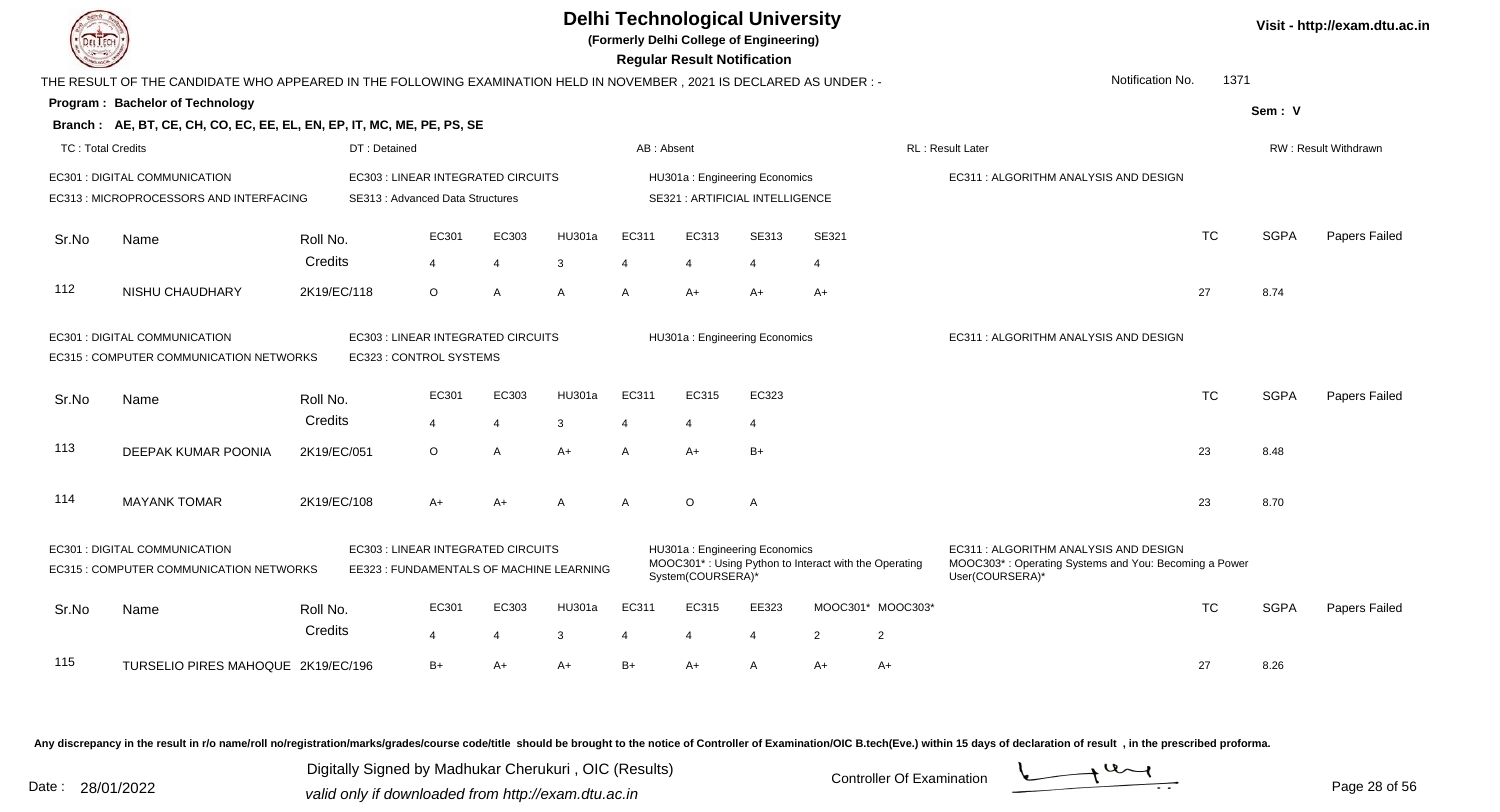| LI ECH                   |                                                                                                                      |              |                                    |                |               |                |                | <b>Delhi Technological University</b><br>(Formerly Delhi College of Engineering)<br><b>Regular Result Notification</b> |                |                                       |           |             | Visit - http://exam.dtu.ac.in |
|--------------------------|----------------------------------------------------------------------------------------------------------------------|--------------|------------------------------------|----------------|---------------|----------------|----------------|------------------------------------------------------------------------------------------------------------------------|----------------|---------------------------------------|-----------|-------------|-------------------------------|
|                          | THE RESULT OF THE CANDIDATE WHO APPEARED IN THE FOLLOWING EXAMINATION HELD IN NOVEMBER, 2021 IS DECLARED AS UNDER :- |              |                                    |                |               |                |                |                                                                                                                        |                | Notification No.                      | 1371      |             |                               |
|                          | Program: Bachelor of Technology                                                                                      |              |                                    |                |               |                |                |                                                                                                                        |                |                                       |           | Sem: V      |                               |
|                          | Branch: AE, BT, CE, CH, CO, EC, EE, EL, EN, EP, IT, MC, ME, PE, PS, SE                                               |              |                                    |                |               |                |                |                                                                                                                        |                |                                       |           |             |                               |
| <b>TC: Total Credits</b> |                                                                                                                      | DT: Detained |                                    |                |               | AB: Absent     |                |                                                                                                                        |                | RL: Result Later                      |           |             | RW: Result Withdrawn          |
|                          | EC301 : DIGITAL COMMUNICATION                                                                                        |              | EC303 : LINEAR INTEGRATED CIRCUITS |                |               |                |                | HU301a: Engineering Economics                                                                                          |                | EC311 : ALGORITHM ANALYSIS AND DESIGN |           |             |                               |
|                          | EC315 : COMPUTER COMMUNICATION NETWORKS                                                                              |              | IT323 : MACHINE LEARNING           |                |               |                |                |                                                                                                                        |                |                                       |           |             |                               |
| Sr.No                    | Name                                                                                                                 | Roll No.     | EC301                              | EC303          | <b>HU301a</b> | EC311          | EC315          | <b>IT323</b>                                                                                                           |                |                                       | <b>TC</b> | <b>SGPA</b> | Papers Failed                 |
|                          |                                                                                                                      | Credits      | $\overline{4}$                     | $\overline{4}$ | 3             | $\overline{4}$ | $\overline{4}$ | $\overline{4}$                                                                                                         |                |                                       |           |             |                               |
| 116                      | <b>ARPAJIT ADHIKARY</b>                                                                                              | 2K19/EC/031  | $A+$                               | $A+$           | $\circ$       | $\mathsf{A}$   | $\circ$        | $A+$                                                                                                                   |                |                                       | 23        | 9.13        |                               |
|                          | EC301 : DIGITAL COMMUNICATION                                                                                        |              | EC303 : LINEAR INTEGRATED CIRCUITS |                |               |                |                | HU301a: Engineering Economics                                                                                          |                | EC311: ALGORITHM ANALYSIS AND DESIGN  |           |             |                               |
|                          | EC315 : COMPUTER COMMUNICATION NETWORKS                                                                              |              | IT359a : Java Programming          |                |               |                |                |                                                                                                                        |                |                                       |           |             |                               |
| Sr.No                    | Name                                                                                                                 | Roll No.     | EC301                              | EC303          | <b>HU301a</b> | EC311          | EC315          | IT359a                                                                                                                 |                |                                       | <b>TC</b> | <b>SGPA</b> | Papers Failed                 |
|                          |                                                                                                                      | Credits      | $\overline{4}$                     | $\overline{4}$ | 3             | 4              | $\overline{4}$ | $\overline{4}$                                                                                                         |                |                                       |           |             |                               |
| 117                      | <b>ASHISH SINGH</b>                                                                                                  | 2K19/EC/036  | $A+$                               | $A+$           | $A+$          | $\mathsf{A}$   | A              | $A+$                                                                                                                   |                |                                       | 23        | 8.65        |                               |
|                          | EC301 : DIGITAL COMMUNICATION                                                                                        |              | EC303 : LINEAR INTEGRATED CIRCUITS |                |               |                |                | HU301a: Engineering Economics                                                                                          |                | EC311 : ALGORITHM ANALYSIS AND DESIGN |           |             |                               |
|                          | EC315 : COMPUTER COMMUNICATION NETWORKS                                                                              |              | SE313 : Advanced Data Structures   |                |               |                |                | SE325: WEB TECHNOLOGY                                                                                                  |                |                                       |           |             |                               |
| Sr.No                    | Name                                                                                                                 | Roll No.     | EC301                              | EC303          | HU301a        | EC311          | EC315          | SE313                                                                                                                  | SE325          |                                       | <b>TC</b> | <b>SGPA</b> | Papers Failed                 |
|                          |                                                                                                                      | Credits      | 4                                  | $\overline{4}$ | 3             | $\overline{4}$ | 4              | $\overline{4}$                                                                                                         | $\overline{4}$ |                                       |           |             |                               |
| 118                      | <b>HIMANSHU VERMA</b>                                                                                                | 2K19/EC/075  | $\circ$                            | $\overline{A}$ | $\circ$       | A              | A+             | $A+$                                                                                                                   | $A+$           |                                       | 27        | 8.96        |                               |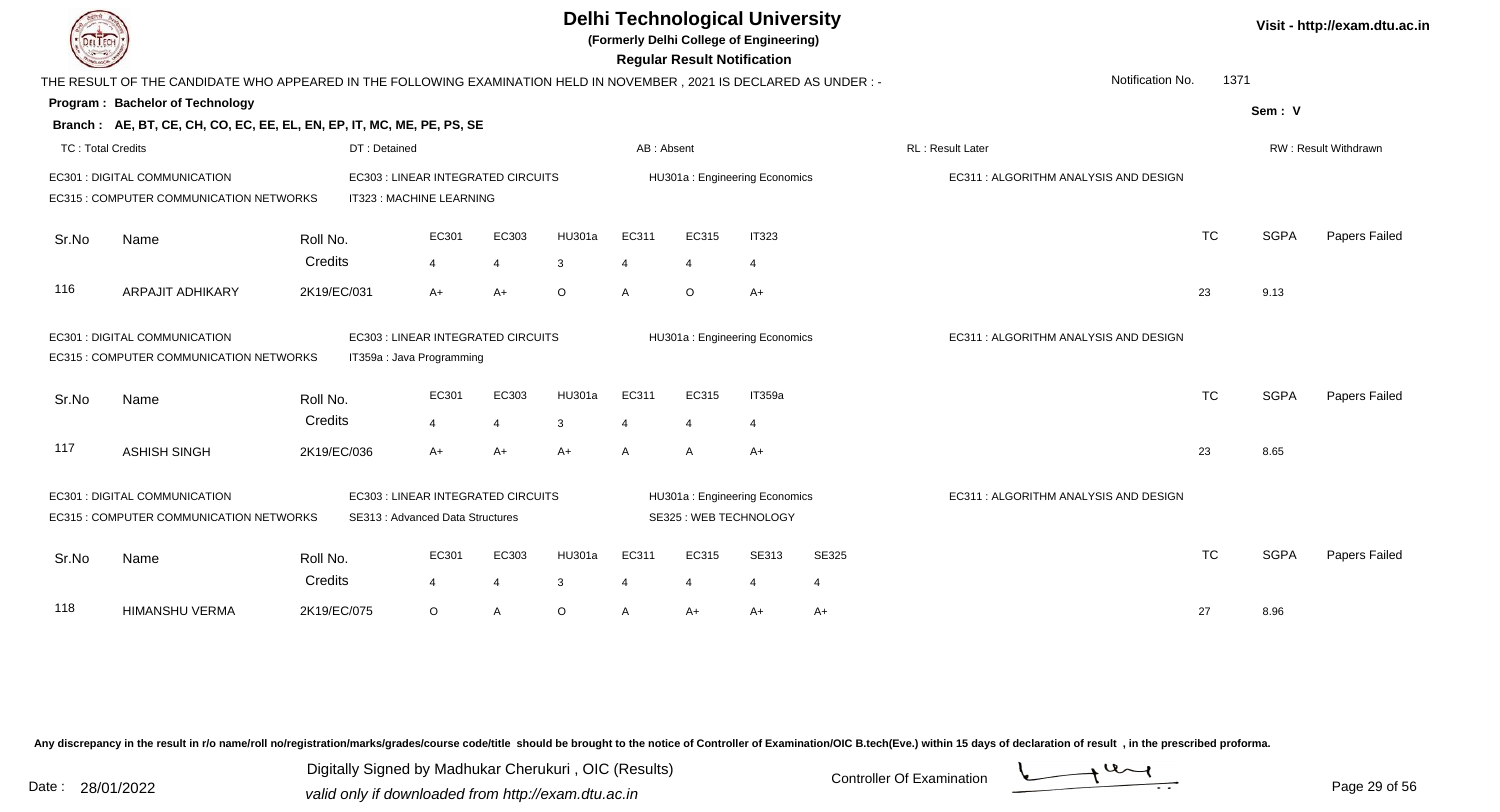

**(Formerly Delhi College of Engineering)**

 **Regular Result Notification**

| $\sim$                   |                                                                                                                        |                     |                                                                 |                         |             |                         | <b>Regular Result Notification</b> |                                 |            |                                        |           |             |                      |
|--------------------------|------------------------------------------------------------------------------------------------------------------------|---------------------|-----------------------------------------------------------------|-------------------------|-------------|-------------------------|------------------------------------|---------------------------------|------------|----------------------------------------|-----------|-------------|----------------------|
|                          | THE RESULT OF THE CANDIDATE WHO APPEARED IN THE FOLLOWING EXAMINATION HELD IN NOVEMBER , 2021 IS DECLARED AS UNDER : - |                     |                                                                 |                         |             |                         |                                    |                                 |            | Notification No.                       | 1371      |             |                      |
|                          | <b>Program: Bachelor of Technology</b>                                                                                 |                     |                                                                 |                         |             |                         |                                    |                                 |            |                                        |           | Sem: V      |                      |
|                          | Branch: AE, BT, CE, CH, CO, EC, EE, EL, EN, EP, IT, MC, ME, PE, PS, SE                                                 |                     |                                                                 |                         |             |                         |                                    |                                 |            |                                        |           |             |                      |
| <b>TC: Total Credits</b> |                                                                                                                        | DT: Detained        |                                                                 |                         |             | AB: Absent              |                                    |                                 |            | RL: Result Later                       |           |             | RW: Result Withdrawn |
|                          | EC301 : DIGITAL COMMUNICATION<br>EC323 : CONTROL SYSTEMS                                                               |                     | EC303 : LINEAR INTEGRATED CIRCUITS<br>IT359a : Java Programming |                         |             |                         |                                    | HU301a: Engineering Economics   |            | EC311 : ALGORITHM ANALYSIS AND DESIGN  |           |             |                      |
| Sr.No                    | Name                                                                                                                   | Roll No.<br>Credits | EC301<br>$\overline{4}$                                         | EC303<br>$\overline{4}$ | HU301a<br>3 | EC311<br>$\overline{4}$ | EC323<br>4                         | IT359a<br>4                     |            |                                        | <b>TC</b> | <b>SGPA</b> | Papers Failed        |
| 119                      | <b>AAKASH SONI</b>                                                                                                     | 2K19/EC/004         | $A+$                                                            | A+                      | $A+$        | A                       | $B+$                               | A+                              |            |                                        | 23        | 8.48        |                      |
| 120                      | <b>AASTIK</b>                                                                                                          | 2K19/EC/005         | $A+$                                                            | A                       | $A+$        | $A+$                    | $B+$                               | $\mathsf{A}$                    |            |                                        | 23        | 8.30        |                      |
|                          | EC301 : DIGITAL COMMUNICATION                                                                                          |                     | EC303 : LINEAR INTEGRATED CIRCUITS                              |                         |             |                         |                                    | HU301a: Engineering Economics   |            | EC311 : ALGORITHM ANALYSIS AND DESIGN  |           |             |                      |
|                          | EC323 : CONTROL SYSTEMS                                                                                                |                     | SE313: Advanced Data Structures                                 |                         |             |                         |                                    | SE321 : ARTIFICIAL INTELLIGENCE |            |                                        |           |             |                      |
| Sr.No                    | Name                                                                                                                   | Roll No.<br>Credits | EC301<br>$\overline{4}$                                         | EC303<br>$\overline{4}$ | HU301a<br>3 | EC311<br>4              | EC323<br>$\overline{4}$            | SE313<br>4                      | SE321<br>4 |                                        | <b>TC</b> | <b>SGPA</b> | Papers Failed        |
| 121                      | <b>SALONI SHARMA</b>                                                                                                   | 2K19/EC/164         | $A+$                                                            | A+                      | $A+$        | $\mathsf{A}$            | A                                  | $A+$                            | $A+$       |                                        | 27        | 8.70        |                      |
|                          | EC301 : DIGITAL COMMUNICATION<br>EC315 : COMPUTER COMMUNICATION NETWORKS                                               |                     | EC303 : LINEAR INTEGRATED CIRCUITS                              |                         |             |                         |                                    | HU301a: Engineering Economics   |            | EC313: MICROPROCESSORS AND INTERFACING |           |             |                      |
| Sr.No                    | Name                                                                                                                   | Roll No.<br>Credits | EC301<br>$\boldsymbol{\Delta}$                                  | EC303<br>$\overline{4}$ | HU301a<br>3 | EC313<br>4              | EC315<br>$\overline{4}$            |                                 |            |                                        | <b>TC</b> | <b>SGPA</b> | Papers Failed        |
| 122                      | SWAPNIL GOUR                                                                                                           | 2K19/EC/191         | B                                                               | A                       | A           | A                       | $A+$                               |                                 |            |                                        | 19        | 7.79        |                      |

Any discrepancy in the result in r/o name/roll no/registration/marks/grades/course code/title should be brought to the notice of Controller of Examination/OIC B.tech(Eve.) within 15 days of declaration of result, in the pr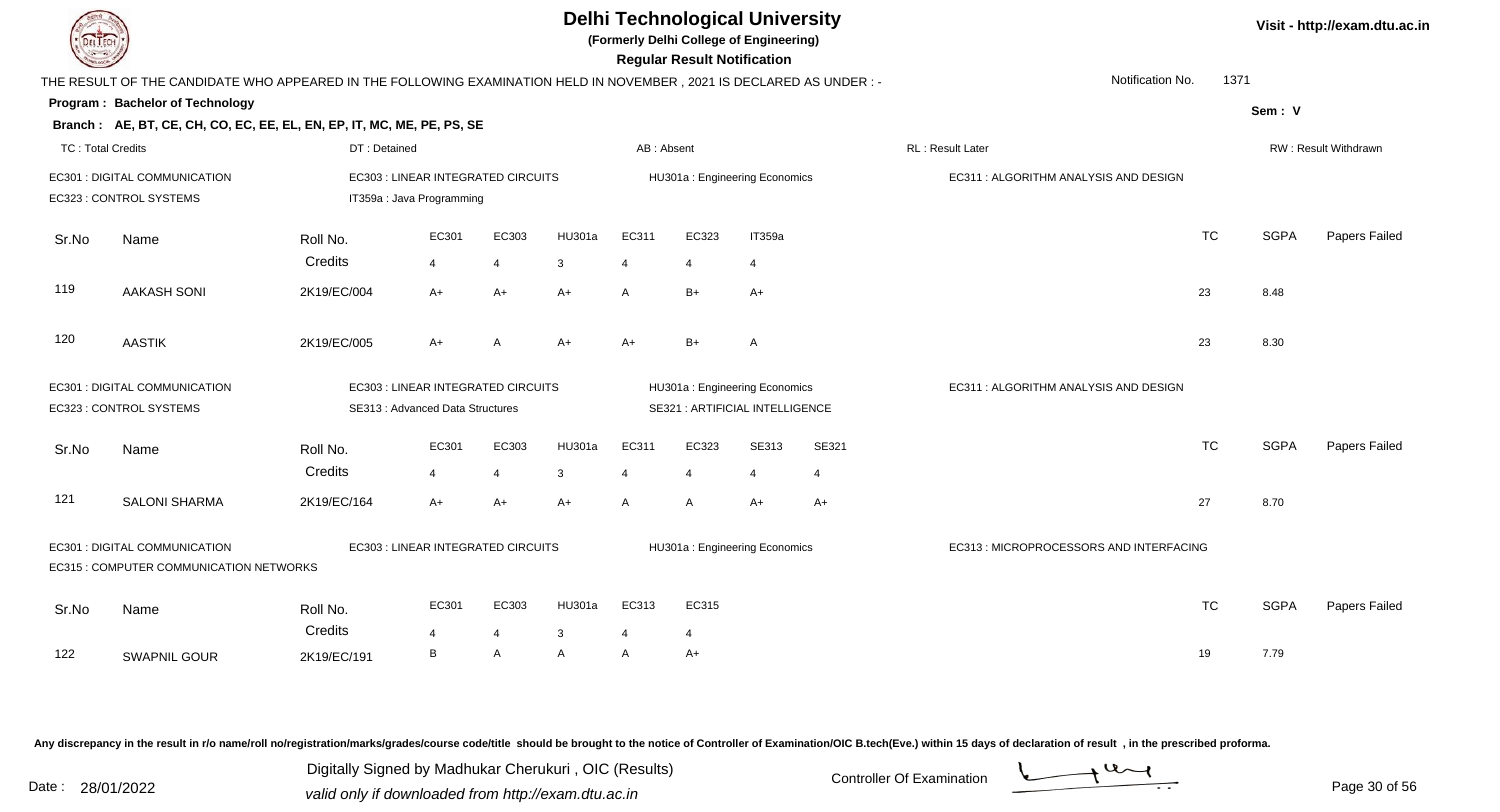|                          |                                                                                                                        |                        |                                                                        |                         |                    |                                | <b>Regular Result Notification</b> | <b>Delhi Technological University</b><br>(Formerly Delhi College of Engineering) |                         |                                         |             | Visit - http://exam.dtu.ac.in |
|--------------------------|------------------------------------------------------------------------------------------------------------------------|------------------------|------------------------------------------------------------------------|-------------------------|--------------------|--------------------------------|------------------------------------|----------------------------------------------------------------------------------|-------------------------|-----------------------------------------|-------------|-------------------------------|
|                          | THE RESULT OF THE CANDIDATE WHO APPEARED IN THE FOLLOWING EXAMINATION HELD IN NOVEMBER , 2021 IS DECLARED AS UNDER : - |                        |                                                                        |                         |                    |                                |                                    |                                                                                  |                         | Notification No.<br>1371                |             |                               |
|                          | Program: Bachelor of Technology                                                                                        |                        |                                                                        |                         |                    |                                |                                    |                                                                                  |                         |                                         | Sem: V      |                               |
|                          | Branch: AE, BT, CE, CH, CO, EC, EE, EL, EN, EP, IT, MC, ME, PE, PS, SE                                                 |                        |                                                                        |                         |                    |                                |                                    |                                                                                  |                         |                                         |             |                               |
| <b>TC: Total Credits</b> |                                                                                                                        |                        | DT: Detained                                                           |                         |                    | AB: Absent                     |                                    |                                                                                  |                         | RL: Result Later                        |             | RW: Result Withdrawn          |
|                          | EC301 : DIGITAL COMMUNICATION<br>EC315 : COMPUTER COMMUNICATION NETWORKS                                               |                        | EC303 : LINEAR INTEGRATED CIRCUITS<br>EN311 : CLIMATE CHANGE & CDM     |                         |                    |                                |                                    | HU301a: Engineering Economics<br>SE327 : METHOD IN DATA ANALYTICS                |                         | EC313 : MICROPROCESSORS AND INTERFACING |             |                               |
| Sr.No                    | Name                                                                                                                   | Roll No.<br>Credits    | EC301<br>$\overline{4}$                                                | EC303<br>$\overline{4}$ | <b>HU301a</b><br>3 | EC313<br>4                     | EC315                              | EN311<br>$\overline{4}$                                                          | SE327<br>$\overline{4}$ | <b>TC</b>                               | <b>SGPA</b> | Papers Failed                 |
| 123                      | RITIKA KANOJIA                                                                                                         | 2K19/EC/149            | B                                                                      | A                       | A                  | $\overline{A}$                 | $A+$                               | $A+$                                                                             | A                       | 27                                      | 8.00        |                               |
|                          | EC301 : DIGITAL COMMUNICATION<br>EC315 : COMPUTER COMMUNICATION NETWORKS                                               |                        | EC303 : LINEAR INTEGRATED CIRCUITS<br>SE327 : METHOD IN DATA ANALYTICS |                         |                    |                                |                                    | HU301a: Engineering Economics                                                    |                         | EC313 : MICROPROCESSORS AND INTERFACING |             |                               |
| Sr.No                    | Name                                                                                                                   | Roll No.               | EC301                                                                  | EC303                   | <b>HU301a</b>      | EC313                          | EC315                              | SE327                                                                            |                         | <b>TC</b>                               | <b>SGPA</b> | Papers Failed                 |
| 124                      | <b>SHORYA KUMAR</b>                                                                                                    | Credits<br>2K19/EC/182 | $\overline{4}$<br>A                                                    | $\overline{4}$<br>O     | 3<br>A             | $\overline{4}$<br>$A+$         | $\overline{4}$<br>$\mathsf{A}$     | 4<br>$A+$                                                                        |                         | 23                                      | 8.70        |                               |
|                          | EC301 : DIGITAL COMMUNICATION<br>EC321 : IC TECHNOLOGY                                                                 |                        | EC303 : LINEAR INTEGRATED CIRCUITS<br>HU315 : Non-Verbal Communication |                         |                    |                                |                                    | HU301a: Engineering Economics                                                    |                         | EC315 : COMPUTER COMMUNICATION NETWORKS |             |                               |
| Sr.No                    | Name                                                                                                                   | Roll No.<br>Credits    | EC301<br>4                                                             | EC303<br>$\overline{4}$ | <b>HU301a</b><br>3 | EC315<br>$\boldsymbol{\Delta}$ | EC321                              | <b>HU315</b><br>$\overline{4}$                                                   |                         | <b>TC</b>                               | <b>SGPA</b> | Papers Failed                 |
| 125                      | <b>JIMMY DUNGDUNG</b>                                                                                                  | 2K19/EC/084            | A                                                                      | $B+$                    | A                  | $A+$                           |                                    | $A+$                                                                             |                         | 19                                      | 8.21        |                               |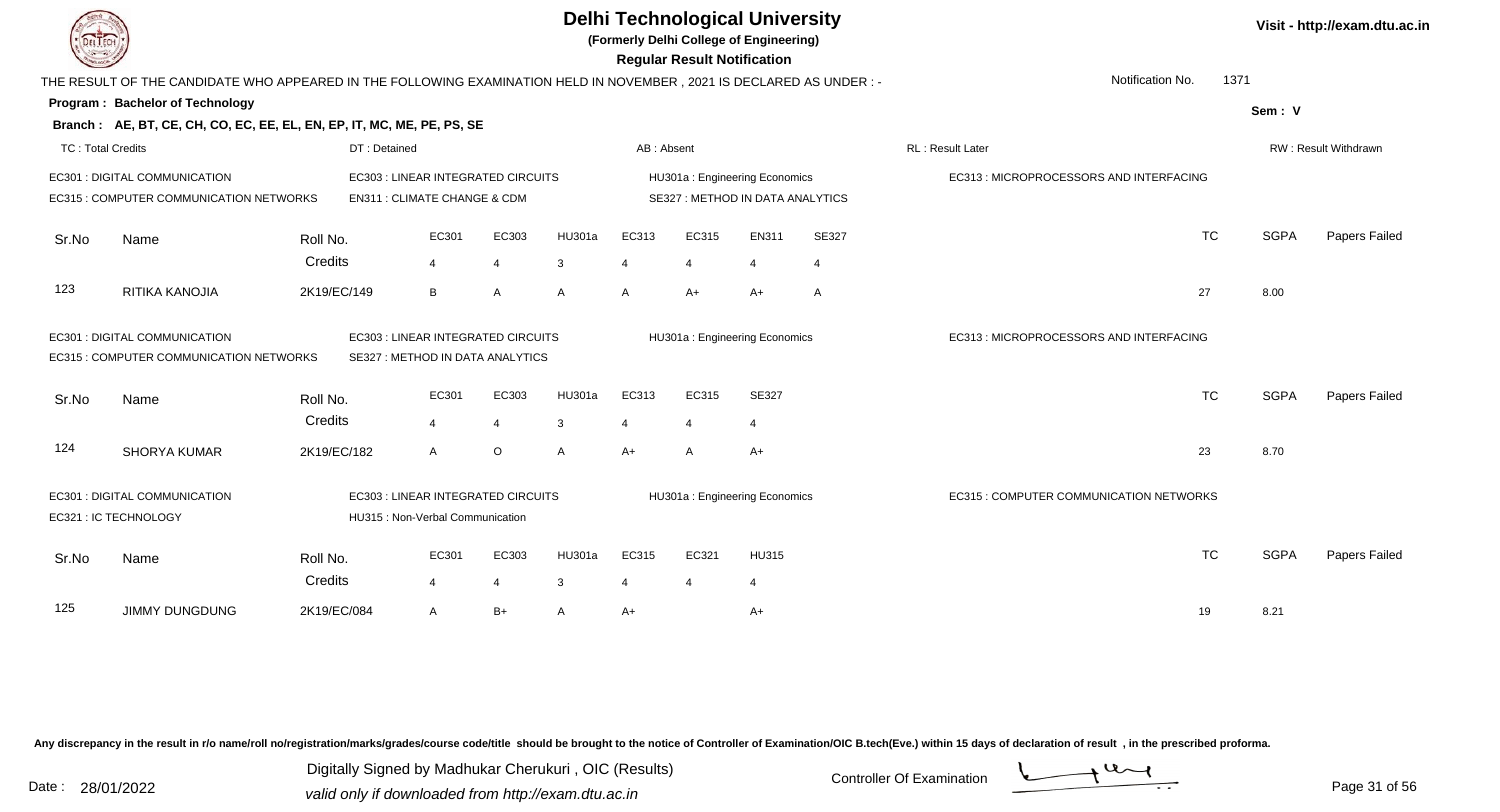**(Formerly Delhi College of Engineering)**

 **Regular Result Notification**

|  | Visit - http://exam.dtu.ac.in |  |
|--|-------------------------------|--|
|--|-------------------------------|--|

|                          | THE RESULT OF THE CANDIDATE WHO APPEARED IN THE FOLLOWING EXAMINATION HELD IN NOVEMBER, 2021 IS DECLARED AS UNDER:- |                                    |                |                |              |                |                |                               |                                    | Notification No.                        | 1371      |             |                      |
|--------------------------|---------------------------------------------------------------------------------------------------------------------|------------------------------------|----------------|----------------|--------------|----------------|----------------|-------------------------------|------------------------------------|-----------------------------------------|-----------|-------------|----------------------|
|                          | Program: Bachelor of Technology                                                                                     |                                    |                |                |              |                |                |                               |                                    |                                         |           | Sem: V      |                      |
|                          | Branch: AE, BT, CE, CH, CO, EC, EE, EL, EN, EP, IT, MC, ME, PE, PS, SE                                              |                                    |                |                |              |                |                |                               |                                    |                                         |           |             |                      |
| <b>TC: Total Credits</b> |                                                                                                                     | DT: Detained                       |                |                |              | AB: Absent     |                |                               |                                    | RL: Result Later                        |           |             | RW: Result Withdrawn |
|                          | EC301 : DIGITAL COMMUNICATION                                                                                       | EC303 : LINEAR INTEGRATED CIRCUITS |                |                |              |                |                | HU301a: Engineering Economics |                                    | EC315 : COMPUTER COMMUNICATION NETWORKS |           |             |                      |
|                          | EC323 : CONTROL SYSTEMS                                                                                             | IT359a : Java Programming          |                |                |              |                |                |                               | MC307: OBJECT ORIENTED PROGRAMMING |                                         |           |             |                      |
| Sr.No                    | Name                                                                                                                | Roll No.                           | EC301          | EC303          | HU301a       | EC315          | EC323          | IT359a                        | MC307                              |                                         | <b>TC</b> | SGPA        | Papers Failed        |
|                          |                                                                                                                     | Credits                            | $\overline{4}$ | $\overline{4}$ | 3            | $\overline{4}$ | $\overline{4}$ | $\overline{4}$                | $\overline{4}$                     |                                         |           |             |                      |
| 126                      | PRIYANSHI JAIN                                                                                                      | 2K19/EC/136                        | A              | $B+$           | $\mathsf{A}$ | $A+$           | B              | $A+$                          | $B+$                               |                                         | 27        | 7.70        |                      |
|                          |                                                                                                                     |                                    |                |                |              |                |                |                               |                                    |                                         |           |             |                      |
|                          | EC301 : DIGITAL COMMUNICATION                                                                                       | EC303 : LINEAR INTEGRATED CIRCUITS |                |                |              |                |                | HU301a: Engineering Economics |                                    | EC315 : COMPUTER COMMUNICATION NETWORKS |           |             |                      |
|                          | EC323 : CONTROL SYSTEMS                                                                                             | MGM-01 : Consumer Behavior         |                |                |              |                |                |                               |                                    |                                         |           |             |                      |
| Sr.No                    | Name                                                                                                                | Roll No.                           | EC301          | EC303          | HU301a       | EC315          | EC323          | MGM-01                        |                                    |                                         | <b>TC</b> | <b>SGPA</b> | Papers Failed        |
|                          |                                                                                                                     | Credits                            | $\overline{4}$ | $\overline{4}$ | 3            | 4              | $\overline{4}$ | -4                            |                                    |                                         |           |             |                      |
|                          |                                                                                                                     |                                    |                |                |              |                |                |                               |                                    |                                         |           |             |                      |
| 127                      | ANIRUDH BRAHMA                                                                                                      | 2K19/EC/017                        | $\mathsf{A}$   | $\mathsf{A}$   | $\mathsf{A}$ | $\circ$        | $\mathsf{B}$   | $\mathsf{A}$                  |                                    |                                         | 23        | 8.00        |                      |
|                          |                                                                                                                     |                                    |                |                |              |                |                |                               |                                    |                                         |           |             |                      |
| 128                      | <b>ARYAN SETHI</b>                                                                                                  | 2K19/EC/035                        | A              | A              | A            | A+             | $B+$           | A                             |                                    |                                         | 23        | 8.00        |                      |

Any discrepancy in the result in r/o name/roll no/registration/marks/grades/course code/title should be brought to the notice of Controller of Examination/OIC B.tech(Eve.) within 15 days of declaration of result, in the pr

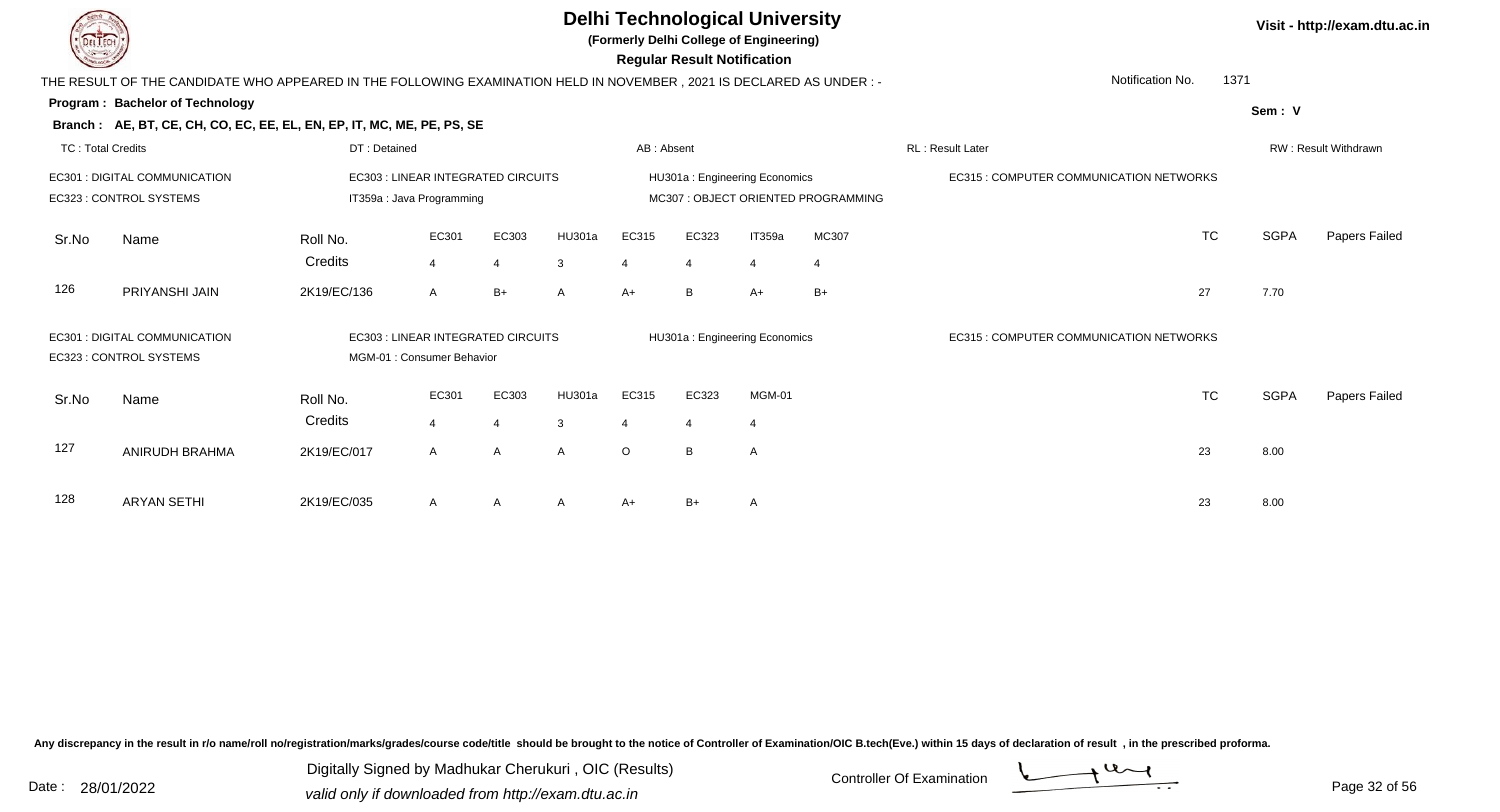**(Formerly Delhi College of Engineering)**

 **Regular Result Notification**

|                          |                                                                                                                      |                     |                                          |                       |               |            | <b>11098181 1109811 11011110811011</b> |      |                                             |                                         |           |             |                      |
|--------------------------|----------------------------------------------------------------------------------------------------------------------|---------------------|------------------------------------------|-----------------------|---------------|------------|----------------------------------------|------|---------------------------------------------|-----------------------------------------|-----------|-------------|----------------------|
|                          | THE RESULT OF THE CANDIDATE WHO APPEARED IN THE FOLLOWING EXAMINATION HELD IN NOVEMBER, 2021 IS DECLARED AS UNDER :- |                     |                                          |                       |               |            |                                        |      |                                             | Notification No.                        |           | 1371        |                      |
|                          | Program: Bachelor of Technology                                                                                      |                     |                                          |                       |               |            |                                        |      |                                             |                                         |           | Sem: V      |                      |
|                          | Branch: AE, BT, CE, CH, CO, EC, EE, EL, EN, EP, IT, MC, ME, PE, PS, SE                                               |                     |                                          |                       |               |            |                                        |      |                                             |                                         |           |             |                      |
| <b>TC: Total Credits</b> |                                                                                                                      | DT: Detained        |                                          |                       |               | AB: Absent |                                        |      |                                             | RL: Result Later                        |           |             | RW: Result Withdrawn |
|                          | EC301 : DIGITAL COMMUNICATION                                                                                        |                     | EC303 : LINEAR INTEGRATED CIRCUITS       |                       |               |            | HU301a: Engineering Economics          |      |                                             | EC315 : COMPUTER COMMUNICATION NETWORKS |           |             |                      |
|                          | HU353a : International Trade                                                                                         |                     | MOOC301*: Algorithmic Toolbox(COURSERA)* |                       |               |            |                                        |      | MOOC303*: Crash Course on Python(COURSERA)* |                                         |           |             |                      |
| Sr.No                    | Name                                                                                                                 | Roll No.            | EC301                                    | EC303                 | HU301a        | EC315      | HU353a                                 |      | MOOC301* MOOC303*                           |                                         | <b>TC</b> | <b>SGPA</b> | Papers Failed        |
|                          |                                                                                                                      | Credits             | 4                                        | $\boldsymbol{\Delta}$ | 3             |            | 4                                      | 2    | $\overline{c}$                              |                                         |           |             |                      |
| 129                      | <b>CHIRAG SETHI</b>                                                                                                  | 2K19/EC/047         | $A+$                                     | $A+$                  | $\circ$       | $\circ$    | $\circ$                                | $A+$ | $A+$                                        |                                         | 23        | 9.48        |                      |
| 130                      | <b>CHIRAYU GARG</b>                                                                                                  | 2K19/EC/049         | $A+$                                     | $\circ$               | A+            | $A+$       | $\circ$                                | $A+$ | $A+$                                        |                                         | 23        | 9.35        |                      |
|                          | EC301 : DIGITAL COMMUNICATION<br>MGM-05 : Sales and Distribution Management                                          |                     | EC303 : LINEAR INTEGRATED CIRCUITS       |                       |               |            | HU301a: Engineering Economics          |      |                                             | EC315 : COMPUTER COMMUNICATION NETWORKS |           |             |                      |
| Sr.No                    | Name                                                                                                                 | Roll No.            | EC301                                    | EC303                 | <b>HU301a</b> | EC315      | MGM-05                                 |      |                                             |                                         | <b>TC</b> | <b>SGPA</b> | Papers Failed        |
|                          |                                                                                                                      | Credits             | 4                                        | 4                     | 3             | 4          | 4                                      |      |                                             |                                         |           |             |                      |
| 131                      | BONFACE MUKUVI ANGATIA 2K19/EC/222                                                                                   |                     | $A+$                                     | A                     | A+            | A+         | O                                      |      |                                             |                                         | 19        | 9.00        |                      |
|                          | EC301 : DIGITAL COMMUNICATION<br>SE327 : METHOD IN DATA ANALYTICS                                                    |                     | EC303 : LINEAR INTEGRATED CIRCUITS       |                       |               |            | HU301a: Engineering Economics          |      |                                             | EC315 : COMPUTER COMMUNICATION NETWORKS |           |             |                      |
| Sr.No                    | Name                                                                                                                 | Roll No.<br>Credits | EC301                                    | EC303                 | HU301a        | EC315      | SE327                                  |      |                                             |                                         | <b>TC</b> | <b>SGPA</b> | Papers Failed        |
| 132                      | NJUGUNA LOICE WANGARE 2K19/EC/119                                                                                    |                     | 4<br>A                                   | 4<br>A                | 3<br>$A+$     | $\circ$    | 4<br>$A+$                              |      |                                             |                                         | 19        | 8.79        |                      |
|                          |                                                                                                                      |                     |                                          |                       |               |            |                                        |      |                                             |                                         |           |             |                      |

Any discrepancy in the result in r/o name/roll no/registration/marks/grades/course code/title should be brought to the notice of Controller of Examination/OIC B.tech(Eve.) within 15 days of declaration of result, in the pr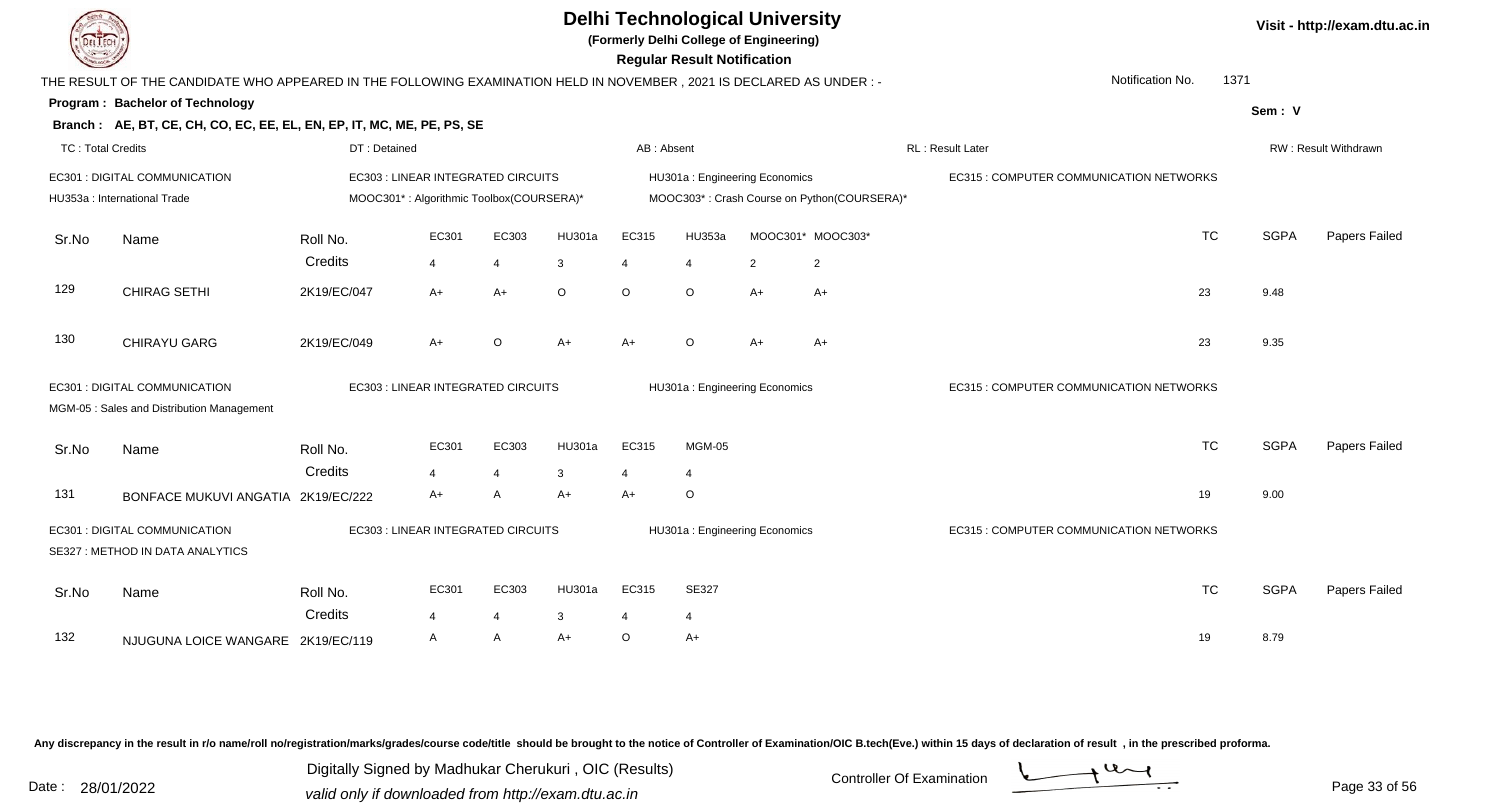

**(Formerly Delhi College of Engineering)**

| <b>Courses of</b> |                                                                                                                       |              |                                                 |       |              |              | <b>Regular Result Notification</b> |                               |       |                           |                  |      |             |                      |
|-------------------|-----------------------------------------------------------------------------------------------------------------------|--------------|-------------------------------------------------|-------|--------------|--------------|------------------------------------|-------------------------------|-------|---------------------------|------------------|------|-------------|----------------------|
|                   | THE RESULT OF THE CANDIDATE WHO APPEARED IN THE FOLLOWING EXAMINATION HELD IN NOVEMBER , 2021 IS DECLARED AS UNDER :- |              |                                                 |       |              |              |                                    |                               |       |                           | Notification No. | 1371 |             |                      |
|                   | <b>Program: Bachelor of Technology</b>                                                                                |              |                                                 |       |              |              |                                    |                               |       |                           |                  |      | Sem: V      |                      |
|                   | Branch: AE, BT, CE, CH, CO, EC, EE, EL, EN, EP, IT, MC, ME, PE, PS, SE                                                |              |                                                 |       |              |              |                                    |                               |       |                           |                  |      |             |                      |
| TC: Total Credits |                                                                                                                       | DT: Detained |                                                 |       |              | AB: Absent   |                                    |                               |       | <b>RL: Result Later</b>   |                  |      |             | RW: Result Withdrawn |
|                   | EC301 : DIGITAL COMMUNICATION                                                                                         |              | EC303 : LINEAR INTEGRATED CIRCUITS              |       |              |              |                                    | HU301a: Engineering Economics |       | HU307: Basic Econometrics |                  |      |             |                      |
|                   | HU313: Creative Writing Skills                                                                                        |              | HU351a: Mathematical Economics and Econometrics |       |              |              |                                    | MC303 : STOCHASTIC PROCESSES  |       |                           |                  |      |             |                      |
| Sr.No             | Name                                                                                                                  | Roll No.     | EC301                                           | EC303 | HU301a       | <b>HU307</b> | HU313                              | HU351a                        | MC303 |                           |                  | TC   | <b>SGPA</b> | Papers Failed        |
|                   |                                                                                                                       | Credits      |                                                 |       | 3            |              |                                    | -4                            | -4    |                           |                  |      |             |                      |
| 133               | ADITYA KARTIK GUPTA                                                                                                   | 2K19/EC/008  | A                                               | B+    | $\mathsf{A}$ | A+           |                                    | $\overline{A}$                | B     |                           |                  | 23   | 6.52        |                      |

Any discrepancy in the result in r/o name/roll no/registration/marks/grades/course code/title should be brought to the notice of Controller of Examination/OIC B.tech(Eve.) within 15 days of declaration of result, in the pr

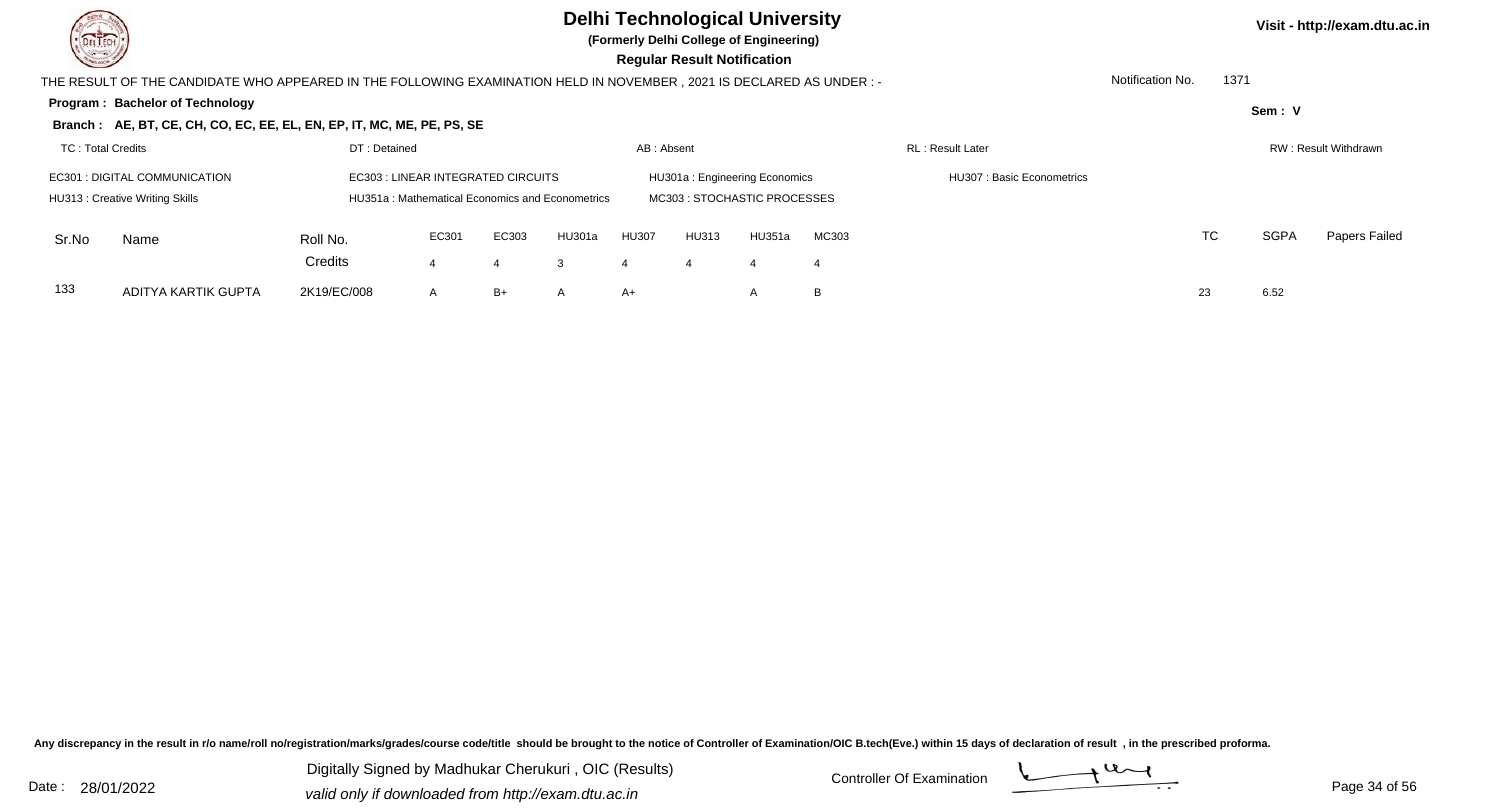**(Formerly Delhi College of Engineering)**

 **Regular Result Notification**

| <b>Course Line</b> |                                                                                                                     |              |                               |                                       |                |            | Regular Result Notification |                                    |                               |                  |           |             |                      |
|--------------------|---------------------------------------------------------------------------------------------------------------------|--------------|-------------------------------|---------------------------------------|----------------|------------|-----------------------------|------------------------------------|-------------------------------|------------------|-----------|-------------|----------------------|
|                    | THE RESULT OF THE CANDIDATE WHO APPEARED IN THE FOLLOWING EXAMINATION HELD IN NOVEMBER, 2021 IS DECLARED AS UNDER:- |              |                               |                                       |                |            |                             |                                    |                               | Notification No. | 1371      |             |                      |
|                    | Program: Bachelor of Technology                                                                                     |              |                               |                                       |                |            |                             |                                    |                               |                  |           | Sem: V      |                      |
|                    | Branch: AE, BT, CE, CH, CO, EC, EE, EL, EN, EP, IT, MC, ME, PE, PS, SE                                              |              |                               |                                       |                |            |                             |                                    |                               |                  |           |             |                      |
| TC: Total Credits  |                                                                                                                     | DT: Detained |                               |                                       |                | AB: Absent |                             |                                    | RL: Result Later              |                  |           |             | RW: Result Withdrawn |
|                    | IT201 : DATA STRUCTURES<br>CO327 : MACHINE LEARNING                                                                 |              | EC301 : DIGITAL COMMUNICATION | EC311 : ALGORITHM ANALYSIS AND DESIGN |                |            |                             | EC303 : LINEAR INTEGRATED CIRCUITS | HU301a: Engineering Economics |                  |           |             |                      |
| Sr.No              | Name                                                                                                                | Roll No.     | <b>IT201</b>                  | EC301                                 | EC303          | HU301a     | CO327                       | EC311                              |                               |                  | <b>TC</b> | <b>SGPA</b> | Papers Failed        |
|                    |                                                                                                                     | Credits      | $\overline{4}$                | 4                                     | $\overline{4}$ | 3          | $\overline{4}$              | $\overline{4}$                     |                               |                  |           |             |                      |
| 134                | AMRIT                                                                                                               | 2K19/EC/014  | $A+$                          | A+                                    | A              | $\circ$    | $A+$                        | $A+$                               |                               |                  | 23        | 8.96        |                      |
| 135                | ANSHUMANI SHARMA                                                                                                    | 2K19/EC/024  | $A+$                          | $A+$                                  |                | $\circ$    | $A+$                        | $A+$                               |                               |                  | 23        | 7.57        |                      |
| 136                | ANUBHAV PARASHAR                                                                                                    | 2K19/EC/025  | $A+$                          | $A+$                                  | $\mathsf{A}$   | $A+$       | $\circ$                     | $A+$                               |                               |                  | 23        | 9.00        |                      |
| 137                | <b>AYUSHI VERMA</b>                                                                                                 | 2K19/EC/038  | $\circ$                       | $\circ$                               | A              | $\circ$    | $\circ$                     | $\circ$                            |                               |                  | 23        | 9.65        |                      |
| 138                | AYUSSH VASHISHTH                                                                                                    | 2K19/EC/039  | $A+$                          | A+                                    | $A+$           | $A+$       | $A+$                        | $A+$                               |                               |                  | 23        | 9.00        |                      |
| 139                | <b>CHETAN SHAHRA</b>                                                                                                | 2K19/EC/044  | $A+$                          | A+                                    |                | $A+$       | O                           | $A+$                               |                               |                  | 23        | 7.61        |                      |

Any discrepancy in the result in r/o name/roll no/registration/marks/grades/course code/title should be brought to the notice of Controller of Examination/OIC B.tech(Eve.) within 15 days of declaration of result, in the pr

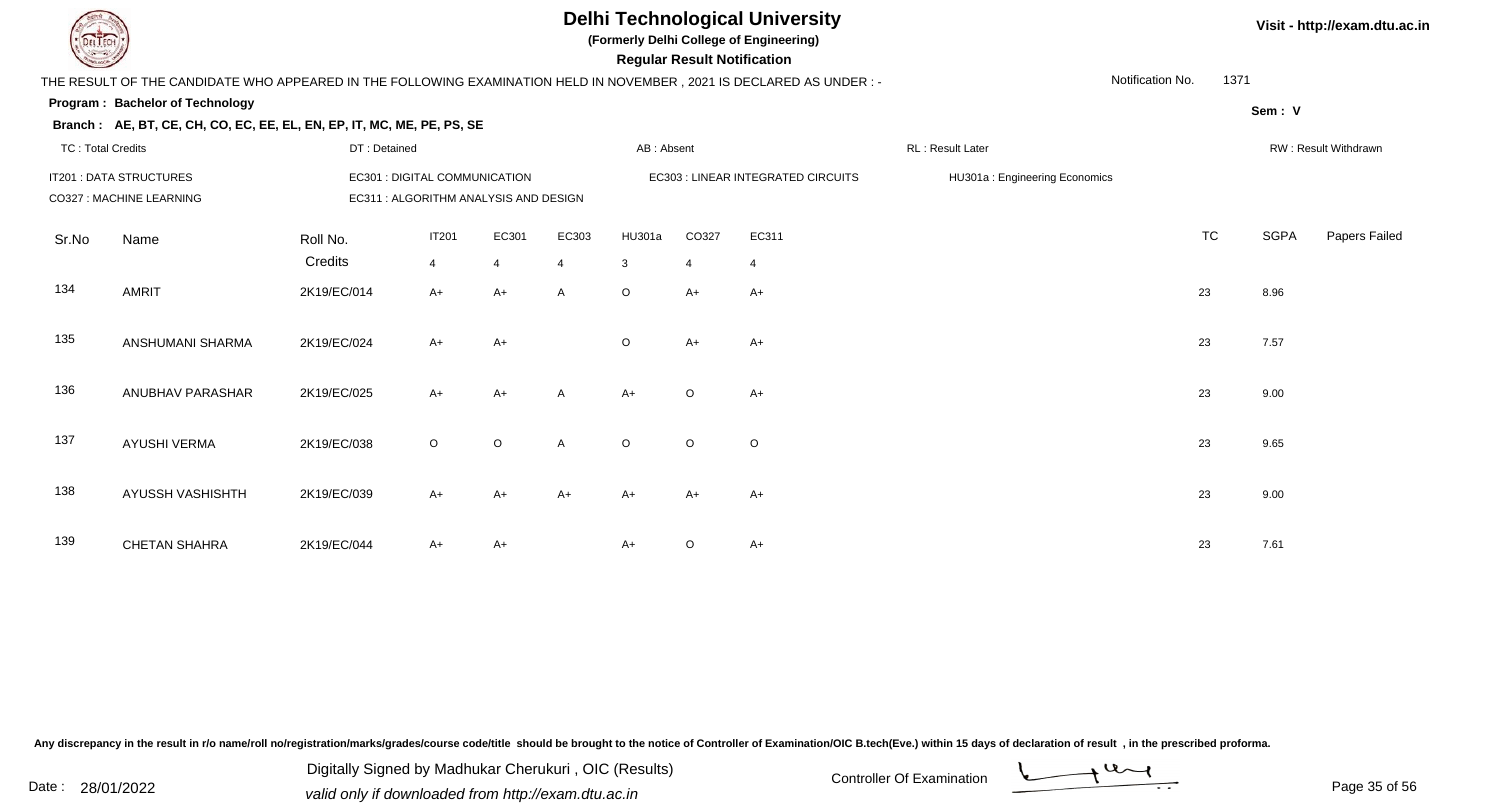|                          |                                                                                                                     |             |                                     |                |                                       |       | <b>Delhi Technological University</b><br>(Formerly Delhi College of Engineering) | <b>Regular Result Notification</b> |                                                                                     |       |       |                                                          |                  |           |             | Visit - http://exam.dtu.ac.in |
|--------------------------|---------------------------------------------------------------------------------------------------------------------|-------------|-------------------------------------|----------------|---------------------------------------|-------|----------------------------------------------------------------------------------|------------------------------------|-------------------------------------------------------------------------------------|-------|-------|----------------------------------------------------------|------------------|-----------|-------------|-------------------------------|
|                          | THE RESULT OF THE CANDIDATE WHO APPEARED IN THE FOLLOWING EXAMINATION HELD IN NOVEMBER, 2021 IS DECLARED AS UNDER:- |             |                                     |                |                                       |       |                                                                                  |                                    |                                                                                     |       |       |                                                          | Notification No. | 1371      |             |                               |
|                          | Program: Bachelor of Technology                                                                                     |             |                                     |                |                                       |       |                                                                                  |                                    |                                                                                     |       |       |                                                          |                  |           | Sem: V      |                               |
|                          | Branch: AE, BT, CE, CH, CO, EC, EE, EL, EN, EP, IT, MC, ME, PE, PS, SE                                              |             |                                     |                |                                       |       |                                                                                  |                                    |                                                                                     |       |       |                                                          |                  |           |             |                               |
| <b>TC: Total Credits</b> |                                                                                                                     |             | DT: Detained                        |                |                                       |       | AB: Absent                                                                       |                                    |                                                                                     |       |       | RL: Result Later                                         |                  |           |             | RW: Result Withdrawn          |
|                          | <b>IT201: DATA STRUCTURES</b><br>EC309 : Bio - Medical Electronics & amp; Instrumentation                           |             | EC301 : DIGITAL COMMUNICATION       |                | EC311 : ALGORITHM ANALYSIS AND DESIGN |       |                                                                                  |                                    | <b>EC303: LINEAR INTEGRATED CIRCUITS</b><br>EC315 : COMPUTER COMMUNICATION NETWORKS |       |       | HU301a: Engineering Economics                            |                  |           |             |                               |
| Sr.No                    | Name                                                                                                                | Roll No.    |                                     | <b>IT201</b>   | EC301                                 | EC303 | HU301a                                                                           | EC309                              | EC311                                                                               | EC315 |       |                                                          |                  | <b>TC</b> | <b>SGPA</b> | Papers Failed                 |
|                          |                                                                                                                     | Credits     |                                     | $\overline{4}$ |                                       |       | 3                                                                                | 4                                  | $\overline{4}$                                                                      |       |       |                                                          |                  |           |             |                               |
| 140                      | <b>SANDEEP PATEL</b>                                                                                                | 2K19/EC/170 |                                     | A+             | A                                     | A+    | $\mathsf{A}$                                                                     | $\overline{A}$                     | $A+$                                                                                | A+    |       |                                                          |                  | 27        | 8.59        |                               |
|                          | <b>IT201: DATA STRUCTURES</b><br>EC309 : Bio - Medical Electronics & Instrumentation                                |             | <b>EC301: DIGITAL COMMUNICATION</b> |                | EC311 : ALGORITHM ANALYSIS AND DESIGN |       |                                                                                  |                                    | <b>EC303: LINEAR INTEGRATED CIRCUITS</b><br>EC315 : COMPUTER COMMUNICATION NETWORKS |       |       | HU301a: Engineering Economics<br>EC323 : CONTROL SYSTEMS |                  |           |             |                               |
| Sr.No                    | Name                                                                                                                | Roll No.    |                                     | <b>IT201</b>   | EC301                                 | EC303 | HU301a                                                                           | EC309                              | EC311                                                                               | EC315 | EC323 |                                                          |                  | <b>TC</b> | <b>SGPA</b> | Papers Failed                 |
|                          |                                                                                                                     | Credits     |                                     | $\overline{4}$ |                                       |       | 3                                                                                | 4                                  | $\overline{4}$                                                                      | 4     | -4    |                                                          |                  |           |             |                               |
| 141                      | PULKIT JAREWAL                                                                                                      | 2K19/EC/137 |                                     | A+             | O                                     | $A+$  | $A+$                                                                             | $\mathsf{A}$                       | A                                                                                   | A     | $A+$  |                                                          |                  | 31        | 8.74        |                               |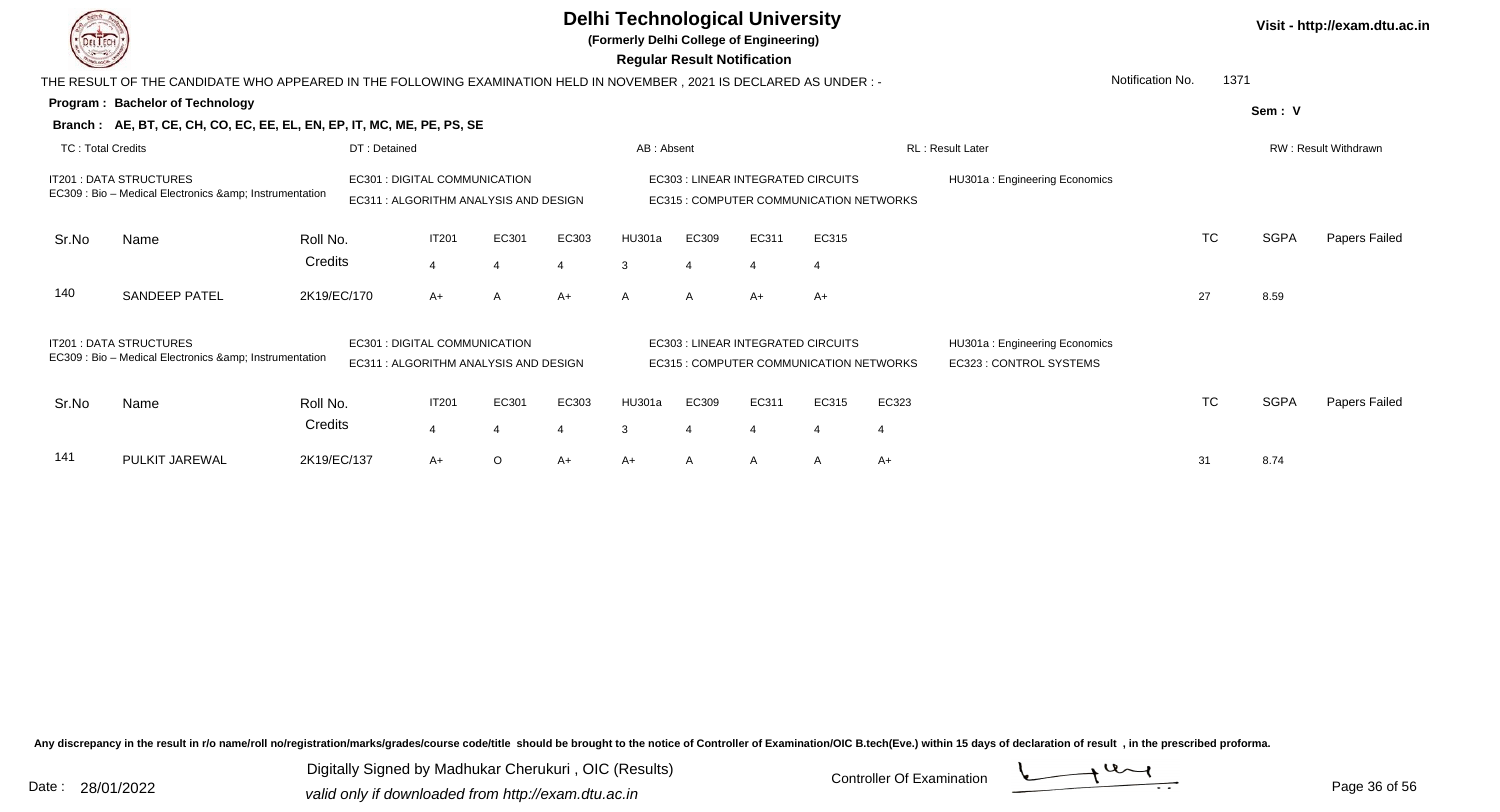**(Formerly Delhi College of Engineering)**

 **Regular Result Notification**

|  | Visit - http://exam.dtu.ac.in |  |
|--|-------------------------------|--|
|--|-------------------------------|--|

| $\sim$                   |                                                                                                                     |              |                               |                |                                         |            | n <del>c</del> yular n <del>c</del> sult notification |                                    |                                         |                               |                  |           |             |                      |
|--------------------------|---------------------------------------------------------------------------------------------------------------------|--------------|-------------------------------|----------------|-----------------------------------------|------------|-------------------------------------------------------|------------------------------------|-----------------------------------------|-------------------------------|------------------|-----------|-------------|----------------------|
|                          | THE RESULT OF THE CANDIDATE WHO APPEARED IN THE FOLLOWING EXAMINATION HELD IN NOVEMBER, 2021 IS DECLARED AS UNDER:- |              |                               |                |                                         |            |                                                       |                                    |                                         |                               | Notification No. | 1371      |             |                      |
|                          | Program: Bachelor of Technology                                                                                     |              |                               |                |                                         |            |                                                       |                                    |                                         |                               |                  |           | Sem: V      |                      |
|                          | Branch: AE, BT, CE, CH, CO, EC, EE, EL, EN, EP, IT, MC, ME, PE, PS, SE                                              |              |                               |                |                                         |            |                                                       |                                    |                                         |                               |                  |           |             |                      |
| <b>TC: Total Credits</b> |                                                                                                                     | DT: Detained |                               |                |                                         | AB: Absent |                                                       |                                    |                                         | RL: Result Later              |                  |           |             | RW: Result Withdrawn |
|                          | IT201 : DATA STRUCTURES                                                                                             |              | EC301 : DIGITAL COMMUNICATION |                |                                         |            |                                                       | EC303 : LINEAR INTEGRATED CIRCUITS |                                         | HU301a: Engineering Economics |                  |           |             |                      |
|                          | EC311 : ALGORITHM ANALYSIS AND DESIGN                                                                               |              |                               |                | EC313 : MICROPROCESSORS AND INTERFACING |            |                                                       |                                    | EC315 : COMPUTER COMMUNICATION NETWORKS |                               |                  |           |             |                      |
| Sr.No                    | Name                                                                                                                | Roll No.     | <b>IT201</b>                  | EC301          | EC303                                   | HU301a     | EC311                                                 | EC313                              | EC315                                   |                               |                  | <b>TC</b> | <b>SGPA</b> | Papers Failed        |
|                          |                                                                                                                     | Credits      | $\overline{4}$                | $\overline{4}$ | $\overline{4}$                          | 3          | $\overline{4}$                                        | $\overline{4}$                     | 4                                       |                               |                  |           |             |                      |
| 142                      | <b>EKANSH</b>                                                                                                       | 2K19/EC/058  | B                             | E              | P                                       | $B+$       | P                                                     | B                                  | P                                       |                               |                  | 23        | 4.33        | EC301,               |
| 143                      | <b>GIRISH KUMAR VERMA</b>                                                                                           | 2K19/EC/063  | $\circ$                       | $\circ$        | $A+$                                    | $A+$       | $\overline{A}$                                        | $A+$                               | $\circ$                                 |                               |                  | 27        | 9.30        |                      |
| 144                      | <b>HARSH</b>                                                                                                        | 2K19/EC/069  | $A+$                          | $\circ$        | $\overline{A}$                          | $A+$       | $\overline{A}$                                        | $\overline{A}$                     | $A+$                                    |                               |                  | 27        | 8.70        |                      |
| 145                      | <b>HIMANSHU GILL</b>                                                                                                | 2K19/EC/073  | $A+$                          | $\circ$        | $\mathsf{A}$                            | $\circ$    | $\overline{A}$                                        | $\mathsf{A}$                       | $\circ$                                 |                               |                  | 27        | 8.96        |                      |
| 146                      | <b>MANASVI GAUR</b>                                                                                                 | 2K19/EC/104  | $\circ$                       | A+             | $\overline{A}$                          | $A+$       | $A+$                                                  | $A+$                               | $\circ$                                 |                               |                  | 27        | 9.15        |                      |
| 147                      | <b>MANUJ BANSAL</b>                                                                                                 | 2K19/EC/106  | $\circ$                       | A+             | $A+$                                    | $\circ$    | A                                                     | $A+$                               | $\mathsf O$                             |                               |                  | 27        | 9.26        |                      |

Any discrepancy in the result in r/o name/roll no/registration/marks/grades/course code/title should be brought to the notice of Controller of Examination/OIC B.tech(Eve.) within 15 days of declaration of result, in the pr

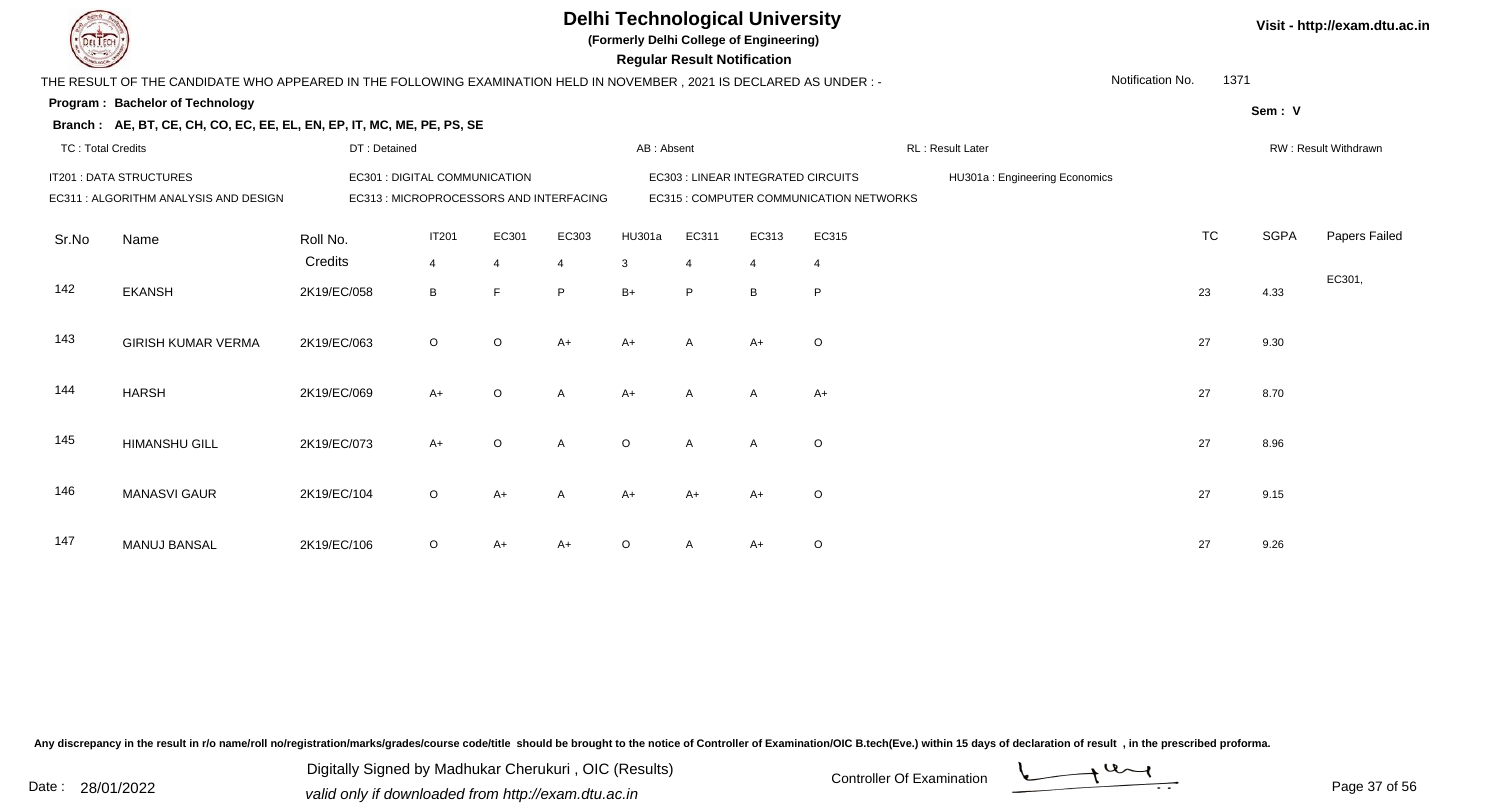

**(Formerly Delhi College of Engineering)**

 **Regular Result Notification**

| $\overline{\phantom{0}}$                                                         |                                                                                                                      |                               |                  |         |                |            | $\ldots$ gaian $\ldots$ contribution of $\ldots$ |                                    |                               |    |           |        |                      |
|----------------------------------------------------------------------------------|----------------------------------------------------------------------------------------------------------------------|-------------------------------|------------------|---------|----------------|------------|--------------------------------------------------|------------------------------------|-------------------------------|----|-----------|--------|----------------------|
|                                                                                  | THE RESULT OF THE CANDIDATE WHO APPEARED IN THE FOLLOWING EXAMINATION HELD IN NOVEMBER, 2021 IS DECLARED AS UNDER :- |                               | Notification No. | 1371    |                |            |                                                  |                                    |                               |    |           |        |                      |
|                                                                                  | Program: Bachelor of Technology                                                                                      |                               |                  |         |                |            |                                                  |                                    |                               |    |           | Sem: V |                      |
|                                                                                  | Branch: AE, BT, CE, CH, CO, EC, EE, EL, EN, EP, IT, MC, ME, PE, PS, SE                                               |                               |                  |         |                |            |                                                  |                                    |                               |    |           |        |                      |
| TC: Total Credits                                                                |                                                                                                                      | DT: Detained                  |                  |         |                | AB: Absent |                                                  |                                    | <b>RL: Result Later</b>       |    |           |        | RW: Result Withdrawn |
|                                                                                  | IT201 : DATA STRUCTURES                                                                                              | EC301 : DIGITAL COMMUNICATION |                  |         |                |            |                                                  | EC303 : LINEAR INTEGRATED CIRCUITS | HU301a: Engineering Economics |    |           |        |                      |
| EC315 : COMPUTER COMMUNICATION NETWORKS<br>EC311 : ALGORITHM ANALYSIS AND DESIGN |                                                                                                                      |                               |                  |         |                |            |                                                  |                                    |                               |    |           |        |                      |
| Sr.No                                                                            | Name                                                                                                                 | Roll No.                      | <b>IT201</b>     | EC301   | EC303          | HU301a     | EC311                                            | EC315                              |                               |    | <b>TC</b> | SGPA   | Papers Failed        |
|                                                                                  |                                                                                                                      | Credits                       | $\overline{4}$   |         | $\overline{4}$ | 3          | 4                                                | 4                                  |                               |    |           |        |                      |
| 148                                                                              | ANSH RAJ                                                                                                             | 2K19/EC/021                   | $\mathsf{A}$     | A       |                | $A+$       | $\mathsf{A}$                                     | $A+$                               |                               | 23 |           | 6.91   |                      |
|                                                                                  |                                                                                                                      |                               |                  |         |                |            |                                                  |                                    |                               |    |           |        |                      |
| 149                                                                              | DEEPANSHU VARUN                                                                                                      | 2K19/EC/052                   | $A+$             | $A+$    | $\mathsf{A}$   | $A+$       | $A+$                                             | A+                                 |                               | 23 |           | 8.83   |                      |
|                                                                                  |                                                                                                                      |                               |                  |         |                |            |                                                  |                                    |                               |    |           |        |                      |
| 150                                                                              | RIYANSHI ARORA                                                                                                       | 2K19/EC/152                   | $A+$             | $\circ$ | $A+$           | $\circ$    | $\circ$                                          | $\circ$                            |                               | 23 |           | 9.65   |                      |

Any discrepancy in the result in r/o name/roll no/registration/marks/grades/course code/title should be brought to the notice of Controller of Examination/OIC B.tech(Eve.) within 15 days of declaration of result, in the pr

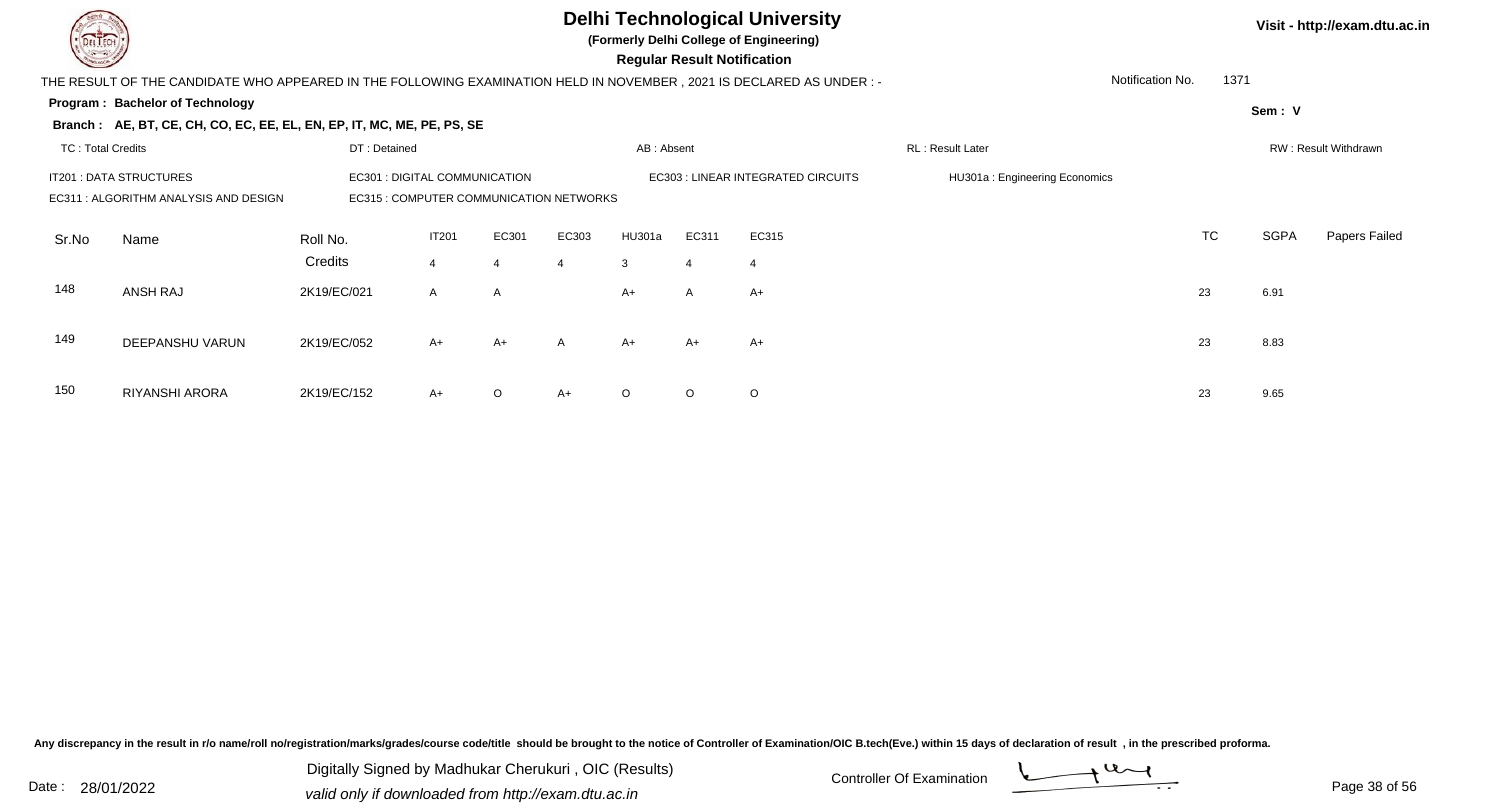**(Formerly Delhi College of Engineering)**

 **Regular Result Notification**

| $\sim$                   |                                                                                                                      |                                                                          |                |                |                |            | neyular nesult notihlatibil |                                    |                |                |                                                                      |           |             |                      |
|--------------------------|----------------------------------------------------------------------------------------------------------------------|--------------------------------------------------------------------------|----------------|----------------|----------------|------------|-----------------------------|------------------------------------|----------------|----------------|----------------------------------------------------------------------|-----------|-------------|----------------------|
|                          | THE RESULT OF THE CANDIDATE WHO APPEARED IN THE FOLLOWING EXAMINATION HELD IN NOVEMBER, 2021 IS DECLARED AS UNDER :- |                                                                          |                |                |                |            |                             |                                    |                |                | Notification No.                                                     | 1371      |             |                      |
|                          | Program: Bachelor of Technology                                                                                      |                                                                          |                |                |                |            |                             |                                    |                |                |                                                                      |           | Sem: V      |                      |
|                          | Branch: AE, BT, CE, CH, CO, EC, EE, EL, EN, EP, IT, MC, ME, PE, PS, SE                                               |                                                                          |                |                |                |            |                             |                                    |                |                |                                                                      |           |             |                      |
| <b>TC: Total Credits</b> |                                                                                                                      | DT: Detained                                                             |                |                |                | AB: Absent |                             |                                    |                |                | RL: Result Later                                                     |           |             | RW: Result Withdrawn |
|                          | IT201 : DATA STRUCTURES                                                                                              | EC301 : DIGITAL COMMUNICATION                                            |                |                |                |            |                             | EC303 : LINEAR INTEGRATED CIRCUITS |                |                | HU301a: Engineering Economics                                        |           |             |                      |
|                          | EC311 : ALGORITHM ANALYSIS AND DESIGN                                                                                | EC315 : COMPUTER COMMUNICATION NETWORKS                                  |                |                |                |            | EC323 : CONTROL SYSTEMS     |                                    |                |                |                                                                      |           |             |                      |
| Sr.No                    | Name                                                                                                                 | Roll No.                                                                 | <b>IT201</b>   | EC301          | EC303          | HU301a     | EC311                       | EC315                              | EC323          |                |                                                                      | <b>TC</b> | <b>SGPA</b> | Papers Failed        |
|                          |                                                                                                                      | Credits                                                                  | $\overline{4}$ | $\overline{4}$ | $\overline{4}$ | 3          | $\overline{4}$              | 4                                  | $\overline{4}$ |                |                                                                      |           |             |                      |
| 151                      | <b>NIMISH BAHL</b>                                                                                                   | 2K19/EC/116                                                              | A              | A              | A              | A          | A                           | A+                                 | A              |                |                                                                      | 27        | 8.15        |                      |
| 152                      | <b>RAHUL KUMAR</b>                                                                                                   | 2K19/EC/139                                                              | A              | A              | $A+$           | $A+$       | A                           | $\circ$                            | $B+$           |                |                                                                      | 27        | 8.41        |                      |
| 153                      | SAARTHAK SHAKARGAYE                                                                                                  | 2K19/EC/157                                                              | $A+$           | A+             | A+             | A          | $\Omega$                    | $\Omega$                           | A              |                |                                                                      | 27        | 9.04        |                      |
| 154                      | SOURAV KUMAR                                                                                                         | 2K19/EC/187                                                              | $\mathsf{A}$   | $A+$           | $\circ$        | $B+$       | $\overline{A}$              | $\circ$                            | $\mathsf{A}$   |                |                                                                      | 27        | 8.63        |                      |
|                          | IT201 : DATA STRUCTURES<br>EC311 : ALGORITHM ANALYSIS AND DESIGN                                                     | EC301 : DIGITAL COMMUNICATION<br>EC315 : COMPUTER COMMUNICATION NETWORKS |                |                |                |            | EC323 : CONTROL SYSTEMS     | EC303 : LINEAR INTEGRATED CIRCUITS |                |                | HU301a: Engineering Economics<br>ME353a: RENEWABLE SOURCES OF ENERGY |           |             |                      |
|                          |                                                                                                                      |                                                                          |                |                |                |            |                             |                                    |                |                |                                                                      |           |             |                      |
| Sr.No                    | Name                                                                                                                 | Roll No.                                                                 | <b>IT201</b>   | EC301          | EC303          | HU301a     | EC311                       | EC315                              | EC323          | ME353a         |                                                                      | <b>TC</b> | <b>SGPA</b> | Papers Failed        |
|                          |                                                                                                                      | Credits                                                                  | $\overline{4}$ | $\overline{4}$ | $\overline{4}$ | 3          | $\overline{4}$              | $\overline{4}$                     | $\overline{4}$ | $\overline{4}$ |                                                                      |           |             |                      |
| 155                      | SHEKHAR SINGH NAIK                                                                                                   | 2K19/EC/178                                                              | $A+$           | B              | A              | $\circ$    | $B+$                        | A                                  | $B+$           | $\circ$        |                                                                      | 31        | 8.06        |                      |

Any discrepancy in the result in r/o name/roll no/registration/marks/grades/course code/title should be brought to the notice of Controller of Examination/OIC B.tech(Eve.) within 15 days of declaration of result, in the pr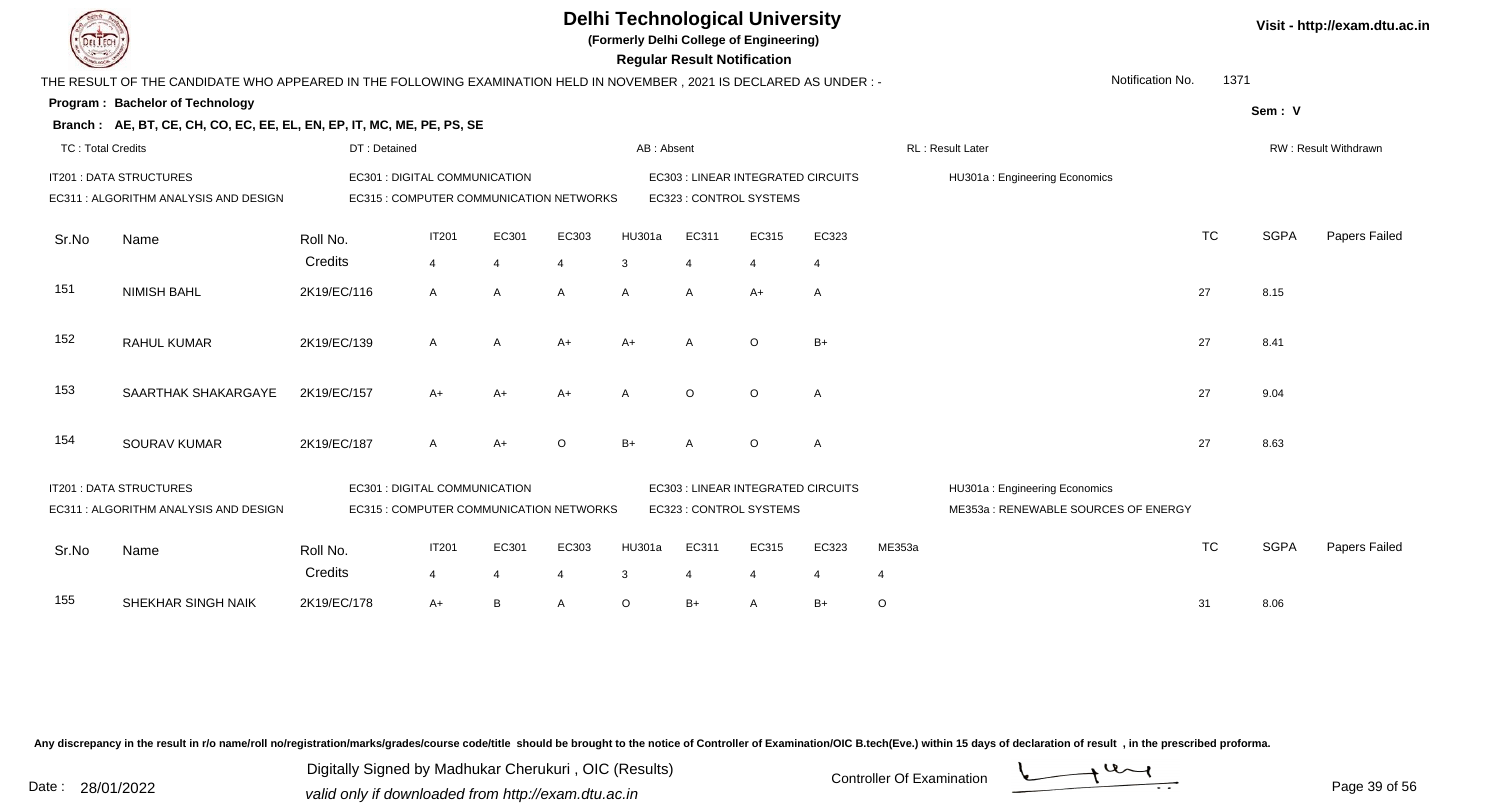| <b>DELTECH</b>           |                                                                                                                     |                               |                |                |         | <b>Delhi Technological University</b><br>(Formerly Delhi College of Engineering)<br><b>Regular Result Notification</b> |                               |                                    | Visit - http://exam.dtu.ac.in |                      |             |               |  |
|--------------------------|---------------------------------------------------------------------------------------------------------------------|-------------------------------|----------------|----------------|---------|------------------------------------------------------------------------------------------------------------------------|-------------------------------|------------------------------------|-------------------------------|----------------------|-------------|---------------|--|
|                          | THE RESULT OF THE CANDIDATE WHO APPEARED IN THE FOLLOWING EXAMINATION HELD IN NOVEMBER, 2021 IS DECLARED AS UNDER:- |                               |                |                |         |                                                                                                                        |                               |                                    |                               | Notification No.     | 1371        |               |  |
|                          | Program: Bachelor of Technology                                                                                     |                               |                |                |         |                                                                                                                        |                               |                                    |                               |                      | Sem: V      |               |  |
|                          | Branch: AE, BT, CE, CH, CO, EC, EE, EL, EN, EP, IT, MC, ME, PE, PS, SE                                              |                               |                |                |         |                                                                                                                        |                               |                                    |                               |                      |             |               |  |
| <b>TC: Total Credits</b> |                                                                                                                     | DT: Detained                  |                |                |         | AB: Absent                                                                                                             |                               |                                    | <b>RL: Result Later</b>       | RW: Result Withdrawn |             |               |  |
|                          | IT201 : DATA STRUCTURES                                                                                             | EC301 : DIGITAL COMMUNICATION |                |                |         | EC303 : LINEAR INTEGRATED CIRCUITS                                                                                     | HU301a: Engineering Economics |                                    |                               |                      |             |               |  |
|                          | EC311 : ALGORITHM ANALYSIS AND DESIGN                                                                               | EC323 : CONTROL SYSTEMS       |                |                |         |                                                                                                                        |                               |                                    |                               |                      |             |               |  |
|                          |                                                                                                                     |                               |                |                |         |                                                                                                                        |                               |                                    |                               |                      |             |               |  |
| Sr.No                    | Name                                                                                                                | Roll No.                      | <b>IT201</b>   | EC301          | EC303   | HU301a                                                                                                                 | EC311                         | EC323                              |                               | <b>TC</b>            | <b>SGPA</b> | Papers Failed |  |
|                          |                                                                                                                     | Credits                       | $\overline{4}$ | $\overline{4}$ | 4       | 3                                                                                                                      | $\overline{4}$                | $\overline{4}$                     |                               |                      |             |               |  |
| 156                      | <b>AAKASH KUMAR</b>                                                                                                 | 2K19/EC/003                   | $\mathsf{A}$   | $A+$           | A       | $\circ$                                                                                                                | $\overline{A}$                | B                                  |                               | 23                   | 8.09        |               |  |
|                          |                                                                                                                     |                               |                |                |         |                                                                                                                        |                               |                                    |                               |                      |             |               |  |
| 157                      | HARSHAL CHOWDHARY                                                                                                   | 2K19/EC/071                   | $A+$           | $\circ$        | $\circ$ | $A+$                                                                                                                   | A                             | $A+$                               |                               | 23                   | 9.17        |               |  |
|                          |                                                                                                                     |                               |                |                |         |                                                                                                                        |                               |                                    |                               |                      |             |               |  |
| 158                      | PRITI GANGWAR                                                                                                       | 2K19/EC/134                   | $\circ$        | A+             | A       | $\mathsf{A}$                                                                                                           | $A+$                          | A                                  |                               | 23                   | 8.70        |               |  |
|                          |                                                                                                                     |                               |                |                |         |                                                                                                                        |                               |                                    |                               |                      |             |               |  |
|                          | IT201 : DATA STRUCTURES                                                                                             | EC301 : DIGITAL COMMUNICATION |                |                |         |                                                                                                                        |                               | EC303 : LINEAR INTEGRATED CIRCUITS | HU301a: Engineering Economics |                      |             |               |  |
|                          | EC311 : ALGORITHM ANALYSIS AND DESIGN                                                                               | IT323 : MACHINE LEARNING      |                |                |         |                                                                                                                        |                               |                                    |                               |                      |             |               |  |
|                          |                                                                                                                     |                               |                |                |         |                                                                                                                        |                               |                                    |                               |                      |             |               |  |
| Sr.No                    | Name                                                                                                                | Roll No.                      | <b>IT201</b>   | EC301          | EC303   | HU301a                                                                                                                 | EC311                         | <b>IT323</b>                       |                               | <b>TC</b>            | <b>SGPA</b> | Papers Failed |  |
|                          |                                                                                                                     | Credits                       | $\overline{4}$ | $\overline{4}$ | 4       | $\mathbf{3}$                                                                                                           | $\overline{4}$                | $\overline{4}$                     |                               |                      |             |               |  |
| 159                      | <b>DAKSH GARG</b>                                                                                                   | 2K19/EC/050                   | $A+$           | $A+$           | A       | $A+$                                                                                                                   | A                             | $A+$                               |                               | 23                   | 8.65        |               |  |
|                          |                                                                                                                     |                               |                |                |         |                                                                                                                        |                               |                                    |                               |                      |             |               |  |

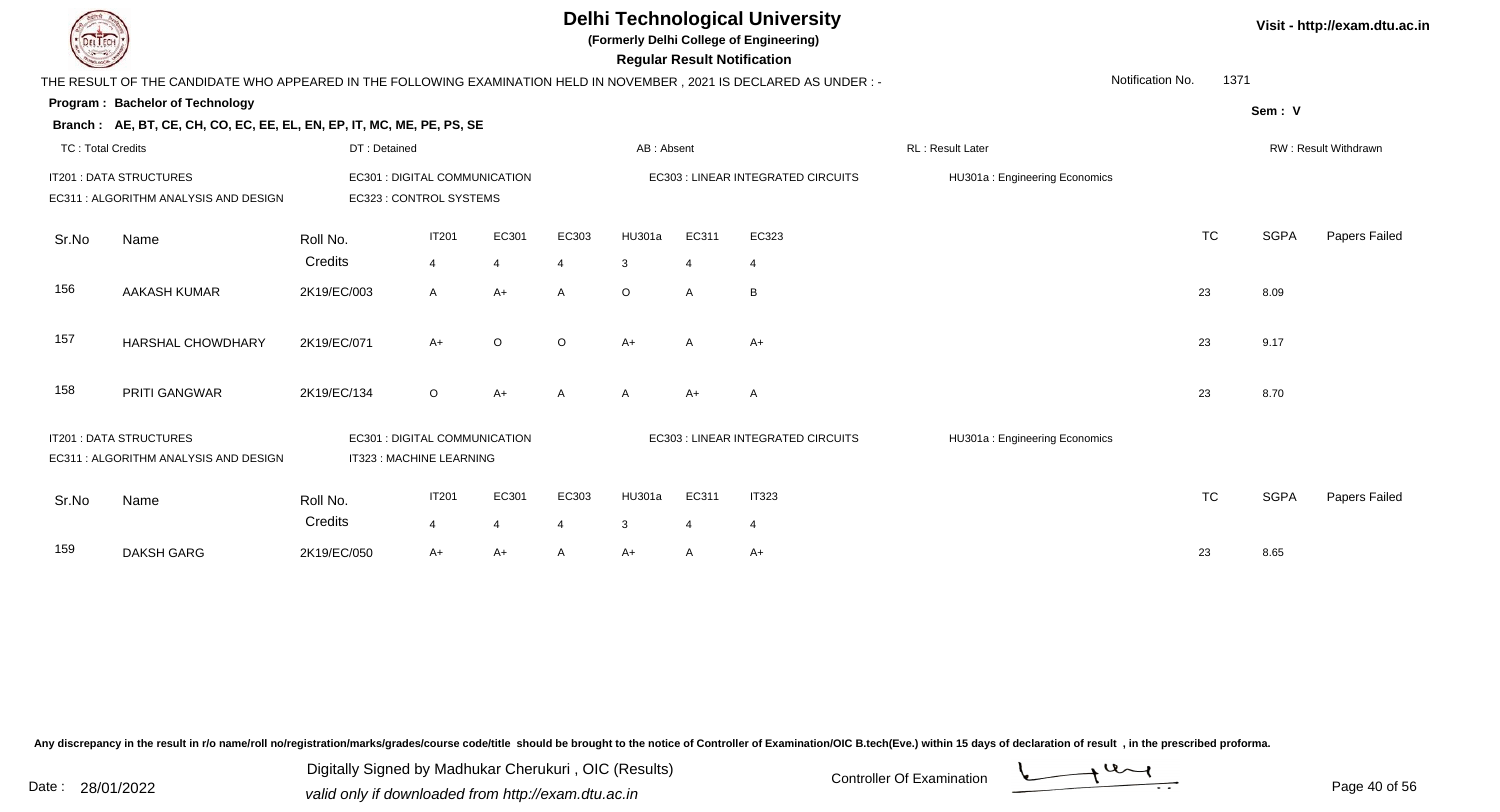|                          |                                                                                                                      |             |                                         |                         | <b>Regular Result Notification</b> | <b>Delhi Technological University</b><br>(Formerly Delhi College of Engineering) |              |                       |                                    | Visit - http://exam.dtu.ac.in          |                |                                             |           |             |                      |
|--------------------------|----------------------------------------------------------------------------------------------------------------------|-------------|-----------------------------------------|-------------------------|------------------------------------|----------------------------------------------------------------------------------|--------------|-----------------------|------------------------------------|----------------------------------------|----------------|---------------------------------------------|-----------|-------------|----------------------|
|                          | THE RESULT OF THE CANDIDATE WHO APPEARED IN THE FOLLOWING EXAMINATION HELD IN NOVEMBER, 2021 IS DECLARED AS UNDER :- |             |                                         |                         |                                    |                                                                                  |              |                       |                                    |                                        |                | Notification No.                            | 1371      |             |                      |
|                          | Program: Bachelor of Technology                                                                                      |             |                                         |                         |                                    |                                                                                  |              |                       |                                    |                                        |                |                                             |           | Sem: V      |                      |
|                          | Branch: AE, BT, CE, CH, CO, EC, EE, EL, EN, EP, IT, MC, ME, PE, PS, SE                                               |             |                                         |                         |                                    |                                                                                  |              |                       |                                    |                                        |                |                                             |           |             |                      |
| <b>TC: Total Credits</b> |                                                                                                                      |             | DT: Detained                            |                         |                                    |                                                                                  | AB: Absent   |                       |                                    |                                        |                | RL: Result Later                            |           |             | RW: Result Withdrawn |
|                          | IT201 : DATA STRUCTURES                                                                                              |             | EC301 : DIGITAL COMMUNICATION           |                         |                                    |                                                                                  |              |                       | EC303 : LINEAR INTEGRATED CIRCUITS |                                        |                | HU301a: Engineering Economics               |           |             |                      |
|                          | EC313 : MICROPROCESSORS AND INTERFACING                                                                              |             | EC315 : COMPUTER COMMUNICATION NETWORKS |                         |                                    |                                                                                  |              |                       |                                    |                                        |                |                                             |           |             |                      |
| Sr.No                    | Name                                                                                                                 | Roll No.    |                                         | IT201                   | EC301                              | EC303                                                                            | HU301a       | EC313                 | EC315                              |                                        |                |                                             | <b>TC</b> | <b>SGPA</b> | Papers Failed        |
|                          |                                                                                                                      | Credits     |                                         | $\overline{4}$          | $\overline{4}$                     | 4                                                                                | 3            | $\overline{4}$        | $\overline{4}$                     |                                        |                |                                             |           |             |                      |
| 160                      | RAAGHAV RAJ MAIYA                                                                                                    | 2K19/EC/138 |                                         | $A+$                    | $A+$                               | $A+$                                                                             | $\mathsf{A}$ | $A+$                  | Α                                  |                                        |                |                                             | 23        | 8.70        |                      |
|                          | IT201 : DATA STRUCTURES<br>EC301 : DIGITAL COMMUNICATION                                                             |             |                                         |                         |                                    |                                                                                  |              |                       | EC303 : LINEAR INTEGRATED CIRCUITS |                                        |                | HU301a: Engineering Economics               |           |             |                      |
|                          | EC315 : COMPUTER COMMUNICATION NETWORKS                                                                              |             | EC323 : CONTROL SYSTEMS                 |                         |                                    |                                                                                  |              |                       |                                    | EN305 : SOIL POLLUTION AND REMEDIATION |                | ME359a : REFRIGERATION AND AIR CONDITIONING |           |             |                      |
| Sr.No                    | Name                                                                                                                 | Roll No.    |                                         | <b>IT201</b>            | EC301                              | EC303                                                                            | HU301a       | EC315                 | EC323                              | EN305                                  | ME359a         |                                             | <b>TC</b> | <b>SGPA</b> | Papers Failed        |
|                          |                                                                                                                      | Credits     |                                         | $\overline{4}$          | $\overline{4}$                     | 4                                                                                | 3            | $\overline{4}$        | $\overline{4}$                     | $\overline{4}$                         | $\overline{4}$ |                                             |           |             |                      |
| 161                      | <b>RAMIT KUMAR</b>                                                                                                   | 2K19/EC/141 |                                         | A+                      | $\overline{A}$                     | A                                                                                | $\mathsf{A}$ | $A+$                  | $B+$                               | $B+$                                   | A              |                                             | 31        | 8.00        |                      |
|                          | IT201 : DATA STRUCTURES                                                                                              |             | EC301 : DIGITAL COMMUNICATION           |                         |                                    |                                                                                  |              |                       | EC303 : LINEAR INTEGRATED CIRCUITS |                                        |                | HU301a: Engineering Economics               |           |             |                      |
|                          | EC315 : COMPUTER COMMUNICATION NETWORKS                                                                              |             | IT323 : MACHINE LEARNING                |                         |                                    |                                                                                  |              |                       |                                    |                                        |                |                                             |           |             |                      |
| Sr.No                    | Name                                                                                                                 | Roll No.    |                                         | <b>IT201</b>            | EC301                              | EC303                                                                            | HU301a       | EC315                 | <b>IT323</b>                       |                                        |                |                                             | <b>TC</b> | <b>SGPA</b> | Papers Failed        |
|                          |                                                                                                                      | Credits     |                                         | $\overline{\mathbf{A}}$ | $\overline{4}$                     |                                                                                  | 3            | $\boldsymbol{\Delta}$ | $\overline{4}$                     |                                        |                |                                             |           |             |                      |
| 162                      | <b>GAURAV SAXENA</b>                                                                                                 | 2K19/EC/059 |                                         | A                       | $\circ$                            | $\mathsf{A}$                                                                     | $A+$         | A+                    | $A+$                               |                                        |                |                                             | 23        | 8.83        |                      |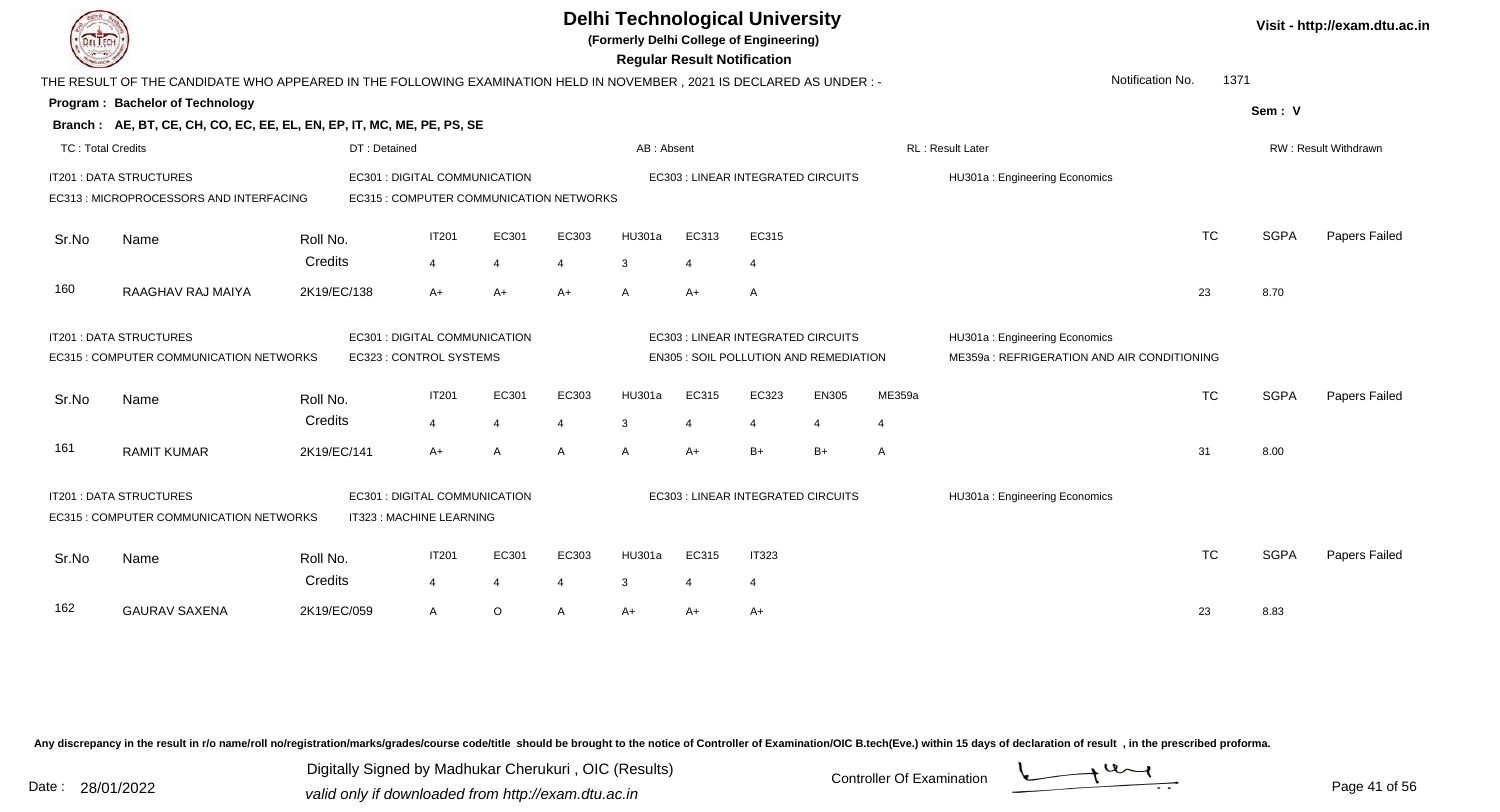| <b>DELTECH</b>           |                                                                                                                                |                           |                                |                                       |                         |            | <b>Delhi Technological University</b><br>(Formerly Delhi College of Engineering)<br><b>Regular Result Notification</b> |                         |                                         |                                    |                  |      |             | Visit - http://exam.dtu.ac.in |
|--------------------------|--------------------------------------------------------------------------------------------------------------------------------|---------------------------|--------------------------------|---------------------------------------|-------------------------|------------|------------------------------------------------------------------------------------------------------------------------|-------------------------|-----------------------------------------|------------------------------------|------------------|------|-------------|-------------------------------|
|                          | THE RESULT OF THE CANDIDATE WHO APPEARED IN THE FOLLOWING EXAMINATION HELD IN NOVEMBER, 2021 IS DECLARED AS UNDER :-           |                           |                                |                                       |                         |            |                                                                                                                        |                         |                                         |                                    | Notification No. | 1371 |             |                               |
|                          | <b>Program: Bachelor of Technology</b>                                                                                         |                           |                                |                                       |                         |            |                                                                                                                        |                         |                                         |                                    |                  |      | Sem: V      |                               |
|                          | Branch: AE, BT, CE, CH, CO, EC, EE, EL, EN, EP, IT, MC, ME, PE, PS, SE                                                         |                           |                                |                                       |                         |            |                                                                                                                        |                         |                                         |                                    |                  |      |             |                               |
| <b>TC: Total Credits</b> |                                                                                                                                | DT: Detained              |                                |                                       |                         | AB: Absent |                                                                                                                        |                         |                                         | RL: Result Later                   |                  |      |             | RW: Result Withdrawn          |
|                          | IT201 : DATA STRUCTURES<br>IT303 : COMPUTER NETWORKS<br>EC311 : ALGORITHM ANALYSIS AND DESIGN<br>HU301a: Engineering Economics |                           |                                |                                       |                         |            | EC301 : DIGITAL COMMUNICATION                                                                                          |                         |                                         | EC303 : LINEAR INTEGRATED CIRCUITS |                  |      |             |                               |
| Sr.No                    | Name                                                                                                                           | Roll No.<br>Credits       | <b>IT201</b><br>$\overline{4}$ | <b>IT303</b><br>$\overline{4}$        | EC301<br>4              | EC303      | HU301a<br>3                                                                                                            | EC311<br>$\overline{4}$ |                                         |                                    | <b>TC</b>        |      | <b>SGPA</b> | Papers Failed                 |
| 163                      | ANSHUL CHAUDHARY                                                                                                               | 2K19/EC/023               | $A+$                           | $A+$                                  | $A+$                    | $A+$       | $A+$                                                                                                                   | $A+$                    |                                         |                                    | 23               |      | 9.00        |                               |
| 164                      | <b>HARESH NAYAK</b>                                                                                                            | 2K19/EC/067               | $\mathsf{A}$                   | $A+$                                  | $\circ$                 | $A+$       | $A+$                                                                                                                   | A                       |                                         |                                    | 23               |      | 8.83        |                               |
|                          | IT201 : DATA STRUCTURES<br>HU301a: Engineering Economics                                                                       | IT303 : COMPUTER NETWORKS |                                | EC311 : ALGORITHM ANALYSIS AND DESIGN |                         |            | EC301 : DIGITAL COMMUNICATION                                                                                          |                         | EC315 : COMPUTER COMMUNICATION NETWORKS | EC303 : LINEAR INTEGRATED CIRCUITS |                  |      |             |                               |
| Sr.No                    | Name                                                                                                                           | Roll No.<br>Credits       | IT201<br>$\overline{4}$        | <b>IT303</b><br>$\overline{4}$        | EC301<br>$\overline{4}$ | EC303<br>4 | <b>HU301a</b><br>3                                                                                                     | EC311<br>$\overline{4}$ | EC315<br>4                              |                                    | <b>TC</b>        |      | <b>SGPA</b> | Papers Failed                 |
| 165                      | SATYAVIR KUMAR SINGH                                                                                                           | 2K19/EC/175               | $\mathsf{A}$                   | $A+$                                  | A                       | $B+$       |                                                                                                                        | $B+$                    | $\circ$                                 |                                    | 27               |      | 8.15        |                               |

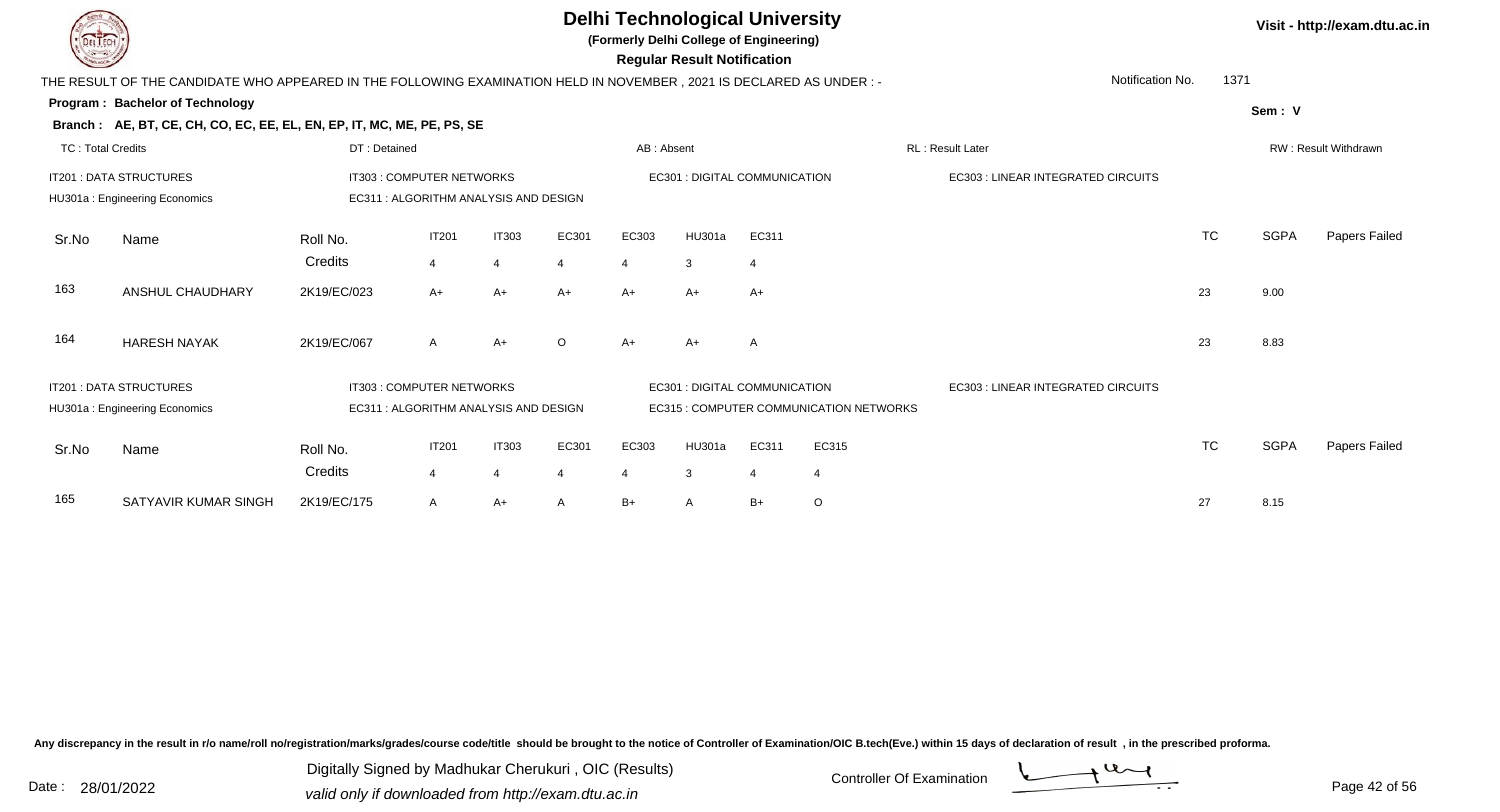**(Formerly Delhi College of Engineering)**

 **Regular Result Notification**

|                          | THE RESULT OF THE CANDIDATE WHO APPEARED IN THE FOLLOWING EXAMINATION HELD IN NOVEMBER, 2021 IS DECLARED AS UNDER :- |              |                                                                    |                |                | Notification No.<br>1371 |                                                           |                |              |                                    |           |             |                      |
|--------------------------|----------------------------------------------------------------------------------------------------------------------|--------------|--------------------------------------------------------------------|----------------|----------------|--------------------------|-----------------------------------------------------------|----------------|--------------|------------------------------------|-----------|-------------|----------------------|
|                          | Program: Bachelor of Technology<br>Branch: AE, BT, CE, CH, CO, EC, EE, EL, EN, EP, IT, MC, ME, PE, PS, SE            |              |                                                                    |                |                |                          |                                                           |                |              |                                    |           | Sem: V      |                      |
| <b>TC: Total Credits</b> |                                                                                                                      | DT: Detained |                                                                    |                |                | AB: Absent               |                                                           |                |              | <b>RL: Result Later</b>            |           |             | RW: Result Withdrawn |
|                          | <b>IT201: DATA STRUCTURES</b><br>HU301a: Engineering Economics                                                       |              | IT303 : COMPUTER NETWORKS<br>EC311 : ALGORITHM ANALYSIS AND DESIGN |                |                |                          | EC301 : DIGITAL COMMUNICATION<br>IT323 : MACHINE LEARNING |                |              | EC303 : LINEAR INTEGRATED CIRCUITS |           |             |                      |
| Sr.No                    | Name                                                                                                                 | Roll No.     | <b>IT201</b>                                                       | <b>IT303</b>   | EC301          | EC303                    | HU301a                                                    | EC311          | <b>IT323</b> |                                    | <b>TC</b> | <b>SGPA</b> | Papers Failed        |
|                          |                                                                                                                      | Credits      | $\overline{4}$                                                     | $\overline{4}$ | $\overline{4}$ | 4                        | 3                                                         | $\overline{4}$ | 4            |                                    |           |             |                      |
| 166                      | <b>AAKASH</b>                                                                                                        | 2K19/EC/001  | $A+$                                                               | $A+$           | $\circ$        | $\circ$                  | $A+$                                                      | A+             | A+           |                                    | 27        | 9.30        |                      |
| 167                      | AAKASH DEV                                                                                                           | 2K19/EC/002  | A+                                                                 | A+             | $\circ$        | A                        | $A+$                                                      | A              | $A+$         |                                    | 27        | 8.85        |                      |
|                          | IT201 : DATA STRUCTURES                                                                                              |              | IT303 : COMPUTER NETWORKS                                          |                |                |                          | EC301 : DIGITAL COMMUNICATION                             |                |              | EC303 : LINEAR INTEGRATED CIRCUITS |           |             |                      |
|                          | HU301a: Engineering Economics                                                                                        |              | IT359a : Java Programming                                          |                |                |                          |                                                           |                |              |                                    |           |             |                      |
| Sr.No                    | Name                                                                                                                 | Roll No.     | <b>IT201</b>                                                       | <b>IT303</b>   | EC301          | EC303                    | HU301a                                                    | IT359a         |              |                                    | <b>TC</b> | <b>SGPA</b> | Papers Failed        |
|                          |                                                                                                                      | Credits      | $\overline{4}$                                                     | $\overline{4}$ | $\overline{4}$ | 4                        | 3                                                         | $\overline{4}$ |              |                                    |           |             |                      |
| 168                      | <b>DIPANSHU</b>                                                                                                      | 2K19/EC/055  | $A+$                                                               | A+             | $A+$           | A                        | $A+$                                                      | A+             |              |                                    | 23        | 8.83        |                      |
|                          | IT201 : DATA STRUCTURES                                                                                              |              | IT407 : INFORMATION AND NETWORK SECURITY                           |                |                |                          | EC301 : DIGITAL COMMUNICATION                             |                |              | EC303 : LINEAR INTEGRATED CIRCUITS |           |             |                      |
|                          | HU301a: Engineering Economics                                                                                        |              | EC315 : COMPUTER COMMUNICATION NETWORKS                            |                |                |                          | EC323 : CONTROL SYSTEMS                                   |                |              |                                    |           |             |                      |
| Sr.No                    | Name                                                                                                                 | Roll No.     | <b>IT201</b>                                                       | <b>IT407</b>   | EC301          | EC303                    | HU301a                                                    | EC315          | EC323        |                                    | <b>TC</b> | <b>SGPA</b> | Papers Failed        |
|                          |                                                                                                                      | Credits      | $\overline{4}$                                                     | $\overline{4}$ | 4              | 4                        | 3                                                         | 4              | 4            |                                    |           |             |                      |
| 169                      | PRATYUSH KUMAR                                                                                                       | 2K19/EC/131  | $B+$                                                               | $\circ$        | $B+$           | B                        | A                                                         | $B+$           | B+           |                                    | 27        | 7.41        |                      |

Any discrepancy in the result in r/o name/roll no/registration/marks/grades/course code/title should be brought to the notice of Controller of Examination/OIC B.tech(Eve.) within 15 days of declaration of result, in the pr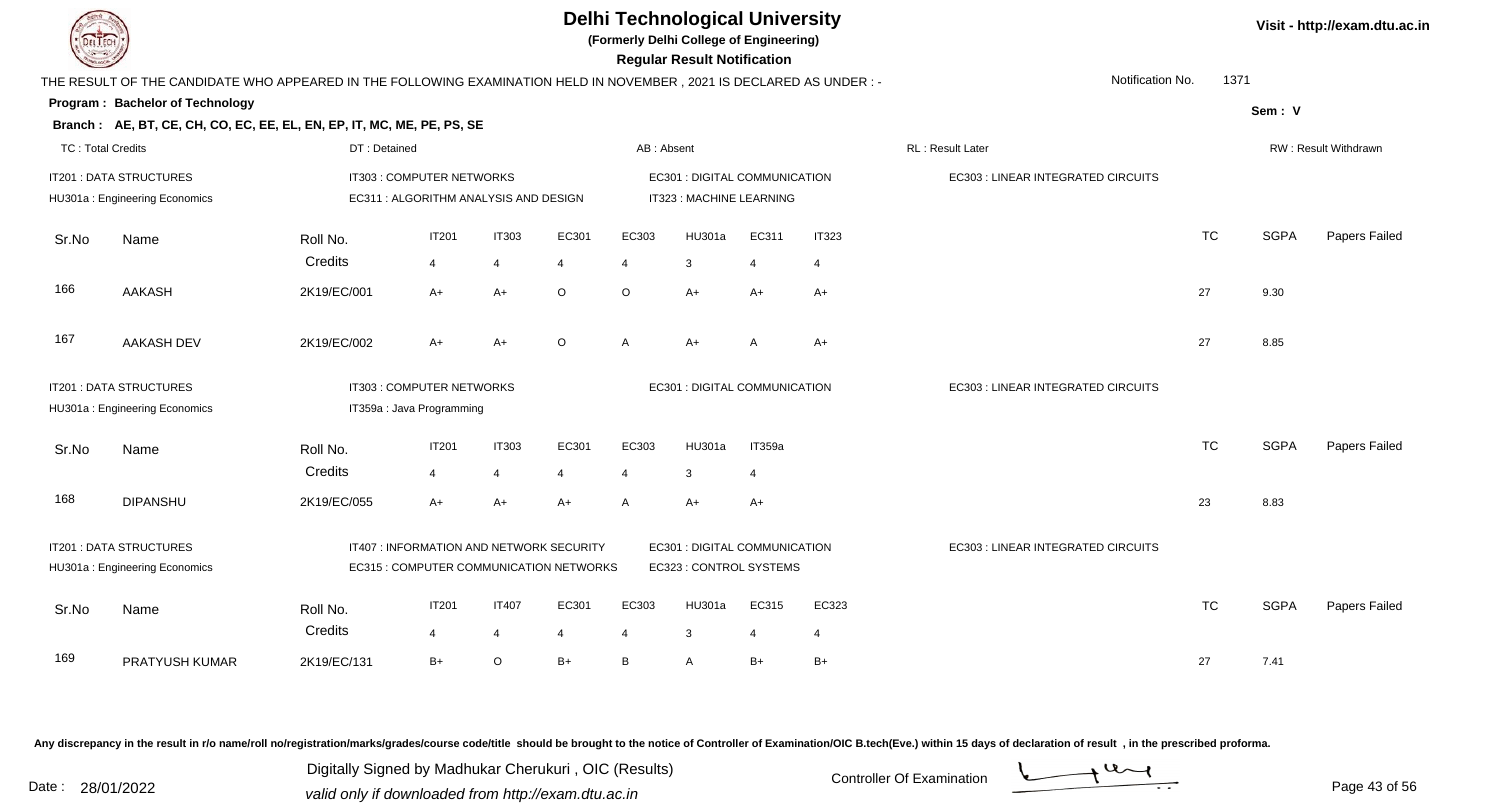| <b>DELTECH</b>                                                                                                                                             |                                                                                                                      |                     | <b>Delhi Technological University</b><br>(Formerly Delhi College of Engineering) |                | <b>Regular Result Notification</b> | Visit - http://exam.dtu.ac.in |                |                                                                               |                                    |                               |                          |             |                      |
|------------------------------------------------------------------------------------------------------------------------------------------------------------|----------------------------------------------------------------------------------------------------------------------|---------------------|----------------------------------------------------------------------------------|----------------|------------------------------------|-------------------------------|----------------|-------------------------------------------------------------------------------|------------------------------------|-------------------------------|--------------------------|-------------|----------------------|
|                                                                                                                                                            | THE RESULT OF THE CANDIDATE WHO APPEARED IN THE FOLLOWING EXAMINATION HELD IN NOVEMBER, 2021 IS DECLARED AS UNDER :- |                     |                                                                                  |                |                                    |                               |                |                                                                               |                                    |                               | Notification No.<br>1371 |             |                      |
|                                                                                                                                                            | Program: Bachelor of Technology                                                                                      |                     |                                                                                  |                |                                    |                               |                |                                                                               |                                    |                               |                          | Sem: V      |                      |
|                                                                                                                                                            | Branch: AE, BT, CE, CH, CO, EC, EE, EL, EN, EP, IT, MC, ME, PE, PS, SE                                               |                     |                                                                                  |                |                                    |                               |                |                                                                               |                                    |                               |                          |             |                      |
| <b>TC: Total Credits</b>                                                                                                                                   |                                                                                                                      | DT: Detained        |                                                                                  |                |                                    | AB: Absent                    |                |                                                                               |                                    | RL : Result Later             |                          |             | RW: Result Withdrawn |
|                                                                                                                                                            | IT303 : COMPUTER NETWORKS<br>CO327 : MACHINE LEARNING                                                                |                     | EC301 : DIGITAL COMMUNICATION<br>EC311 : ALGORITHM ANALYSIS AND DESIGN           |                |                                    |                               |                |                                                                               | EC303 : LINEAR INTEGRATED CIRCUITS | HU301a: Engineering Economics |                          |             |                      |
| Sr.No                                                                                                                                                      | Name                                                                                                                 | Roll No.            | <b>IT303</b>                                                                     | EC301          | EC303                              | HU301a                        | CO327          | EC311                                                                         |                                    |                               | <b>TC</b>                | <b>SGPA</b> | Papers Failed        |
|                                                                                                                                                            |                                                                                                                      | Credits             | $\overline{4}$                                                                   | $\overline{4}$ | $\overline{4}$                     | 3                             | $\overline{4}$ | $\overline{4}$                                                                |                                    |                               |                          |             |                      |
| 170                                                                                                                                                        | <b>ANSHUL</b>                                                                                                        | 2K19/EC/022         | $A+$                                                                             | $A+$           | A                                  | $A+$                          | O              | A                                                                             |                                    |                               | 23                       | 8.83        |                      |
| IT303 : COMPUTER NETWORKS<br>EC301 : DIGITAL COMMUNICATION<br>EC309 : Bio - Medical Electronics & Instrumentation<br>EC311 : ALGORITHM ANALYSIS AND DESIGN |                                                                                                                      |                     |                                                                                  |                |                                    |                               |                | EC303 : LINEAR INTEGRATED CIRCUITS<br>EC313 : MICROPROCESSORS AND INTERFACING | HU301a: Engineering Economics      |                               |                          |             |                      |
| Sr.No                                                                                                                                                      | Name                                                                                                                 | Roll No.            | <b>IT303</b>                                                                     | EC301          | EC303                              | HU301a                        | EC309          | EC311                                                                         | EC313                              |                               | <b>TC</b>                | <b>SGPA</b> | Papers Failed        |
|                                                                                                                                                            |                                                                                                                      | Credits             | $\overline{4}$                                                                   | $\overline{4}$ | $\overline{4}$                     | 3                             | $\overline{4}$ | $\overline{4}$                                                                | 4                                  |                               |                          |             |                      |
| 171                                                                                                                                                        | <b>LAKSH KUMAR</b>                                                                                                   | 2K19/EC/098         | $A+$                                                                             | $\circ$        | $A+$                               | $A+$                          | A              | $\mathsf{A}$                                                                  | $\overline{A}$                     |                               | 27                       | 8.70        |                      |
|                                                                                                                                                            | IT303 : COMPUTER NETWORKS<br>EC311 : ALGORITHM ANALYSIS AND DESIGN                                                   |                     | EC301 : DIGITAL COMMUNICATION<br>EC313 : MICROPROCESSORS AND INTERFACING         |                |                                    |                               |                |                                                                               | EC303 : LINEAR INTEGRATED CIRCUITS | HU301a: Engineering Economics |                          |             |                      |
|                                                                                                                                                            |                                                                                                                      |                     | <b>IT303</b>                                                                     | EC301          | EC303                              | HU301a                        | EC311          | EC313                                                                         |                                    |                               | <b>TC</b>                | <b>SGPA</b> | Papers Failed        |
| Sr.No                                                                                                                                                      | Name                                                                                                                 | Roll No.<br>Credits | $\overline{4}$                                                                   | $\overline{4}$ | $\overline{4}$                     |                               | $\overline{4}$ | 4                                                                             |                                    |                               |                          |             |                      |
|                                                                                                                                                            |                                                                                                                      |                     |                                                                                  |                |                                    | 3                             |                |                                                                               |                                    |                               |                          |             |                      |
| 172                                                                                                                                                        | <b>ISHITA AGRAWAL</b>                                                                                                | 2K19/EC/077         | $A+$                                                                             | $\circ$        | $A+$                               | $A+$                          | $A+$           | $A+$                                                                          |                                    |                               | 23                       | 9.17        |                      |
| 173                                                                                                                                                        | <b>RITIK GUPTA</b>                                                                                                   | 2K19/EC/147         | A+                                                                               | $A+$           | $A+$                               | A                             | A              | $\mathsf{A}$                                                                  |                                    |                               | 23                       | 8.52        |                      |
|                                                                                                                                                            |                                                                                                                      |                     |                                                                                  |                |                                    |                               |                |                                                                               |                                    |                               |                          |             |                      |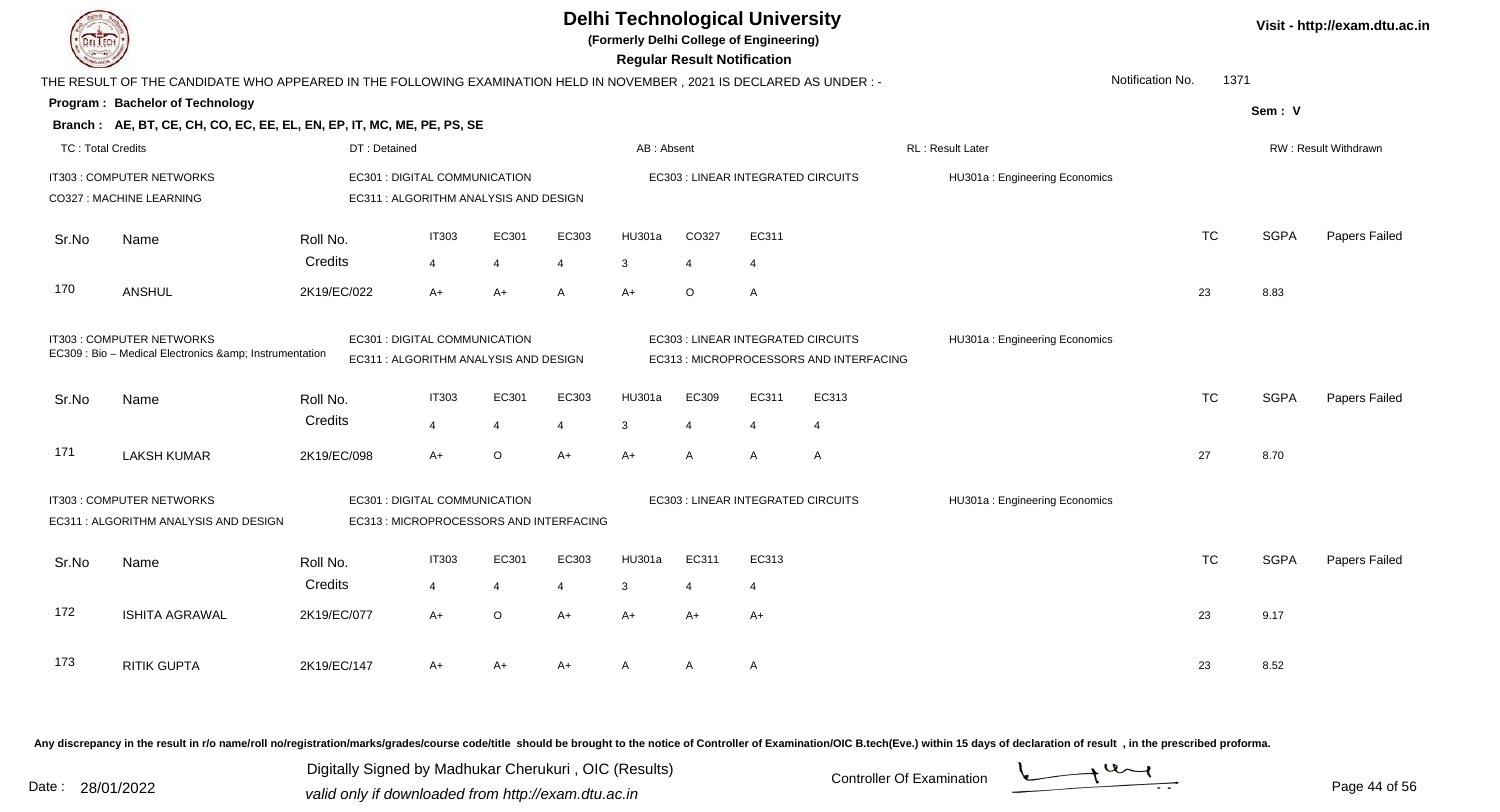**(Formerly Delhi College of Engineering)**

 **Regular Result Notification**

|                          | THE RESULT OF THE CANDIDATE WHO APPEARED IN THE FOLLOWING EXAMINATION HELD IN NOVEMBER , 2021 IS DECLARED AS UNDER : - |              |                                          |                |                                         |            |                                    |       |                                     | Notification No.                   |           | 1371        |                      |
|--------------------------|------------------------------------------------------------------------------------------------------------------------|--------------|------------------------------------------|----------------|-----------------------------------------|------------|------------------------------------|-------|-------------------------------------|------------------------------------|-----------|-------------|----------------------|
|                          | Program: Bachelor of Technology                                                                                        |              |                                          |                |                                         |            |                                    |       |                                     |                                    |           | Sem: V      |                      |
|                          | Branch: AE, BT, CE, CH, CO, EC, EE, EL, EN, EP, IT, MC, ME, PE, PS, SE                                                 |              |                                          |                |                                         |            |                                    |       |                                     |                                    |           |             |                      |
| <b>TC: Total Credits</b> |                                                                                                                        | DT: Detained |                                          |                |                                         | AB: Absent |                                    |       |                                     | <b>RL: Result Later</b>            |           |             | RW: Result Withdrawn |
|                          | IT303 : COMPUTER NETWORKS                                                                                              |              | EC301 : DIGITAL COMMUNICATION            |                |                                         |            | EC303 : LINEAR INTEGRATED CIRCUITS |       |                                     | HU301a: Engineering Economics      |           |             |                      |
|                          | EC311 : ALGORITHM ANALYSIS AND DESIGN                                                                                  |              | EC313 : MICROPROCESSORS AND INTERFACING  |                |                                         |            |                                    |       | ME353a: RENEWABLE SOURCES OF ENERGY |                                    |           |             |                      |
| Sr.No                    | Name                                                                                                                   | Roll No.     | <b>IT303</b>                             | EC301          | EC303                                   | HU301a     | EC311                              | EC313 | ME353a                              |                                    | <b>TC</b> | <b>SGPA</b> | Papers Failed        |
|                          |                                                                                                                        | Credits      | $\overline{4}$                           |                | $\overline{4}$                          | 3          | $\overline{4}$                     | 4     | 4                                   |                                    |           |             |                      |
| 174                      | <b>JANGID ABHISHEK VIJAY</b>                                                                                           | 2K19/EC/080  | $A+$                                     | $A+$           | $A+$                                    | A          | A                                  | $A+$  | $A+$                                |                                    | 27        | 8.74        |                      |
|                          | IT303 : COMPUTER NETWORKS                                                                                              |              | EC301 : DIGITAL COMMUNICATION            |                |                                         |            | EC303 : LINEAR INTEGRATED CIRCUITS |       |                                     | HU301a: Engineering Economics      |           |             |                      |
|                          | EC311 : ALGORITHM ANALYSIS AND DESIGN                                                                                  |              |                                          |                | EC315 : COMPUTER COMMUNICATION NETWORKS |            | EC323 : CONTROL SYSTEMS            |       |                                     |                                    |           |             |                      |
| Sr.No                    | Name                                                                                                                   | Roll No.     | <b>IT303</b>                             | EC301          | EC303                                   | HU301a     | EC311                              | EC315 | EC323                               |                                    | <b>TC</b> | <b>SGPA</b> | Papers Failed        |
|                          |                                                                                                                        | Credits      | $\overline{4}$                           |                | $\overline{4}$                          | 3          | 4                                  |       | $\overline{4}$                      |                                    |           |             |                      |
| 175                      | <b>ROHIT</b>                                                                                                           | 2K19/EC/154  | $A+$                                     | A              | $A+$                                    | $A+$       | $B+$                               | A     | $B+$                                |                                    | 27        | 8.11        |                      |
|                          | IT303 : COMPUTER NETWORKS                                                                                              |              | IT407 : INFORMATION AND NETWORK SECURITY |                |                                         |            | EC301 : DIGITAL COMMUNICATION      |       |                                     | EC303 : LINEAR INTEGRATED CIRCUITS |           |             |                      |
|                          | HU301a: Engineering Economics                                                                                          |              | EC323 : CONTROL SYSTEMS                  |                |                                         |            |                                    |       |                                     |                                    |           |             |                      |
| Sr.No                    | Name                                                                                                                   | Roll No.     | <b>IT303</b>                             | <b>IT407</b>   | EC301                                   | EC303      | HU301a                             | EC323 |                                     |                                    | <b>TC</b> | <b>SGPA</b> | Papers Failed        |
|                          |                                                                                                                        | Credits      | $\overline{4}$                           | $\overline{4}$ | $\overline{4}$                          | 4          | $\mathbf{3}$                       | 4     |                                     |                                    |           |             |                      |
| 176                      | CHINTU KUMAR                                                                                                           | 2K19/EC/045  | $A+$                                     | A+             | $\mathsf{A}$                            | A          | $A+$                               | B     |                                     |                                    | 23        | 8.13        |                      |

Any discrepancy in the result in r/o name/roll no/registration/marks/grades/course code/title should be brought to the notice of Controller of Examination/OIC B.tech(Eve.) within 15 days of declaration of result, in the pr

Date : 28/01/2022 Valid only if downloaded from http://exam.dtu.ac.in<br>valid only if downloaded from http://exam.dtu.ac.in Digitally Signed by Madhukar Cherukuri , OIC (Results)

**Visit - http://exam.dtu.ac.in**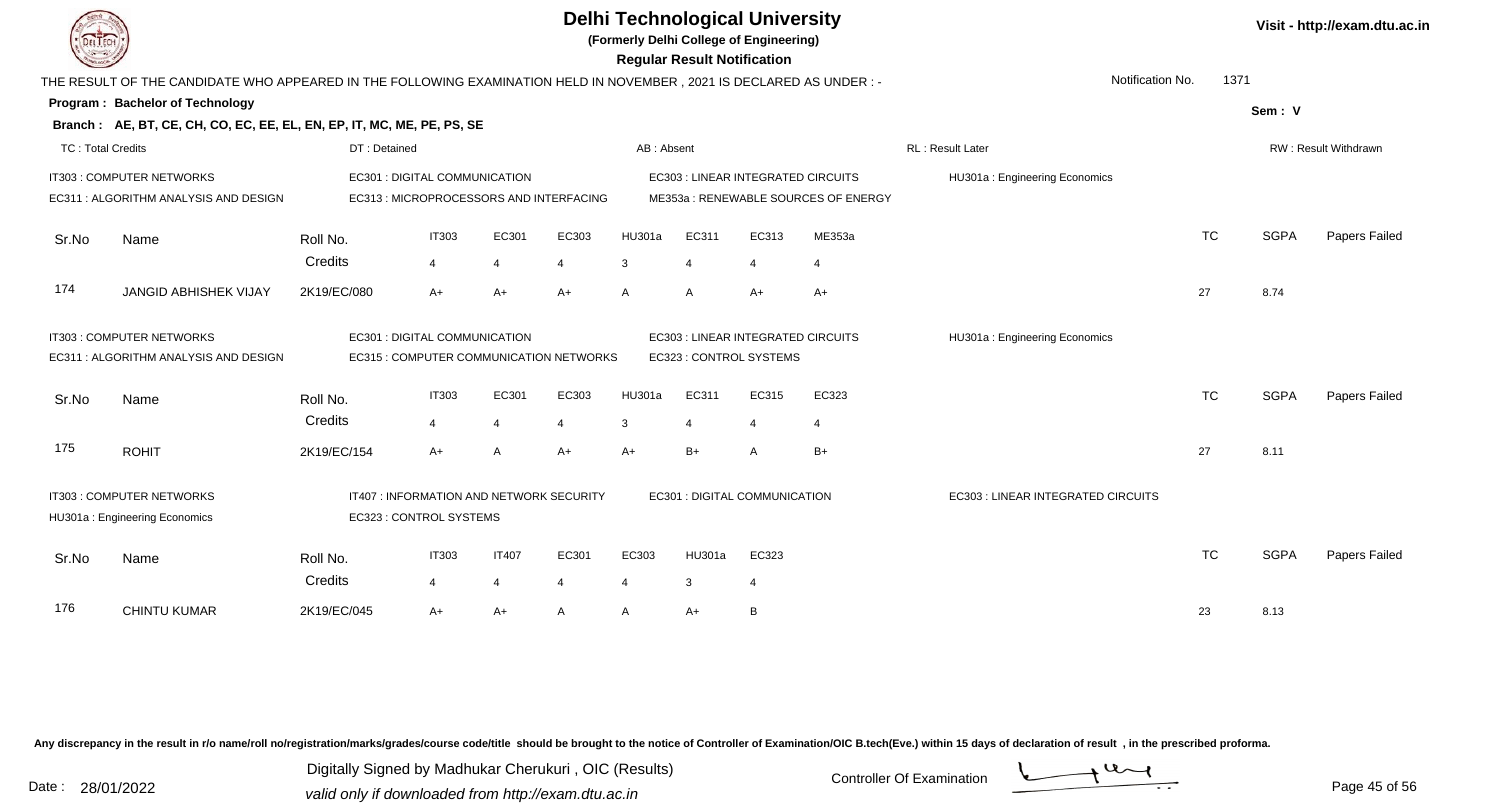**(Formerly Delhi College of Engineering)**

 **Regular Result Notification**

|                          | THE RESULT OF THE CANDIDATE WHO APPEARED IN THE FOLLOWING EXAMINATION HELD IN NOVEMBER , 2021 IS DECLARED AS UNDER : - |                     |                                                                          |                |                          |              |                                                                                 |         |                |             | Notification No.                                               | 1371      |             |                      |
|--------------------------|------------------------------------------------------------------------------------------------------------------------|---------------------|--------------------------------------------------------------------------|----------------|--------------------------|--------------|---------------------------------------------------------------------------------|---------|----------------|-------------|----------------------------------------------------------------|-----------|-------------|----------------------|
|                          | Program: Bachelor of Technology<br>Branch: AE, BT, CE, CH, CO, EC, EE, EL, EN, EP, IT, MC, ME, PE, PS, SE              |                     |                                                                          |                |                          |              |                                                                                 |         |                |             |                                                                |           | Sem: V      |                      |
| <b>TC: Total Credits</b> |                                                                                                                        | DT: Detained        |                                                                          |                |                          | AB: Absent   |                                                                                 |         |                |             | RL: Result Later                                               |           |             | RW: Result Withdrawn |
|                          | IT303 : COMPUTER NETWORKS<br>HU301a: Engineering Economics                                                             |                     | MC205: PROBABILITY & STATISTICS<br>CO305 : INFORMATION THEORY AND CODING |                |                          |              | <b>EC301 : DIGITAL COMMUNICATION</b><br>EC313 : MICROPROCESSORS AND INTERFACING |         |                |             | EC303 : LINEAR INTEGRATED CIRCUITS<br>EC353a : COMPUTER VISION |           |             |                      |
| Sr.No                    | Name                                                                                                                   | Roll No.<br>Credits | <b>IT303</b><br>4                                                        | MC205          | EC301<br>4               | EC303        | HU301a<br>3                                                                     | CO305   | EC313          | EC353a<br>4 |                                                                | <b>TC</b> | <b>SGPA</b> | Papers Failed        |
| 177                      | SHUBHENDU RAWAT                                                                                                        | 2K19/EC/184         | $A+$                                                                     | A              | $B+$                     | A            | $B+$                                                                            | A+      | A              | $B+$        |                                                                | 31        | 7.90        |                      |
|                          | IT407 : INFORMATION AND NETWORK SECURITY<br>EC309 : Bio - Medical Electronics & Instrumentation                        |                     | EC301 : DIGITAL COMMUNICATION<br>EC313 : MICROPROCESSORS AND INTERFACING |                |                          |              | EC303 : LINEAR INTEGRATED CIRCUITS<br>EC315 : COMPUTER COMMUNICATION NETWORKS   |         |                |             | HU301a: Engineering Economics                                  |           |             |                      |
| Sr.No                    | Name                                                                                                                   | Roll No.            | <b>IT407</b>                                                             | EC301          | EC303                    | HU301a       | EC309                                                                           | EC313   | EC315          |             |                                                                | <b>TC</b> | <b>SGPA</b> | Papers Failed        |
|                          |                                                                                                                        | Credits             | $\overline{4}$                                                           | $\Delta$       | $\boldsymbol{\varDelta}$ | 3            | $\boldsymbol{\Delta}$                                                           |         | $\overline{4}$ |             |                                                                |           |             |                      |
| 178                      | SHIVANSHU MINZ                                                                                                         | 2K19/EC/181         | $A+$                                                                     | B              | A                        | A            | $B+$                                                                            | $B+$    | A              |             |                                                                | 27        | 7.56        |                      |
|                          | IT407: INFORMATION AND NETWORK SECURITY<br>EC309 : Bio - Medical Electronics & Instrumentation                         |                     | EC301 : DIGITAL COMMUNICATION<br>EC315 : COMPUTER COMMUNICATION NETWORKS |                |                          |              | EC303 : LINEAR INTEGRATED CIRCUITS<br>EC323 : CONTROL SYSTEMS                   |         |                |             | HU301a: Engineering Economics                                  |           |             |                      |
| Sr.No                    | Name                                                                                                                   | Roll No.            | <b>IT407</b>                                                             | EC301          | EC303                    | HU301a       | EC309                                                                           | EC315   | EC323          |             |                                                                | <b>TC</b> | <b>SGPA</b> | Papers Failed        |
|                          |                                                                                                                        | Credits             | 4                                                                        | $\overline{4}$ | 4                        | 3            | 4                                                                               |         | $\overline{4}$ |             |                                                                |           |             |                      |
| 179                      | <b>MUDIT SEHRAWAT</b>                                                                                                  | 2K19/EC/112         | $\circ$                                                                  | $\circ$        | Α                        | $\mathsf{A}$ | $A+$                                                                            | $\circ$ | $A+$           |             |                                                                | 27        | 9.19        |                      |

Any discrepancy in the result in r/o name/roll no/registration/marks/grades/course code/title should be brought to the notice of Controller of Examination/OIC B.tech(Eve.) within 15 days of declaration of result, in the pr

Date : 28/01/2022 Valid only if downloaded from http://exam.dtu.ac.in<br>valid only if downloaded from http://exam.dtu.ac.in Digitally Signed by Madhukar Cherukuri , OIC (Results)

**Visit - http://exam.dtu.ac.in**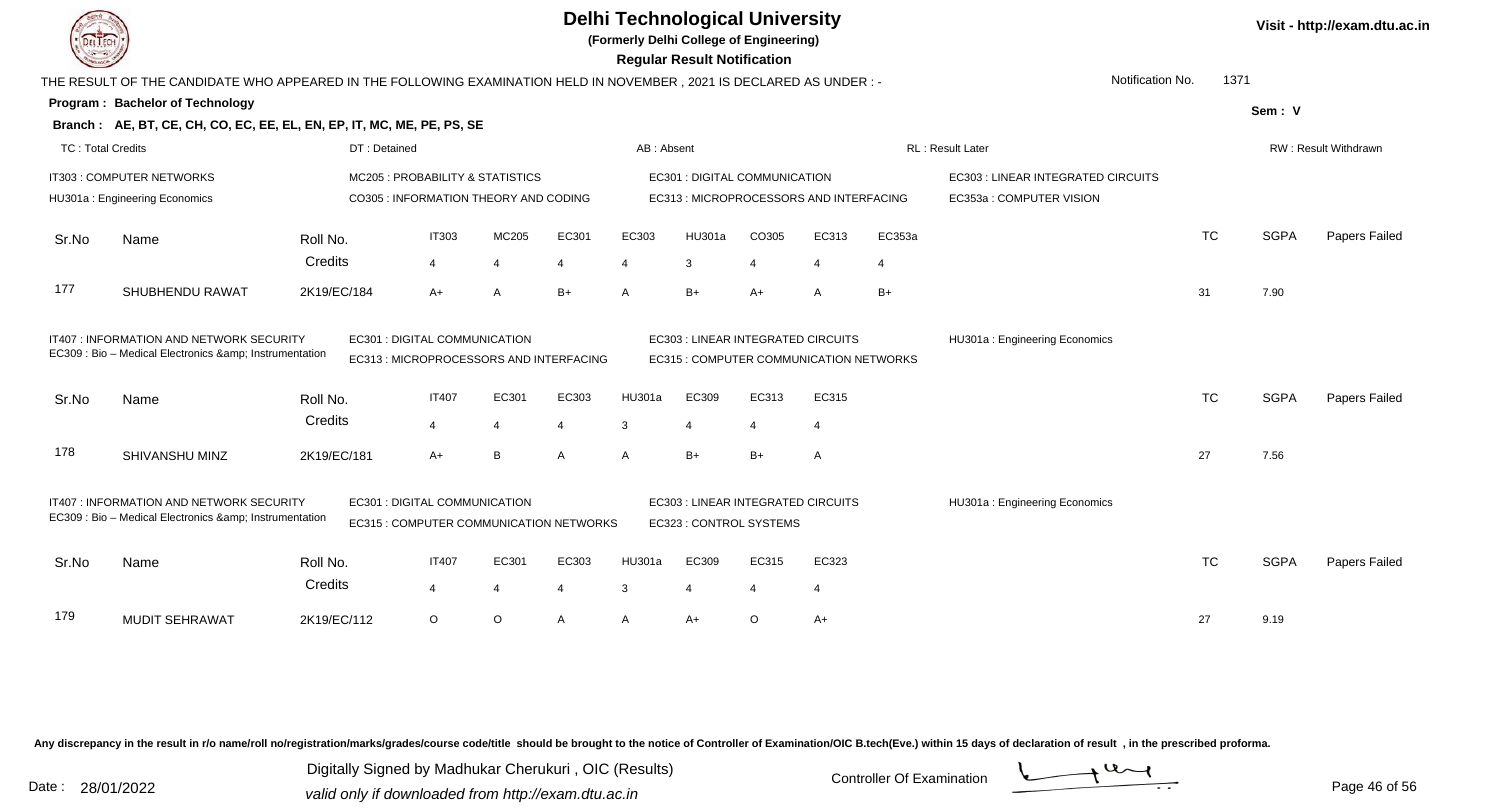|                                                                                                                                                  |                                                                                                                     |                     |                                         |                |       | <b>Delhi Technological University</b><br>(Formerly Delhi College of Engineering) |                | <b>Regular Result Notification</b>     |                                    | Visit - http://exam.dtu.ac.in |           |             |                      |
|--------------------------------------------------------------------------------------------------------------------------------------------------|---------------------------------------------------------------------------------------------------------------------|---------------------|-----------------------------------------|----------------|-------|----------------------------------------------------------------------------------|----------------|----------------------------------------|------------------------------------|-------------------------------|-----------|-------------|----------------------|
|                                                                                                                                                  | THE RESULT OF THE CANDIDATE WHO APPEARED IN THE FOLLOWING EXAMINATION HELD IN NOVEMBER, 2021 IS DECLARED AS UNDER:- |                     |                                         |                |       |                                                                                  |                |                                        |                                    | Notification No.              | 1371      |             |                      |
|                                                                                                                                                  | Program: Bachelor of Technology                                                                                     |                     |                                         |                |       |                                                                                  |                |                                        |                                    |                               |           | Sem: V      |                      |
|                                                                                                                                                  | Branch: AE, BT, CE, CH, CO, EC, EE, EL, EN, EP, IT, MC, ME, PE, PS, SE                                              |                     |                                         |                |       |                                                                                  |                |                                        |                                    |                               |           |             |                      |
| <b>TC: Total Credits</b>                                                                                                                         |                                                                                                                     |                     | DT: Detained                            |                |       | AB: Absent                                                                       |                |                                        |                                    | RL: Result Later              |           |             | RW: Result Withdrawn |
|                                                                                                                                                  | IT407 : INFORMATION AND NETWORK SECURITY                                                                            |                     | EC301 : DIGITAL COMMUNICATION           |                |       |                                                                                  |                |                                        | EC303 : LINEAR INTEGRATED CIRCUITS | HU301a: Engineering Economics |           |             |                      |
|                                                                                                                                                  | EC311 : ALGORITHM ANALYSIS AND DESIGN                                                                               |                     | EC315 : COMPUTER COMMUNICATION NETWORKS |                |       |                                                                                  |                |                                        |                                    |                               |           |             |                      |
| Sr.No                                                                                                                                            | Name                                                                                                                | Roll No.            | <b>IT407</b>                            | EC301          | EC303 | HU301a                                                                           | EC311          | EC315                                  |                                    |                               | <b>TC</b> | <b>SGPA</b> | Papers Failed        |
|                                                                                                                                                  |                                                                                                                     | Credits             | 4                                       | $\overline{4}$ | 4     | 3                                                                                | $\overline{4}$ | $\overline{4}$                         |                                    |                               |           |             |                      |
| 180                                                                                                                                              | <b>BHUPINDER SINGH SAINI</b>                                                                                        | 2K19/EC/043         | A+                                      | $A+$           | $A+$  | $A+$                                                                             | A              | A+                                     |                                    |                               | 23        | 8.83        |                      |
|                                                                                                                                                  | EC301 : DIGITAL COMMUNICATION<br>IT407 : INFORMATION AND NETWORK SECURITY                                           |                     |                                         |                |       |                                                                                  |                |                                        | EC303 : LINEAR INTEGRATED CIRCUITS | HU301a: Engineering Economics |           |             |                      |
|                                                                                                                                                  | EC311: ALGORITHM ANALYSIS AND DESIGN                                                                                |                     | IT323 : MACHINE LEARNING                |                |       |                                                                                  |                | IT353a : Data Structure and Algorithms |                                    |                               |           |             |                      |
| Sr.No                                                                                                                                            | Name                                                                                                                | Roll No.            | <b>IT407</b>                            | EC301          | EC303 | HU301a                                                                           | EC311          | <b>IT323</b>                           | IT353a                             |                               | <b>TC</b> | <b>SGPA</b> | Papers Failed        |
|                                                                                                                                                  |                                                                                                                     | Credits             | 4                                       | 4              | 4     | 3                                                                                | 4              | $\overline{4}$                         | 4                                  |                               |           |             |                      |
| 181                                                                                                                                              | <b>ABHISHEK SINGH</b>                                                                                               | 2K19/EC/007         | $A+$                                    | $A+$           |       | $A+$                                                                             | $A+$           | $A+$                                   | A+                                 |                               | 27        | 7.67        |                      |
| EC301 : DIGITAL COMMUNICATION<br>IT407 : INFORMATION AND NETWORK SECURITY<br>IT323 : MACHINE LEARNING<br>EC315 : COMPUTER COMMUNICATION NETWORKS |                                                                                                                     |                     |                                         |                |       |                                                                                  |                |                                        | EC303 : LINEAR INTEGRATED CIRCUITS | HU301a: Engineering Economics |           |             |                      |
|                                                                                                                                                  |                                                                                                                     |                     | <b>IT407</b>                            | EC301          | EC303 | HU301a                                                                           | EC315          | <b>IT323</b>                           |                                    |                               | <b>TC</b> | <b>SGPA</b> | Papers Failed        |
| Sr.No                                                                                                                                            | Name                                                                                                                | Roll No.<br>Credits | $\overline{4}$                          | 4              | 4     | 3                                                                                | $\overline{4}$ | $\overline{4}$                         |                                    |                               |           |             |                      |
| 182                                                                                                                                              | <b>ADITYA SINGH</b>                                                                                                 | 2K19/EC/009         | A+                                      | A              | A     | $A+$                                                                             | A              | $B+$                                   |                                    |                               | 23        | 8.13        |                      |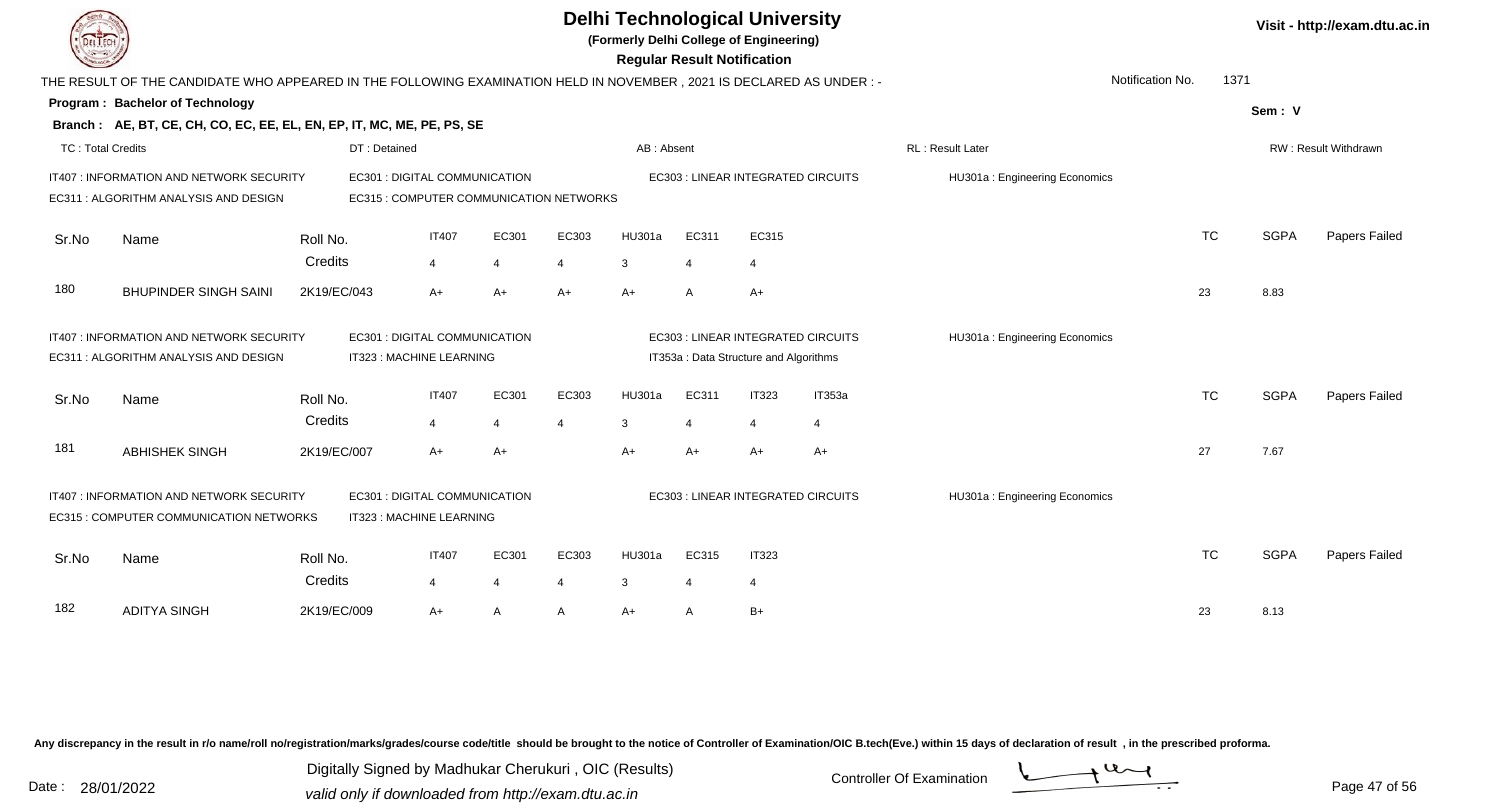|                          | <b>Delhi Technological University</b><br>(Formerly Delhi College of Engineering)<br><b>Regular Result Notification</b> |                     |                                                                                                                                |                                |                |              |                                    |                |                                         |                |                                                          |           |             | Visit - http://exam.dtu.ac.in |
|--------------------------|------------------------------------------------------------------------------------------------------------------------|---------------------|--------------------------------------------------------------------------------------------------------------------------------|--------------------------------|----------------|--------------|------------------------------------|----------------|-----------------------------------------|----------------|----------------------------------------------------------|-----------|-------------|-------------------------------|
|                          | THE RESULT OF THE CANDIDATE WHO APPEARED IN THE FOLLOWING EXAMINATION HELD IN NOVEMBER, 2021 IS DECLARED AS UNDER :-   |                     |                                                                                                                                |                                |                |              |                                    |                |                                         |                | Notification No.                                         | 1371      |             |                               |
|                          | Program: Bachelor of Technology                                                                                        |                     |                                                                                                                                |                                |                |              |                                    |                |                                         |                |                                                          |           | Sem: V      |                               |
|                          | Branch: AE, BT, CE, CH, CO, EC, EE, EL, EN, EP, IT, MC, ME, PE, PS, SE                                                 |                     |                                                                                                                                |                                |                |              |                                    |                |                                         |                |                                                          |           |             |                               |
| <b>TC: Total Credits</b> |                                                                                                                        | DT: Detained        |                                                                                                                                |                                |                | AB: Absent   |                                    |                |                                         |                | RL: Result Later                                         |           |             | RW: Result Withdrawn          |
|                          | MC205 : PROBABILITY & STATISTICS<br>EC309 : Bio - Medical Electronics & Instrumentation                                |                     | EC301 : DIGITAL COMMUNICATION<br>EC311 : ALGORITHM ANALYSIS AND DESIGN                                                         |                                |                |              | EC303 : LINEAR INTEGRATED CIRCUITS |                | EC315 : COMPUTER COMMUNICATION NETWORKS |                | HU301a: Engineering Economics<br>EC323 : CONTROL SYSTEMS |           |             |                               |
| Sr.No                    | Name                                                                                                                   | Roll No.            | <b>MC205</b>                                                                                                                   | EC301                          | EC303          | HU301a       | EC309                              | EC311          | EC315                                   | EC323          |                                                          | <b>TC</b> | <b>SGPA</b> | Papers Failed                 |
|                          |                                                                                                                        | Credits             | 4                                                                                                                              | $\overline{4}$                 | 4              | 3            | $\overline{4}$                     | $\overline{4}$ | $\overline{4}$                          | $\overline{4}$ |                                                          |           |             |                               |
| 183                      | <b>KABEER GORA</b>                                                                                                     | 2K19/EC/086         | $A+$                                                                                                                           | $A+$                           | $A+$           | $A+$         | A                                  | A              | $A+$                                    | $B+$           |                                                          | 31        | 8.48        |                               |
|                          | MC205 : PROBABILITY & STATISTICS<br>HU301a: Engineering Economics                                                      |                     | MC207: ENGINEERING ANALYSIS AND DESIGN<br>(DIFFERENTIAL EQUATIONS AND APPLICATIONS)<br>EC315 : COMPUTER COMMUNICATION NETWORKS |                                |                |              | EC301 : DIGITAL COMMUNICATION      |                |                                         |                | EC303 : LINEAR INTEGRATED CIRCUITS                       |           |             |                               |
| Sr.No                    | Name                                                                                                                   | Roll No.            | MC205                                                                                                                          | <b>MC207</b>                   | EC301          | EC303        | HU301a                             | EC315          |                                         |                |                                                          | <b>TC</b> | <b>SGPA</b> | Papers Failed                 |
|                          |                                                                                                                        | Credits             | 4                                                                                                                              | $\overline{4}$                 | $\overline{4}$ | 4            | 3                                  | $\overline{4}$ |                                         |                |                                                          |           |             |                               |
| 184                      | MR. AYAAN HAIDER                                                                                                       | 2K19/EC/111         | $A+$                                                                                                                           | $\circ$                        | O              | $\mathsf{A}$ | $A+$                               | $A+$           |                                         |                |                                                          | 23        | 9.17        |                               |
|                          | ME409: MECHATRONICS & CONTROL                                                                                          |                     | EE325: INTERNET OF THINGS                                                                                                      |                                |                |              |                                    |                |                                         |                |                                                          |           |             |                               |
| Sr.No                    | Name                                                                                                                   | Roll No.<br>Credits | ME409                                                                                                                          | EE325<br>$\boldsymbol{\Delta}$ |                |              |                                    |                |                                         |                |                                                          | <b>TC</b> | <b>SGPA</b> | Papers Failed                 |
| 185                      | SPARSH SINGH                                                                                                           | 2K19/EC/189         | F                                                                                                                              |                                |                |              |                                    |                |                                         |                |                                                          | $\Omega$  | 0.00        | ME409                         |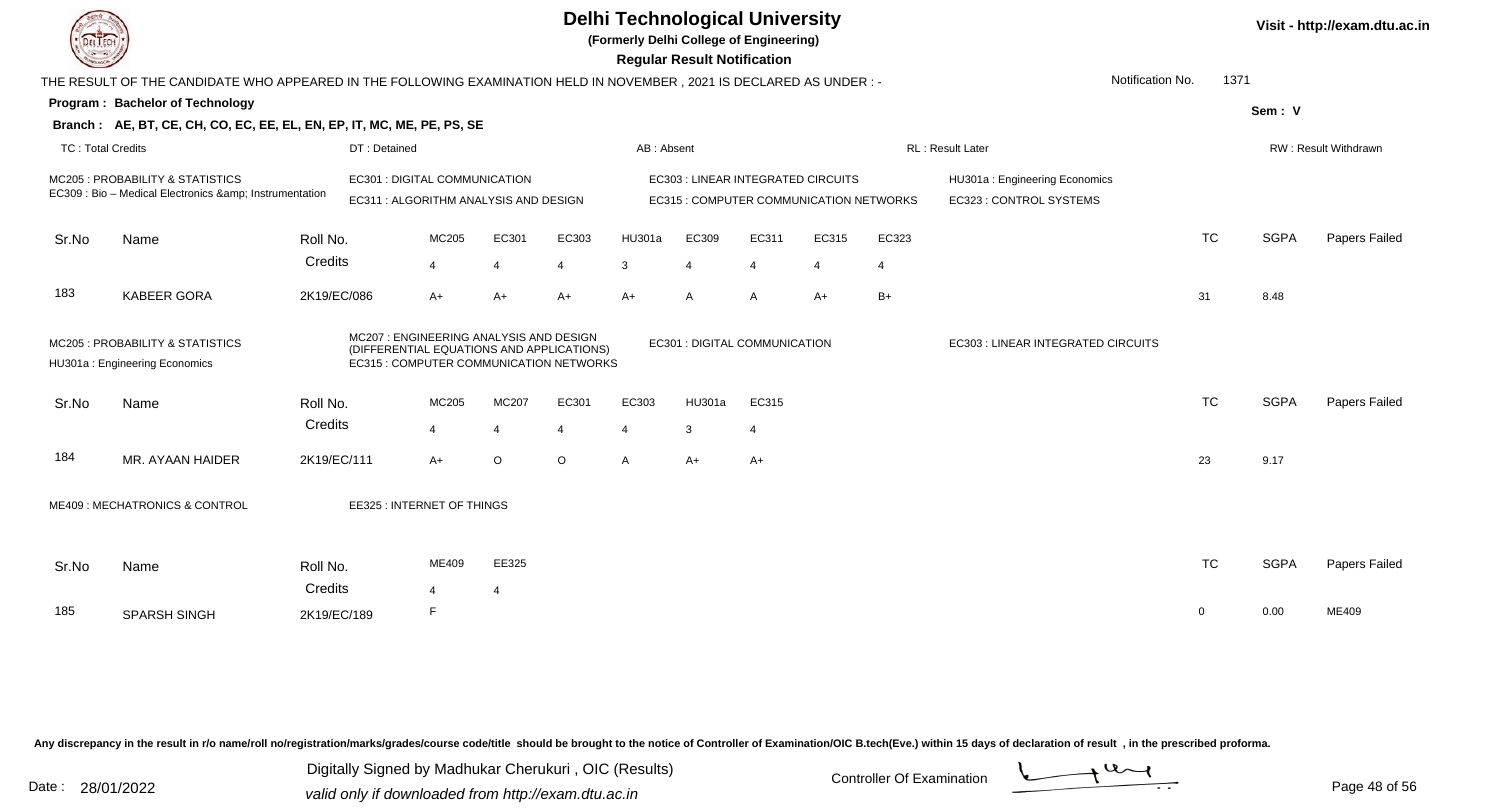|                          |                                                                                                                                                               |             | <b>Delhi Technological University</b><br>(Formerly Delhi College of Engineering) | <b>Regular Result Notification</b> |       | Visit - http://exam.dtu.ac.in |                |         |                                                                               |                                                          |                                                                          |           |             |                             |
|--------------------------|---------------------------------------------------------------------------------------------------------------------------------------------------------------|-------------|----------------------------------------------------------------------------------|------------------------------------|-------|-------------------------------|----------------|---------|-------------------------------------------------------------------------------|----------------------------------------------------------|--------------------------------------------------------------------------|-----------|-------------|-----------------------------|
|                          | THE RESULT OF THE CANDIDATE WHO APPEARED IN THE FOLLOWING EXAMINATION HELD IN NOVEMBER, 2021 IS DECLARED AS UNDER :-                                          |             |                                                                                  |                                    |       |                               |                |         |                                                                               |                                                          | Notification No.                                                         | 1371      |             |                             |
|                          | Program: Bachelor of Technology                                                                                                                               |             |                                                                                  |                                    |       |                               |                |         |                                                                               |                                                          |                                                                          |           | Sem: V      |                             |
|                          | Branch: AE, BT, CE, CH, CO, EC, EE, EL, EN, EP, IT, MC, ME, PE, PS, SE                                                                                        |             |                                                                                  |                                    |       |                               |                |         |                                                                               |                                                          |                                                                          |           |             |                             |
| <b>TC: Total Credits</b> |                                                                                                                                                               |             | DT: Detained                                                                     |                                    |       | AB: Absent                    |                |         |                                                                               |                                                          | RL: Result Later                                                         |           |             | <b>RW: Result Withdrawn</b> |
|                          | MGT-13: MARKETING MANAGEMENT<br>EC309 : Bio - Medical Electronics & Instrumentation                                                                           |             | EC301 : DIGITAL COMMUNICATION<br>EC311 : ALGORITHM ANALYSIS AND DESIGN           |                                    |       |                               |                |         | EC303 : LINEAR INTEGRATED CIRCUITS<br>EC313 : MICROPROCESSORS AND INTERFACING |                                                          | HU301a: Engineering Economics                                            |           |             |                             |
| Sr.No                    | Name                                                                                                                                                          | Roll No.    | MGT-13                                                                           | EC301                              | EC303 | HU301a                        | EC309          | EC311   | EC313                                                                         |                                                          |                                                                          | <b>TC</b> | <b>SGPA</b> | Papers Failed               |
|                          |                                                                                                                                                               | Credits     | $\overline{4}$                                                                   | $\overline{4}$                     | 4     | 3                             | $\overline{4}$ | 4       | 4                                                                             |                                                          |                                                                          |           |             |                             |
| 186                      | <b>SWASTIK SHARMA</b>                                                                                                                                         | 2K19/EC/192 | $\mathsf{A}$                                                                     | A                                  | $A+$  | $A+$                          | $A+$           | A       | $A+$                                                                          |                                                          |                                                                          | 27        | 8.56        |                             |
|                          | MGT-13: MARKETING MANAGEMENT<br>EC301 : DIGITAL COMMUNICATION<br>EC309 : Bio - Medical Electronics & Instrumentation<br>EC311 : ALGORITHM ANALYSIS AND DESIGN |             |                                                                                  |                                    |       |                               |                |         | EC303 : LINEAR INTEGRATED CIRCUITS<br>EC313 : MICROPROCESSORS AND INTERFACING |                                                          | HU301a: Engineering Economics<br>EC315 : COMPUTER COMMUNICATION NETWORKS |           |             |                             |
| Sr.No                    | Name                                                                                                                                                          | Roll No.    | <b>MGT-13</b>                                                                    | EC301                              | EC303 | HU301a                        | EC309          | EC311   | EC313                                                                         | EC315                                                    |                                                                          | <b>TC</b> | <b>SGPA</b> | Papers Failed               |
|                          |                                                                                                                                                               | Credits     | $\boldsymbol{\Delta}$                                                            | 4                                  | 4     | 3                             | $\overline{4}$ | 4       | 4                                                                             | $\overline{4}$                                           |                                                                          |           |             |                             |
| 187                      | SHIVAM DIXIT                                                                                                                                                  | 2K19/EC/179 | $\circ$                                                                          | $A+$                               | $A+$  | $\circ$                       | $A+$           | $\circ$ | $\circ$                                                                       | $\circ$                                                  |                                                                          | 31        | 9.61        |                             |
| 188                      | SIDDHARTH BASOYA                                                                                                                                              | 2K19/EC/185 | O                                                                                | $A+$                               | O     | $\circ$                       | $\Omega$       | $A+$    | $\circ$                                                                       | O                                                        |                                                                          | 31        | 9.74        |                             |
|                          | MGT-13: MARKETING MANAGEMENT<br>EC301 : DIGITAL COMMUNICATION<br>EC309 : Bio - Medical Electronics & Instrumentation<br>EC311 : ALGORITHM ANALYSIS AND DESIGN |             |                                                                                  |                                    |       |                               |                |         | EC303 : LINEAR INTEGRATED CIRCUITS<br>EC313 : MICROPROCESSORS AND INTERFACING | HU301a: Engineering Economics<br>EC353a: COMPUTER VISION |                                                                          |           |             |                             |
| Sr.No                    | Name                                                                                                                                                          | Roll No.    | MGT-13                                                                           | EC301                              | EC303 | HU301a                        | EC309          | EC311   | EC313                                                                         | EC353a                                                   |                                                                          | TC.       | <b>SGPA</b> | Papers Failed               |
|                          |                                                                                                                                                               | Credits     | $\overline{4}$                                                                   | $\overline{4}$                     | 4     | 3                             |                | 4       | 4                                                                             | $\overline{4}$                                           |                                                                          |           |             |                             |
| 189                      | <b>TAMANDEEP SINGH</b>                                                                                                                                        | 2K19/EC/193 | A+                                                                               | A+                                 | A+    | $\mathsf{A}$                  | $A+$           | $A+$    | $\circ$                                                                       | O                                                        |                                                                          | 31        | 9.16        |                             |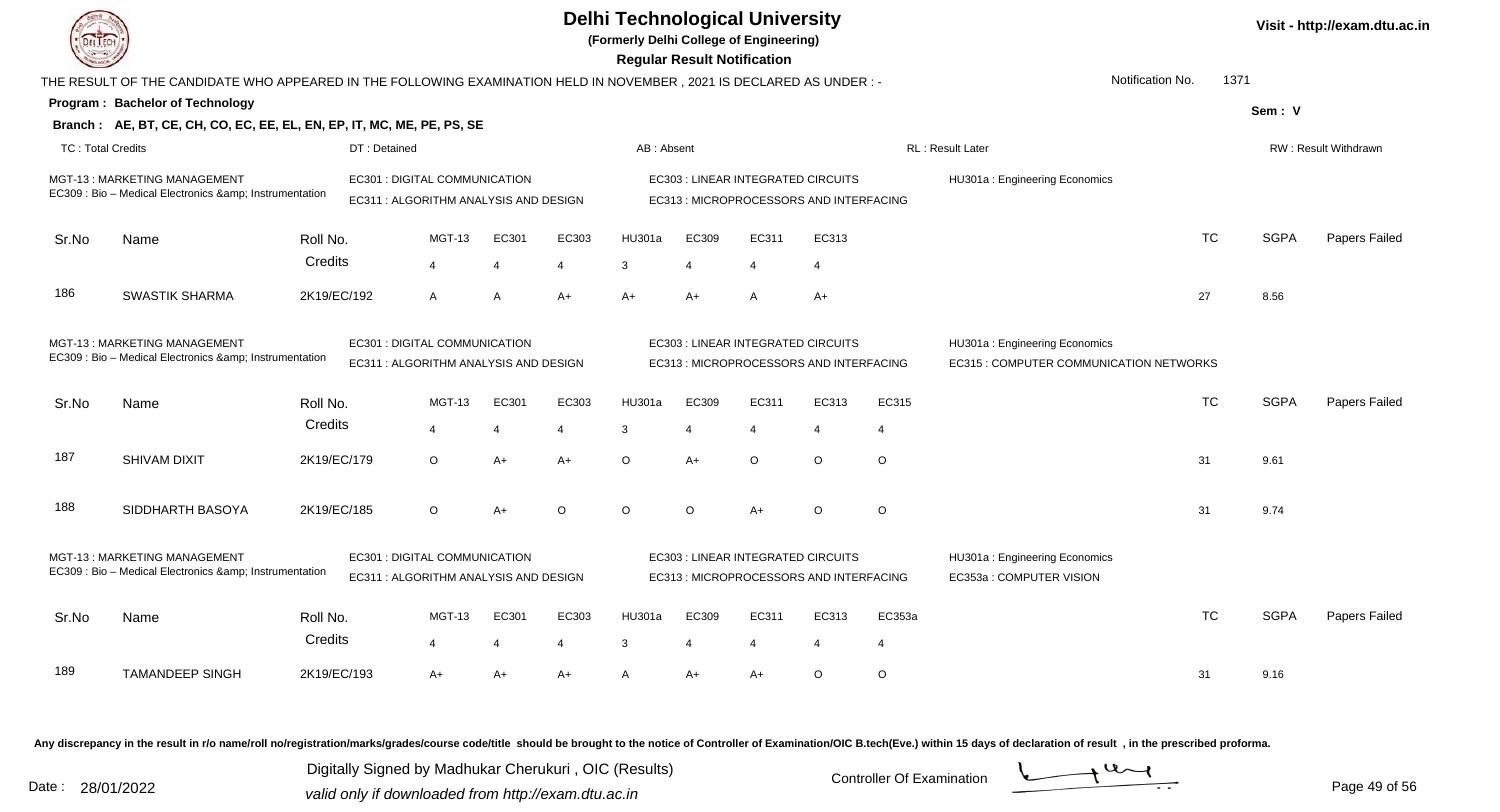

**(Formerly Delhi College of Engineering)**

 **Regular Result Notification**

|                          | THE RESULT OF THE CANDIDATE WHO APPEARED IN THE FOLLOWING EXAMINATION HELD IN NOVEMBER , 2021 IS DECLARED AS UNDER :-                                                |             |                               |                         |              |              |            |       |                                                                          |        |                | Notification No.                                                          | 1371      |             |               |
|--------------------------|----------------------------------------------------------------------------------------------------------------------------------------------------------------------|-------------|-------------------------------|-------------------------|--------------|--------------|------------|-------|--------------------------------------------------------------------------|--------|----------------|---------------------------------------------------------------------------|-----------|-------------|---------------|
|                          | <b>Program: Bachelor of Technology</b>                                                                                                                               |             |                               |                         |              |              |            |       |                                                                          |        |                |                                                                           |           | Sem: V      |               |
|                          | Branch: AE, BT, CE, CH, CO, EC, EE, EL, EN, EP, IT, MC, ME, PE, PS, SE                                                                                               |             |                               |                         |              |              |            |       |                                                                          |        |                |                                                                           |           |             |               |
| <b>TC: Total Credits</b> |                                                                                                                                                                      |             | DT: Detained                  |                         |              |              | AB: Absent |       |                                                                          |        |                | <b>RL: Result Later</b><br>RW: Result Withdrawn                           |           |             |               |
|                          | EC301 : DIGITAL COMMUNICATION<br>MGT-13: MARKETING MANAGEMENT<br>EC309 : Bio - Medical Electronics & amp; Instrumentation<br>EC315 : COMPUTER COMMUNICATION NETWORKS |             |                               |                         |              |              |            |       | EC303 : LINEAR INTEGRATED CIRCUITS<br>MC307: OBJECT ORIENTED PROGRAMMING |        |                | HU301a: Engineering Economics<br>MGM-02: Advertising and Brand Management |           |             |               |
| Sr.No                    | Name                                                                                                                                                                 | Roll No.    |                               | <b>MGT-13</b>           | EC301        | EC303        | HU301a     | EC309 | EC315                                                                    | MC307  | MGM-02         |                                                                           | <b>TC</b> | <b>SGPA</b> | Papers Failed |
|                          |                                                                                                                                                                      | Credits     |                               | $\overline{\mathbf{A}}$ |              |              | 3          | 4     |                                                                          |        | $\overline{4}$ |                                                                           |           |             |               |
| 190                      | SAMARTHYA KUMAR                                                                                                                                                      | 2K19/EC/167 |                               | A                       | <sub>B</sub> | $\mathsf{A}$ | A          | B     | $\circ$                                                                  | $B+$   | A              |                                                                           | 31        | 7.61        |               |
|                          | MGT-13: MARKETING MANAGEMENT                                                                                                                                         |             | EC301 : DIGITAL COMMUNICATION |                         |              |              |            |       | EC303 : LINEAR INTEGRATED CIRCUITS                                       |        |                | HU301a: Engineering Economics                                             |           |             |               |
|                          | <b>EC315: COMPUTER COMMUNICATION NETWORKS</b>                                                                                                                        |             | MGM-01 : Consumer Behavior    |                         |              |              |            |       | MGM-04 : International Marketing                                         |        |                | MOOC301*: Crash Course on Python(COURSERA)*                               |           |             |               |
|                          | MOOC303*: Basic Statistics(COURSERA)*                                                                                                                                |             |                               |                         |              |              |            |       |                                                                          |        |                |                                                                           |           |             |               |
| Sr.No                    | Name                                                                                                                                                                 | Roll No.    |                               | MGT-13                  | EC301        | EC303        | HU301a     | EC315 | <b>MGM-01</b>                                                            | MGM-04 | MOOC301*       | MOOC303*                                                                  | <b>TC</b> | <b>SGPA</b> | Papers Failed |
|                          |                                                                                                                                                                      | Credits     |                               | $\overline{\mathbf{A}}$ | $\Delta$     | 4            | 3          | 4     |                                                                          |        | $\overline{2}$ | $\overline{2}$                                                            |           |             |               |
| 191                      | WAIL ABDALLA Yousif<br>ABDALLA                                                                                                                                       | 2K19/EC/214 |                               | A                       | B            | $B+$         | A+         | $B+$  | B+                                                                       | $A+$   | $A+$           | A+                                                                        | 31        | 7.71        |               |

Any discrepancy in the result in r/o name/roll no/registration/marks/grades/course code/title should be brought to the notice of Controller of Examination/OIC B.tech(Eve.) within 15 days of declaration of result, in the pr

Date : 28/01/2022 Valid only if downloaded from http://exam.dtu.ac.in<br>valid only if downloaded from http://exam.dtu.ac.in Digitally Signed by Madhukar Cherukuri , OIC (Results)



Page 50 of 56

**Visit - http://exam.dtu.ac.in**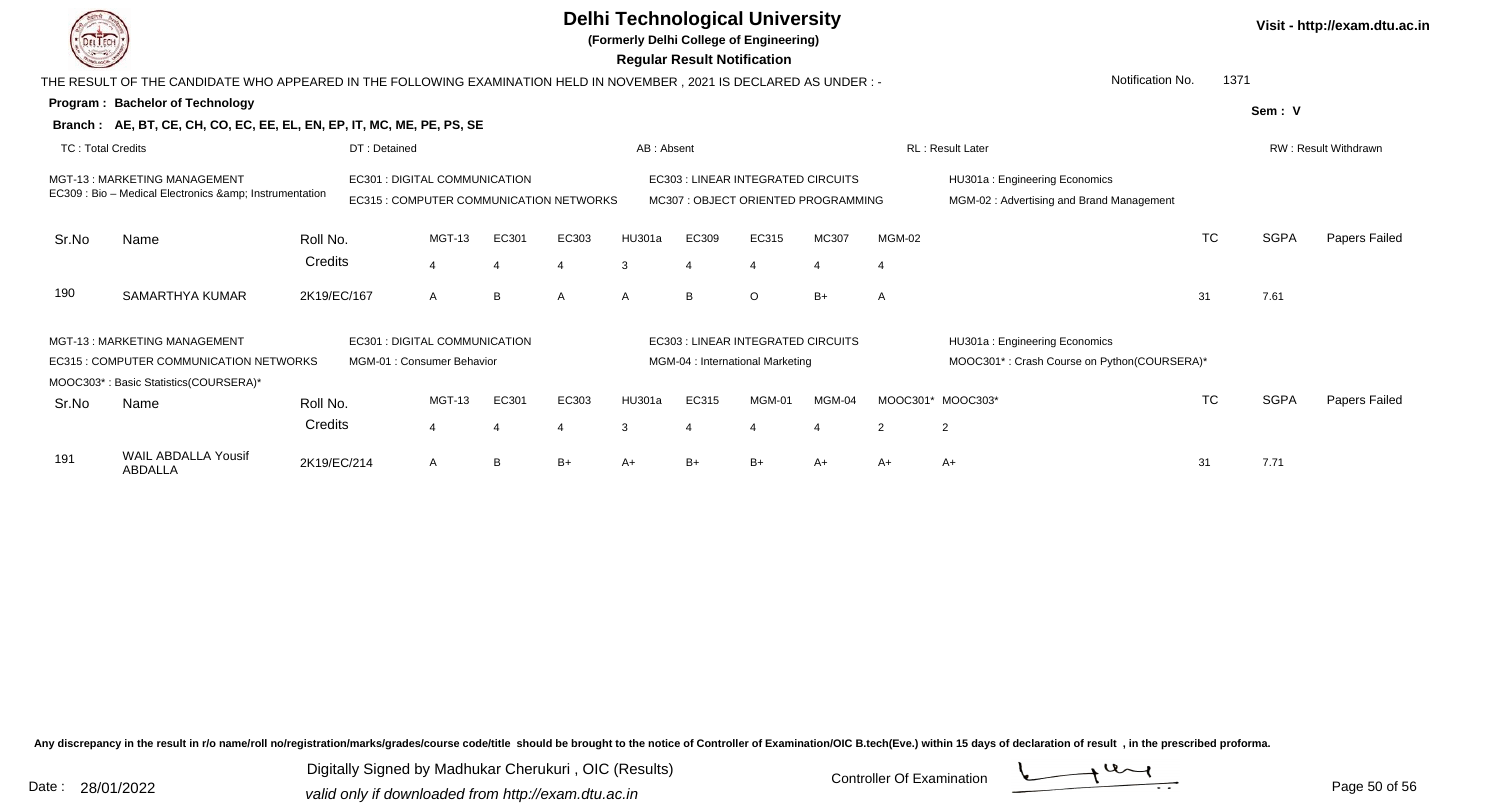**(Formerly Delhi College of Engineering)**

 **Regular Result Notification**

|                          | THE RESULT OF THE CANDIDATE WHO APPEARED IN THE FOLLOWING EXAMINATION HELD IN NOVEMBER, 2021 IS DECLARED AS UNDER:- |                               |                                                                    |                                                                                                      |                |              |                |                                    |                |                               | Notification No. | 1371      |             |                      |
|--------------------------|---------------------------------------------------------------------------------------------------------------------|-------------------------------|--------------------------------------------------------------------|------------------------------------------------------------------------------------------------------|----------------|--------------|----------------|------------------------------------|----------------|-------------------------------|------------------|-----------|-------------|----------------------|
|                          | Program: Bachelor of Technology                                                                                     |                               |                                                                    |                                                                                                      |                |              |                |                                    |                |                               |                  |           | Sem: V      |                      |
|                          | Branch: AE, BT, CE, CH, CO, EC, EE, EL, EN, EP, IT, MC, ME, PE, PS, SE                                              |                               |                                                                    |                                                                                                      |                |              |                |                                    |                |                               |                  |           |             |                      |
| <b>TC: Total Credits</b> |                                                                                                                     | DT: Detained                  |                                                                    |                                                                                                      |                | AB: Absent   |                |                                    |                | <b>RL: Result Later</b>       |                  |           |             | RW: Result Withdrawn |
|                          | <b>SE201 : DATA STRUCTURES</b>                                                                                      |                               |                                                                    | EC301 : DIGITAL COMMUNICATION<br>EC303 : LINEAR INTEGRATED CIRCUITS<br>HU301a: Engineering Economics |                |              |                |                                    |                |                               |                  |           |             |                      |
|                          | EC311 : ALGORITHM ANALYSIS AND DESIGN                                                                               |                               | EC315 : COMPUTER COMMUNICATION NETWORKS<br>EC323 : CONTROL SYSTEMS |                                                                                                      |                |              |                |                                    |                |                               |                  |           |             |                      |
|                          |                                                                                                                     |                               |                                                                    |                                                                                                      |                |              |                |                                    |                |                               |                  |           |             |                      |
| Sr.No                    | Name                                                                                                                | Roll No.                      | SE201                                                              | EC301                                                                                                | EC303          | HU301a       | EC311          | EC315                              | EC323          |                               |                  | <b>TC</b> | <b>SGPA</b> | Papers Failed        |
|                          |                                                                                                                     | Credits                       | $\overline{4}$                                                     | $\overline{4}$                                                                                       | $\overline{4}$ | 3            | $\overline{4}$ | $\overline{4}$                     | $\overline{4}$ |                               |                  |           |             |                      |
| 192                      | SAURAV SINGHAL                                                                                                      | 2K19/EC/176                   | $A+$                                                               | $\mathsf{A}$                                                                                         | $A+$           | $\mathsf{A}$ | $\overline{A}$ | $\mathsf{A}$                       | $\mathsf{A}$   |                               |                  | 27        | 8.30        |                      |
|                          |                                                                                                                     |                               |                                                                    |                                                                                                      |                |              |                |                                    |                |                               |                  |           |             |                      |
| 193                      | <b>SHIVANK SHARMA</b>                                                                                               | 2K19/EC/180                   | $A+$                                                               | A                                                                                                    | $A+$           | A            | $A+$           | $\circ$                            | $B+$           |                               |                  | 27        | 8.59        |                      |
|                          |                                                                                                                     |                               |                                                                    |                                                                                                      |                |              |                |                                    |                |                               |                  |           |             |                      |
| 194                      | <b>VAIBHAV SHEKHAWAT</b>                                                                                            | 2K19/EC/204                   | $A+$                                                               | A                                                                                                    | $A+$           | A            |                | $A+$                               | $B+$           |                               |                  | 27        | 8.30        |                      |
|                          |                                                                                                                     |                               |                                                                    |                                                                                                      |                |              | A              |                                    |                |                               |                  |           |             |                      |
|                          | <b>SE201 : DATA STRUCTURES</b>                                                                                      | EC301 : DIGITAL COMMUNICATION |                                                                    |                                                                                                      |                |              |                | EC303 : LINEAR INTEGRATED CIRCUITS |                | HU301a: Engineering Economics |                  |           |             |                      |
|                          | EC311 : ALGORITHM ANALYSIS AND DESIGN                                                                               | EC323 : CONTROL SYSTEMS       |                                                                    |                                                                                                      |                |              |                | EC353a : COMPUTER VISION           |                |                               |                  |           |             |                      |
|                          |                                                                                                                     |                               |                                                                    |                                                                                                      |                |              |                |                                    |                |                               |                  |           |             |                      |
| Sr.No                    | Name                                                                                                                | Roll No.                      | SE201                                                              | EC301                                                                                                | EC303          | HU301a       | EC311          | EC323                              | EC353a         |                               |                  | <b>TC</b> | <b>SGPA</b> | Papers Failed        |
|                          |                                                                                                                     | Credits                       | $\overline{4}$                                                     | 4                                                                                                    | $\overline{4}$ | 3            | $\overline{4}$ | $\overline{4}$                     | 4              |                               |                  |           |             |                      |
| 195                      | PRAKARTI                                                                                                            | 2K19/EC/125                   | $A+$                                                               | A                                                                                                    | A              | A            | $B+$           | $B+$                               | $B+$           |                               |                  | 27        | 7.70        |                      |
|                          |                                                                                                                     |                               |                                                                    |                                                                                                      |                |              |                |                                    |                |                               |                  |           |             |                      |

Any discrepancy in the result in r/o name/roll no/registration/marks/grades/course code/title should be brought to the notice of Controller of Examination/OIC B.tech(Eve.) within 15 days of declaration of result, in the pr

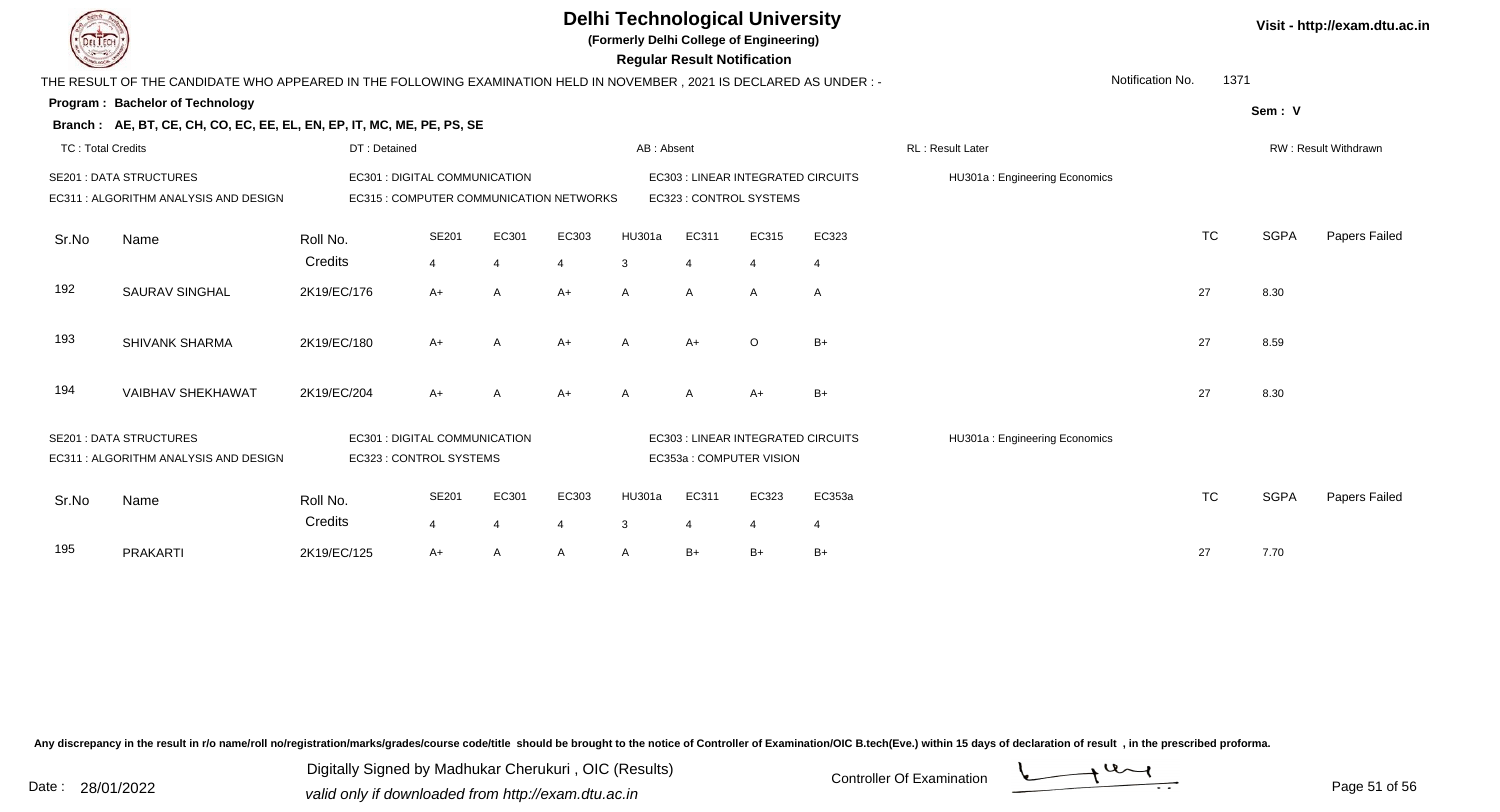**(Formerly Delhi College of Engineering)**

 **Regular Result Notification**

|  | Visit - http://exam.dtu.ac.in |  |
|--|-------------------------------|--|
|--|-------------------------------|--|

| $\overline{\phantom{a}}$ |                                                                                                                     |              |                                       |                       |                |                       | <b>Regular Result Rothloation</b>  |                |                                         |                                    |                      |             |               |  |  |
|--------------------------|---------------------------------------------------------------------------------------------------------------------|--------------|---------------------------------------|-----------------------|----------------|-----------------------|------------------------------------|----------------|-----------------------------------------|------------------------------------|----------------------|-------------|---------------|--|--|
|                          | THE RESULT OF THE CANDIDATE WHO APPEARED IN THE FOLLOWING EXAMINATION HELD IN NOVEMBER, 2021 IS DECLARED AS UNDER:- |              |                                       |                       |                |                       |                                    |                |                                         | Notification No.                   | 1371                 |             |               |  |  |
|                          | <b>Program: Bachelor of Technology</b>                                                                              |              |                                       |                       |                |                       |                                    |                |                                         |                                    |                      | Sem: V      |               |  |  |
|                          | Branch: AE, BT, CE, CH, CO, EC, EE, EL, EN, EP, IT, MC, ME, PE, PS, SE                                              |              |                                       |                       |                |                       |                                    |                |                                         |                                    |                      |             |               |  |  |
| <b>TC: Total Credits</b> |                                                                                                                     | DT: Detained |                                       |                       |                | AB: Absent            |                                    |                |                                         | RL: Result Later                   | RW: Result Withdrawn |             |               |  |  |
|                          | <b>SE201: DATA STRUCTURES</b>                                                                                       |              | EC301 : DIGITAL COMMUNICATION         |                       |                |                       | EC303 : LINEAR INTEGRATED CIRCUITS |                | HU301a: Engineering Economics           |                                    |                      |             |               |  |  |
|                          | EC315 : COMPUTER COMMUNICATION NETWORKS                                                                             |              | EC323 : CONTROL SYSTEMS               |                       |                |                       |                                    |                | MC307 : OBJECT ORIENTED PROGRAMMING     |                                    |                      |             |               |  |  |
| Sr.No                    | Name                                                                                                                | Roll No.     | <b>SE201</b>                          | EC301                 | EC303          | <b>HU301a</b>         | EC315                              | EC323          | MC307                                   |                                    | <b>TC</b>            | <b>SGPA</b> | Papers Failed |  |  |
|                          |                                                                                                                     | Credits      | $\overline{4}$                        | $\overline{4}$        | $\overline{4}$ | $\mathbf{3}$          | $\overline{4}$                     | $\overline{4}$ | $\overline{4}$                          |                                    |                      |             |               |  |  |
| 196                      | <b>KUMAR ABHINAV</b>                                                                                                | 2K19/EC/095  | $A+$                                  | A+                    | $B+$           | $A+$                  | $A+$                               | $A+$           | $A+$                                    |                                    | 27                   | 8.70        |               |  |  |
|                          | <b>SE201: DATA STRUCTURES</b><br>SE203 : OBJECT ORIENTED PROGRAMMING                                                |              |                                       |                       |                |                       | EC301 : DIGITAL COMMUNICATION      |                |                                         | EC303 : LINEAR INTEGRATED CIRCUITS |                      |             |               |  |  |
|                          | HU301a: Engineering Economics                                                                                       |              | EC311 : ALGORITHM ANALYSIS AND DESIGN |                       |                |                       |                                    |                | EC315 : COMPUTER COMMUNICATION NETWORKS |                                    |                      |             |               |  |  |
| Sr.No                    | Name                                                                                                                | Roll No.     | SE201                                 | SE203                 | EC301          | EC303                 | HU301a                             | EC311          | EC315                                   |                                    | <b>TC</b>            | <b>SGPA</b> | Papers Failed |  |  |
|                          |                                                                                                                     | Credits      | $\overline{4}$                        | $\boldsymbol{\Delta}$ | $\overline{4}$ | $\boldsymbol{\Delta}$ | 3                                  | $\overline{4}$ | $\overline{4}$                          |                                    |                      |             |               |  |  |
| 197                      | SANIDHYA KUMAR                                                                                                      | 2K19/EC/171  | $\circ$                               | A                     | $A+$           | A+                    | $\overline{A}$                     | $A+$           | $\circ$                                 |                                    | 27                   | 9.04        |               |  |  |
| 198                      | <b>VED VYAPAK</b>                                                                                                   | 2K19/EC/206  | $\circ$                               | A+                    | A              | $\overline{A}$        | $B+$                               | $\overline{A}$ | $\mathsf O$                             |                                    | 27                   | 8.63        |               |  |  |
|                          |                                                                                                                     |              |                                       |                       |                |                       |                                    |                |                                         |                                    |                      |             |               |  |  |
| 199                      | <b>VIKALP SHISHODIA</b>                                                                                             | 2K19/EC/208  | $\circ$                               | $\circ$               | $A+$           | $A+$                  | A+                                 | $\overline{A}$ | $\circ$                                 |                                    | 27                   | 9.30        |               |  |  |
|                          |                                                                                                                     |              |                                       |                       |                |                       |                                    |                |                                         |                                    |                      |             |               |  |  |
| 200                      | YUG KATHURIA                                                                                                        | 2K19/EC/221  | $\circ$                               | O                     | $B+$           | A+                    | A+                                 | A+             | $A+$                                    |                                    | 27                   | 9.00        |               |  |  |

Any discrepancy in the result in r/o name/roll no/registration/marks/grades/course code/title should be brought to the notice of Controller of Examination/OIC B.tech(Eve.) within 15 days of declaration of result, in the pr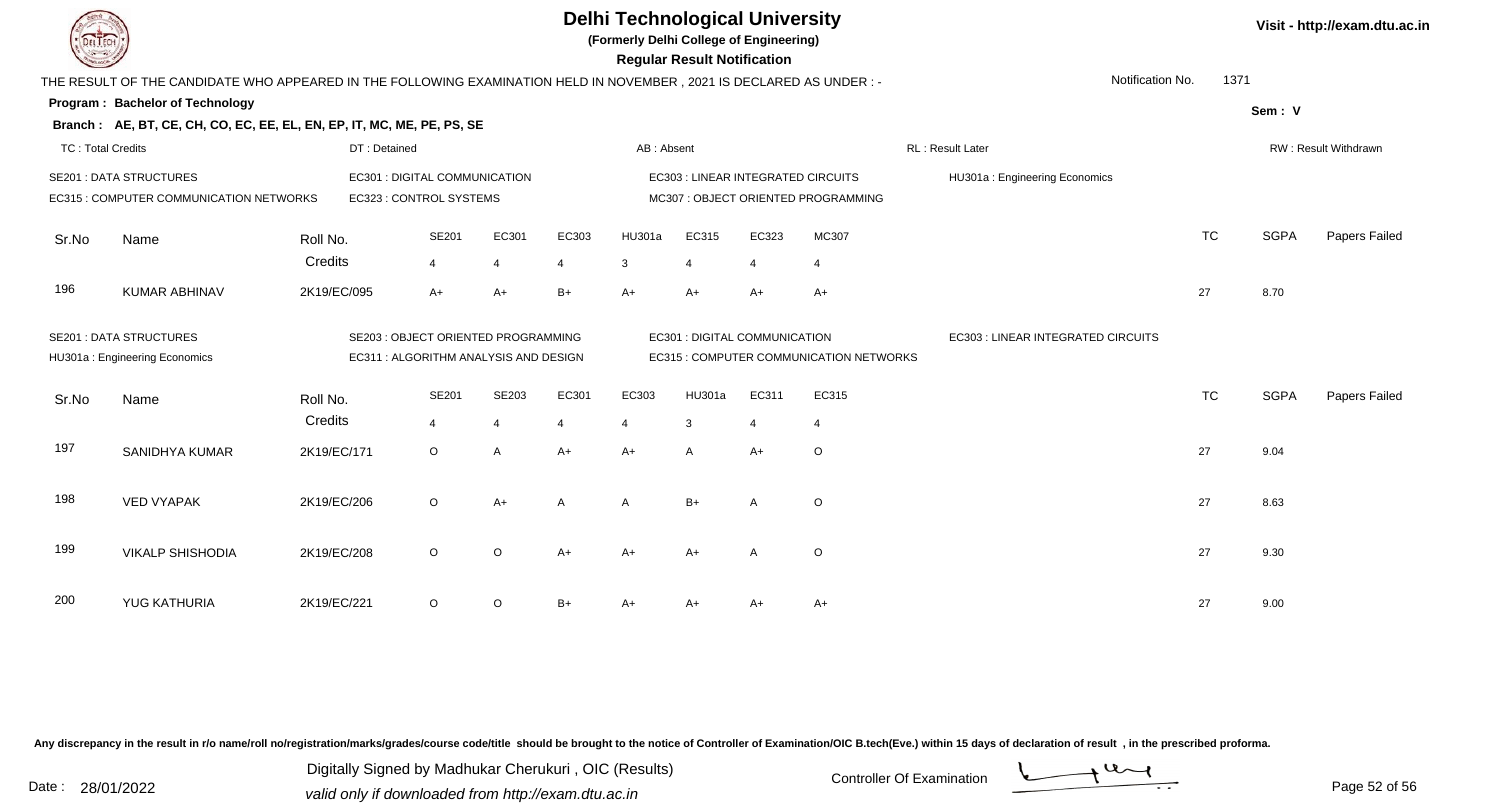| EL I ECH                 |                                                                                                                                            |                     |                                                                                                                      |                         |            |                         | <b>Delhi Technological University</b><br>(Formerly Delhi College of Engineering)<br><b>Regular Result Notification</b> |                         | Visit - http://exam.dtu.ac.in |                                    |           |             |                      |
|--------------------------|--------------------------------------------------------------------------------------------------------------------------------------------|---------------------|----------------------------------------------------------------------------------------------------------------------|-------------------------|------------|-------------------------|------------------------------------------------------------------------------------------------------------------------|-------------------------|-------------------------------|------------------------------------|-----------|-------------|----------------------|
|                          | THE RESULT OF THE CANDIDATE WHO APPEARED IN THE FOLLOWING EXAMINATION HELD IN NOVEMBER, 2021 IS DECLARED AS UNDER :-                       |                     |                                                                                                                      |                         |            |                         |                                                                                                                        |                         |                               | Notification No.                   | 1371      |             |                      |
|                          | Program: Bachelor of Technology                                                                                                            |                     |                                                                                                                      |                         |            |                         |                                                                                                                        |                         |                               |                                    |           | Sem: V      |                      |
|                          | Branch: AE, BT, CE, CH, CO, EC, EE, EL, EN, EP, IT, MC, ME, PE, PS, SE                                                                     |                     |                                                                                                                      |                         |            |                         |                                                                                                                        |                         |                               |                                    |           |             |                      |
| <b>TC: Total Credits</b> |                                                                                                                                            | DT: Detained        |                                                                                                                      |                         |            | AB: Absent              |                                                                                                                        |                         |                               | RL: Result Later                   |           |             | RW: Result Withdrawn |
|                          | <b>SE201 : DATA STRUCTURES</b><br>HU301a: Engineering Economics                                                                            |                     | SE203 : OBJECT ORIENTED PROGRAMMING<br>EC311 : ALGORITHM ANALYSIS AND DESIGN                                         |                         |            |                         | EC301 : DIGITAL COMMUNICATION<br>EC353a: COMPUTER VISION                                                               |                         |                               | EC303 : LINEAR INTEGRATED CIRCUITS |           |             |                      |
| Sr.No                    | Name                                                                                                                                       | Roll No.<br>Credits | SE201<br>4                                                                                                           | SE203<br>$\overline{4}$ | EC301<br>4 | EC303<br>$\overline{4}$ | HU301a<br>3                                                                                                            | EC311<br>$\overline{4}$ | EC353a<br>$\overline{4}$      |                                    | <b>TC</b> | <b>SGPA</b> | Papers Failed        |
| 201                      | <b>JATIN</b>                                                                                                                               | 2K19/EC/082         | $A+$                                                                                                                 | $A+$                    | A+         | $B+$                    | A                                                                                                                      | $B+$                    | $B+$                          |                                    | 27        | 8.00        |                      |
|                          | <b>SE201 : DATA STRUCTURES</b><br>HU301a: Engineering Economics                                                                            |                     | SE301: OBJECT ORIENTED SOFTWARE ENGINEERING  EC301: DIGITAL COMMUNICATION<br>EC313 : MICROPROCESSORS AND INTERFACING |                         |            |                         |                                                                                                                        |                         |                               | EC303 : LINEAR INTEGRATED CIRCUITS |           |             |                      |
| Sr.No                    | Name                                                                                                                                       | Roll No.<br>Credits | SE201<br>$\overline{4}$                                                                                              | SE301<br>$\overline{4}$ | EC301<br>4 | EC303<br>4              | HU301a<br>3                                                                                                            | EC313<br>4              |                               |                                    | <b>TC</b> | <b>SGPA</b> | Papers Failed        |
| 202                      | <b>BHAVESH KUMAR</b>                                                                                                                       | 2K19/EC/042         | $A+$                                                                                                                 | B                       | A+         | $A+$                    | $\circ$                                                                                                                | $\overline{A}$          |                               |                                    | 23        | 8.43        |                      |
|                          | SE203: OBJECT ORIENTED PROGRAMMING<br>EC301 : DIGITAL COMMUNICATION<br>CO313 : COMPUTER GRAPHICS<br>IT353a : Data Structure and Algorithms |                     |                                                                                                                      |                         |            |                         | EC303 : LINEAR INTEGRATED CIRCUITS<br>IT359a : Java Programming                                                        |                         |                               | HU301a: Engineering Economics      |           |             |                      |
| Sr.No                    | Name                                                                                                                                       | Roll No.<br>Credits | SE203<br>$\overline{4}$                                                                                              | EC301<br>4              | EC303<br>4 | HU301a<br>3             | CO313                                                                                                                  | IT353a<br>4             | IT359a<br>$\overline{4}$      |                                    | <b>TC</b> | <b>SGPA</b> | Papers Failed        |
| 203                      | <b>RANBIR PRASAD</b>                                                                                                                       | 2K19/EC/142         | $A+$                                                                                                                 | A                       | $B+$       | $\overline{A}$          | A                                                                                                                      | $A+$                    | A+                            |                                    | 27        | 8.30        |                      |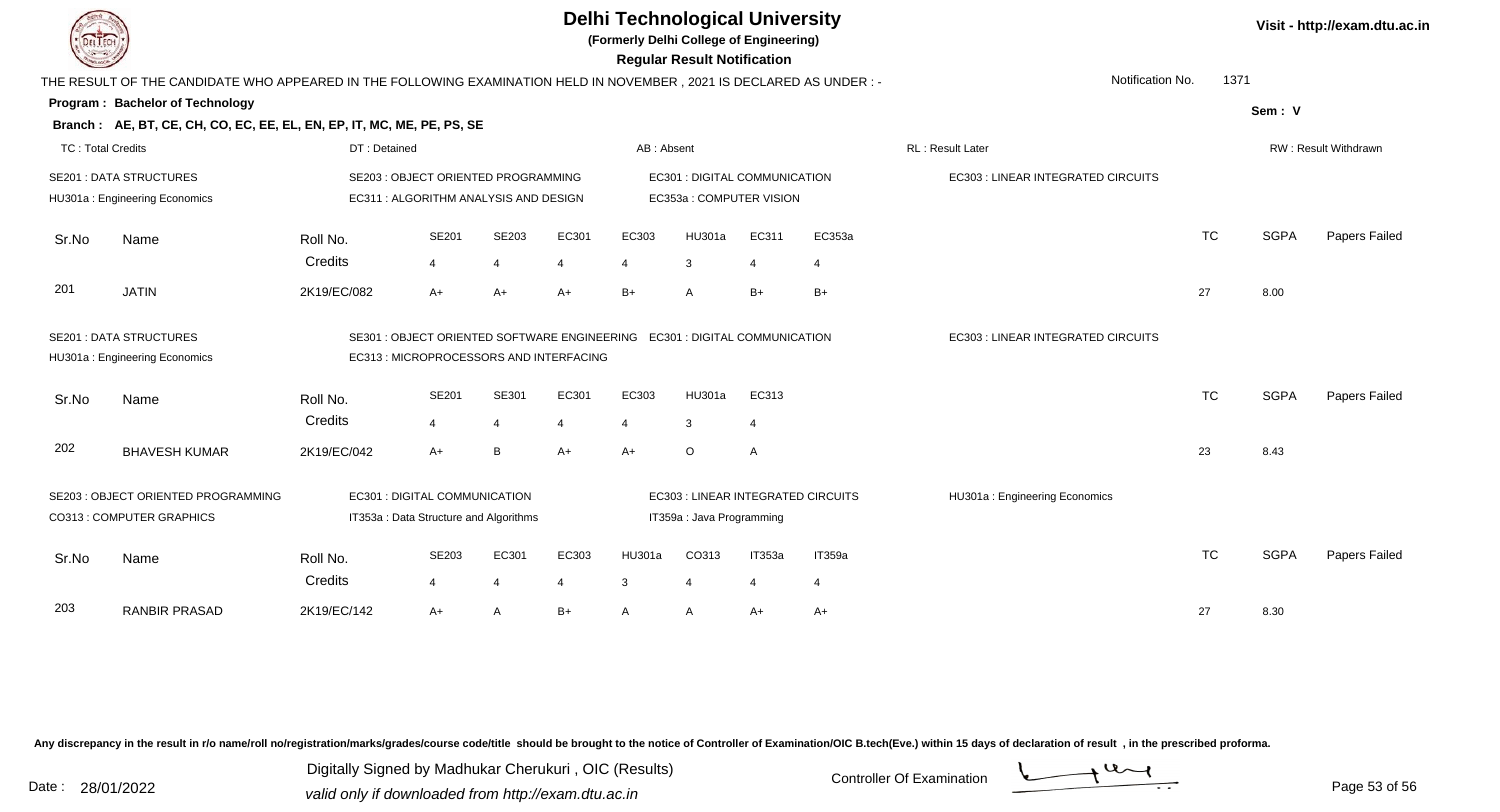|                                                                                                                                                          |                                                                                                                        |                     |                               |                         |                                       |                                         |                | <b>Regular Result Notification</b> | <b>Delhi Technological University</b><br>(Formerly Delhi College of Engineering) |                                         |                |                                                          |                  |           |             | Visit - http://exam.dtu.ac.in |
|----------------------------------------------------------------------------------------------------------------------------------------------------------|------------------------------------------------------------------------------------------------------------------------|---------------------|-------------------------------|-------------------------|---------------------------------------|-----------------------------------------|----------------|------------------------------------|----------------------------------------------------------------------------------|-----------------------------------------|----------------|----------------------------------------------------------|------------------|-----------|-------------|-------------------------------|
|                                                                                                                                                          | THE RESULT OF THE CANDIDATE WHO APPEARED IN THE FOLLOWING EXAMINATION HELD IN NOVEMBER , 2021 IS DECLARED AS UNDER : - |                     |                               |                         |                                       |                                         |                |                                    |                                                                                  |                                         |                |                                                          | Notification No. | 1371      |             |                               |
|                                                                                                                                                          | Program: Bachelor of Technology                                                                                        |                     |                               |                         |                                       |                                         |                |                                    |                                                                                  |                                         |                |                                                          |                  |           | Sem: V      |                               |
|                                                                                                                                                          | Branch: AE, BT, CE, CH, CO, EC, EE, EL, EN, EP, IT, MC, ME, PE, PS, SE                                                 |                     |                               |                         |                                       |                                         |                |                                    |                                                                                  |                                         |                |                                                          |                  |           |             |                               |
| <b>TC: Total Credits</b>                                                                                                                                 |                                                                                                                        |                     | DT: Detained                  |                         |                                       |                                         | AB: Absent     |                                    |                                                                                  |                                         |                | RL: Result Later                                         |                  |           |             | RW: Result Withdrawn          |
|                                                                                                                                                          | <b>SE203: OBJECT ORIENTED PROGRAMMING</b><br>EC309 : Bio - Medical Electronics & Instrumentation                       |                     | EC301 : DIGITAL COMMUNICATION |                         | EC311 : ALGORITHM ANALYSIS AND DESIGN |                                         |                |                                    | EC303 : LINEAR INTEGRATED CIRCUITS                                               | EC315 : COMPUTER COMMUNICATION NETWORKS |                | HU301a: Engineering Economics<br>EC323 : CONTROL SYSTEMS |                  |           |             |                               |
| Sr.No                                                                                                                                                    | Name                                                                                                                   | Roll No.            |                               | SE203                   | EC301                                 | EC303                                   | HU301a         | EC309                              | EC311                                                                            | EC315                                   | EC323          |                                                          |                  | <b>TC</b> | <b>SGPA</b> | Papers Failed                 |
|                                                                                                                                                          |                                                                                                                        | Credits             |                               | $\overline{4}$          | $\overline{4}$                        | 4                                       | $\mathbf{3}$   | $\overline{4}$                     | 4                                                                                | 4                                       | $\overline{4}$ |                                                          |                  |           |             |                               |
| 204                                                                                                                                                      | ROHIT GHUGHTYAL                                                                                                        | 2K19/EC/155         |                               | $\circ$                 | $A+$                                  | A                                       | $\overline{A}$ | $A+$                               | A                                                                                | $\circ$                                 | $B+$           |                                                          |                  | 31        | 8.65        |                               |
| SE203 : OBJECT ORIENTED PROGRAMMING<br>EC301 : DIGITAL COMMUNICATION<br>EC311 : ALGORITHM ANALYSIS AND DESIGN<br>EC313 : MICROPROCESSORS AND INTERFACING |                                                                                                                        |                     |                               |                         |                                       |                                         |                |                                    | EC303 : LINEAR INTEGRATED CIRCUITS                                               | EC315 : COMPUTER COMMUNICATION NETWORKS |                | HU301a: Engineering Economics                            |                  |           |             |                               |
| Sr.No                                                                                                                                                    | Name                                                                                                                   | Roll No.<br>Credits |                               | SE203<br>$\overline{4}$ | EC301<br>4                            | EC303<br>4                              | HU301a<br>3    | EC311<br>$\overline{4}$            | EC313<br>$\overline{4}$                                                          | EC315<br>4                              |                |                                                          |                  | <b>TC</b> | <b>SGPA</b> | Papers Failed                 |
| 205                                                                                                                                                      | UTKARSH KUCHHAL                                                                                                        | 2K19/EC/201         |                               | $\mathsf{A}$            | A                                     | A                                       | $\overline{A}$ | $\overline{A}$                     | $\overline{A}$                                                                   | $A+$                                    |                |                                                          |                  | 27        | 8.15        |                               |
|                                                                                                                                                          | SE203 : OBJECT ORIENTED PROGRAMMING<br>EC311 : ALGORITHM ANALYSIS AND DESIGN                                           |                     | EC301 : DIGITAL COMMUNICATION |                         |                                       | EC315 : COMPUTER COMMUNICATION NETWORKS |                |                                    | EC303 : LINEAR INTEGRATED CIRCUITS                                               |                                         |                | HU301a: Engineering Economics                            |                  |           |             |                               |
| Sr.No                                                                                                                                                    | Name                                                                                                                   | Roll No.            |                               | SE203                   | EC301                                 | EC303                                   | HU301a         | EC311                              | EC315                                                                            |                                         |                |                                                          |                  | <b>TC</b> | <b>SGPA</b> | Papers Failed                 |
|                                                                                                                                                          |                                                                                                                        | Credits             |                               | $\overline{\mathbf{4}}$ | $\overline{4}$                        | 4                                       | 3              |                                    | 4                                                                                |                                         |                |                                                          |                  |           |             |                               |
| 206                                                                                                                                                      | <b>AKSHANSH MATHUR</b>                                                                                                 | 2K19/EC/010         |                               | A+                      | A+                                    | A                                       | $A+$           | $\overline{A}$                     | A                                                                                |                                         |                |                                                          |                  | 23        | 8.48        |                               |
| 207                                                                                                                                                      | SAHIL ADHIKARI                                                                                                         | 2K19/EC/158         |                               | A                       | $A+$                                  | A+                                      | A              | $\overline{A}$                     | $\circ$                                                                          |                                         |                |                                                          |                  | 23        | 8.70        |                               |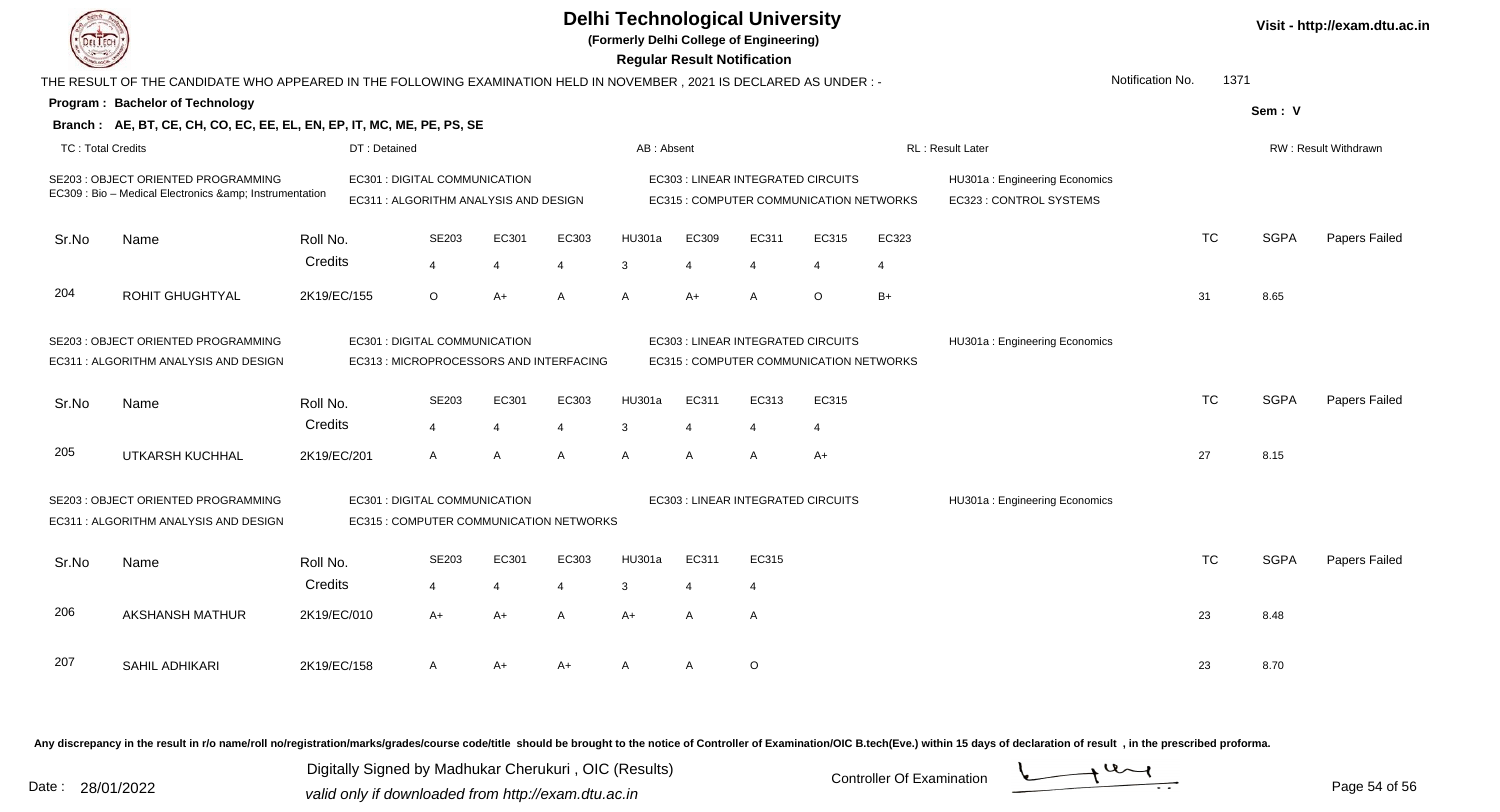**(Formerly Delhi College of Engineering)**

 **Regular Result Notification**

| $\overline{\phantom{a}}$ |                                                                                                                     |                                         |                |         |         |                         | noguiai nosuit notiiloation |                                                                                   |                               |                   |                                                                                       |                      |             |               |  |
|--------------------------|---------------------------------------------------------------------------------------------------------------------|-----------------------------------------|----------------|---------|---------|-------------------------|-----------------------------|-----------------------------------------------------------------------------------|-------------------------------|-------------------|---------------------------------------------------------------------------------------|----------------------|-------------|---------------|--|
|                          | THE RESULT OF THE CANDIDATE WHO APPEARED IN THE FOLLOWING EXAMINATION HELD IN NOVEMBER, 2021 IS DECLARED AS UNDER:- |                                         |                |         |         |                         |                             |                                                                                   |                               |                   | Notification No.                                                                      | 1371                 |             |               |  |
|                          | Program: Bachelor of Technology                                                                                     |                                         |                |         |         |                         |                             |                                                                                   |                               |                   |                                                                                       |                      | Sem: V      |               |  |
|                          | Branch: AE, BT, CE, CH, CO, EC, EE, EL, EN, EP, IT, MC, ME, PE, PS, SE                                              |                                         |                |         |         |                         |                             |                                                                                   |                               |                   |                                                                                       |                      |             |               |  |
| <b>TC: Total Credits</b> |                                                                                                                     | DT: Detained                            |                |         |         | AB: Absent              |                             |                                                                                   |                               |                   | RL : Result Later                                                                     | RW: Result Withdrawn |             |               |  |
|                          | SE203 : OBJECT ORIENTED PROGRAMMING                                                                                 | EC301 : DIGITAL COMMUNICATION           |                |         |         |                         |                             | EC303 : LINEAR INTEGRATED CIRCUITS                                                | HU301a: Engineering Economics |                   |                                                                                       |                      |             |               |  |
|                          | EC311 : ALGORITHM ANALYSIS AND DESIGN                                                                               | EC315 : COMPUTER COMMUNICATION NETWORKS |                |         |         | EC323 : CONTROL SYSTEMS |                             |                                                                                   |                               |                   |                                                                                       |                      |             |               |  |
| Sr.No                    | Name                                                                                                                | Roll No.                                | SE203          | EC301   | EC303   | HU301a                  | EC311                       | EC315                                                                             | EC323                         |                   |                                                                                       | <b>TC</b>            | <b>SGPA</b> | Papers Failed |  |
|                          |                                                                                                                     | Credits                                 | $\overline{4}$ |         | 4       | 3                       | $\overline{4}$              | $\overline{4}$                                                                    | $\overline{4}$                |                   |                                                                                       |                      |             |               |  |
| 208                      | PRANAV SHARMA                                                                                                       | 2K19/EC/126                             | $A+$           | $A+$    | $\circ$ | A                       | $\overline{A}$              | $\circ$                                                                           | $\circ$                       |                   |                                                                                       | 27                   | 9.19        |               |  |
| 209                      | <b>RONITT MEHRA</b>                                                                                                 | 2K19/EC/156                             | $A+$           | $\circ$ | A       | A                       | $A+$                        | $\circ$                                                                           | $A+$                          |                   |                                                                                       | 27                   | 9.04        |               |  |
| 210                      | <b>SARTHAK SHARMA</b>                                                                                               | 2K19/EC/173                             | $A+$           | $A+$    | A       | A                       | $A+$                        | $\circ$                                                                           | Α                             |                   |                                                                                       | 27                   | 8.74        |               |  |
| 211                      | <b>VIBHOR GAUTAM</b>                                                                                                | 2K19/EC/207                             | $A+$           | $A+$    | $A+$    | A                       | $A+$                        | $\circ$                                                                           | $A+$                          |                   |                                                                                       | 27                   | 9.04        |               |  |
|                          | SE301 : OBJECT ORIENTED SOFTWARE ENGINEERING EC301 : DIGITAL COMMUNICATION<br>CO327 : MACHINE LEARNING              | EC311 : ALGORITHM ANALYSIS AND DESIGN   |                |         |         |                         |                             | EC303 : LINEAR INTEGRATED CIRCUITS<br>MOOC301*: Crash Course on Python(COURSERA)* |                               |                   | HU301a: Engineering Economics<br>MOOC303*: Competitive Programmer's Skills(COURSERA)* |                      |             |               |  |
|                          |                                                                                                                     |                                         |                |         |         |                         |                             |                                                                                   |                               |                   |                                                                                       |                      |             |               |  |
| Sr.No                    | Name                                                                                                                | Roll No.                                | SE301          | EC301   | EC303   | <b>HU301a</b>           | CO327                       | EC311                                                                             |                               | MOOC301* MOOC303* |                                                                                       | <b>TC</b>            | <b>SGPA</b> | Papers Failed |  |
|                          |                                                                                                                     | Credits                                 | $\overline{4}$ |         | 4       | 3                       | 4                           | 4                                                                                 | $\overline{2}$                | $\overline{2}$    |                                                                                       |                      |             |               |  |
| 212                      | <b>KARTIKEYA SINGH</b><br>CHAUHAN                                                                                   | 2K19/EC/090                             | Α              | $A+$    | $B+$    | $A+$                    | $\circ$                     | $B+$                                                                              | $A+$                          | A+                |                                                                                       | 27                   | 8.41        |               |  |

Any discrepancy in the result in r/o name/roll no/registration/marks/grades/course code/title should be brought to the notice of Controller of Examination/OIC B.tech(Eve.) within 15 days of declaration of result, in the pr